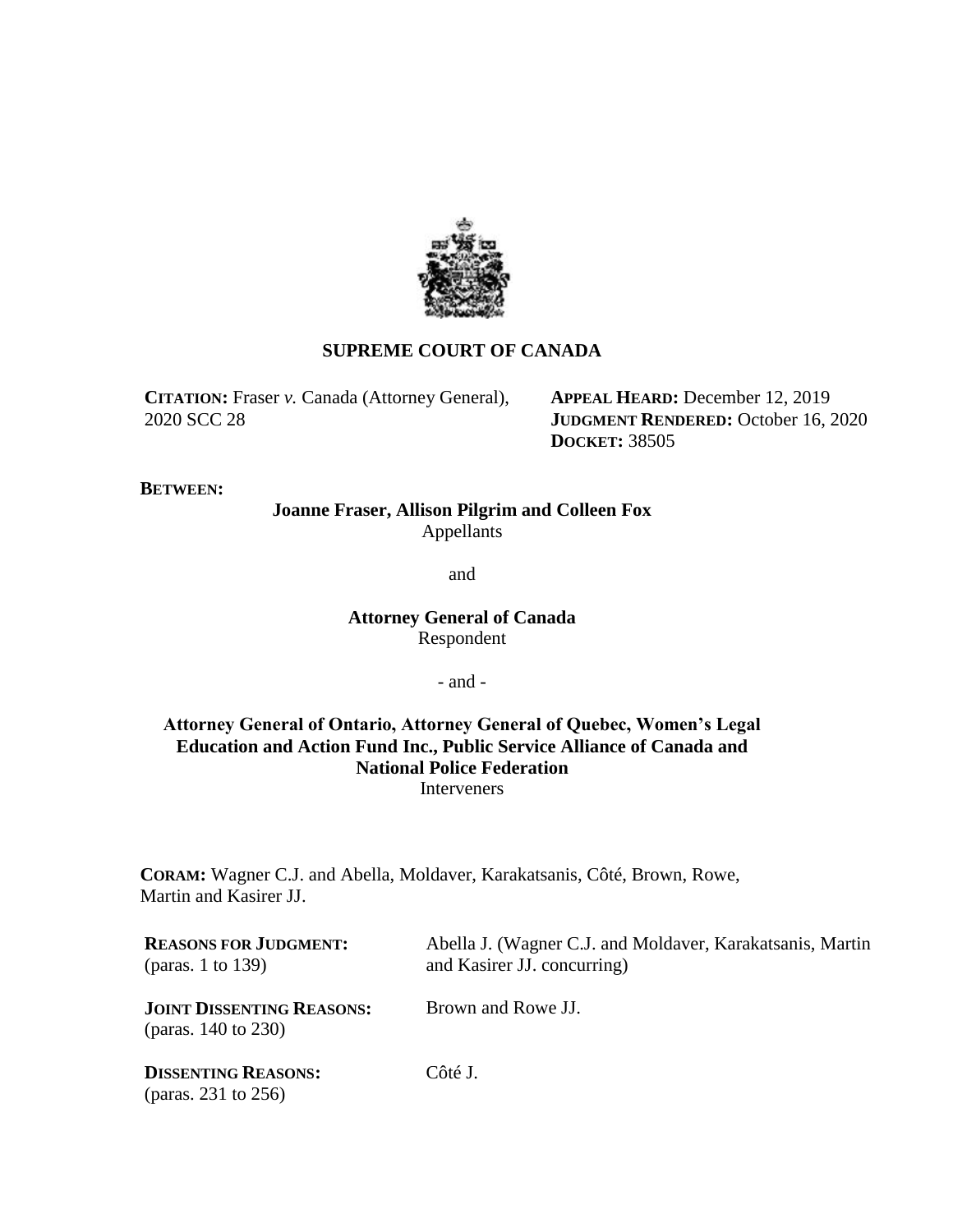**NOTE:** This document is subject to editorial revision before its reproduction in final form in the *Canada Supreme Court Reports*.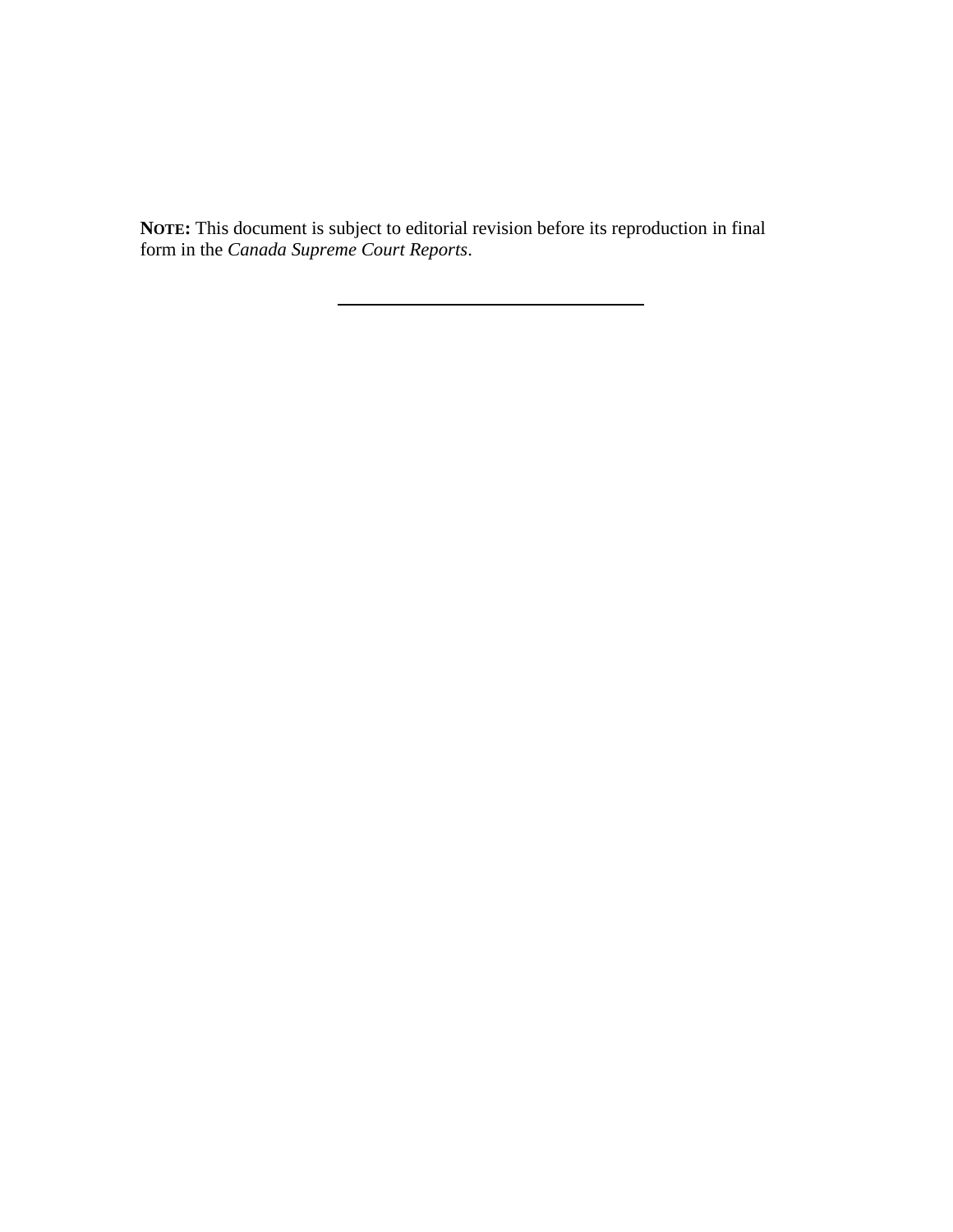FRASER *v.* CANADA (ATTORNEY GENERAL)

**Joanne Fraser, Allison Pilgrim and**

*v.*

**Attorney General of Canada** *Respondent*

and

**Attorney General of Ontario, Attorney General of Quebec, Women's Legal Education and Action Fund Inc., Public Service Alliance of Canada and National Police Federation** *Interveners*

**Indexed as: Fraser** *v.* **Canada (Attorney General)**

**2020 SCC 28**

File No.: 38505.

2019: December 12; 2020: October 16.

**Colleen Fox** *Appellants*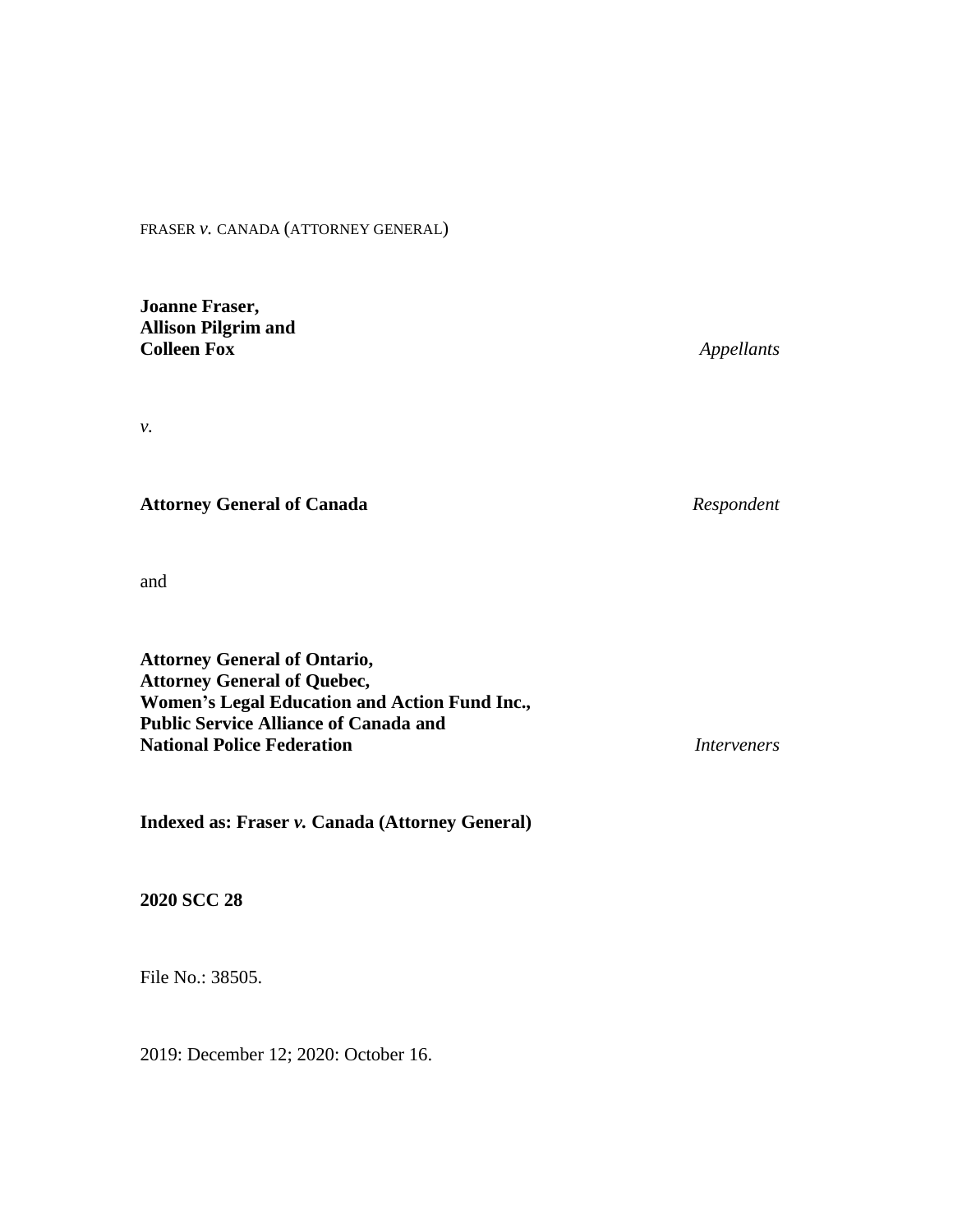Present: Wagner C.J. and Abella, Moldaver, Karakatsanis, Côté, Brown, Rowe, Martin and Kasirer JJ.

ON APPEAL FROM THE FEDERAL COURT OF APPEAL

*Constitutional law* — *Charter of Rights* — *Right to equality* — *Discrimination based on sex* — *Adverse impact discrimination — Systemic discrimination — RCMP allowing members to job-share — Job-sharing members not allowed under pension plan to buy back pension credits* — *Job-sharers are mostly women* — *Retired members claiming that pension consequences of job-sharing have*  discriminatory impact on women and violate their constitutional right to equality — *Whether limitation on job-sharers' ability to buy back pension credits discriminates on basis of sex* — *If so, whether infringement justified* — *Canadian Charter of Rights and Freedoms, ss. 1, 15(1)* — *Royal Canadian Mounted Police Superannuation Act*, *R.S.C. 1985, c. R-11 — Royal Canadian Mounted Police Superannuation Regulations, C.R.C., c. 1393.* 

The claimants are three retired members of the RCMP who took maternity leave in the early-to-mid 1990s. Upon returning to full-time service, they experienced difficulties combining their work obligations with their childcare responsibilities. At the time, the RCMP did not permit regular members to work part-time. In December 1997, the RCMP introduced a job-sharing program in which members could split the duties and responsibilities of one full-time position. The three claimants enrolled in the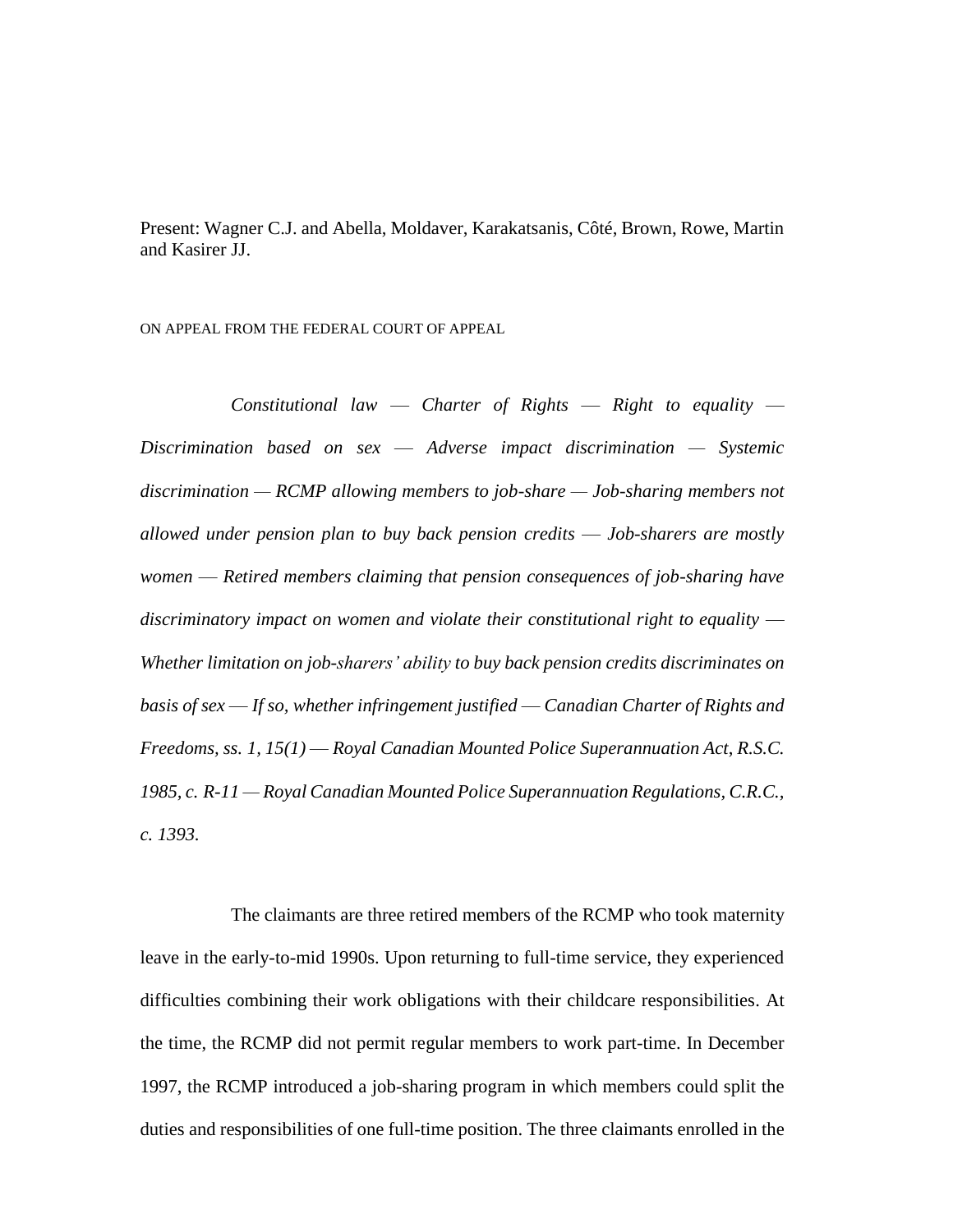job-sharing program; they and most of the other RCMP members who job-shared were women with children. Pursuant to the *Royal Canadian Mounted Police Superannuation Act*, and the associated *Royal Canadian Mounted Police Superannuation Regulations* ("pension plan"), RCMP members can treat certain gaps in full-time service, such as leave without pay, as fully pensionable. The claimants expected that job-sharing would be eligible for full pension credits. However, they were later informed that they would not be able to purchase full-time pension credit for their job-sharing service.

The claimants initiated an application arguing that the pension consequences of job-sharing have a discriminatory impact on women contrary to s. 15(1) of the *Charter*. Their claim failed at the Federal Court. The application judge found that job-sharing is part-time work for which participants cannot obtain full-time pension credit and that this outcome did not violate s. 15(1). The application judge held that there was insufficient evidence that job-sharing was disadvantageous compared to leave without pay. The Federal Court of Appeal dismissed the claimants' appeal.

*Held* (Côté, Brown and Rowe JJ. dissenting): The appeal should be allowed.

*Per* Wagner C.J. and **Abella**, Moldaver, Karakatsanis, Martin and Kasirer JJ.: Full-time RCMP members who job-share must sacrifice pension benefits because of a temporary reduction in working hours. This arrangement has a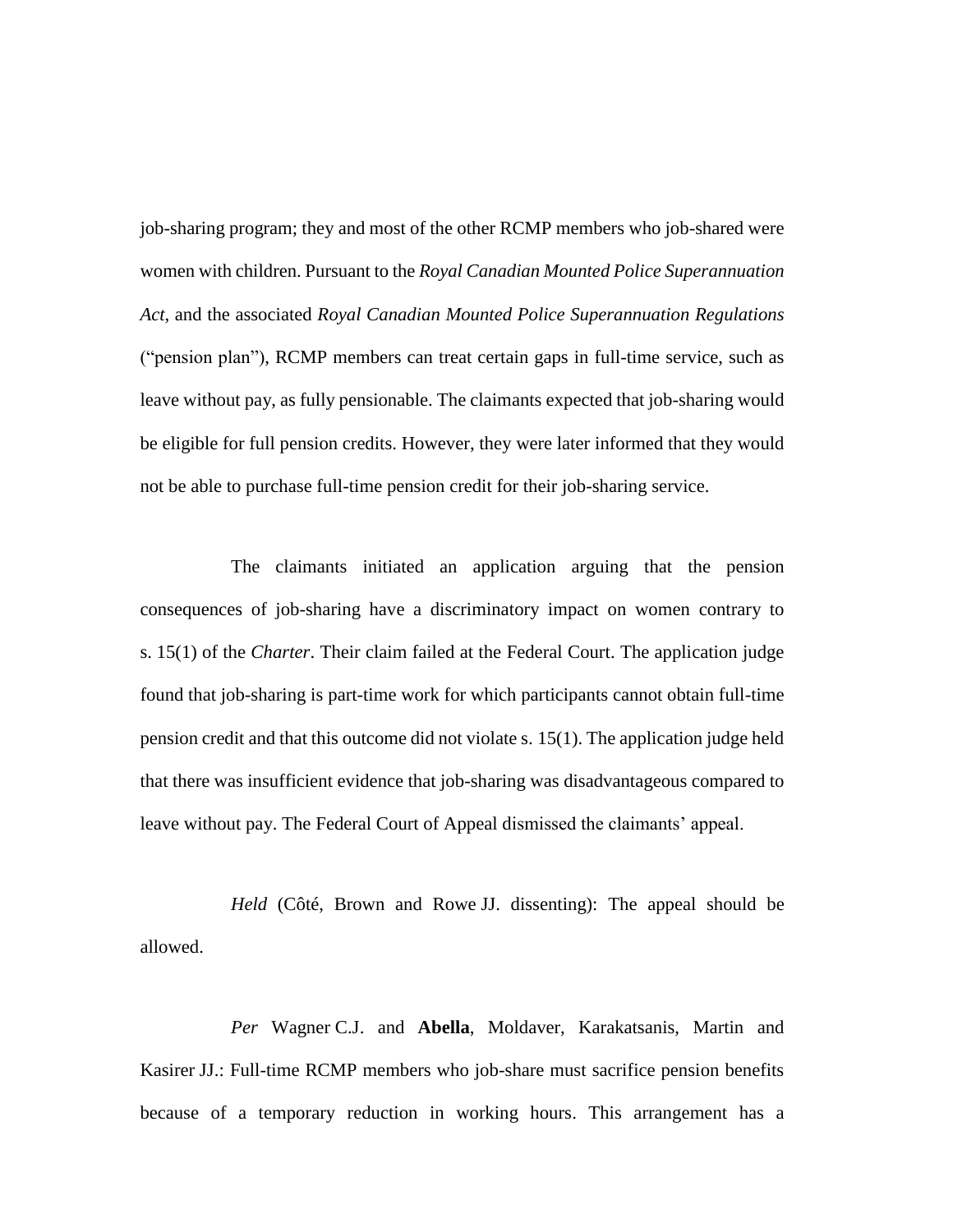disproportionate impact on women and perpetuates their historical disadvantage. It is a clear violation of their right to equality under s. 15(1) of the *Charter*.

To prove a *prima facie* violation of s. 15(1), a claimant must demonstrate that the impugned law or state action, on its face or in its impact, creates a distinction based on enumerated or analogous grounds, and imposes burdens or denies a benefit in a manner that has the effect of reinforcing, perpetuating, or exacerbating disadvantage. The claimants contend that the negative pension consequences of job-sharing infringe s. 15(1) because they have an adverse impact on women. Resolving their claim requires considering how adverse impact discrimination is applied.

Adverse impact discrimination occurs when a seemingly neutral law has a disproportionate impact on members of groups protected on the basis of an enumerated or analogous ground. There is no doubt that adverse impact discrimination violates the norm of substantive equality which underpins the Court's equality jurisprudence. Substantive equality requires attention to the full context of the claimant group's situation, to the actual impact of the law on that situation, and to the persistent systemic disadvantages that have operated to limit the opportunities available to that group's members. At the heart of substantive equality is the recognition that identical or facially neutral treatment may frequently produce serious inequality. This is precisely what happens when seemingly neutral laws ignore the true characteristics of a group which act as headwinds to the enjoyment of society's benefits.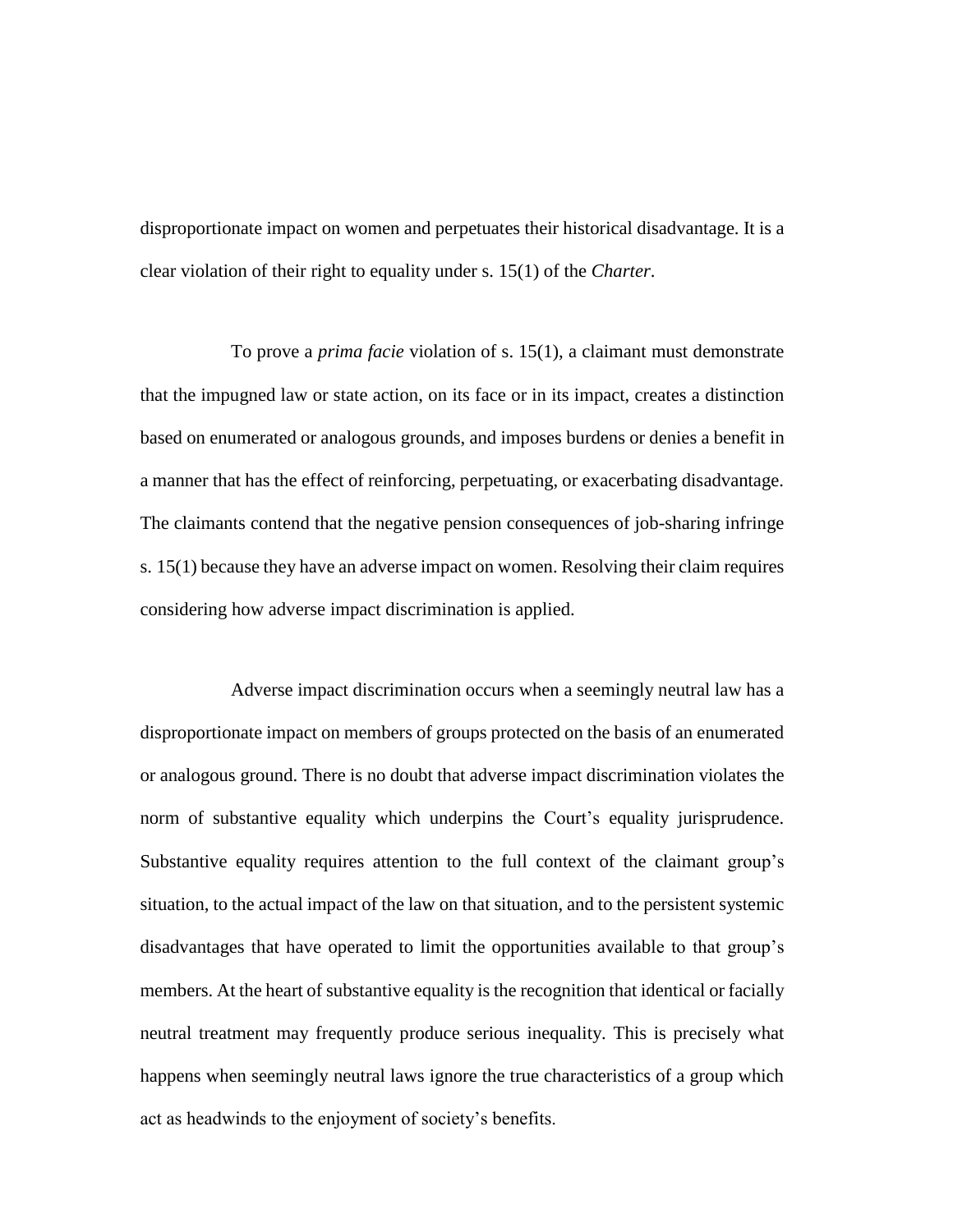The same two-step approach to s. 15(1) applies regardless of whether the discrimination alleged is direct or indirect. At the first step, in order for a law to create a distinction based on prohibited grounds through its effects, it must have a disproportionate impact on members of a protected group. A law, for example, may include seemingly neutral rules, restrictions or criteria that operate in practice as "built-in headwinds" for members of protected groups. In other cases, the problem is not "headwinds" built into a law, but the absence of accommodation for members of protected groups.

Two types of evidence will be especially helpful in proving that a law has a disproportionate impact on members of a protected group. The first is evidence about the situation of the claimant group. Courts will benefit from evidence about the physical, social, cultural or other barriers which provide the full context of the claimant group's situation. The goal of such evidence is to show that membership in the claimant group is associated with certain characteristics that have disadvantaged members of the group. These links may reveal that seemingly neutral policies are designed well for some and not for others.

Courts will also benefit from evidence about the outcomes that the impugned law or policy has produced in practice. This evidence may provide concrete proof that members of protected groups are being disproportionately impacted. The evidence may include statistics, especially if the pool of people adversely affected by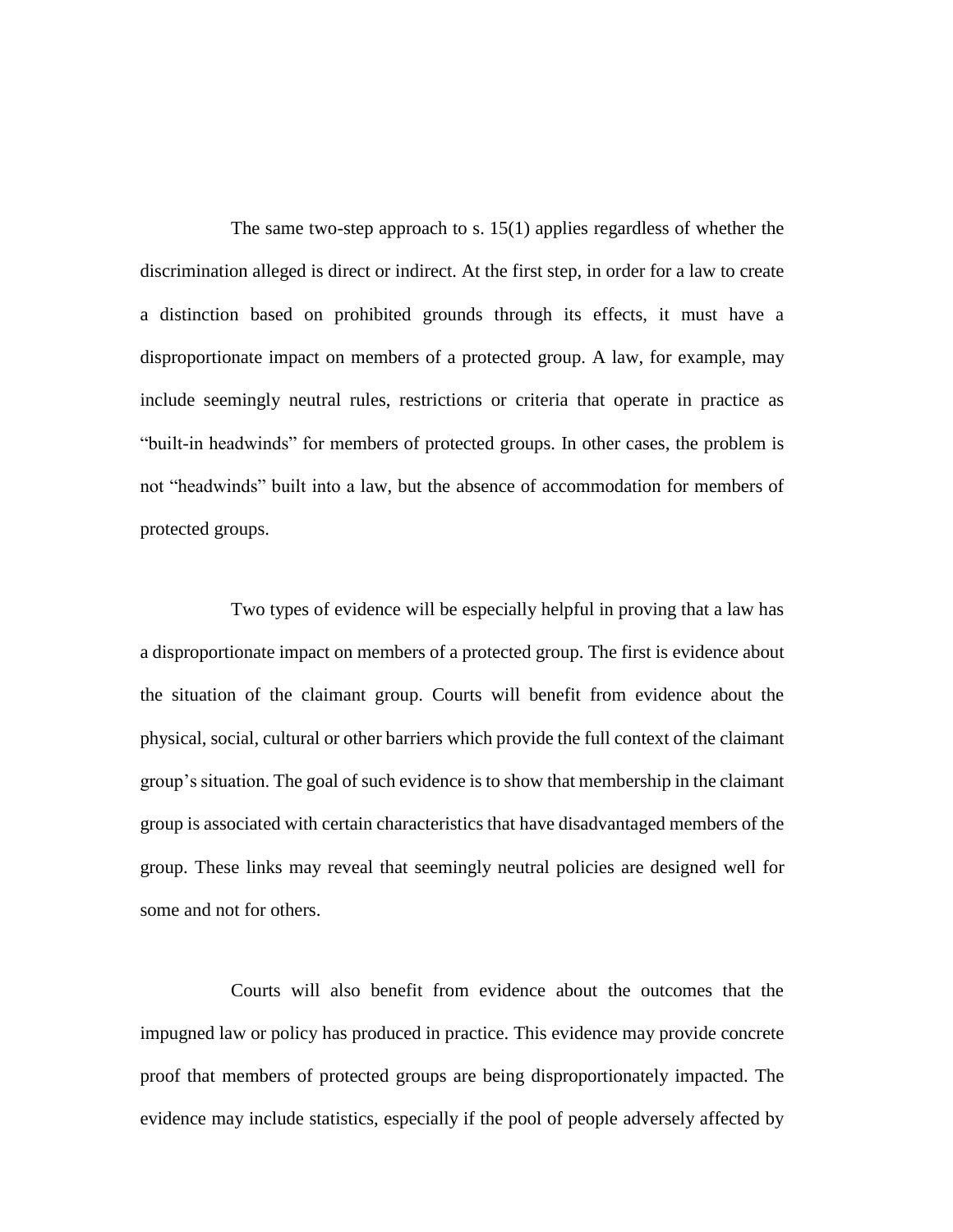a criterion or standard includes both members of a protected group and members of more advantaged groups. The goal of statistical evidence is to establish a disparate pattern of exclusion or harm that is statistically significant and not simply the result of chance. The weight given to statistics will depend on, among other things, their quality and methodology.

Ideally, claims of adverse effects discrimination should be supported by evidence about the circumstances of the claimant group and the results produced by the challenged law. However, both kinds of evidence are not always required. In some cases, evidence about a group will show such a strong association with certain traits that the disproportionate impact on members of that group will be apparent and immediate. Similarly, clear and consistent statistical disparities can show a disproportionate impact on members of protected groups, even if the precise reason for that impact is unknown. In such cases, the statistical evidence is itself a compelling sign that the law has not been structured in a way that takes into account the group's circumstances.

In sum, both evidence of statistical disparity and of broader group disadvantage may demonstrate disproportionate impact, but neither is mandatory and their significance will vary depending on the case. Whether the legislature intended to create a disproportionate impact is irrelevant. Proof of discriminatory intent has never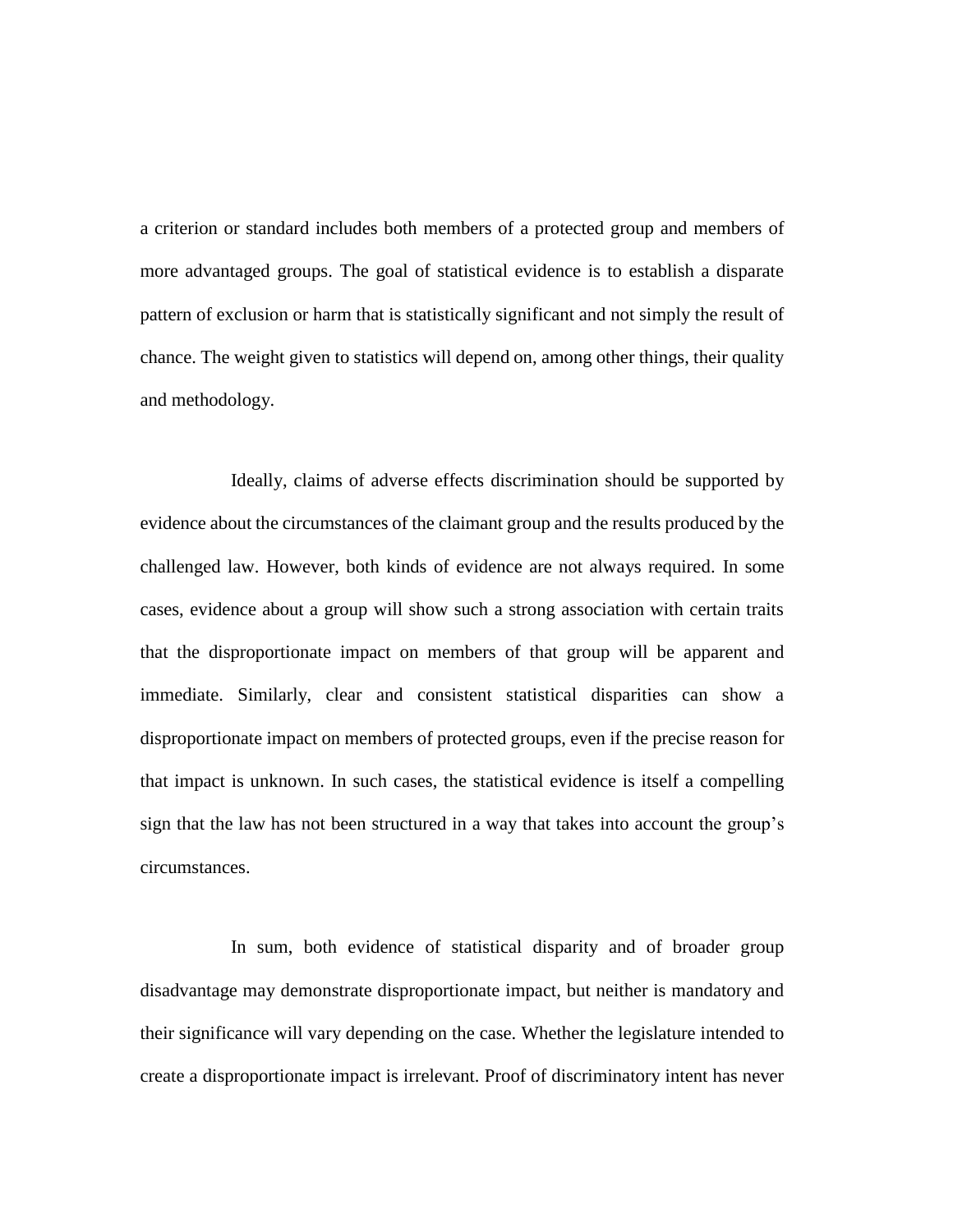been required to establish a claim under s. 15(1), and an ameliorative purpose is not sufficient to shield legislation from s. 15(1) scrutiny.

If claimants successfully demonstrate that a law has a disproportionate impact on members of a protected group, they need not also prove that the protected characteristic "caused" the disproportionate impact. It is also unnecessary for them to prove that the law itself was responsible for creating the background social or physical barriers which made a particular rule, requirement or criterion disadvantageous. In addition, claimants need not show that the impugned law affects all members of a protected group in the same way. The fact that discrimination is only partial does not convert it into non-discrimination, and differential treatment can occur on the basis of an enumerated ground despite the fact that not all persons belonging to the relevant group are mistreated.

The second step of the s. 15 test — whether the law has the effect of reinforcing, perpetuating, or exacerbating disadvantage — will usually proceed similarly in cases of direct and indirect discrimination. The goal is to examine the impact of the harm caused to the affected group, which must be viewed in light of any systemic or historical disadvantages faced by the claimant group. The presence of social prejudices or stereotyping are not necessary factors in the s. 15(1) inquiry, and the perpetuation of disadvantage does not become less serious under s. 15(1) simply because it was relevant to a legitimate state objective. The test for a *prima facie* breach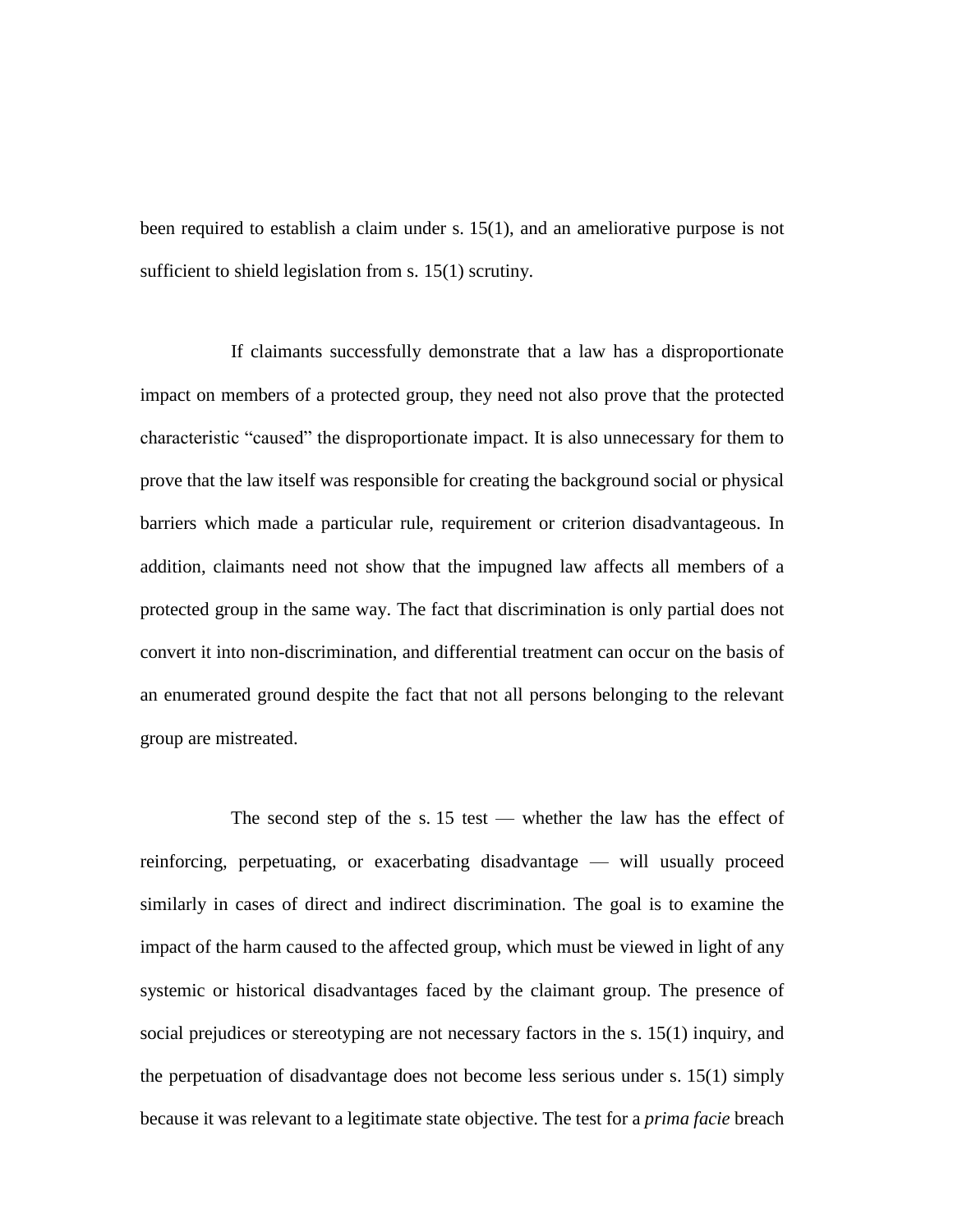of s. 15(1) is concerned with the discriminatory impact of legislation on disadvantaged groups, not with whether the distinction is justified, an inquiry properly left to s. 1. Similarly, there is no burden on a claimant to prove that the distinction is arbitrary to prove a *prima facie* breach of s. 15(1). It is for the government to demonstrate that the law is *not* arbitrary in its justificatory submissions under s. 1.

Full-time RCMP members who work regular hours, who are suspended, or who go on unpaid leave can obtain full pension credit for those periods of service under the pension plan, but full-time members who temporarily reduce their hours under a job-sharing agreement are classified as part-time workers under the *Regulations* and are unable to acquire full-time pension credit for their service. The question is whether this arrangement has a disproportionate impact on women.

In relying on the claimants' "choice" to job-share as grounds for dismissing their claim, the Federal Court and Court of Appeal misapprehended the Court's s. 15(1) jurisprudence. The Court has consistently held that differential treatment can be discriminatory even if it is based on choices made by the affected individual or group. The Federal Court and Court of Appeal also engaged in a formalistic comparison between the remuneration offered under job-sharing and leave without pay, even though s. 15(1) guarantees the claimants and others in the job-sharing program the right to substantive equality with respect to full-time RCMP workers.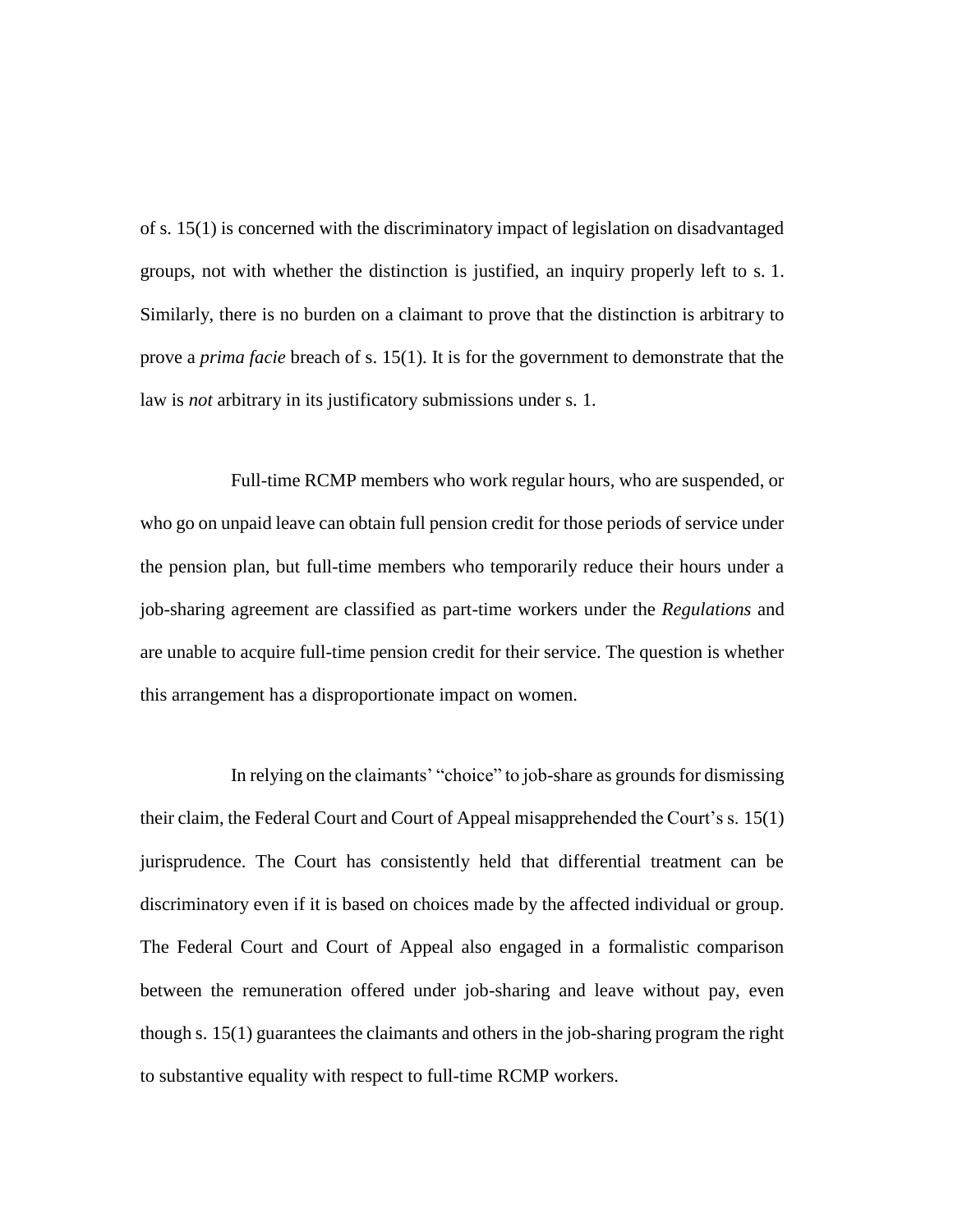Under a proper assessment, the s. 15(1) claim succeeds. The use of an RCMP member's temporary reduction in working hours as a basis to impose less favourable pension consequences plainly has a disproportionate impact on women. The relevant evidence showed that RCMP members who worked reduced hours in the job-sharing program were predominantly women with young children. These statistics were bolstered by compelling evidence about the disadvantages women face as a group in balancing professional and domestic work. This evidence shows the clear association between gender and fewer or less stable working hours, and demonstrates that the RCMP's use of a temporary reduction in working hours as a basis for imposing less favourable pension consequences has an adverse impact on women.

This adverse impact perpetuates a long-standing source of disadvantage to women: gender biases within pension plans, which have historically been designed for middle and upper-income full-time employees with long service, typically male. Because the RCMP's pension design perpetuates a long-standing source of economic disadvantage for women, there is a *prima facie* breach of s. 15 based on the enumerated ground of sex.

Section 1 allows the state to justify a limit on a *Charter* right as demonstrably justified in a free and democratic society. To start, the state must identify a pressing and substantial objective for limiting the *Charter* right. The Attorney General has identified no pressing and substantial policy concern, purpose or principle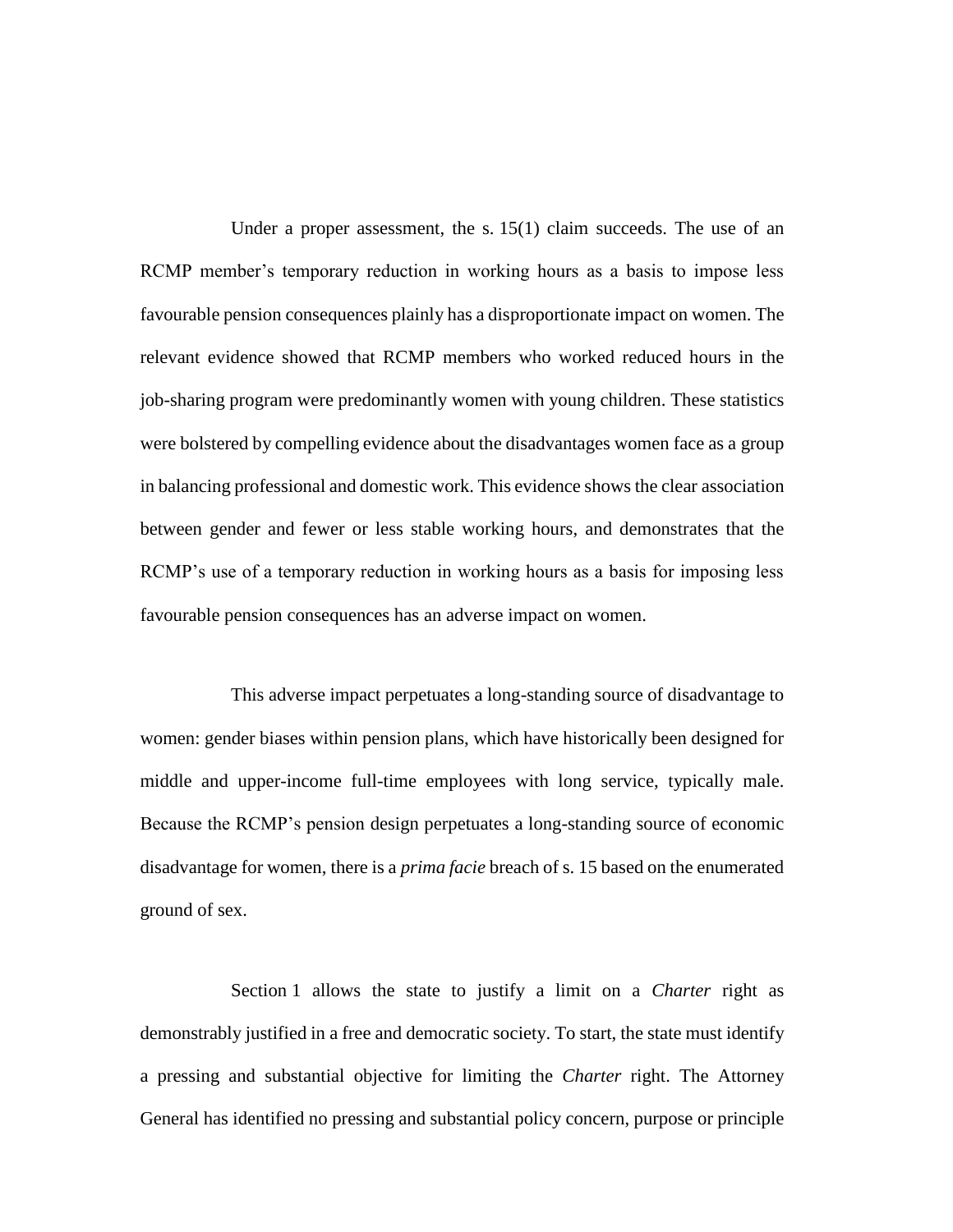that explains why job-sharers should not be granted full-time pension credit for their service. On the contrary, this limitation is entirely detached from the purposes of both the job-sharing scheme and the buy-back provisions. Job-sharing was clearly intended as a substitute for leave without pay for those members who could not take such leave due to personal or family circumstances. It is unclear, then, what purpose is served by treating the two forms of work reduction differently when extending pension buy-back rights. The government has not offered a compelling objective for this differential treatment.

Since the *prima facie* breach cannot be justified under s. 1, it is a violation of s. 15(1) to preclude the claimants and their colleagues from buying back their pension credits. The appropriate remedy is a declaration that there has been a breach of the s. 15(1) rights of full-time RCMP members who temporarily reduced their working hours under a job-sharing agreement, because of the inability of those members to buy back full pension credit for that service.

*Per* **Brown** and **Rowe** JJ. (dissenting): The RCMP pension plan does not violate s. 15 of the *Charter* in its application to members who job-share by denying them the right to accrue full-time pension credit for periods when they job-shared for childcare reasons. While the pension plan does create a distinction that, in its impact, is based on sex, its effect cannot be to hinder government efforts to address pre-existing inequality. Any disadvantage the claimants face is caused not by the impugned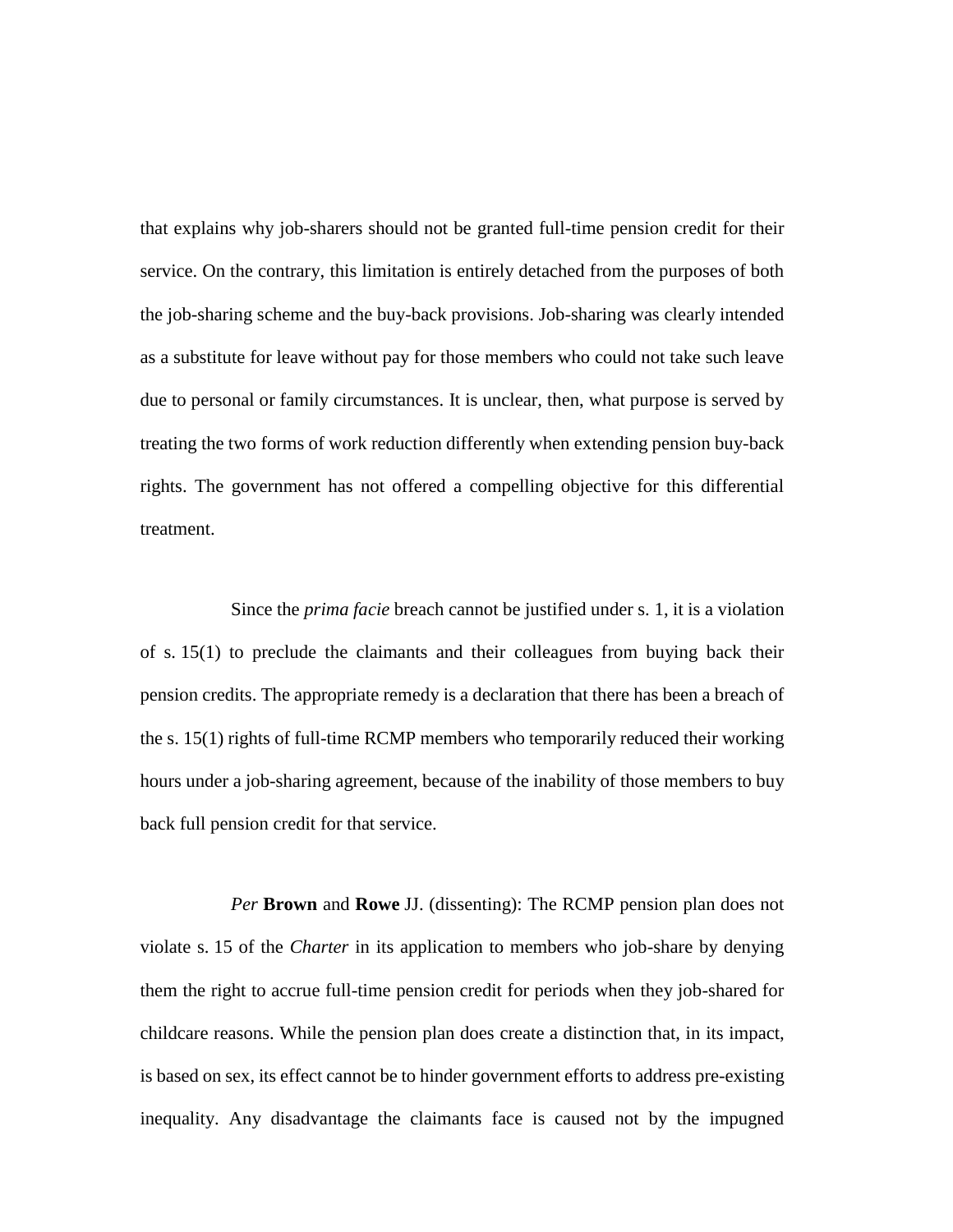provisions or any government action, but by the unequal division of household and family responsibilities and social circumstances such as the availability of quality childcare. Substantive equality has become almost infinitely malleable, allowing judges to invoke it as rhetorical cover for their own policy preferences in deciding a given case. This discretion does not accord with, but rather departs from, the rule of law.

Understanding the pension plan and the underlying legislative scheme in its entirety is key to adjudicating the s. 15 claim. It is incumbent on the Court to understand and account for how the scheme operates as a whole. The only employment statuses provided for under the pension plan are full-time, part-time, and leave without pay. There are no specific provisions relating to job-sharing but the relevant policies define job-sharing as a form of part-time work. Job-sharers are treated as working part-time during the period in which they job-share. As they work part-time hours, they receive part-time pension benefits for the period they job-share.

The s. 15 test, as it is currently framed, can address claims of adverse-impact discrimination by its inquiry into whether a law creates a distinction in its impact. At step one of the s. 15 test, it is not necessary to demonstrate that the impugned law or state action has the effect of contributing to an existing disadvantage. As a search for impact is a search for causation, establishing causation is critical. This is particularly so in instances where the state acts in order to address systemic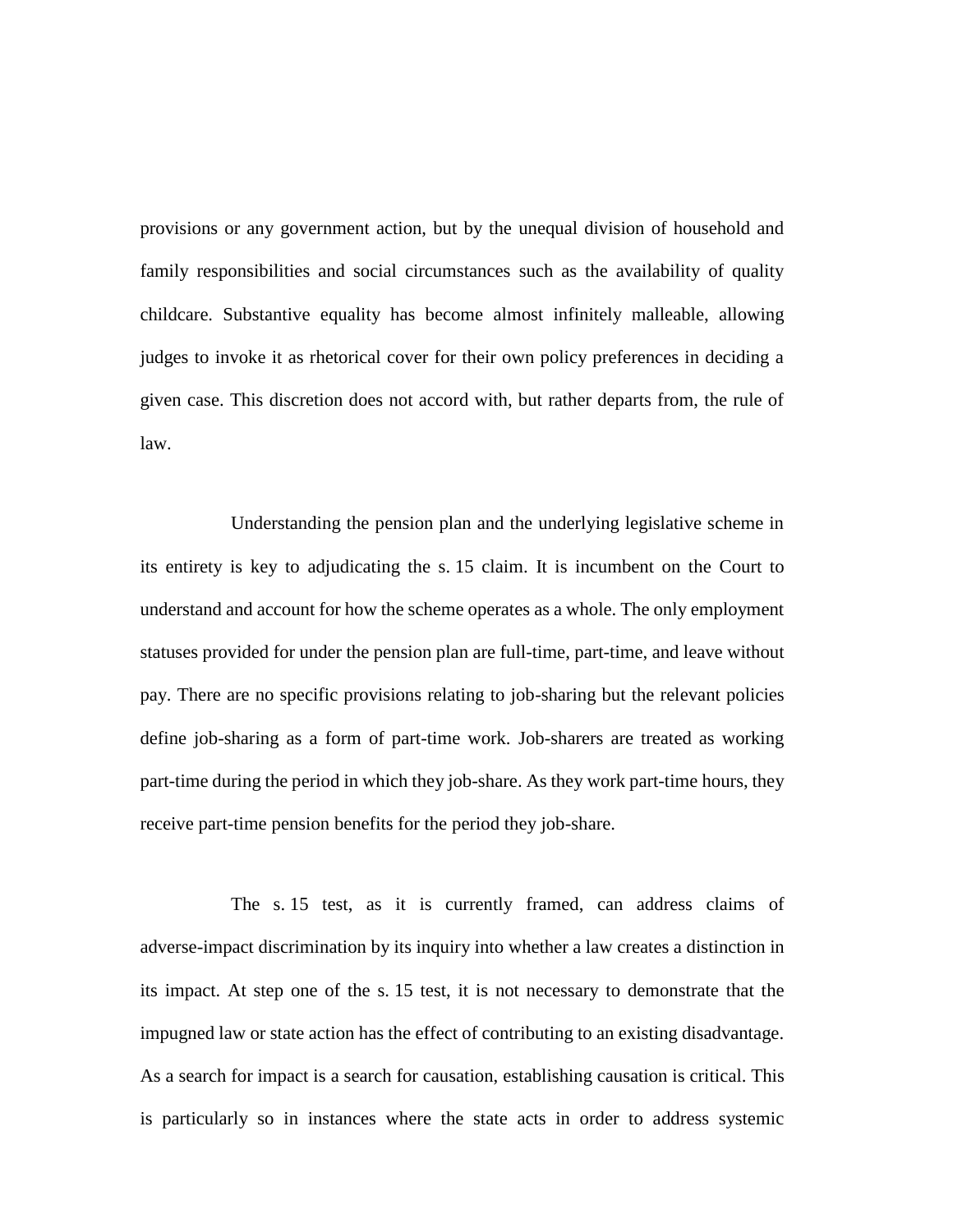discrimination given that the inquiry at step one is into whether the gap in outcomes is fully explained by pre-existing disadvantage or whether state conduct has contributed to it. Section 15 is concerned with state conduct that contributes to pre-existing disadvantage. The state does not have a freestanding positive obligation to remedy social inequalities and it can act incrementally, by putting in place policies that narrow a gap without closing it.

Ultimately, the onus is on the claimant to establish causation between the impugned law and the disadvantage. The analysis should not assume that correlation is the function of causation, where it might be the function of independent factors correlation itself is not proof of causation. Where a law is enacted to incrementally narrow a pre-existing systemic disadvantage without eradicating it, an element of disparity will necessarily remain. In such cases, it is not enough to refer to a statistical disparity and a broader group disadvantage.

The focus at step one on identifying a distinction is consistent with the comparative nature of equality. The two ways in which a distinction can be framed on the enumerated ground of sex in this case are by comparison to full-time members and by comparison to members who take leave without pay. The comparison to members who take leave without pay is a distinction that is not based on sex because there is no evidence that members taking leave without pay are less likely to be women than members participating in the job-sharing program. However, the distinction by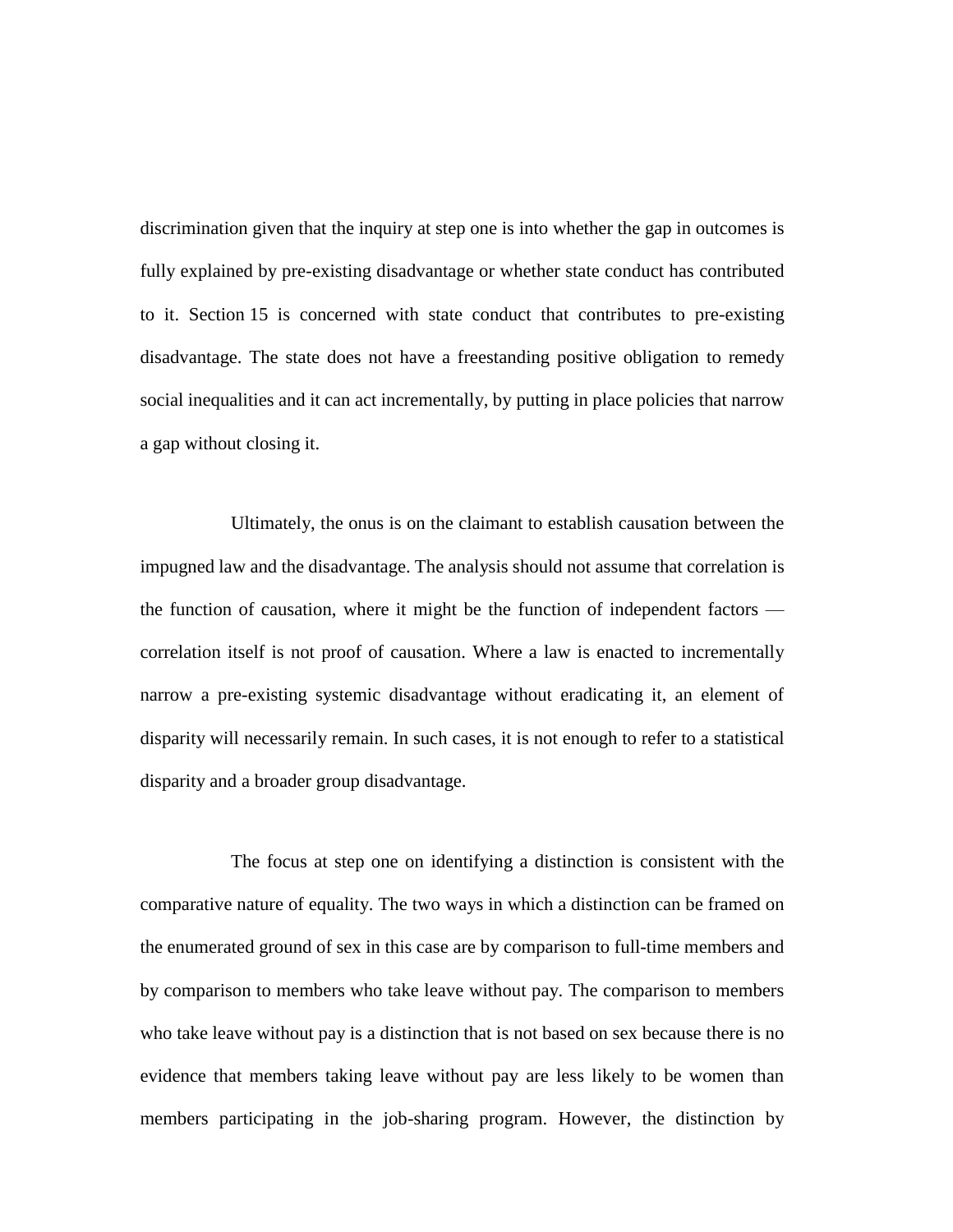comparison to full-time members is a distinction based on sex because members of the job-sharing program are disproportionately women, whereas uninterrupted full-time employment is a male pattern of employment. Therefore, the pension plan creates a distinction that, in its impact, is based on sex.

Step two of the s. 15 analysis asks whether that distinction is discriminatory in that it fails to respond to the actual capacities and needs of the group and instead imposes burdens or denies a benefit in a manner that has the effect of reinforcing, perpetuating, or exacerbating the disadvantage of women. The analysis at this step must consider whether the unequal impact corresponds with a group's actual circumstances or needs or whether it is in any other sense substantively discriminatory.

To establish substantive discrimination, an element of arbitrariness or unfairness has always been required in the s. 15 analysis. Factors relating to arbitrariness or unfairness must not be confined to the s. 1 analysis. The element of arbitrariness or unfairness has been most often expressed as a failure to respond to individuals' capacities, needs and circumstances but it does not need to take the form of promoting negative attitudes. It has never been confused with a discriminatory purpose, which is not required to establish substantive discrimination. Substantive discrimination cannot be reduced to historical disadvantage. In some circumstances, laws can maintain significant disadvantage while treating individuals equally and without discrimination. Substantive equality has become so vague that it is impossible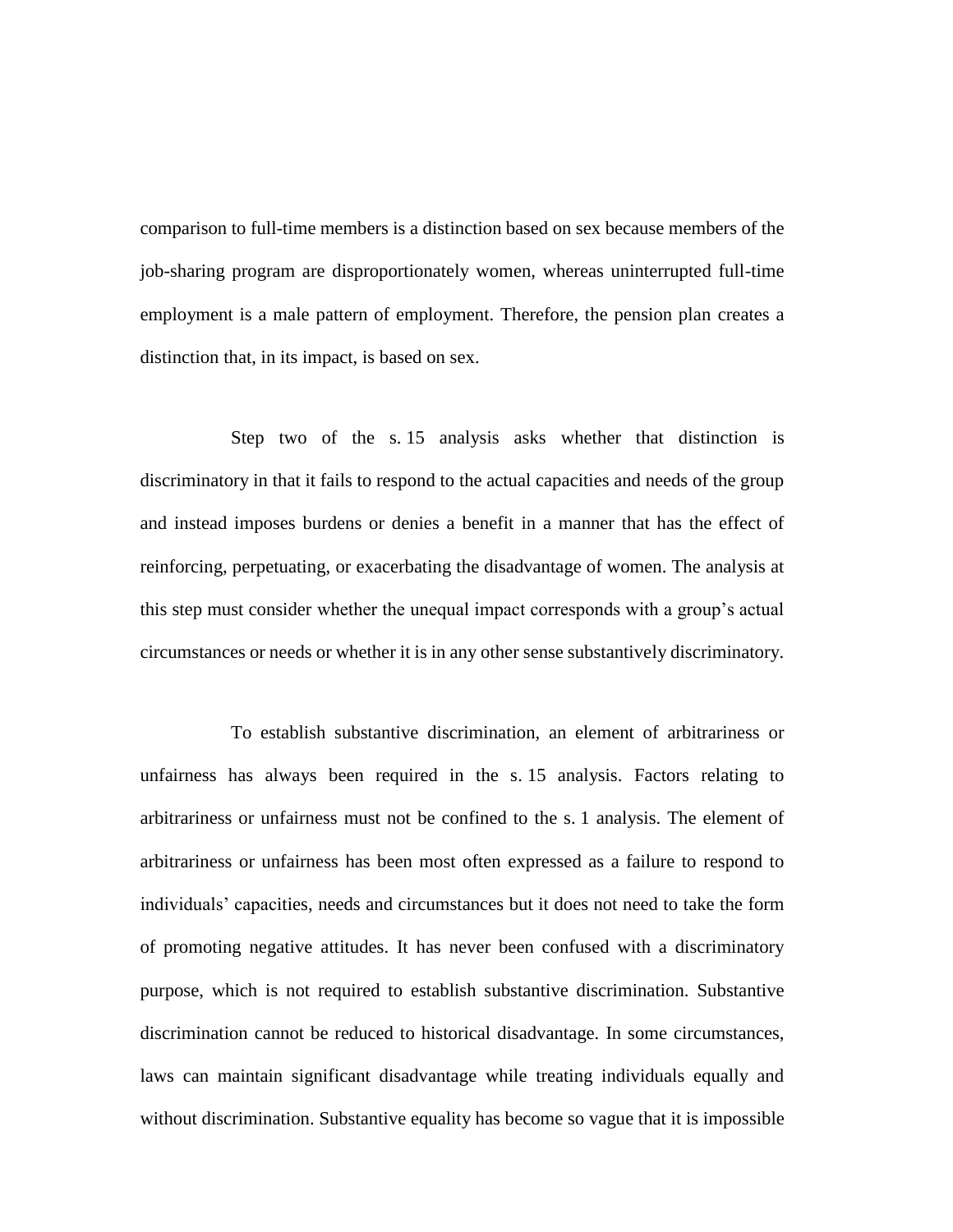for claimants or legislatures to anticipate its demands in advance. Legislatures are instead effectively expected to hit a moving target.

It is not arbitrary or unfair and therefore not discriminatory for an employer to prorate compensation, including benefits, according to hours worked when this responds to employees' actual capacities and circumstances. Employers must be able to compensate employees based on hours worked and offering pension benefits that are prorated to hours worked is not substantive discrimination. In accordance with the contextual analysis of the broader scheme, the provisions on leave without pay remain an important consideration at step two even though the distinction based on members who job-share compared to those who take leave without pay is not based on sex. Offering pension benefits that are prorated to hours worked does not become substantive discrimination where members who take leave without pay have the right to buy back hours of pension benefits, because the focus of the contextual analysis must be on the actual impact of the law in its full context and must consider each benefit program in full.

In the case at bar, the record does not suggest that the lines drawn are inappropriate, having regard to all the circumstances. The pension plan does not represent a source of ongoing systemic disadvantage as it does not contribute to women's systemic disadvantage; nor does it reinforce, perpetuate, or exacerbate the pre-existing disadvantage of women in the workplace which arises in part from unequal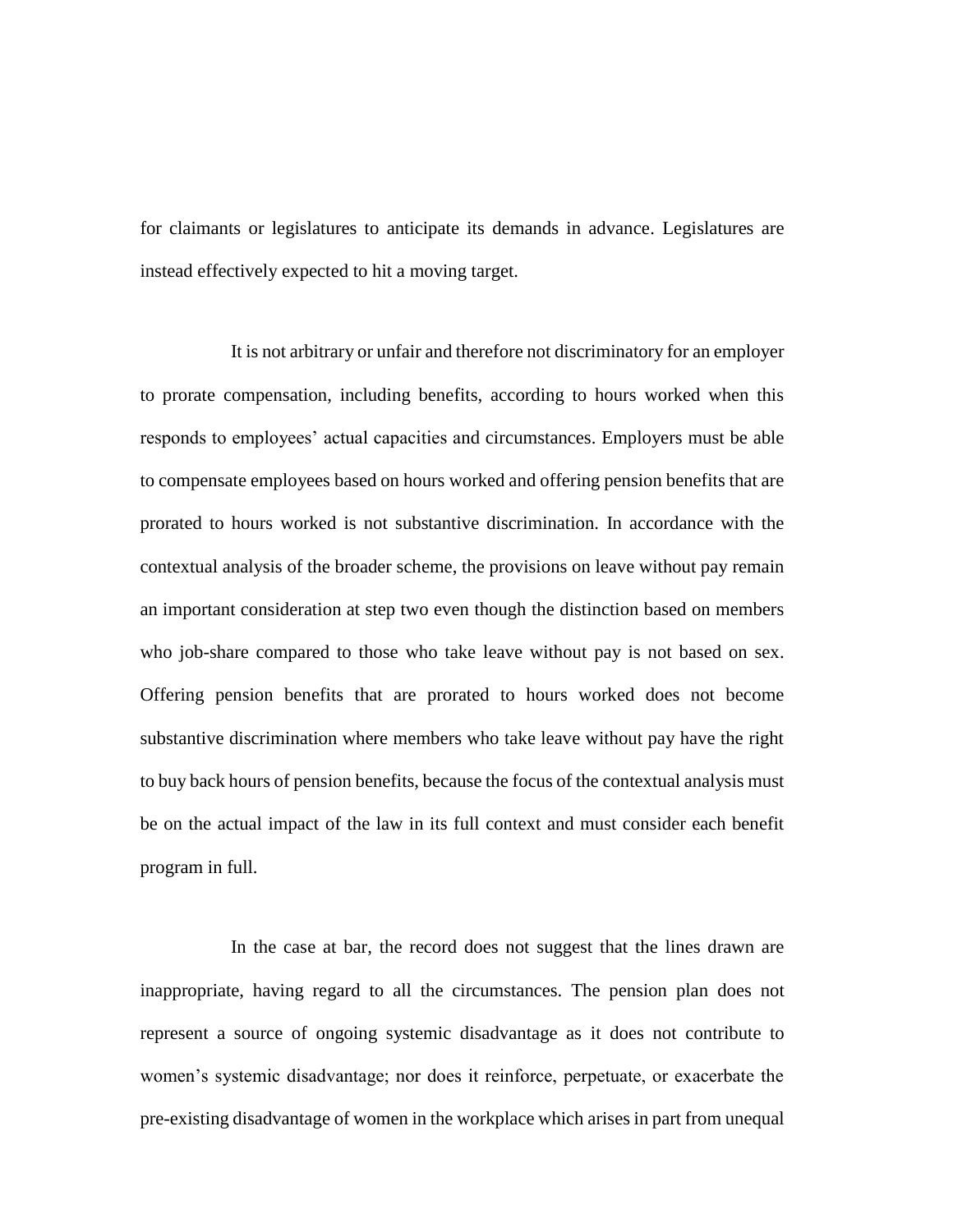distribution of parental responsibilities. The impugned provisions of the pension plan represent an example of a government acting incrementally to address inequities that exist in society, using provisions that do not have a discriminatory impact. The legislation is ameliorative in both intent and effect.

Given that s. 15(1) of the *Charter* is not infringed, there is no need to consider s. 1

*Per* **Côté** J. (dissenting): The claim fails at step one of the s. 15(1) analysis because the impugned provisions of the pension plan do not create a distinction on the basis of the enumerated ground of sex. The effect of the impugned provisions of the pension plan is to create a distinction not on the basis of being a woman, that is, sex *simpliciter*, but on the basis of caregiving responsibilities alone or as a result of a combination of sex with caregiver status.

The impugned provisions of the pension plan that discriminate against those with caregiving responsibilities do not necessarily discriminate against women. There is disagreement that, in effect, discrimination on the basis of childcare is tantamount to discrimination on the basis of sex due to their historical association with one another because caregiving status can be separated from sex; rather, same-sex couples with children, as well as those individuals with elderly caregiving responsibilities will all be disproportionately affected.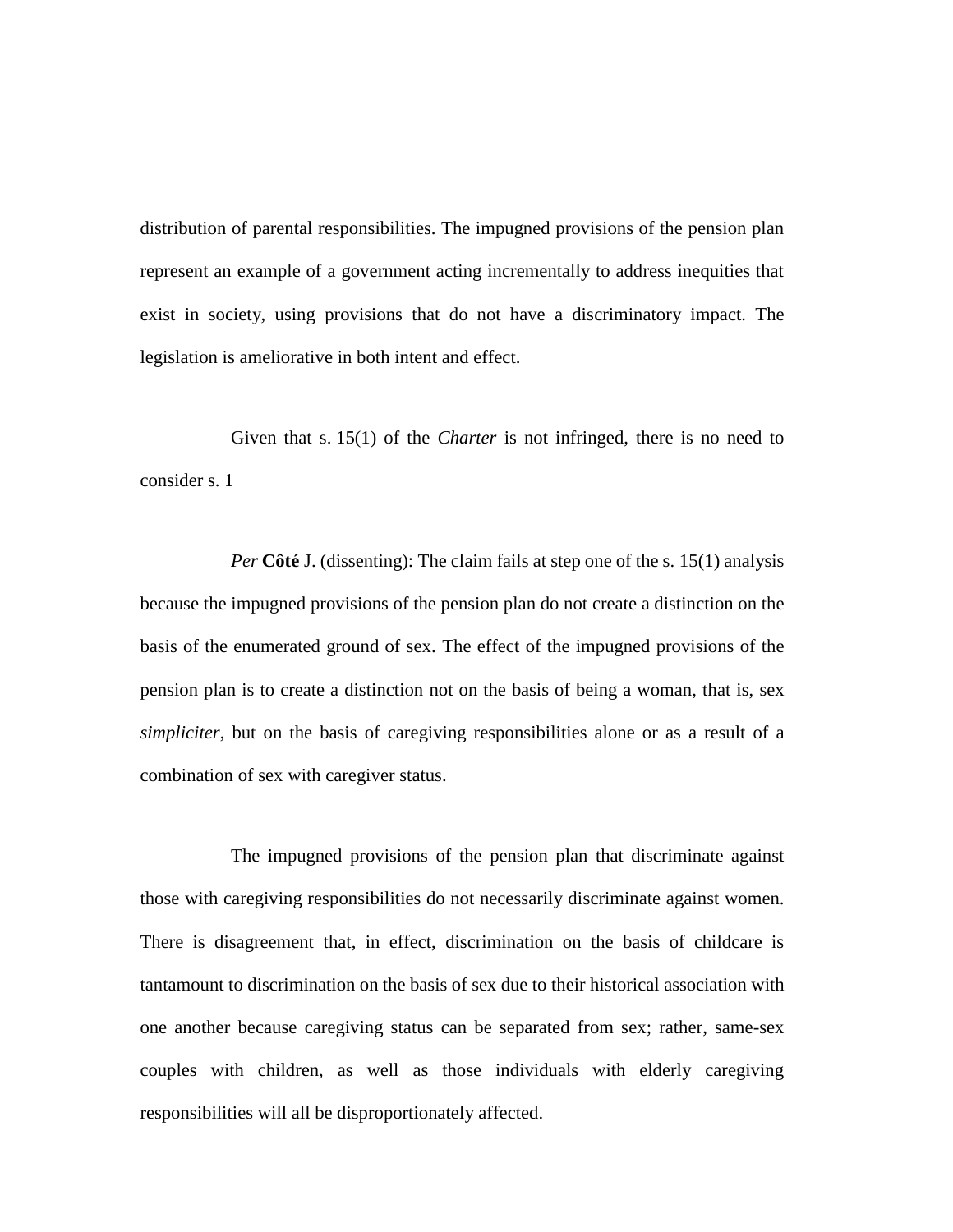Disproportionate impact alone is not sufficient to meet step one of the s. 15(1) analysis. Ultimately, in cases of adverse effect discrimination, the question under step one is whether the law, while facially neutral, creates an adverse distinction based on an enumerated or analogous ground. Step one includes a requirement of causation, nexus or tether between the impugned provisions and their effect. It cannot be satisfied in the absence of such a nexus between the impugned law and the disproportionate impact. In cases of adverse effect discrimination, step one is a step at which claimants have more work to do, unlike at s. 1, where the burden is placed on the government. If disproportionate impact alone were sufficient, this would invite statistics-based litigation which would not be desirable, in part because statistics are constantly shifting.

In the present case, the claim is on behalf of women with children, and not simply women. It is critical that the claimants had caregiving responsibilities that made them decide to job-share. The statistical disparity in results showing that women are disproportionately affected — given that the majority of job-sharers are women with children — is insufficient to say that step one has been met. There is no reason why job-sharing is a singularly sex-based issue: rather, it is a caregiving status issue because job-sharing is a solution for all members with caregiving responsibilities, not just a solution for those of a certain sex who have children.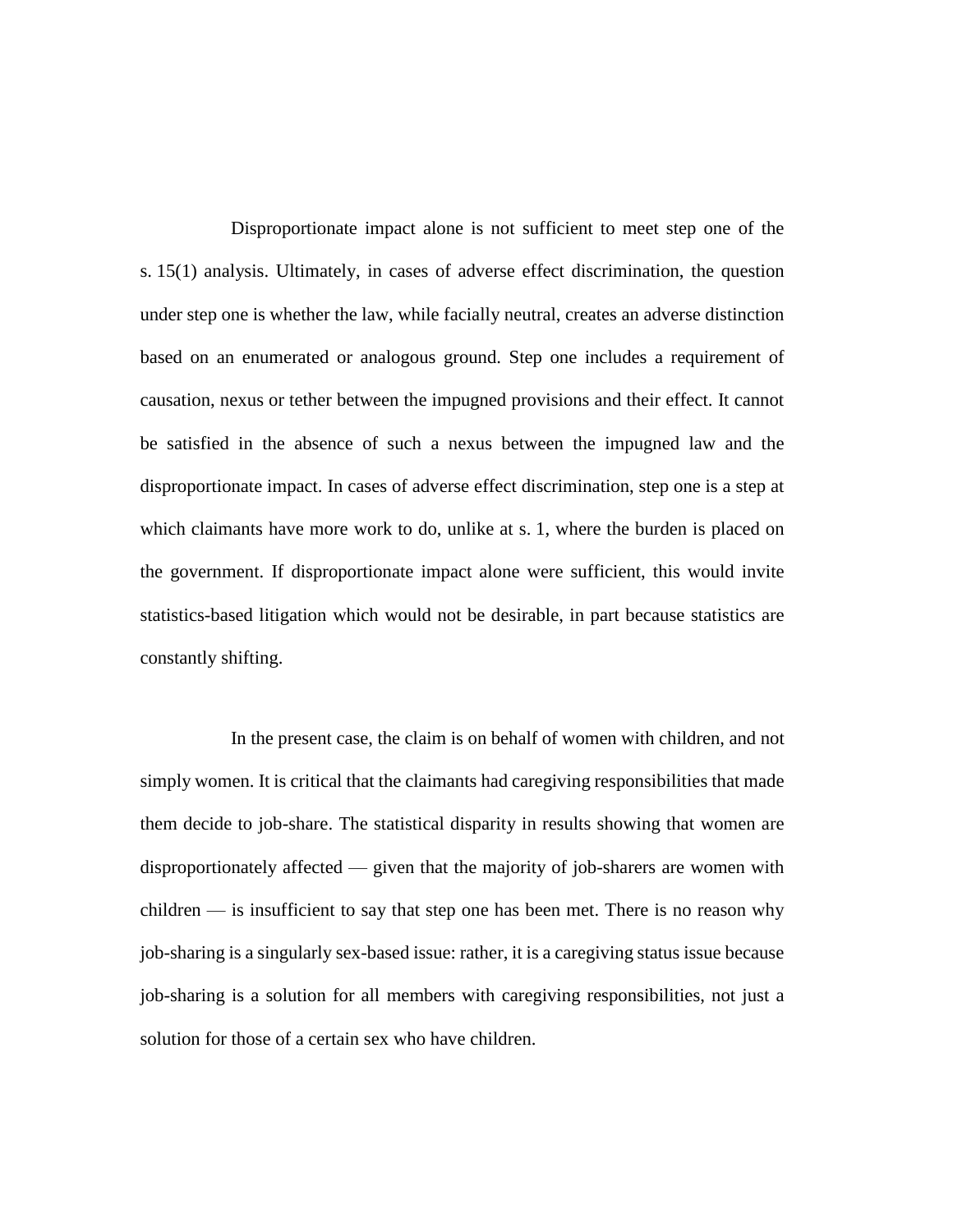In light of the conclusion that any distinction depends not on sex but on caregiving responsibility and that the Court has not recognized caregiving, parental, or family status as an analogous ground, in this case, the claimants' contention must fail at step one of the s. 15(1) analysis. To be sure, the impugned provisions may very well not be rational — there may indeed be no logical reason to deprive job-sharers of full pension benefits that are guaranteed to full-time members and members on leave without pay. But it is not the Court's role to constitutionalize normative judgments to this effect; that is the role of the electorate, and in turn, the legislature. It therefore falls to the legislature, not the courts, to remedy any under-inclusiveness in this legislation, which purportedly was meant to assist with caregiving responsibilities in the first place.

As no distinction can be made out on the basis of sex, there is no need to proceed to the second step of the analysis.

## **Cases Cited**

By Abella J.

**Referred to:** *Quebec (Attorney General) v. A*, 2013 SCC 5, [2013] 1 S.C.R. 61; *Kahkewistahaw First Nation v. Taypotat*, 2015 SCC 30, [2015] 2 S.C.R. 548; *Quebec (Attorney General) v. Alliance du personnel professionnel et technique de la santé et des services sociaux*, 2018 SCC 17, [2018] 1 S.C.R. 464; *Centrale des*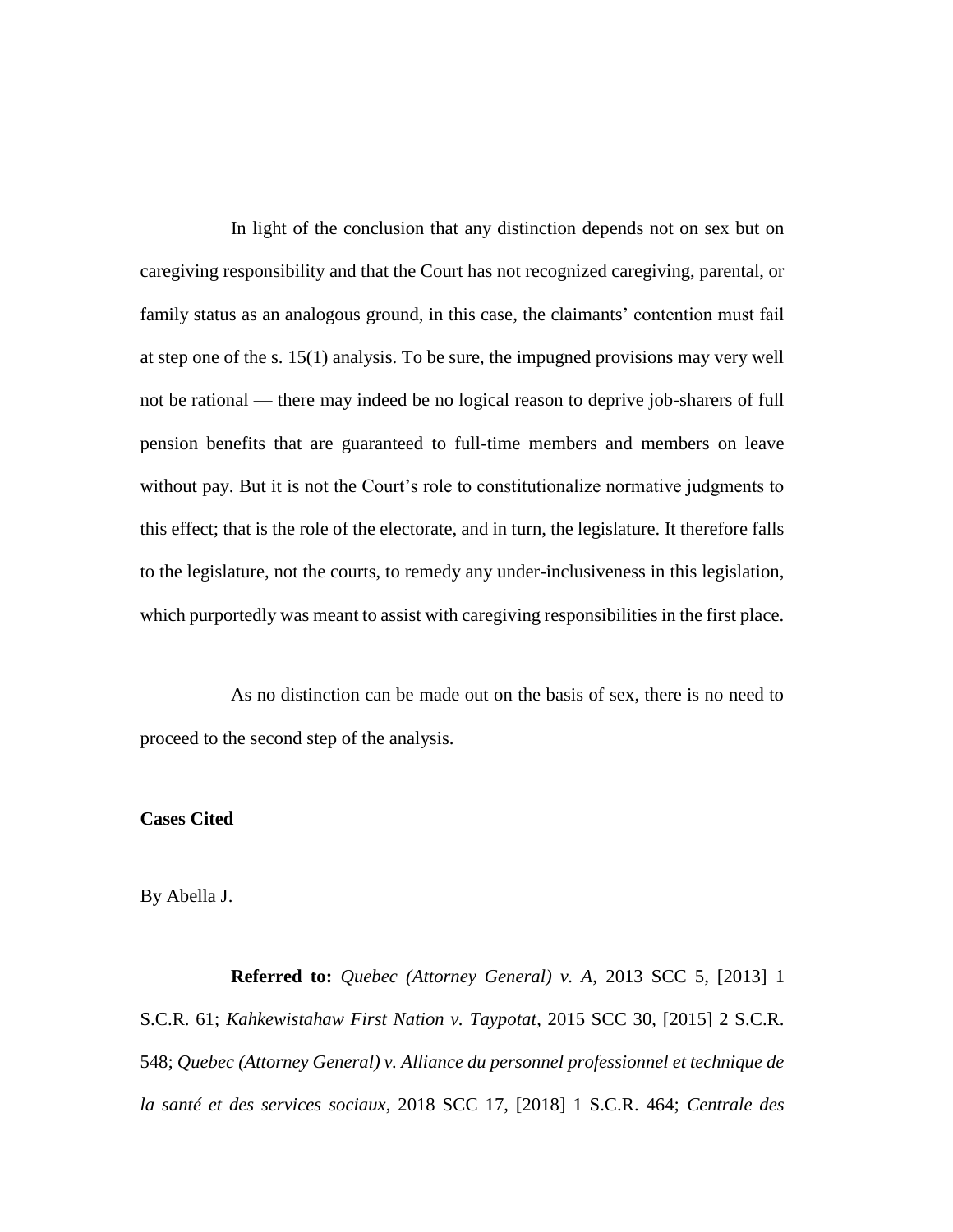*syndicats du Québec v. Quebec (Attorney General)*, 2018 SCC 18, [2018] 1 S.C.R. 522; *Withler v. Canada (Attorney General)*, 2011 SCC 12, [2011] 1 S.C.R. 396; *Griggs v. Duke Power Co.*, 401 U.S. 424 (1971); *British Columbia (Public Service Employee Relations Commission) v. BCGSEU*, [1999] 3 S.C.R. 3; *Canada (Human Rights Commission) v. Taylor*, [1990] 3 S.C.R. 892; *Ontario Human Rights Commission v. Simpsons-Sears Ltd.*, [1985] 2 S.C.R. 536; *Canadian National Railway Co. v. Canada (Canadian Human Rights Commission)*, [1987] 1 S.C.R. 1114; *Andrews v. Law Society of British Columbia*, [1989] 1 S.C.R. 143, rev'g (1986), 2 B.C.L.R. (2d) 305; *R. v. Kapp*, 2008 SCC 41, [2008] 2 S.C.R. 483; *Eldridge v. British Columbia (Attorney General)*, [1997] 3 S.C.R. 624; *Vriend v. Alberta*, [1998] 1 S.C.R. 493; *McKinney v. University of Guelph*, [1990] 3 S.C.R. 229; *Tétreault-Gadoury v. Canada (Employment and Immigration Commission)*, [1991] 2 S.C.R. 22; *Law v. Canada (Minister of Employment and Immigration)*, [1999] 1 S.C.R. 497; *Eaton v. Brant County Board of Education*, [1997] 1 S.C.R. 241; *British Columbia (Superintendent of Motor Vehicles) v. British Columbia (Council of Human Rights)*, [1999] 3 S.C.R. 868; *Moore v. British Columbia (Education)*, 2012 SCC 61, [2012] 3 S.C.R. 360; *Egan v. Canada*, [1995] 2 S.C.R. 513; *Central Alberta Dairy Pool v. Alberta (Human Rights Commission)*, [1990] 2 S.C.R. 489; *R. v. Spence*, 2005 SCC 71, [2005] 3 S.C.R. 458; *Homer v. Chief Constable of West Yorkshire Police*, [2012] UKSC 15, [2012] 3 All E.R. 1287; *Vancouver Area Network of Drug Users v. Downtown Vancouver Business Improvement Association*, 2018 BCCA 132, 10 B.C.L.R. (6th) 175; *Gaz métropolitain inc. v. Commission des droits de la personne et des droits de la jeunesse*, 2011 QCCA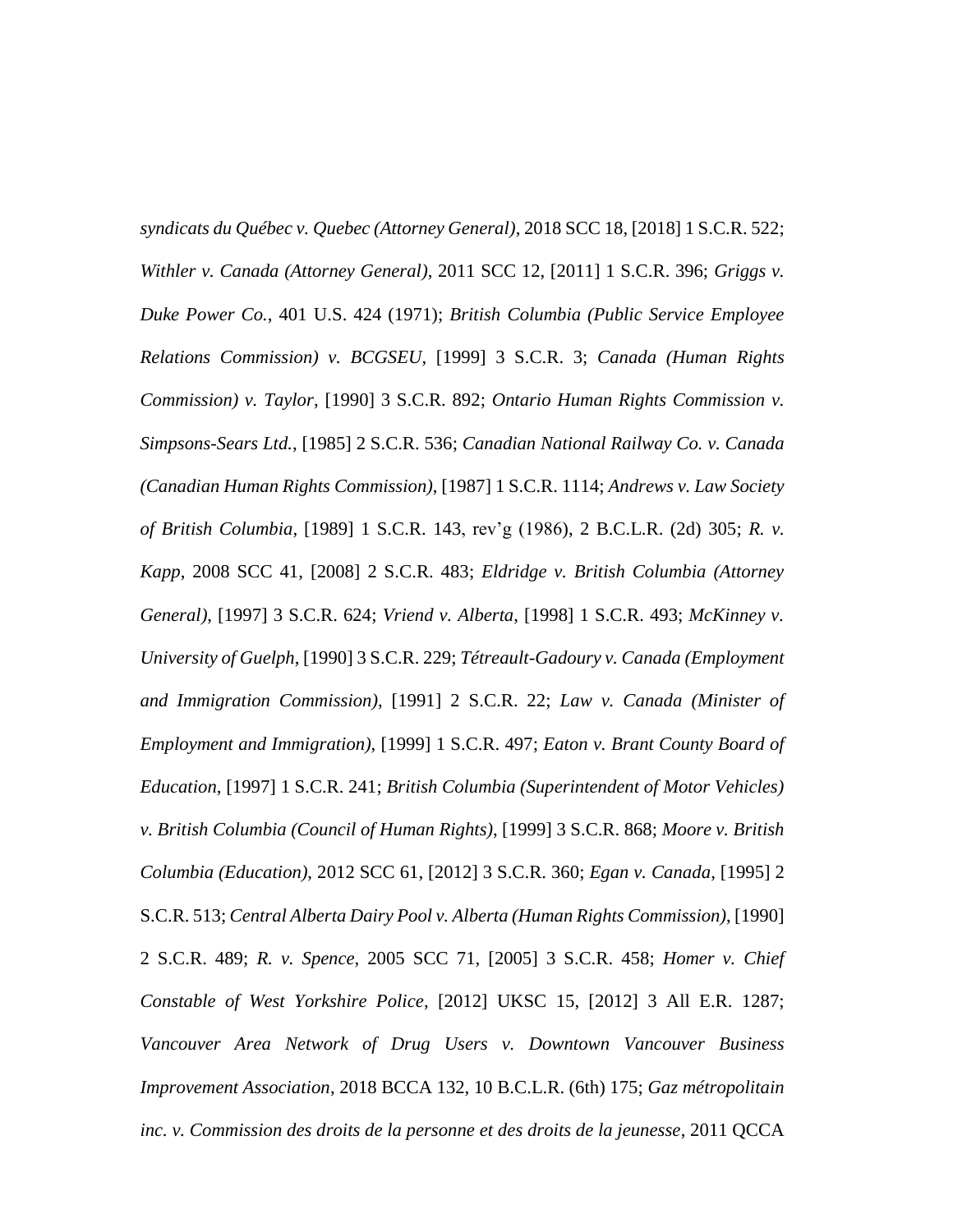1201; *Oršuš v. Croatia*, No. 15766/03, ECHR 2010-II; *Essop v. Home Office (U.K. Border Agency)*, [2017] UKSC 27, [2017] 3 All E.R. 551; *O'Connor v. Bar Standards Board*, [2017] UKSC 78, [2018] 2 All E.R. 779; *D.H. v. the Czech Republic*, No. 57325/00, ECHR 2007-IV; *Horváth and Kiss v. Hungary*, [2013] E.L.R. 102; *R. v. Turpin*, [1989] 1 S.C.R. 1296; *Brooks v. Canada Safeway Ltd.*, [1989] 1 S.C.R. 1219; *Janzen v. Platy Enterprises Ltd.*, [1989] 1 S.C.R. 1252; *Nova Scotia (Workers' Compensation Board) v. Martin*, 2003 SCC 54, [2003] 2 S.C.R. 504; *Miron v. Trudel*, [1995] 2 S.C.R. 418; *Lavoie v. Canada*, 2002 SCC 23, [2002] 1 S.C.R. 769; *Nova Scotia (Attorney General) v. Walsh*, 2002 SCC 83, [2002] 4 S.C.R. 325; *Moge v. Moge*, [1992] 3 S.C.R. 813; *New Brunswick (Minister of Health and Community Services) v. G. (J.)*, [1999] 3 S.C.R. 46; *Symes v. Canada*, [1993] 4 S.C.R. 695; *Young v. Young*, [1993] 4 S.C.R. 3; *Jenkins v. Kingsgate (Clothing Productions) Ltd*, C-96/80, [1981] E.C.R. I-911; *Bilka-Kaufhaus GmbH v. Weber von Hartz*, C-170/84, [1986] E.C.R. I-1607; *Rinner-Kühn v. FWW Spezial-Gebäudereinigung GmbH*, C-171/88, [1989] E.C.R. I-2743; *Vroege v. NCIV Instituut voor Volkshuisvesting BV*, C-57/93, [1994] E.C.R. I-4541; *Schönheit v. Stadt Frankfurt am Main*, C-4/02 and C-5/02, [2003] E.C.R. I-12575; *Reg. v. Secretary of State for Employment, Ex parte Equal Opportunities Commission*, [1995] 1 A.C. 1; *London Underground Ltd. v. Edwards (No. 2)*, [1999] I.C.R. 494; *Phillips v. Martin Marietta Corp.*, 400 U.S. 542 (1971); *Bostock v. Clayton County, Georgia*, 140 S. Ct. 1731 (2020); *Campbell River & North Island Transition Society v. Health Sciences Assn. of British Columbia*, 2004 BCCA 260, 28 B.C.L.R. (4th) 292; *Brown v. Department of National Revenue* (1993), 93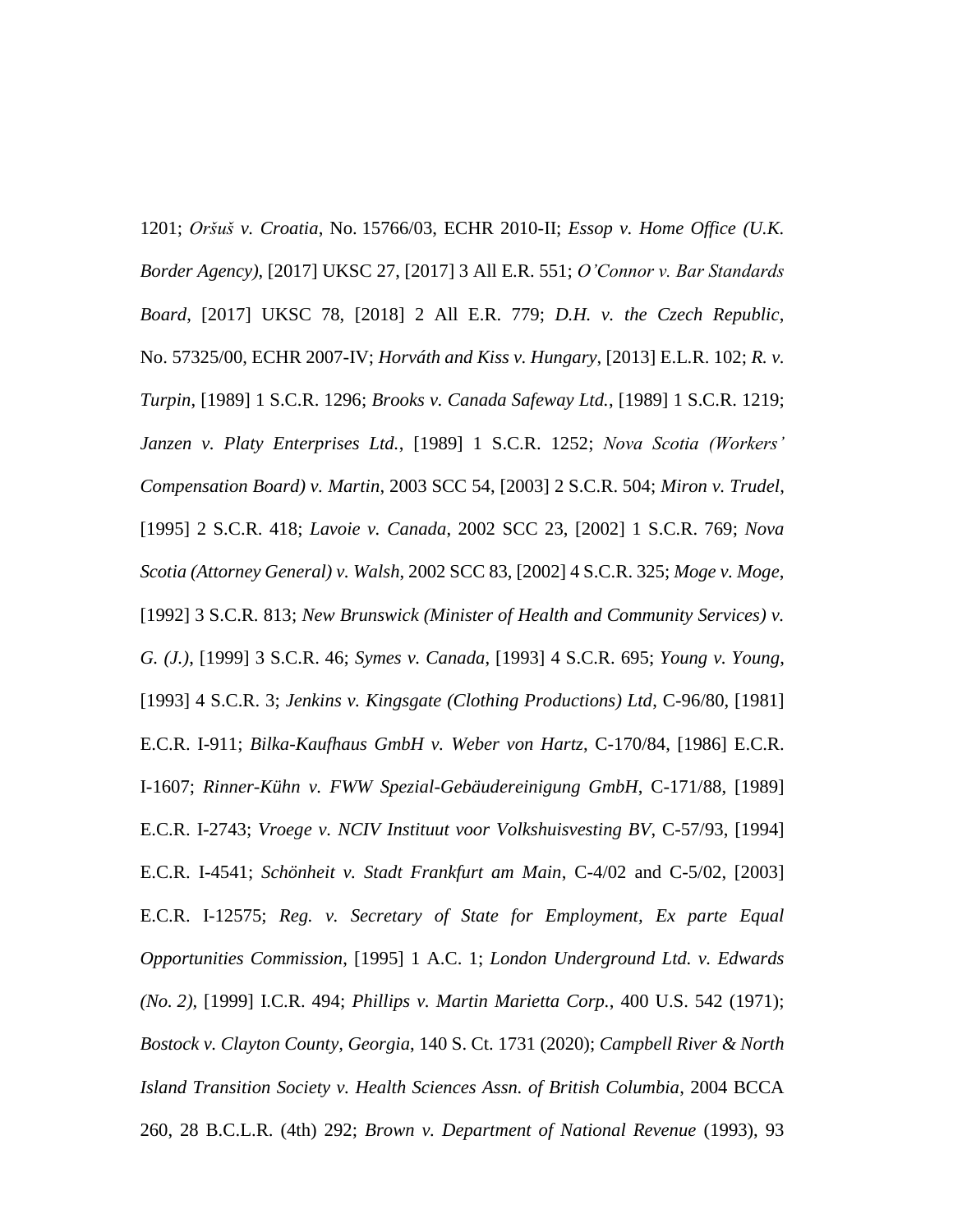CLLC ¶17,013; *Canada (Attorney General) v. Johnstone*, 2014 FCA 110, [2015] 2 F.C.R. 595; *Misetich v. Value Village Stores Inc.*, 2016 HRTO 1229, 39 C.C.E.L. (4th) 129; *Thibaudeau v. Canada*, [1995] 2 S.C.R. 627; *Canada (Attorney General) v. Lesiuk (C.A.)*, 2003 FCA 3, [2003] 2 F.C. 697; *R. v. Oakes*, [1986] 1 S.C.R. 103; *Vancouver (City) v. Ward*, 2010 SCC 27, [2010] 2 S.C.R. 28; *Doucet-Boudreau v. Nova Scotia (Minister of Education)*, 2003 SCC 62, [2003] 3 S.C.R. 3.

By Brown and Rowe JJ. (dissenting)

*Quebec (Attorney General) v. Canada (Attorney General)*, 2015 SCC 14, [2015] 1 S.C.R. 693; *Quebec (Attorney General) v. Alliance du personnel professionnel et technique de la santé et des services sociaux*, 2018 SCC 17, [2018] 1 S.C.R. 464; *Withler v. Canada (Attorney General)*, 2011 SCC 12, [2011] 1 S.C.R. 396; *Vriend v. Alberta*, [1998] 1 S.C.R. 493; *RWDSU v. Dolphin Delivery Ltd.*, [1986] 2 S.C.R. 573; *Centrale des syndicats du Québec v. Quebec (Attorney General)*, 2018 SCC 18, [2018] 1 S.C.R. 522; *Public Service Alliance of Canada v. Canada (Department of National Defence) (C.A.)*, [1996] 3 F.C. 789; *Newfoundland (Treasury Board) v. N.A.P.E.*, 2004 SCC 66, [2004] 3 S.C.R. 381; *Kahkewistahaw First Nation v. Taypotat*, 2015 SCC 30, [2015] 2 S.C.R. 548; *Andrews v. Law Society of British Columbia*, [1989] 1 S.C.R. 143; *R. v. Kapp*, 2008 SCC 41, [2008] 2 S.C.R. 483; *Winko v. British Columbia (Forensic Psychiatric Institute)*, [1999] 2 S.C.R. 625; *Quebec (Attorney General) v. A*, 2013 SCC 5, [2013] 1 S.C.R. 61; *Snell v. Farrell*, [1990] 2 S.C.R. 311; *Blatch v. Archer* (1774), 1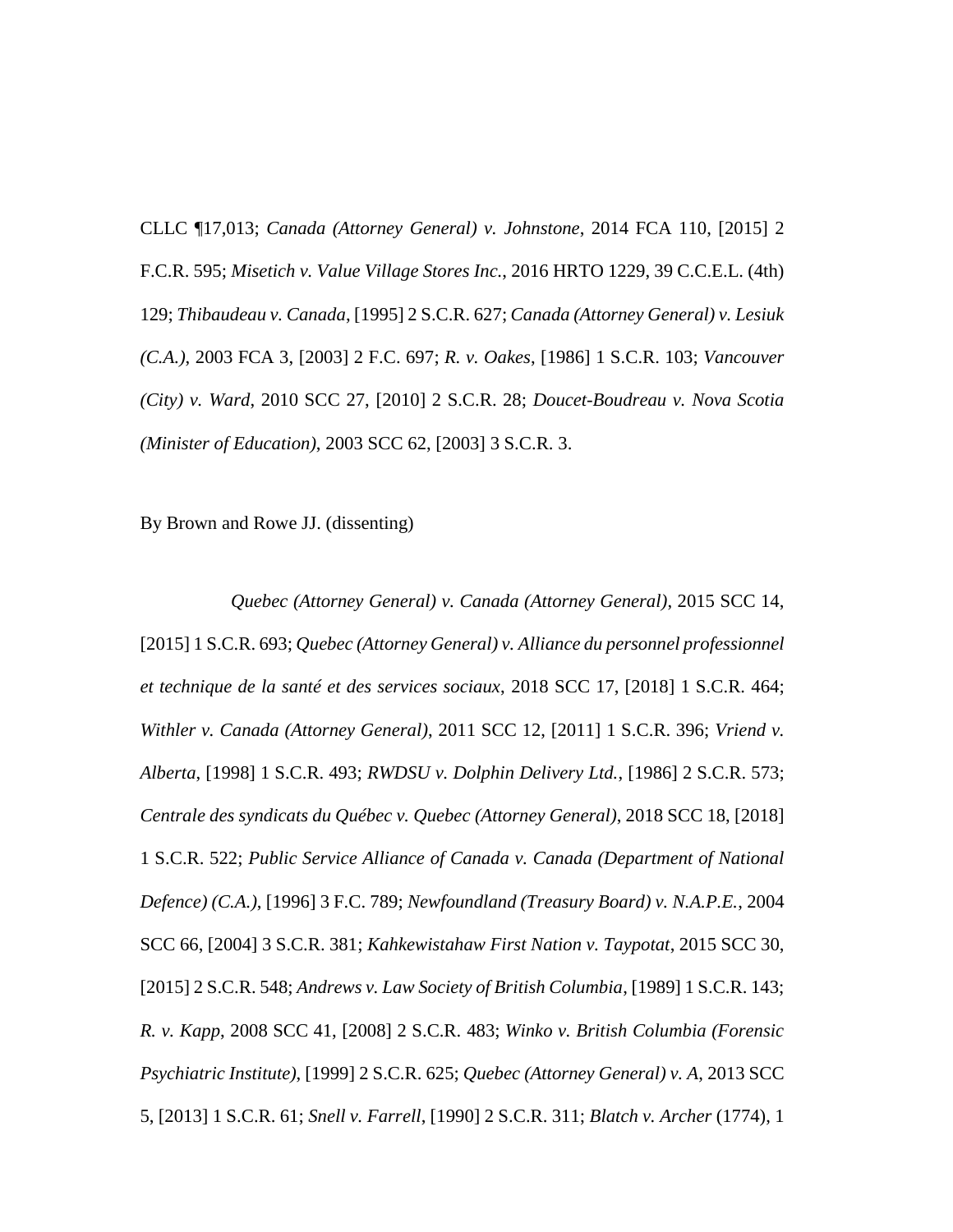Cowp. 63, 98 E.R. 969; *Auton (Guardian ad litem of) v. British Columbia (Attorney General)*, 2004 SCC 78, [2004] 3 S.C.R. 657; *Gosselin v. Quebec (Attorney General)*, 2002 SCC 84, [2002] 4 S.C.R. 429; *Corbiere v. Canada (Minister of Indian and Northern Affairs)*, [1999] 2 S.C.R. 203; *Hodge v. Canada (Minister of Human Resources Development)*, 2004 SCC 65, [2004] 3 S.C.R. 357; *Law v. Canada (Minister of Employment and Immigration)*, [1999] 1 S.C.R. 497; *IBM Canada Limited v. Waterman*, 2013 SCC 70, [2013] 3 S.C.R. 985; *Parry v. Cleaver*, [1970] A.C. 1; *Egan v. Canada*, [1995] 2 S.C.R. 513; *R. v. Edwards Books and Art Ltd.*, [1986] 2 S.C.R. 713; *Williamson v. Lee Optical of Oklahoma*, 348 U.S. 483 (1955); *McKinney v. University of Guelph*, [1990] 3 S.C.R. 229; *Schachter v. Canada*, [1992] 2 S.C.R. 679; *Alberta (Aboriginal Affairs and Northern Development) v. Cunningham*, 2011 SCC 37, [2011] 2 S.C.R. 670; *Thibaudeau v. Canada*, [1995] 2 S.C.R. 627; *Lovelace v. Ontario*, 2000 SCC 37, [2000] 1 S.C.R. 950; *Ferrel v. Ontario (Attorney General)* (1998), 42 O.R. (3d) 97; *British Columbia (Public Service Employee Relations Commission) v. BCGSEU*, [1999] 3 S.C.R. 3; *Baldwin v. Missouri*, 281 U.S. 586 (1930); *R. v. Nova Scotia Pharmaceutical Society*, [1992] 2 S.C.R. 606; *Irwin Toy Ltd. v. Quebec (Attorney General)*, [1989] 1 S.C.R. 927; *Law Society of British Columbia v. Trinity Western University*, 2018 SCC 32, [2018] 2 S.C.R. 293.

By Côté J. (dissenting)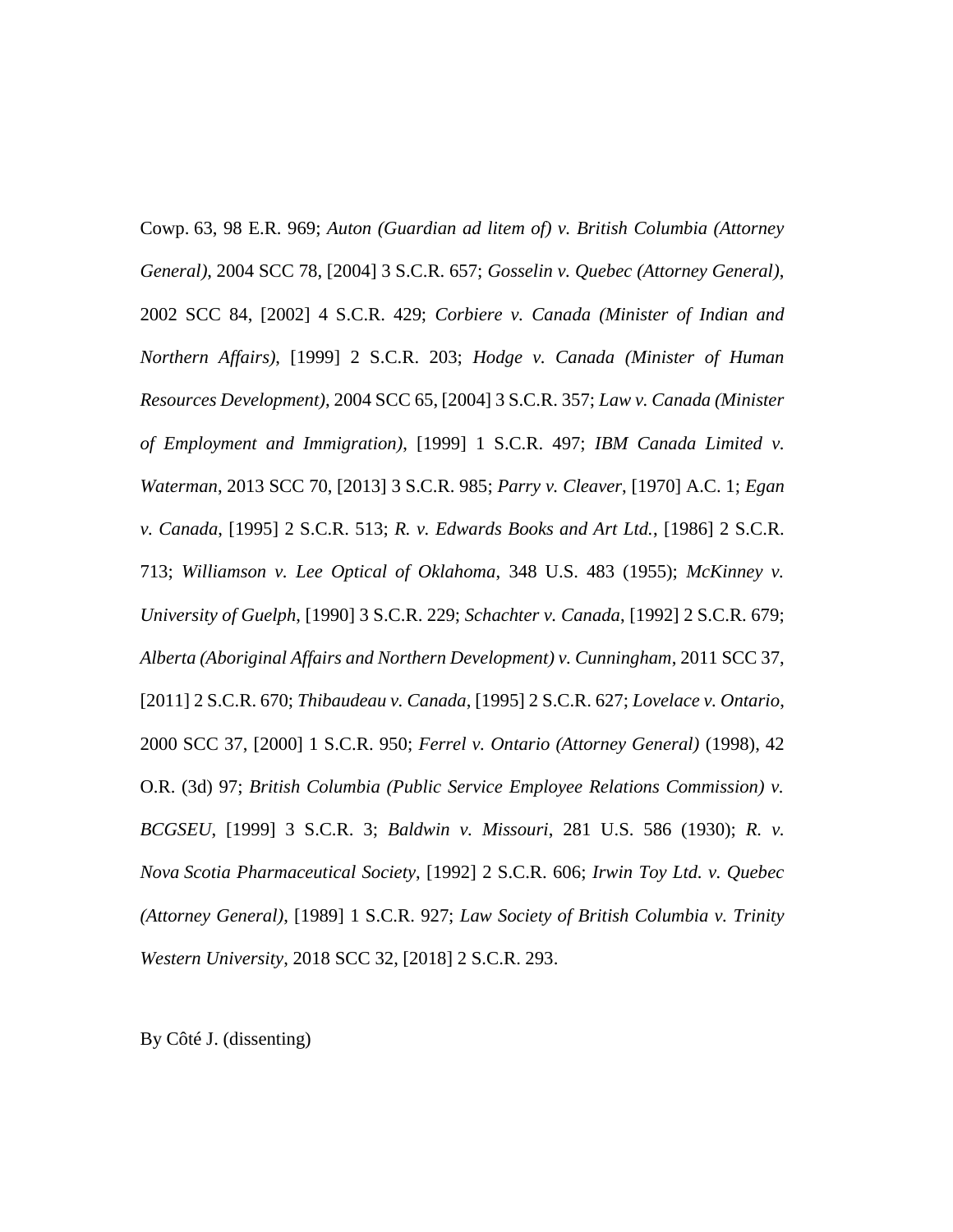*Public Service Alliance of Canada v. Canada (Department of National Defence) (C.A.)*, [1996] 3 F.C. 789; *Quebec (Attorney General) v. Alliance du personnel professionnel et technique de la santé et des services sociaux*, 2018 SCC 17, [2018] 1 S.C.R. 464; *Gosselin v. Quebec (Attorney General)*, 2002 SCC 84, [2002] 4 S.C.R. 429; *Andrews v. Law Society of British Columbia*, [1989] 1 S.C.R. 143; *R. v. Kapp*, 2008 SCC 41, [2008] 2 S.C.R. 483; *Withler v. Canada (Attorney General)*, 2011 SCC 12, [2011] 1 S.C.R. 396; *Quebec (Attorney General) v. A*, 2013 SCC 5, [2013] 1 S.C.R. 61; *Kahkewistahaw First Nation v. Taypotat*, 2015 SCC 30, [2015] 2 S.C.R. 548; *Centrale des syndicats du Québec v. Quebec (Attorney General)*, 2018 SCC 18, [2018] 1 S.C.R. 522; *Brooks v. Canada Safeway Ltd.*, [1989] 1 S.C.R. 1219; *D.H. v. the Czech Republic*, No. 57325/00, ECHR 2007-IV; *Griggs v. Duke Power Co.*, 401 U.S. 424 (1971); *Washington, Mayor of Washington, D.C. v. Davis*, 426 U.S. 229 (1976); *Watson v. Fort Worth Bank & Trust*, 487 U.S. 977 (1988); *Texas Department of Housing and Community Affairs v. Inclusive Communities Project, Inc.*, 135 S. Ct. 2507 (2015); *Ricci v. DeStefano*, 557 U.S. 557 (2009); *Smith v. City of Jackson, Mississippi*, 544 U.S. 228 (2005); *Symes v. Canada*, [1993] 4 S.C.R. 695; *Miceli-Riggins v. Canada (Attorney General)*, 2013 FCA 158, [2014] 4 F.C.R. 709; *Grenon v. Minister of National Revenue*, 2016 FCA 4, 482 N.R. 310; *Canada (Attorney General) v. Lesiuk (C.A.)*, 2003 FCA 3, [2003] 2 F.C. 697; *Begum v. Canada (Citizenship and Immigration)*, 2018 FCA 181, [2019] 2 F.C.R. 488.

#### **Statutes and Regulations Cited**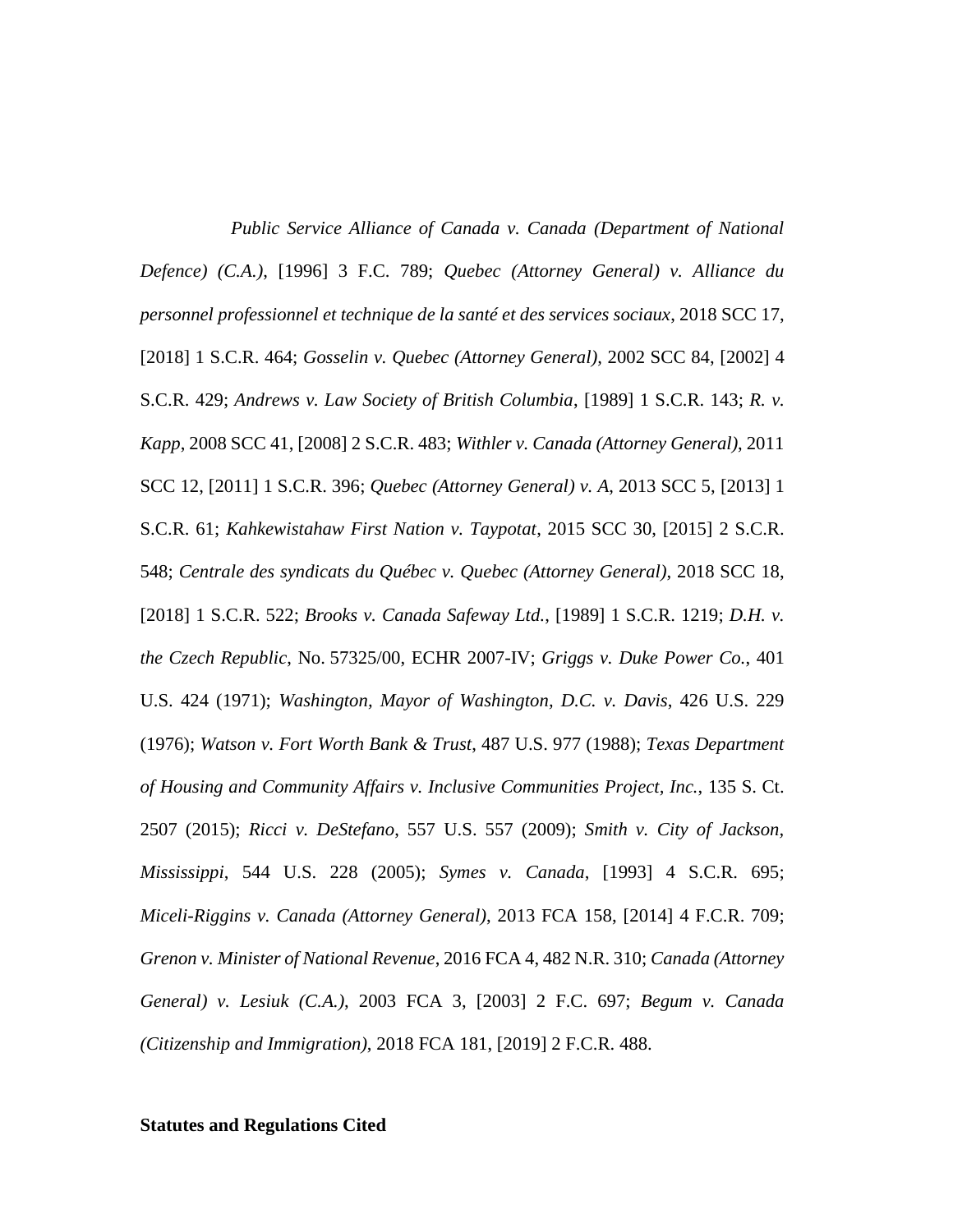*Canadian Charter of Rights and Freedoms*, ss. 1, 3, 14, 15, 20, 23, 32.

*Income Tax Act*, R.S.C. 1985, c. 1 (5th Supp.).

- *Income Tax Regulations*, C.R.C., c. 945.
- *Royal Canadian Mounted Police Superannuation Act*, R.S.C. 1985, c. R-11, ss. 5, 6, 7(1), 29.2.
- *Royal Canadian Mounted Police Superannuation Regulations*, C.R.C., c. 1393, ss. 2.1, 5.2(1), 5.4, 10(1), (4), 10.1, 10.8.

## **Treaties and Other International Instruments**

*Beijing Declaration and Platform for Action*, U.N. Doc. A/CONF.177/20, October 17, 1995.

#### **Authors Cited**

Bingham, Tom. *The Rule of Law*. London: Allen Lane, 2010.

- Bisom-Rapp, Susan. "What We Know About Equal Employment Opportunity Law After Fifty Years of Trying" (2018), 22 *Employee Rts. & Employment Pol'y J.* 337.
- Bisom-Rapp, Susan, and Malcolm Sargeant. "It's Complicated: Age, Gender, and Lifetime Discrimination Against Working Women — The United States and the U.K. as Examples" (2014), 22 *Elder L.J.* 1.
- Braun, Evelyn. "Adverse Effect Discrimination: Proving the *Prima Facie* Case" (2005), 11 *Rev. Const. Stud.* 119.
- British Columbia Law Institute. *Human Rights and Family Responsibilities: Family Status Discrimination under Human Rights Law in British Columbia and Canada*. Vancouver, 2012.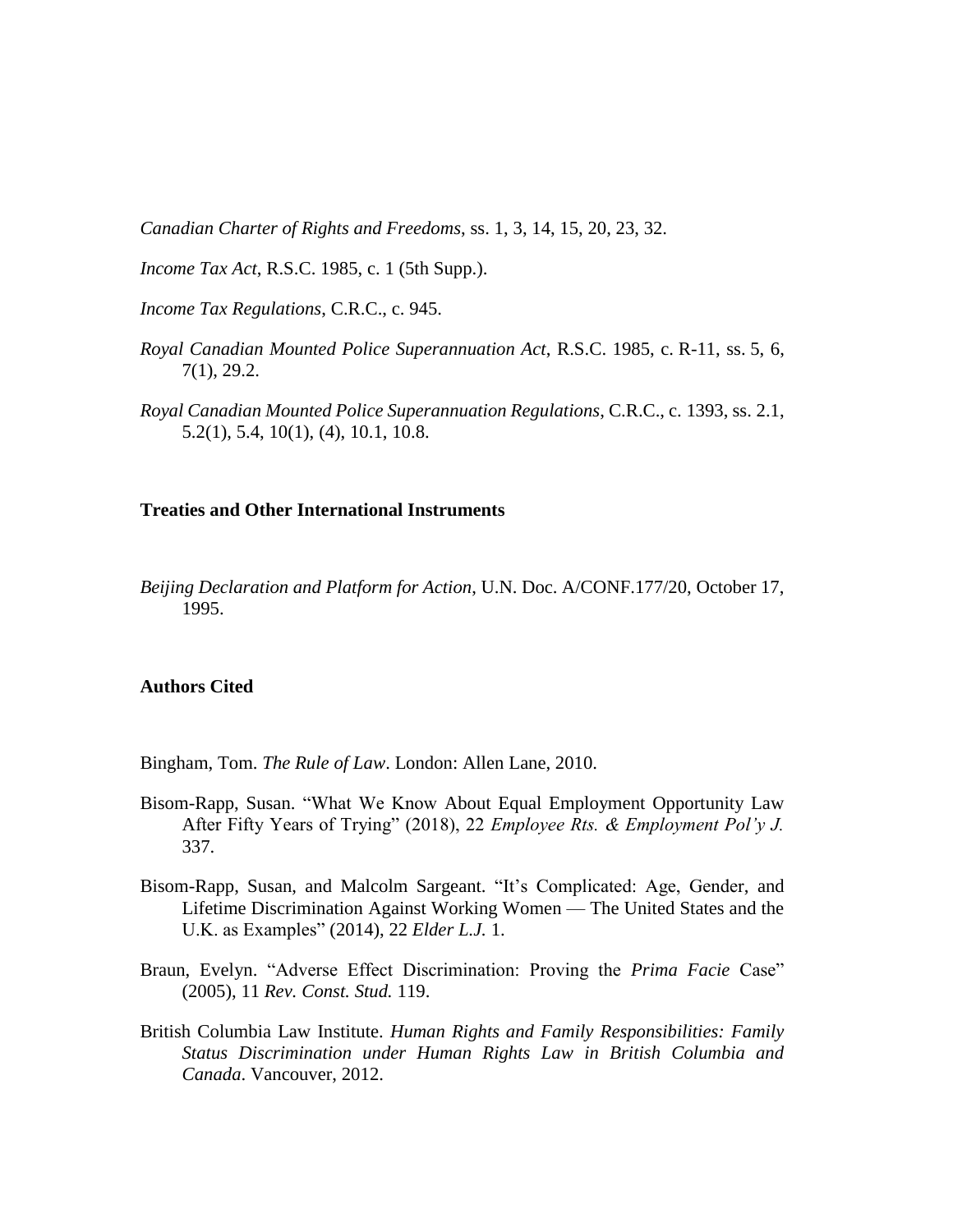- Canada. Commission of Inquiry into Part-time Work. *Part-time Work in Canada: Report of the Commission of Inquiry into Part-time Work*. Ottawa: Labour Canada, 1983.
- Canada. House of Commons. *House of Commons Debates*, vol. VI, 3rd Sess., 34th Parl., February 24, 1992, p. 7487.
- Canada. Royal Commission on Equality in Employment. *Report of the Commission on Equality in Employment*. Ottawa: Supply and Services Canada, 1984.
- Canada. Royal Commission on the Status of Women in Canada. *Report of the Royal Commission on the Status of Women in Canada*. Ottawa, 1970.
- Canada. Statistics Canada. *Table 11-10-0055-01 — High income tax filers in Canada* (online: https://www150.statcan.gc.ca/t1/tbl1/en/tv.action?pid=1110005501; archived version: [https://www.scc-csc.ca/cso-dce/2020SCC-CSC28\\_1\\_eng.pdf\)](https://www.scc-csc.ca/cso-dce/2020SCC-CSC28_1_eng.pdf).
- Canada. Statistics Canada. *Women in Canada: A Gender-based Statistical Report*, 7th ed. by Melissa Moyser. Ottawa, 2017.
- Canadian Institute for Health Information. *Nursing in Canada, 2019: A Lens on Supply and Workforce*. Ottawa, 2020.
- Chaykowski, Richard P., and Lisa M. Powell. "Women and the Labour Market: Recent Trends and Policy Issues" (1999), 25 *Can. Pub. Pol'y* S1.
- Collins, Hugh, and Tarunabh Khaitan. "Indirect Discrimination Law: Controversies and Critical Questions", in Hugh Collins and Tarunabh Khaitan, eds., *Foundations of Indirect Discrimination Law*. Portland, Or.: Hart Publishing, 2018, 1.
- Craig, Elaine. "Family as Status in *Doe v. Canada*: Constituting Family Under Section 15 of the *Charter*" (2007), 20 *N.J.C.L.* 197.
- Demers, Diane L. "La discrimination systémique: variation sur un concept unique" (1993), 8 *C.J.L.S.* 83.
- Eberts, Mary, and Kim Stanton. "The Disappearance of the Four Equality Rights and Systemic Discrimination from Canadian Equality Jurisprudence" (2018), 38 *N.J.C.L.* 89.
- Eisen, Jessica. "Grounding Equality in Social Relations: Suspect Classification, Analogous Grounds and Relational Theory" (2017), 42 *Queen's L.J.* 41.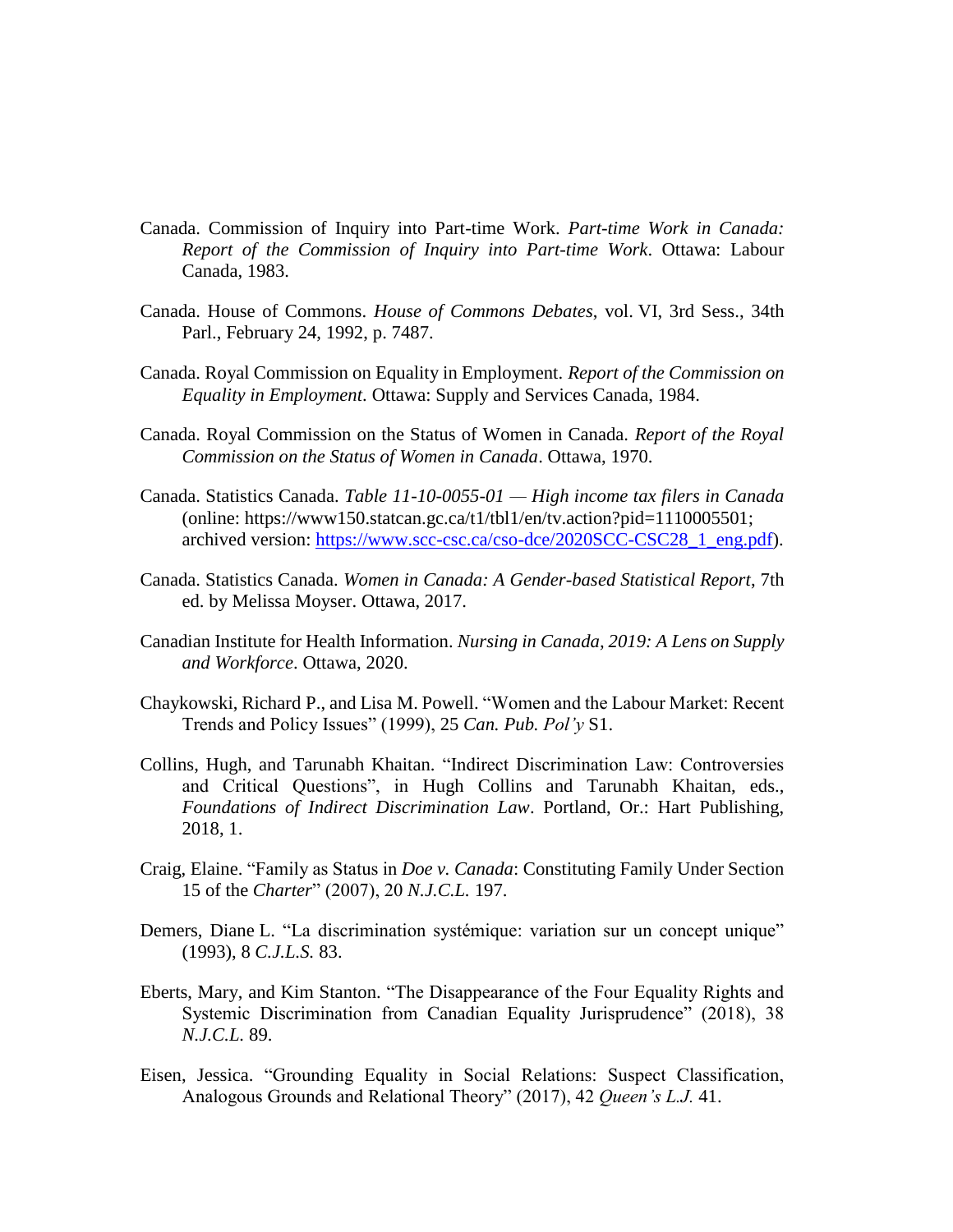- Faraday, Fay. "One Step Forward, Two Steps Back? Substantive Equality, Systemic Discrimination and Pay Equity at the Supreme Court of Canada" (2020), 94 *S.C.L.R.* (2d) 301.
- Fredman, Sandra. "Direct and Indirect Discrimination: Is There Still a Divide?", in Hugh Collins and Tarunabh Khaitan, eds., *Foundations of Indirect Discrimination Law*. Portland, Or.: Hart Publishing, 2018, 31.
- Fredman, Sandra. *Discrimination Law*, 2nd ed. New York: Oxford University Press, 2011.
- Fredman, Sandra. "The Reason Why: Unravelling Indirect Discrimination" (2016), 45 *Indus. L.J.* 231.
- Gopnik, Adam. "The illiberal imagination: Are liberals on the wrong side of history?", *The New Yorker*, March 20, 2017, 88.
- Hogg, Peter W. *Constitutional Law of Canada*, vol. 2, 5th ed. Supp. Toronto: Thomson Reuters, 2019 (loose-leaf updated 2019, release 1).
- Hughes, Patricia. "Supreme Court of Canada Equality Jurisprudence and 'Everyday Life'" (2012), 58 *S.C.L.R.* (2d) 245.
- International Labour Organization. *Rights, jobs and social security: New visions for older women and men*. Geneva, 2008.
- Kanee, Lyle, and Adam Cembrowski. "Family Status Discrimination and the Obligation to Self-Accommodate" (2018), 14 *J.L. & Equality* 61.
- Kaplan, Ari, and Mitch Frazer. *Pension Law*, 2nd ed. Toronto: Irwin Law, 2013.
- Khaitan, Tarunabh. *A Theory of Discrimination Law*. New York: Oxford University Press, 2015.
- Khaitan, Tarunabh, and Sandy Steel. "Wrongs, Group Disadvantage and the Legitimacy of Indirect Discrimination Law", in Hugh Collins and Tarunabh Khaitan, eds., *Foundations of Indirect Discrimination Law*. Portland, Or.: Hart Publishing, 2018, 197.
- Koshan, Jennifer, and Jonnette Watson Hamilton. "Meaningless Mantra: Substantive Equality after *Withler*" (2011), 16 *Rev. Const. Stud.* 31.
- Law Commission of Ontario. *Vulnerable Workers and Precarious Work*. Toronto, 2012.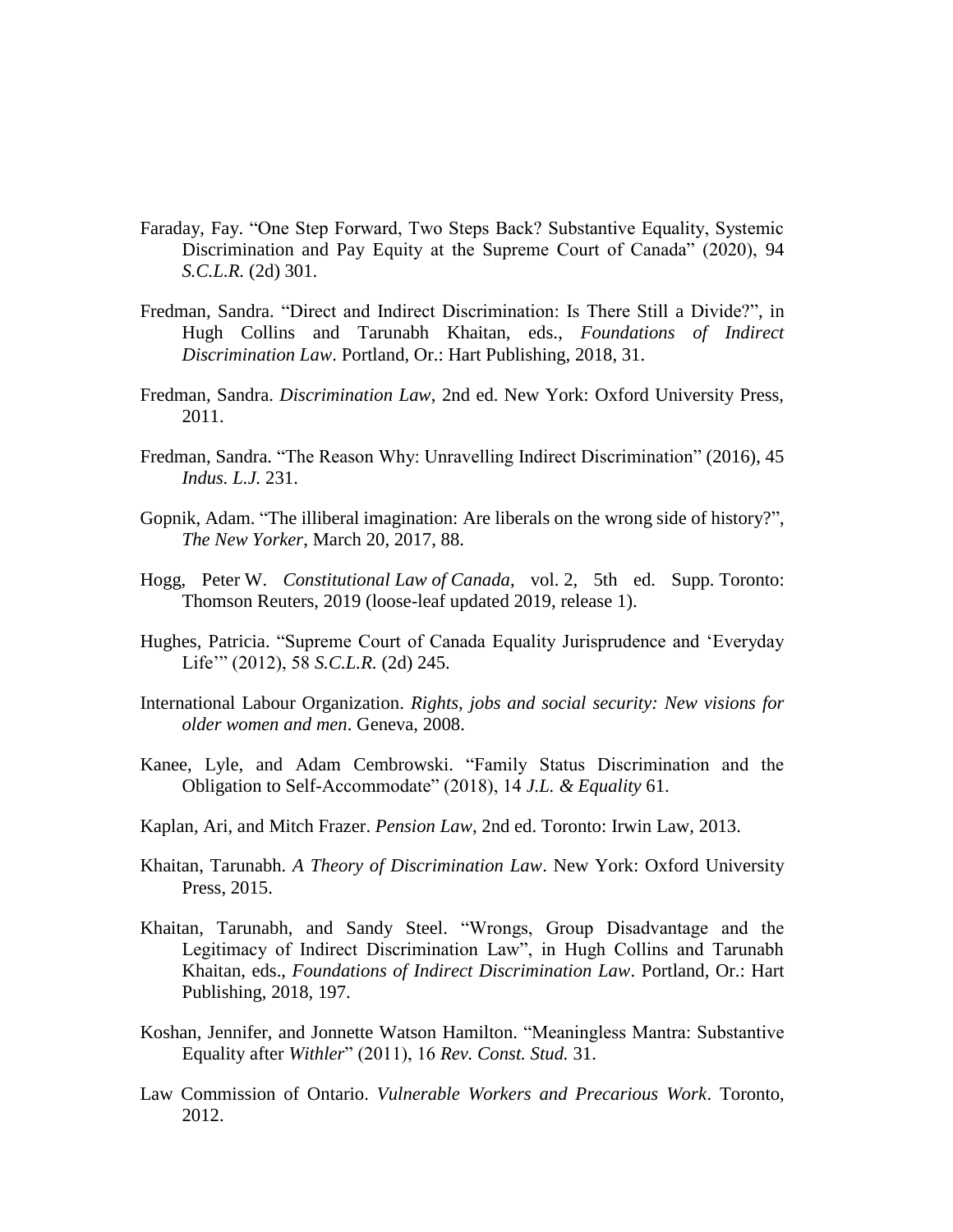- Lawrence, Sonia. "Choice, Equality and Tales of Racial Discrimination: Reading the Supreme Court on Section 15", in Sheila McIntyre and Sanda Rodgers, eds., *Diminishing Returns: Inequality and the Canadian Charter of Rights and Freedoms*. Markham, Ont.: LexisNexis, 2006, 115.
- Macpherson, Suzi. "Reconciling employment and family care-giving: a gender analysis of current challenges and future directions for UK policy", in Nicole Busby and Grace James, eds., *Families, Care-giving and Paid Work: Challenging Labour Law in the 21st Century*. Northampton, Mass.: Edward Elgar Publishing, 2011, 13.
- Majury, Diana. "Women Are Themselves to Blame: Choice as a Justification for Unequal Treatment", in Fay Faraday, Margaret Denike and M. Kate Stephenson, eds., *Making Equality Rights Real: Securing Substantive Equality under the Charter*. Toronto: Irwin Law, 2006, 209.
- McIntyre, Sheila. "Deference and Dominance: Equality Without Substance", in Sheila McIntyre and Sanda Rodgers, eds., *Diminishing Returns: Inequality and the Canadian Charter of Rights and Freedoms*. Markham, Ont.: LexisNexis, 2006, 95.
- Miller, Bradley W. "Justification and Rights Limitations", in Grant Huscroft, ed., *Expounding the Constitution: Essays in Constitutional Theory*. New York: Cambridge University Press, 2010, 93.
- Miller, Bradley W. "Majoritarianism and Pathologies of Judicial Review", in Grégoire Webber et al., *Legislated Rights: Securing Human Rights through Legislation*. New York: Cambridge University Press, 2018, 181.
- Mize, Selene. "Indirect Discrimination Reconsidered" (2007), *N.Z.L. Rev.* 27.
- Monahan, Patrick J., Byron Shaw and Padraic Ryan. *Constitutional Law*, 5th ed. Toronto: Irwin Law, 2017.
- Moran, Mayo. "Protesting Too Much: Rational Basis Review Under Canada's Equality Guarantee", in Sheila McIntyre and Sanda Rodgers, eds., *Diminishing Returns: Inequality and the Canadian Charter of Rights and Freedoms*. Markham, Ont.: LexisNexis, 2006, 71.
- Moreau, Sophia. "The Moral Seriousness of Indirect Discrimination", in Hugh Collins and Tarunabh Khaitan, eds., *Foundations of Indirect Discrimination Law*. Portland, Or.: Hart Publishing, 2018, 123.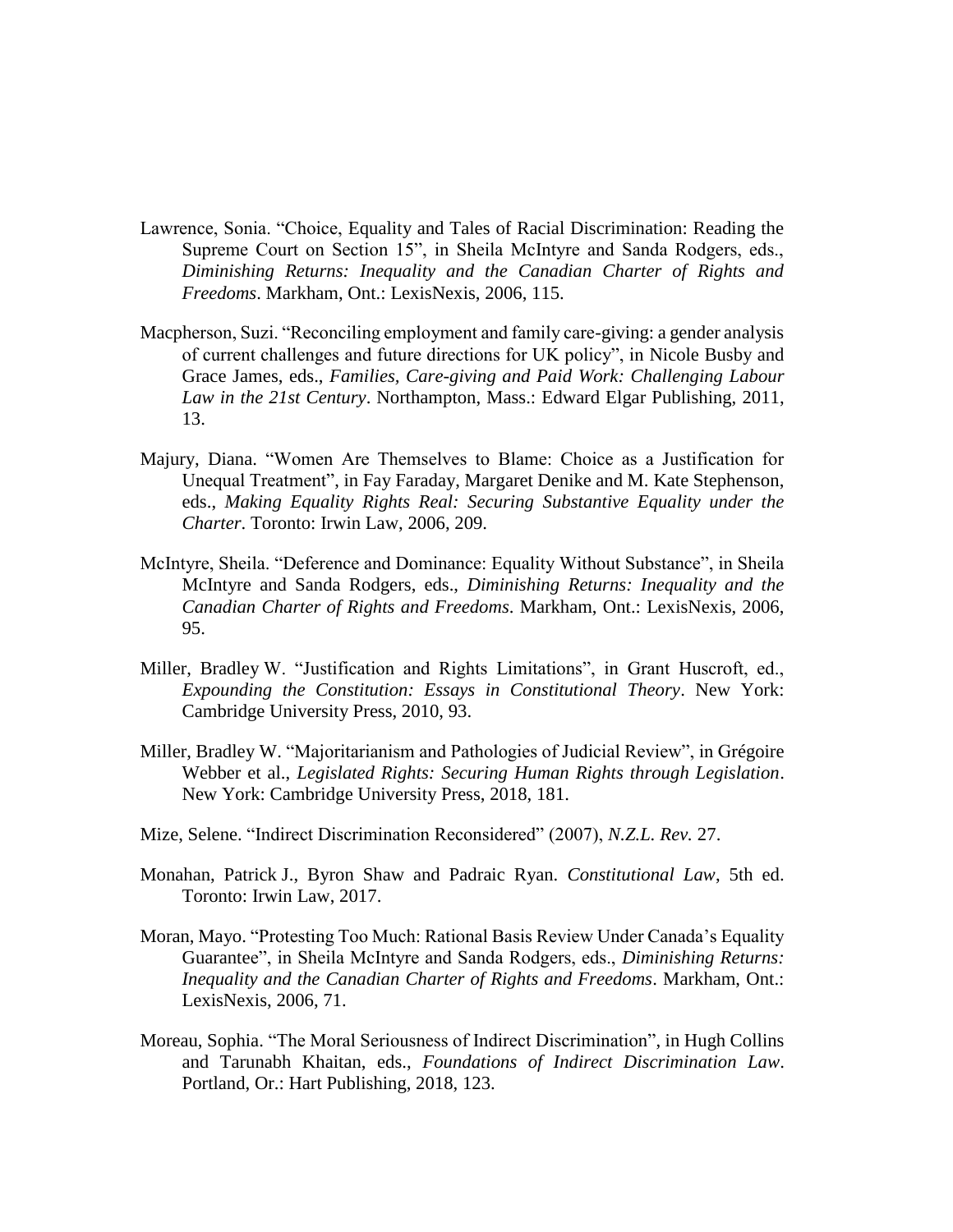- Moreau, Sophia. "What Is Discrimination?" (2010), 38 *Philosophy & Public Affairs* 143.
- National Action Committee on the Status of Women. *Brief on Equality for Women in Pensions, Taxation and Federal Benefits to Parents*. Toronto, 1985.
- Ontario. Gender Wage Gap Strategy Steering Committee. *Final Report and Recommendations of the Gender Wage Gap Strategy Steering Committee*. Toronto, 2016.
- Ontario. Ontario Human Rights Commission. *The Cost of Caring: Report on the Consultation on Discrimination on the Basis of Family Status*. Toronto, 2006.
- Ontario. Royal Commission on the Status of Pensions in Ontario. *Report of the Royal Commission on the Status of Pensions in Ontario*. Toronto, 1980.
- Osborne-Brown, Sheila. "Discrimination and Family Status: The Test, the Continuing Debate, and the Accommodation Conversation" (2018), 14 *J.L. & Equality* 87.
- Philipps, Lisa, and Margot Young. "Sex, Tax and the *Charter*: A Review of *Thibaudeau v. Canada*" (1995), 2 *Rev. Const. Stud.* 221.
- Pothier, Dianne. "Connecting Grounds of Discrimination to Real People's Real Experiences" (2001), 13 *C.J.W.L.* 37.
- Pothier, Dianne. "M'Aider, Mayday: Section 15 of the *Charter* in Distress" (1996), 6 *N.J.C.L.* 295.
- Pothier, Dianne. "Tackling Disability Discrimination at Work: Toward a Systemic Approach" (2010), 4 *M.J.L.H.* 17.
- Puchta, Alicja. "*Quebec v A* and *Taypotat*: Unpacking the Supreme Court's Latest Decisions on Section 15 of the *Charter*" (2018), 55 *Osgoode Hall L.J.* 665.
- Réaume, Denise G. "Harm and Fault in Discrimination Law: The Transition from Intentional to Adverse Effect Discrimination" (2001), 2 *Theor. Inq. L.* 349.
- Rivet, Michèle, et Anne-Marie Santorineos. "Juger à l'ère des droits fondamentaux" (2012), 42 *R.D.U.S.* 363.
- Sangiuliano, Anthony Robert. "Substantive Equality As Equal Recognition: A New Theory of Section 15 of the *Charter*" (2015), 52 *Osgoode Hall L.J.* 601.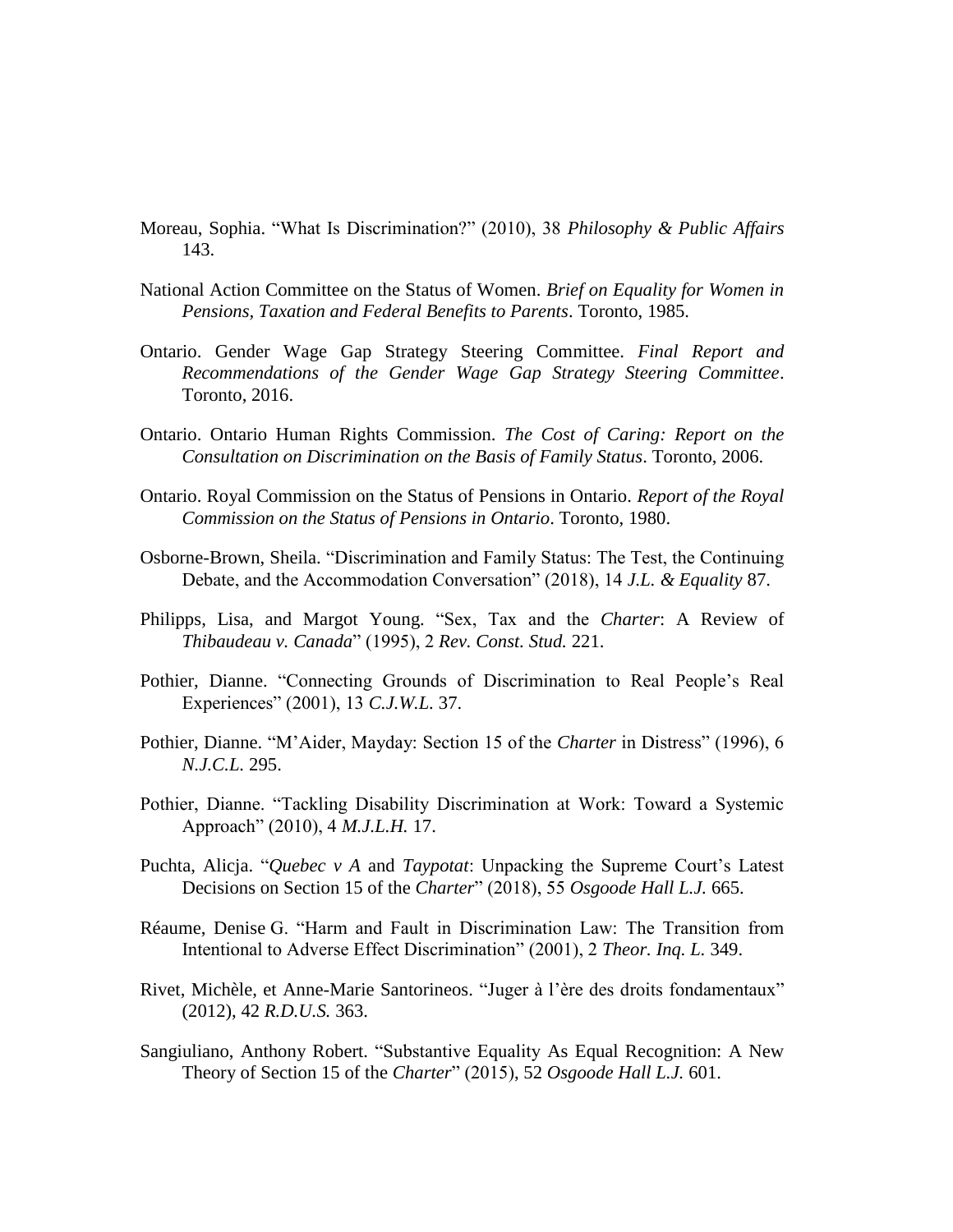- Sealy-Harrington, Joshua. "Assessing Analogous Grounds: The Doctrinal and Normative Superiority of a Multi-Variable Approach" (2013), 10 *J.L. & Equality* 37.
- Sharpe, Robert J. *Good Judgment: Making Judicial Decisions*. Toronto: University of Toronto Press, 2018.
- Sheppard, Colleen. "Grounds of Discrimination: Towards an Inclusive and Contextual Approach" (2001), 80 *Can. Bar Rev.* 893.
- Sheppard, Colleen. *Inclusive Equality: The Relational Dimensions of Systemic Discrimination in Canada*. Montréal: McGill-Queen's University Press, 2010.
- Sheppard, Colleen. "Mapping anti-discrimination law onto inequality at work: Expanding the meaning of equality in international labour law" (2012), 151 *Int'l Lab. Rev.* 1.
- Sheppard, Colleen. "Of Forest Fires and Systemic Discrimination: A Review of *British Columbia (Public Service Employee Relations Commission) v. B.C.G.S.E.U.*" (2001), 46 *McGill L.J.* 533.
- Shilton, Elizabeth. "Family Status Discrimination: 'Disruption and Great Mischief' or Bridge over the Work-Family Divide?" (2018), 14 *J.L. & Equality* 33.
- Shilton, Elizabeth. "Gender Risk and Employment Pension Plans in Canada" (2013), 17 *C.L.E.L.J.* 101.
- Vizkelety, Béatrice. *Proving Discrimination in Canada*. Toronto: Carswell, 1987.
- Watson Hamilton, Jonnette, and Jennifer Koshan. "Adverse Impact: The Supreme Court's Approach to Adverse Effects Discrimination under Section 15 of the *Charter*" (2015), 19 *Rev. Const. Stud.* 191.
- Watson Hamilton, Jonnette, and Jennifer Koshan. "Equality Rights and Pay Equity: Déjà Vu in the Supreme Court of Canada" (2019), 15 *J.L. & Equality* 1.
- Watson Hamilton, Jonnette, and Jennifer Koshan. "*Kahkewistahaw First Nation v. Taypotat*: An Arbitrary Approach to Discrimination" (2016), 76 *S.C.L.R.* (2d) 243.
- Young, Claire. "Pensions, Privatization, and Poverty: The Gendered Impact" (2011), 23 *C.J.W.L.* 661.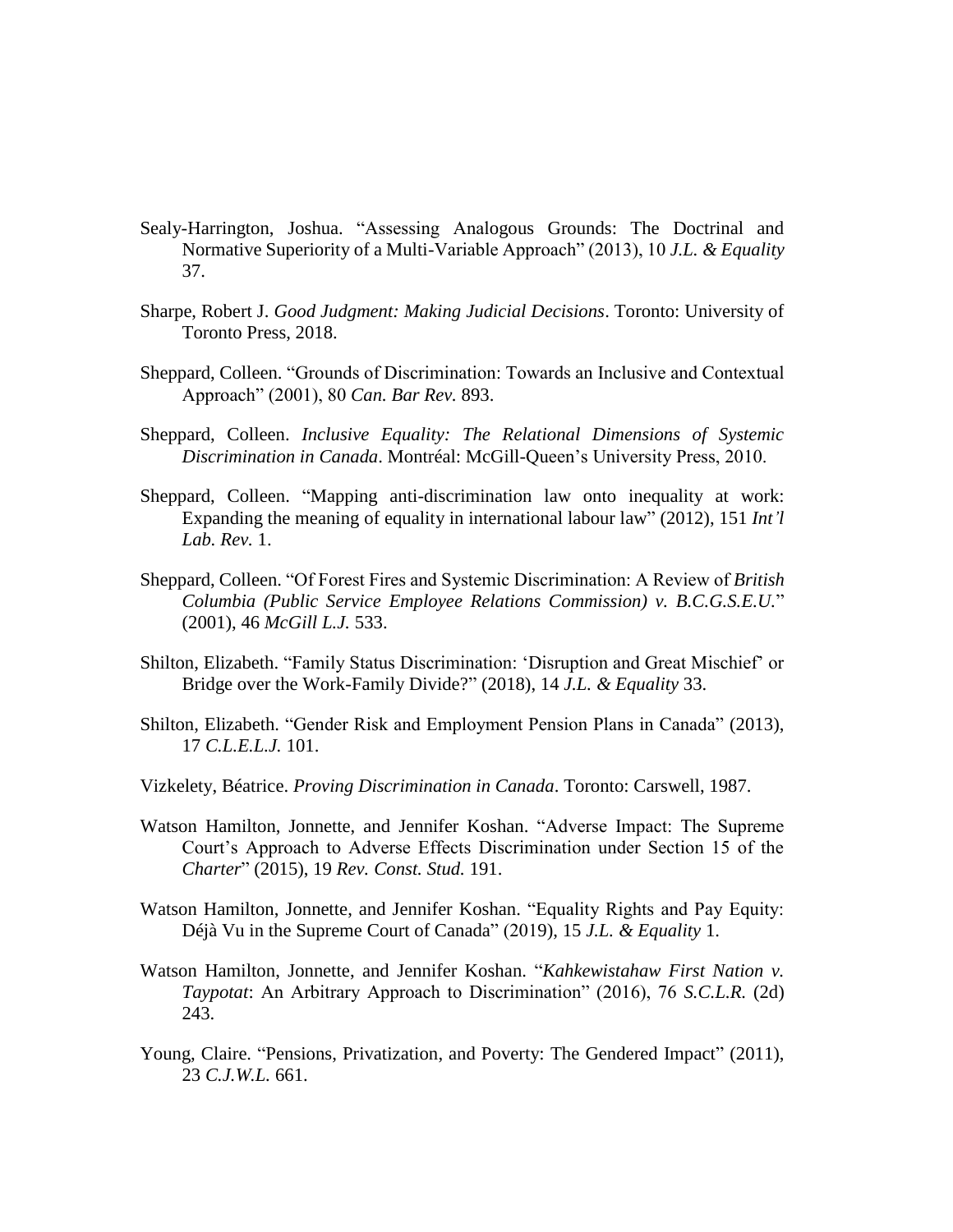- Young, Margot. "Blissed Out: Section 15 at Twenty", in Sheila McIntyre and Sanda Rodgers, eds., *Diminishing Returns: Inequality and the Canadian Charter of Rights and Freedoms*. Markham, Ont.: LexisNexis, 2006, 45.
- Young, Margot. "Unequal to the Task: 'Kapp'ing the Substantive Potential of Section 15" (2010), 50 *S.C.L.R.* (2d) 183.
- Yowell, Paul. *Constitutional Rights and Constitutional Design: Moral and Empirical Reasoning in Judicial Review*. Portland, Or.: Hart Publishing, 2018.

APPEAL from a judgment of the Federal Court of Appeal (Gauthier,

Gleason and Woods JJ.A.), 2018 FCA 223, [2019] 2 F.C.R. 541, 426 C.R.R. (2d) 190,

44 C.C.P.B. (2nd) 167, 2019 CLLC ¶230-018, [2018] F.C.J. No. 1228 (QL), 2018

CarswellNat 7614 (WL Can.), affirming a decision of Kane J., 2017 FC 557, [2017]

F.C.J. No. 609 (QL), 2017 CarswellNat 2726 (WL Can.). Appeal allowed, Côté, Brown

and Rowe JJ. dissenting.

*Paul Champ* and *Bijon Roy*, for the appellants.

*Christopher M. Rupar*, *Zoe Oxaal* and *Gregory Tzemenakis*, for the respondent.

*Rochelle S. Fox* and *Yashoda Ranganathan*, for the intervener the Attorney General of Ontario.

*Amélie Pelletier Desrosiers* and *Catheryne Bélanger*, for the intervener the Attorney General of Quebec.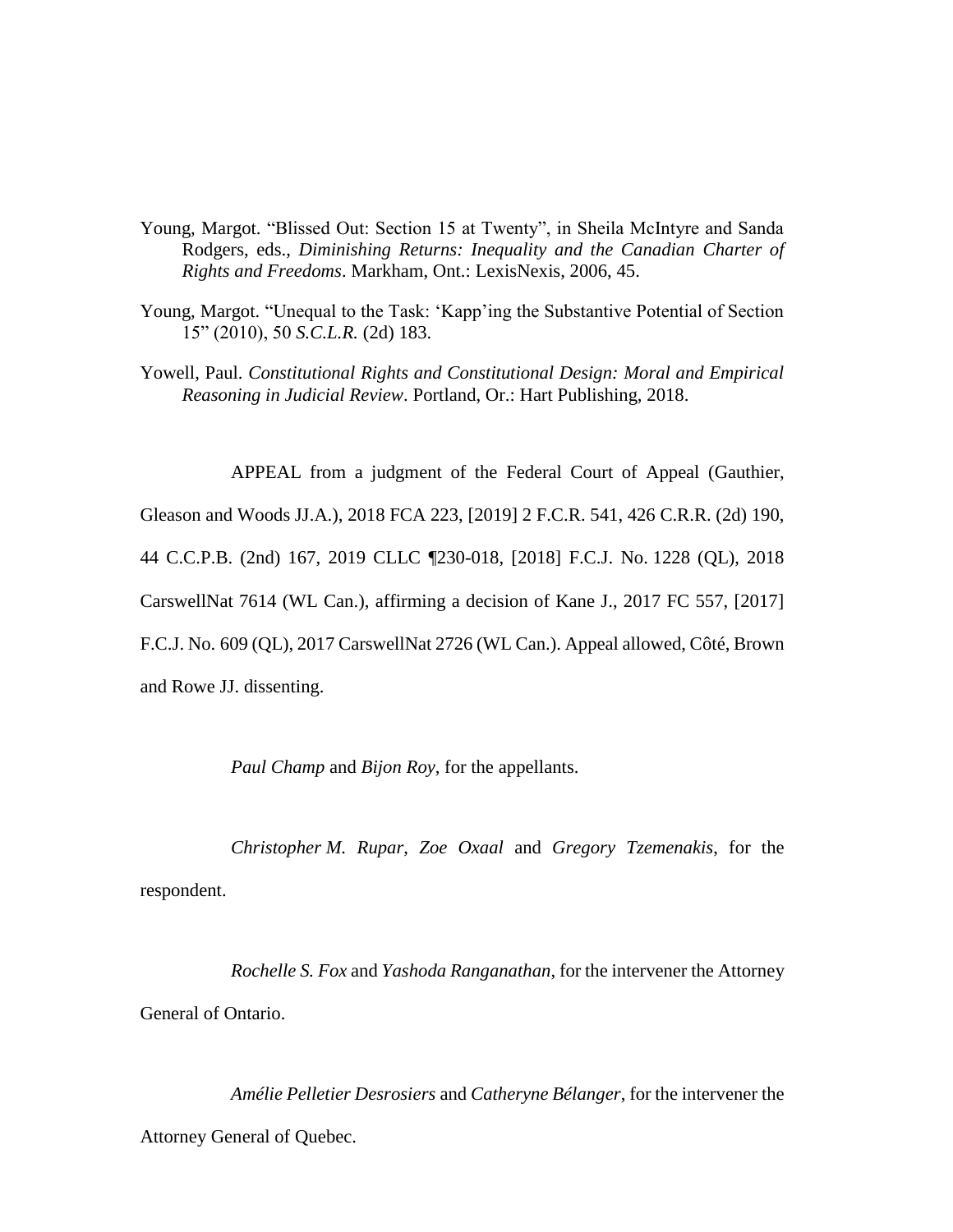*Danielle Bisnar*, *Kate Hughes* and *Janet Borowy*, for the intervener the Women's Legal Education and Action Fund Inc.

*Andrew Astritis* and *Morgan Rowe*, for the intervener the Public Service Alliance of Canada.

*Christopher Rootham* and *Andrew Montague-Reinholdt*, for the intervener the National Police Federation.

The judgment of Wagner C.J. and Abella, Moldaver, Karakatsanis, Martin and Kasirer JJ. was delivered by

ABELLA J. —

[1] In 1970, the Royal Commission on the Status of Women in Canada set out a galvanic blueprint for redressing the legal, economic, social and political barriers to full and fair participation faced by Canadian women for generations. Many of the inequities it identified have been spectacularly reversed, and the result has been enormous progressive change for women in this country. But despite the sweep of legislative initiatives and the positive realignment of many social expectations, the long reach of entrenched assumptions about the role of women in a family continues to leave its mark on what happens in the workplace.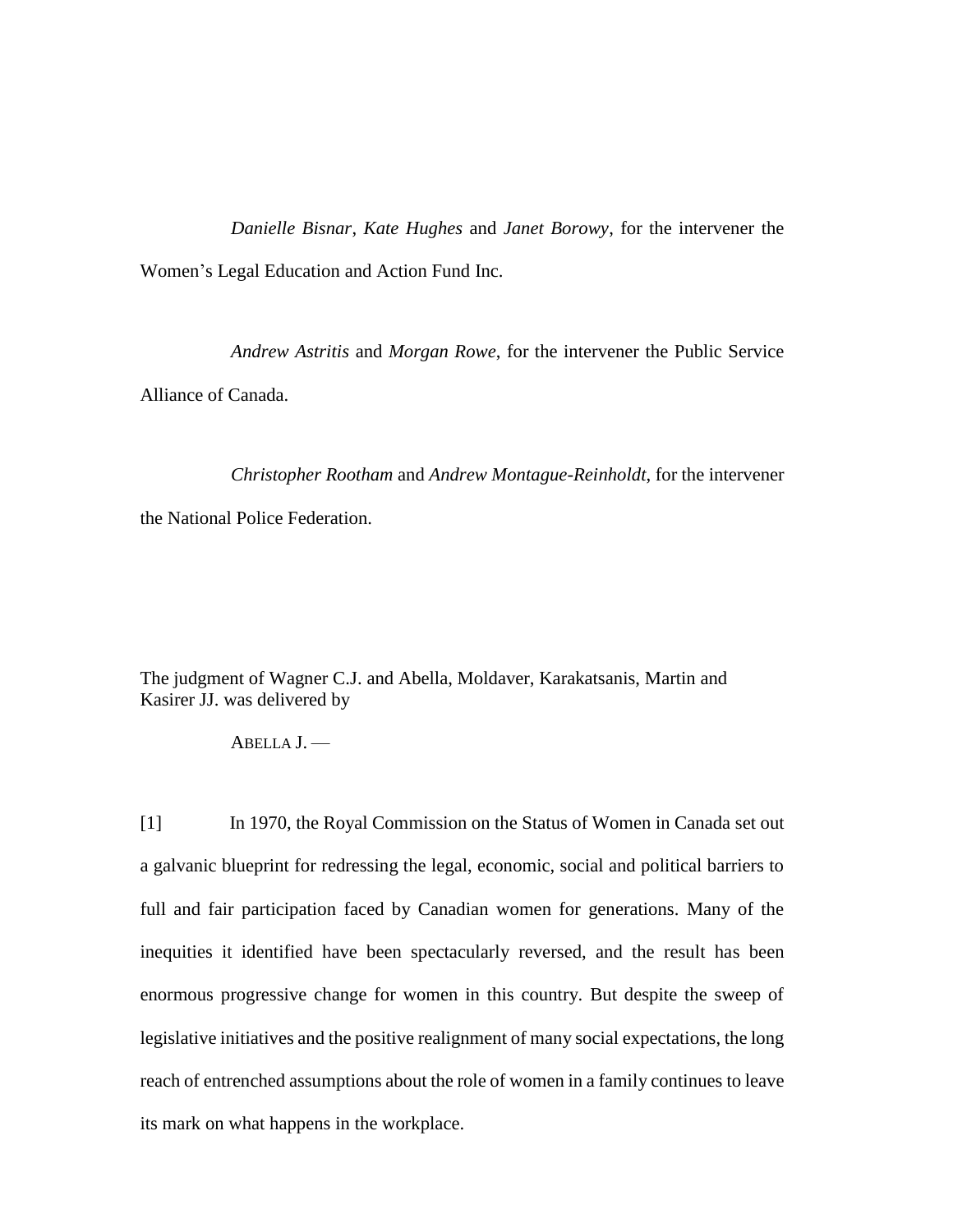[2] One of the ways it does so is in how women are remunerated generally; the corollary is how they are remunerated when they seek to combine work with family responsibilities by working part-time. As the Royal Commission noted, "ways must be found to provide [part-time] employees with pay and working conditions no less equitable than those provided for the full-time worker" (*Report of the Royal Commission on the Status of Women in Canada*, at p. 105). Fifty years later, this appeal raises that very issue.

[3] Members of the Royal Canadian Mounted Police ("RCMP") receive benefits upon retirement from a pension plan. Greater benefits are provided to members with a record of high pay and long, uninterrupted full-time service. Certain gaps in a member's record of service — such as being suspended or time spent on unpaid leave — can be filled in through a "buy back" process, leaving the member's pension benefits unaffected. No such choice is available to full-time members who temporarily reduced their working hours under a job-sharing agreement. Nearly all of the participants in the job-sharing program are women and most of them reduced their hours of work because of child care.

[4] Three retired members of the RCMP claim that the pension consequences of job-sharing have a discriminatory impact on women and violate s. 15(1) of the *Canadian Charter of Rights and Freedoms*. Their claim failed at the Federal Court (2017 FC 557). The application judge concluded that job-sharing is not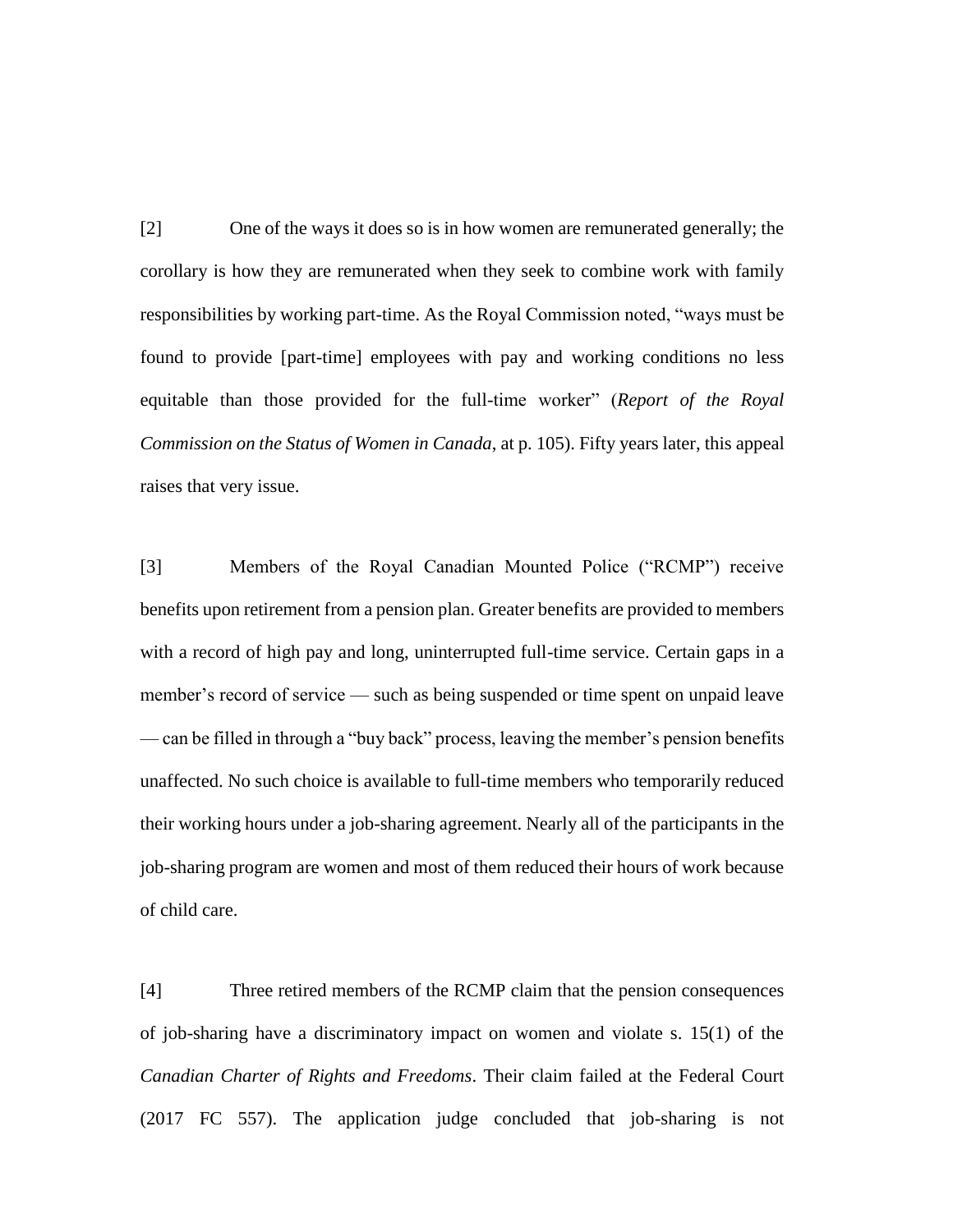disadvantageous when compared to unpaid leave and, even if it is, that any such disadvantage is the result of an individual employee's choice to job-share, not her gender or family status. The Federal Court of Appeal upheld the application judge's decision ([2019] 2 F.C.R. 541).

[5] I would allow the appeal. Full-time RCMP members who job-share must sacrifice pension benefits because of a temporary reduction in working hours. This arrangement has a disproportionate impact on women and perpetuates their historical disadvantage. It is a clear violation of their right to equality under s. 15(1) of the *Charter*.

#### Background

[6] Ms. Fraser, Ms. Pilgrim and Ms. Fox served as police officers in the RCMP for over 25 years. Ms. Fraser was posted to Fort Saskatchewan, Alberta, where she worked rotating 10-hour shifts, 7 days a week. Ms. Pilgrim worked in the Commercial Crime Unit in Quebec City. Ms. Fox began her policing work in Toronto before being transferred to a small community in central Newfoundland.

[7] Ms. Fraser, Ms. Pilgrim and Ms. Fox took maternity leaves in the early-to-mid 1990s. Upon returning to full-time service, they experienced difficulties combining their work obligations with caring for their children. Ms. Fraser described feeling "overwhelmed" as she tried to balance work and family; Ms. Pilgrim felt like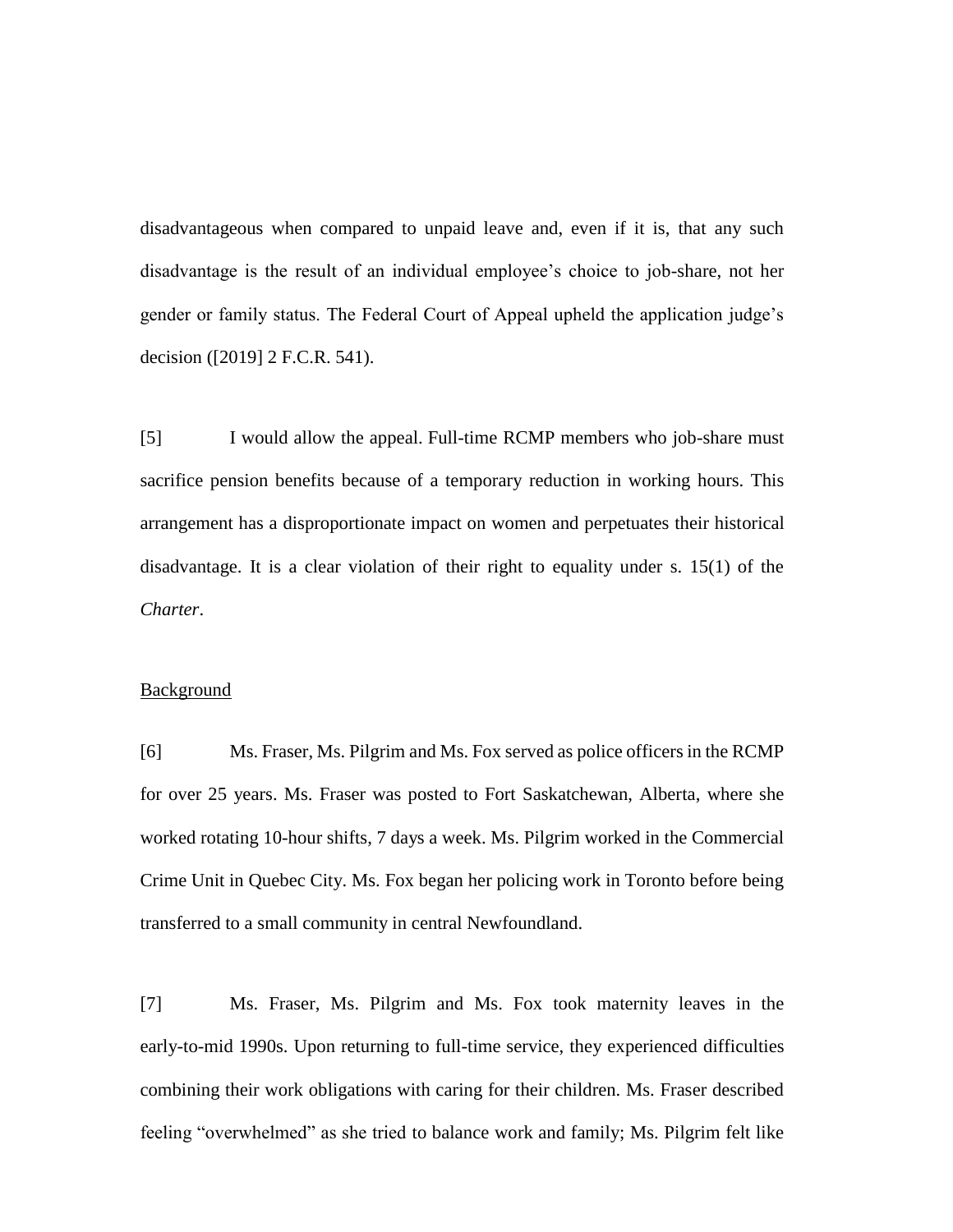she was "on a treadmill"; and Ms. Fox described the experience as "hell on earth". These difficulties caused Ms. Fox to retire from the RCMP in 1994 and resulted in Ms. Fraser taking unpaid leave in 1997. At the time, the RCMP did not permit regular members to work part-time.

[8] In December 1997, the RCMP introduced a job-sharing program to provide members with an alternative to taking leave without pay. Under the job-sharing program, two or three RCMP members could split the duties and responsibilities of one full-time position, which allowed each participant to work fewer hours than a full-time employee. Parties to a job-sharing agreement could be asked, on one month's notice, to resume full-time work based on administrative or operational needs.

[9] Job-sharing was meant to be "mutually beneficial" for the RCMP and participating members. Participants were able to "remain operationally connected to the Force while having a work schedule that better accommodated their individual circumstances" (Appeal Record, vol. V, at p. 810). The RCMP benefitted from the participants' services, which helped, among other things, in addressing staff shortages in smaller communities and in emergency situations.

[10] Ms. Fraser, Ms. Fox and Ms. Pilgrim enrolled in the job-sharing program along with 137 other RCMP members between 1997 and 2011. Most participants were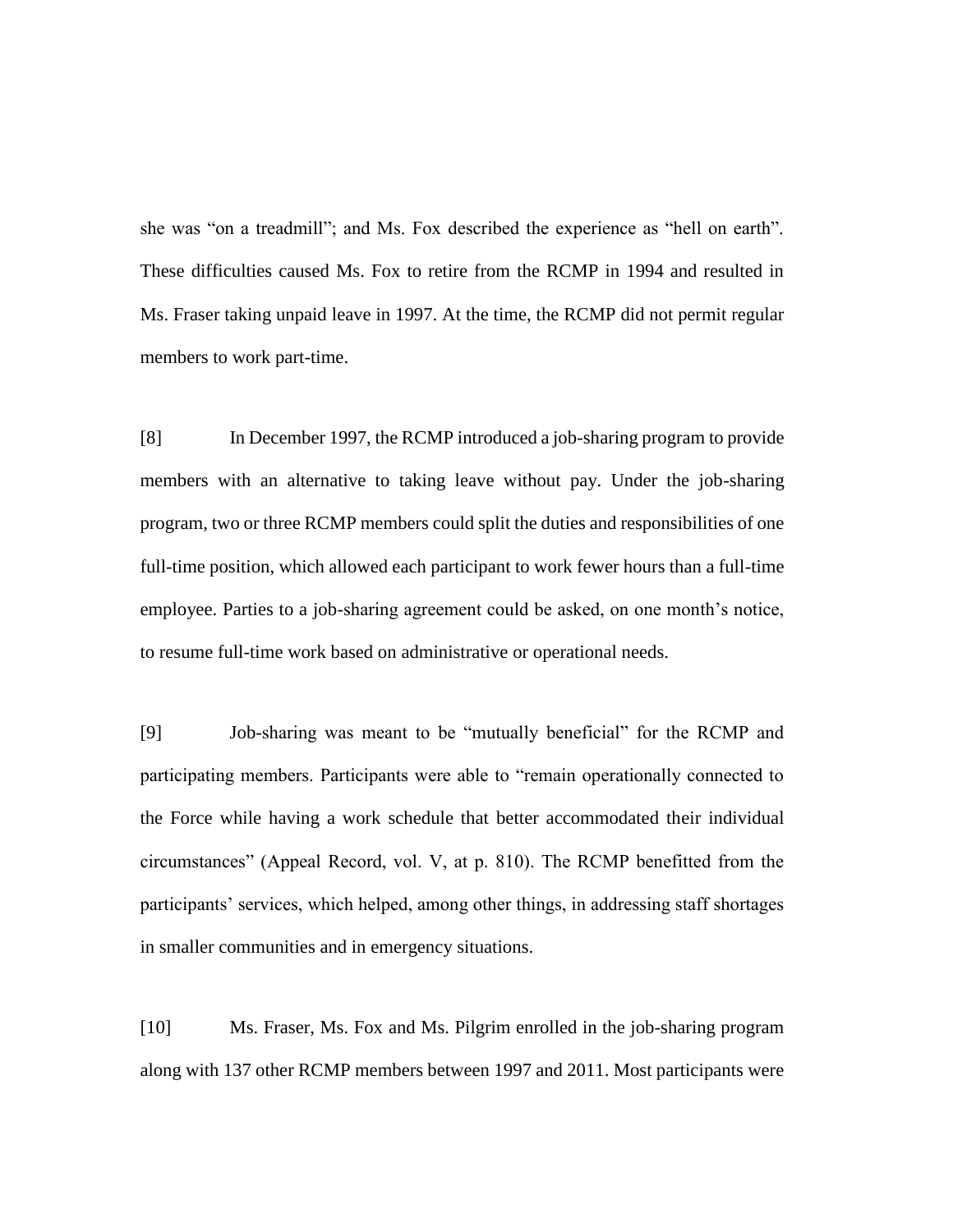women with children. From 2010 to 2014, all RCMP members who job-shared were women, and most of them cited childcare as their reason for joining the program.

[11] After enrolling in the job-sharing program, Ms. Fraser, Ms. Fox and Ms. Pilgrim became aware that their participation would have consequences for their pensions. Understanding those consequences requires a brief review of the RCMP's pension plan.

[12] All RCMP members engaged to work at least 12 hours a week must enrol in and contribute to a statutory pension plan. $\frac{1}{2}$  Upon retirement, members receive benefits based on, among other things, their years of service.<sup>2</sup> One year of work counts as one year of pensionable service. More years of pensionable service lead to higher pension benefits.

[13] Years of full-time work and part-time work are treated differently when pension benefits are calculated. Part-time work is pro-rated to reflect the lower number

 $\overline{a}$ 

<sup>1</sup> The *Royal Canadian Mounted Police Superannuation Act*, R.S.C. 1985, c. R-11 ("*Act*"); and the associated *Royal Canadian Mounted Police Superannuation Regulations*, C.R.C., c. 1393 ("*Regulations*"). Except where necessary to distinguish between the *Act* and *Regulations*, I refer to them throughout these reasons as the "pension plan" or "plan".

<sup>&</sup>lt;sup>2</sup> The formula used is:  $2\% \times Y$ ears of Pensionable Service  $\times$  Average Annual Pay. Average annual pay is calculated using the member's five best consecutive years of highest-paid pensionable service (Appeal Record, vol. V, at pp. 805-6).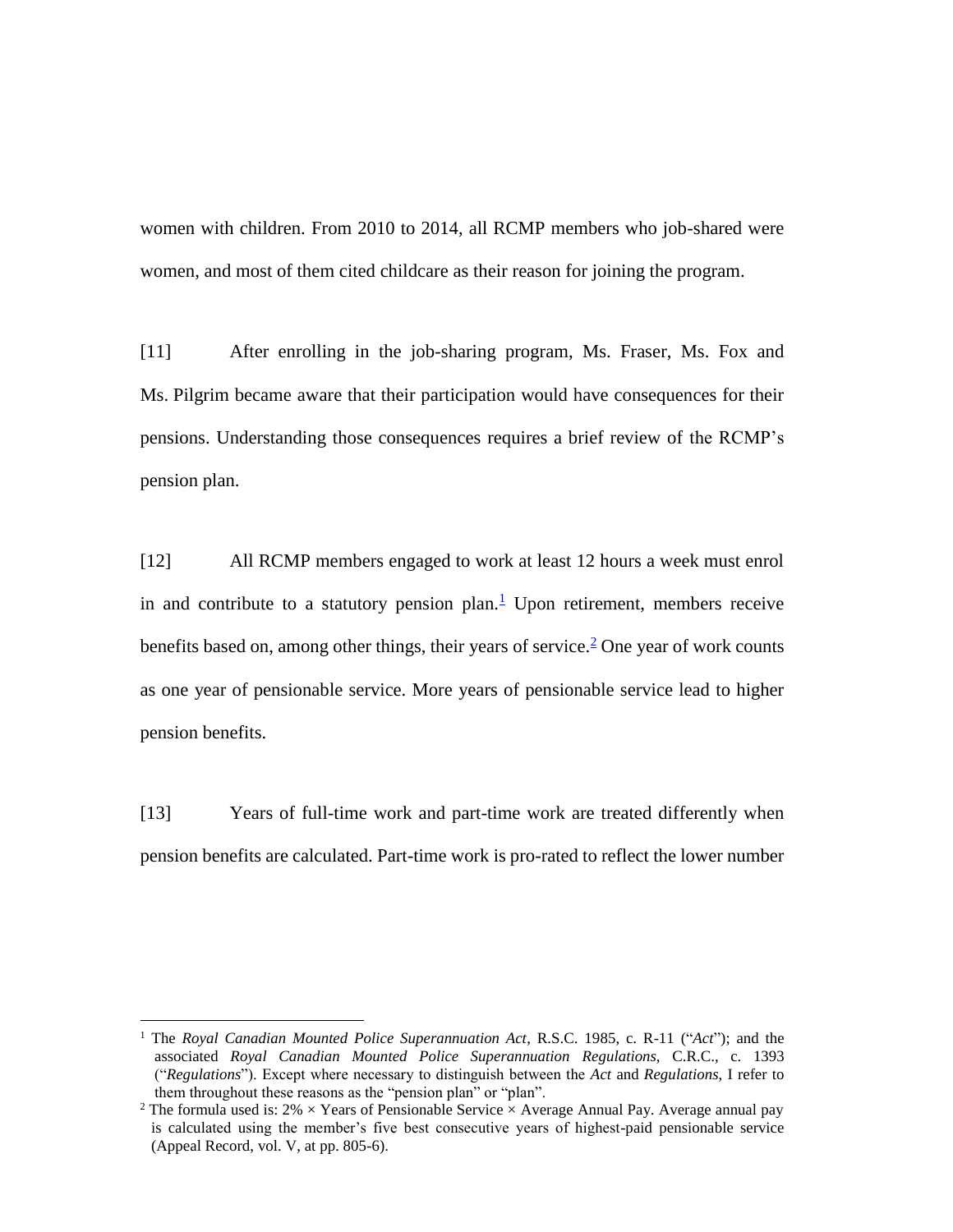of hours worked. It is therefore less valuable than full-time work in the formula used to calculate pension benefits.

[14] RCMP members acquire full-time pension credit for periods of service in which they were engaged to work 40 hours a week. Members can also treat certain gaps in full-time service, such as leave without pay, as fully pensionable. Upon returning from unpaid leave, a member can "buy back" the service they missed by making the contributions that both she and the RCMP would have made had she been actively employed. This increases the member's years of full-time pensionable service, which results in a more valuable pension.

[15] Ms. Fraser, Ms. Fox and Ms. Pilgrim expected that job-sharing, like leave without pay, would be eligible for full pension credit. Both situations, they noted, involve a temporary interruption in regular service for full-time members — a decrease to between 12 and less than 40 hours of work a week when job-sharing, and to 0 hours a week when on unpaid leave. It was logical, in their view, that members in both situations would be allowed to "buy back" their lost service and associated pension benefits.

[16] The RCMP initially accepted this position in communications with Ms. Pilgrim. Subsequently, however, the RCMP took the position that job-sharing was part-time work for which participants could not receive full-time pension credit.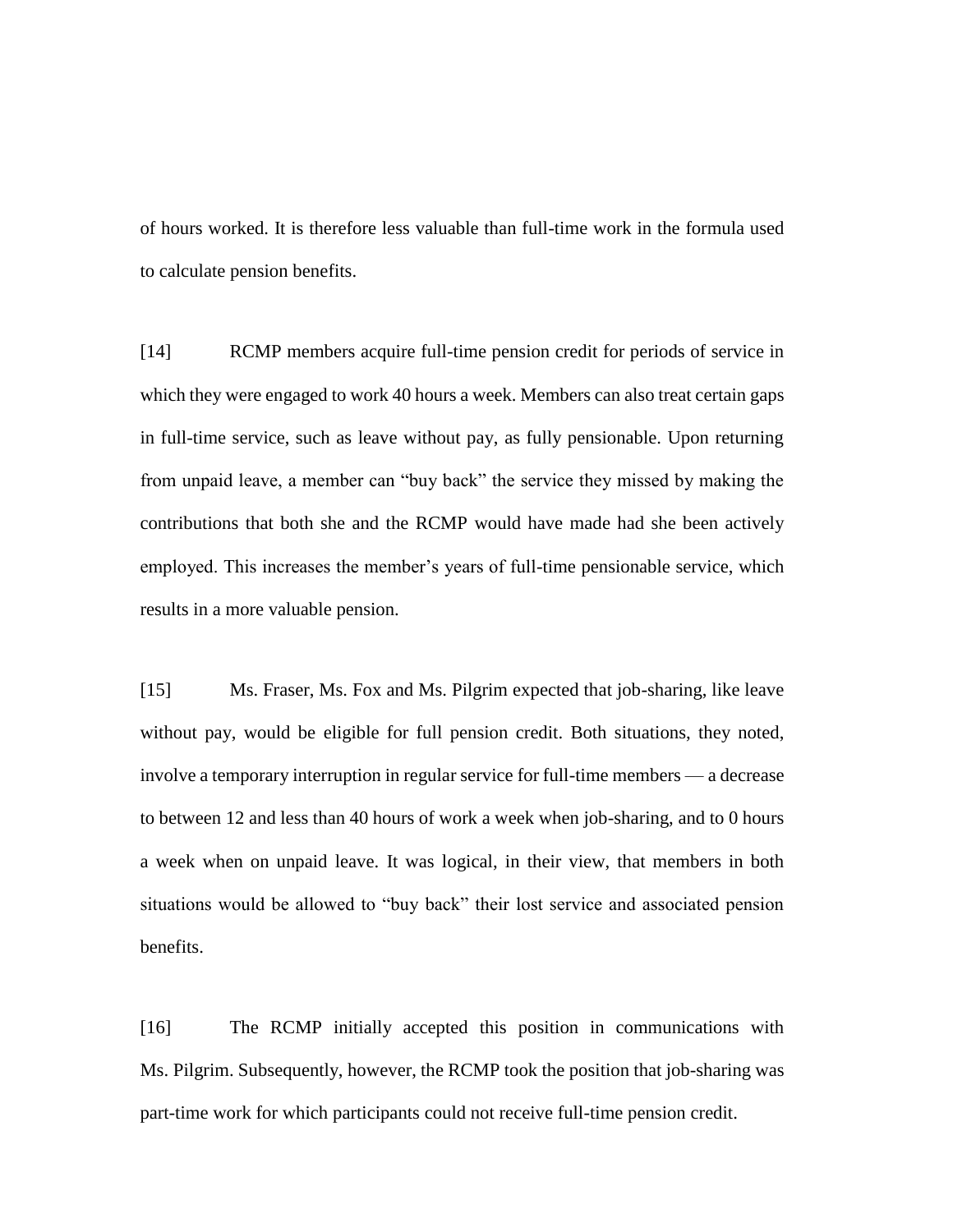[17] When informed that they would not be able to purchase full-time pension credit for their job-sharing service, participants in the program raised concerns with senior management. In a memo to the RCMP's commissioner, 14 female members from across Canada explained why they considered the pension consequences of job-sharing to be illogical and unfair:

> Members returning to full-time work from maternity leave, LWOP [Leave without Pay], SFLWOP [Self-funded Leave without Pay], and Disciplinary Actions (Suspended without Pay) are given the opportunity to buy back their pension benefits. Members returning to work from extended periods of ODS [Off Duty Sick] and Disciplinary Actions (Suspended with Pay) maintain their pension benefits, despite not working. Members who have departed the Force and are subsequently re-engaged are able to buy back their pension. . . . Thus, it would seem logical that members returning to full-time work from job-share arrangements would be entitled to the same opportunity to purchase pension benefits.

> > . . .

Job-sharing is a progressive, proactive and innovative step for the RCMP. It is time to support members who choose to job-share, rather than penalizing them for choosing an option the Force has made available. It is important for management to remember that it is not only the member who benefits from job-sharing, but also the RCMP. Job-sharing allows the Force to retain its investment in human resources; members with training, skills and seniority. It provides a pool of trained people who can be called on in emergency situations. Members who job-share stay current with changing technology, legislation and training, among other things, because they are still working. Why is the RCMP penalizing those who choose to job-share when it stands to benefit from the arrangement?

[18] The RCMP's then-assistant commissioner, G. J. Loeppky, responded to the memo and acknowledged that there "may be an element of unfairness" to the RCMP's approach. He presented the matter to the RCMP Pension Advisory Committee, which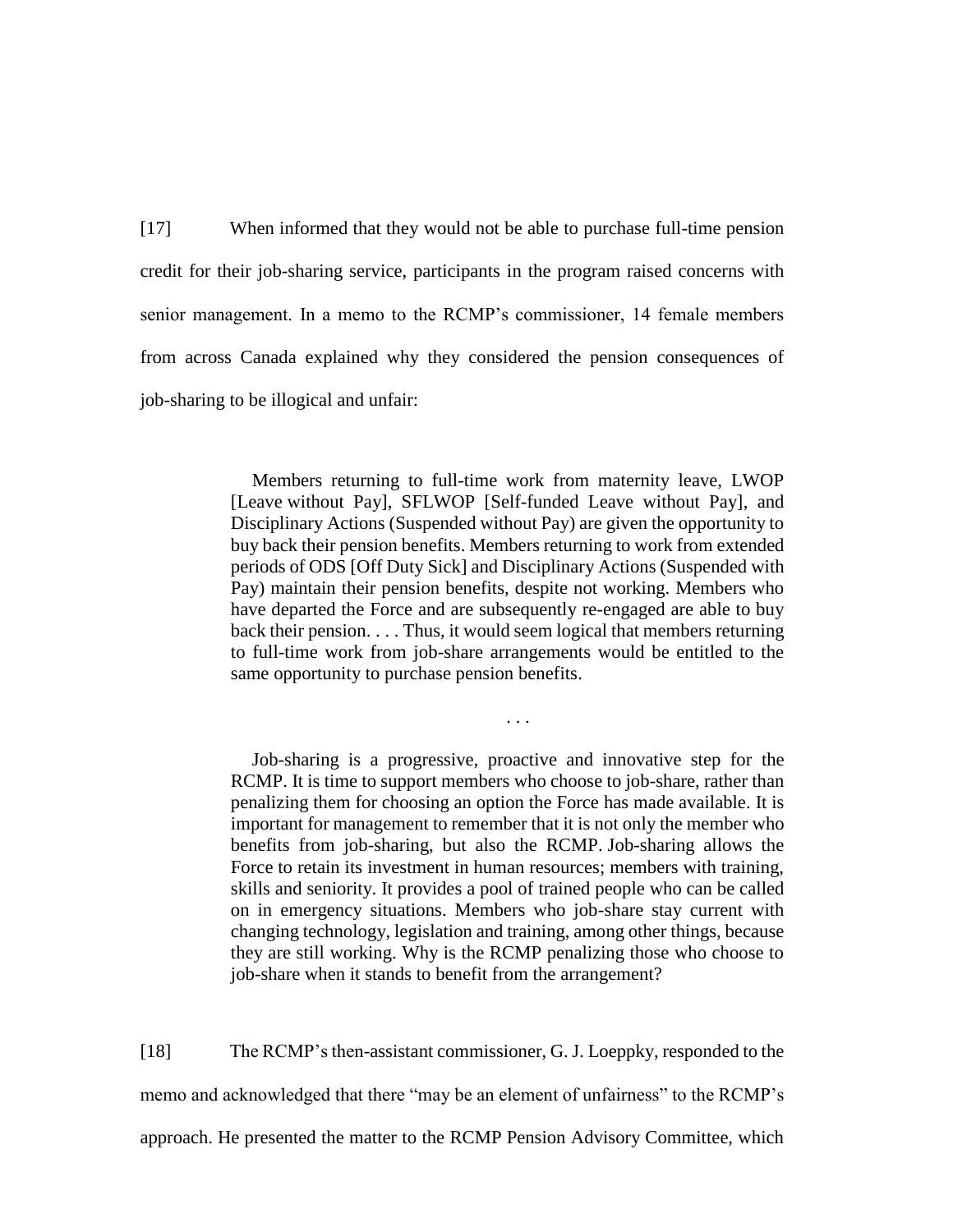retained an actuary to provide advice on available options. The actuary acknowledged that the RCMP's pension plan could be amended under the *Income Tax Act* and *Income*  Tax Regulations<sup>3</sup> to extend pension buy-back rights to participants in the job-sharing program. The actuary noted that the flexibility under the *Income Tax Regulations* "is particularly useful in responding to employee requests for reduced work-hours at various stages of their family life or career" (p. 459).

[19] While this process was ongoing, three female RCMP members filed internal grievances challenging the denial of their requests to buy back full-time pension credit for their job-sharing service. The RCMP External Review Committee found in their favour. The Committee saw no legal barriers to the RCMP's defining job-sharing as a combination of hours worked and a period of leave without pay. The Committee cited a similar Treasury Board policy about the working hours of certain public service employees on the verge of retirement:

> . . . there was a precedent for such a categorization. In 1999, the Treasury Board instituted a program of pre-retirement transition leave by introducing the *Pre-retirement Transition Leave Policy*. This policy allowed certain Public Service employees close to retirement to reduce their hours of work by up to 40%. Their pay was reduced accordingly, but the hours not worked were treated as LWOP with respect to pay, deductions, allowances, other leave, benefits, and pensions.

 $\overline{a}$ 

<sup>3</sup> R.S.C. 1985, c. 1 (5th Supp.); and C.R.C., c. 945, respectively.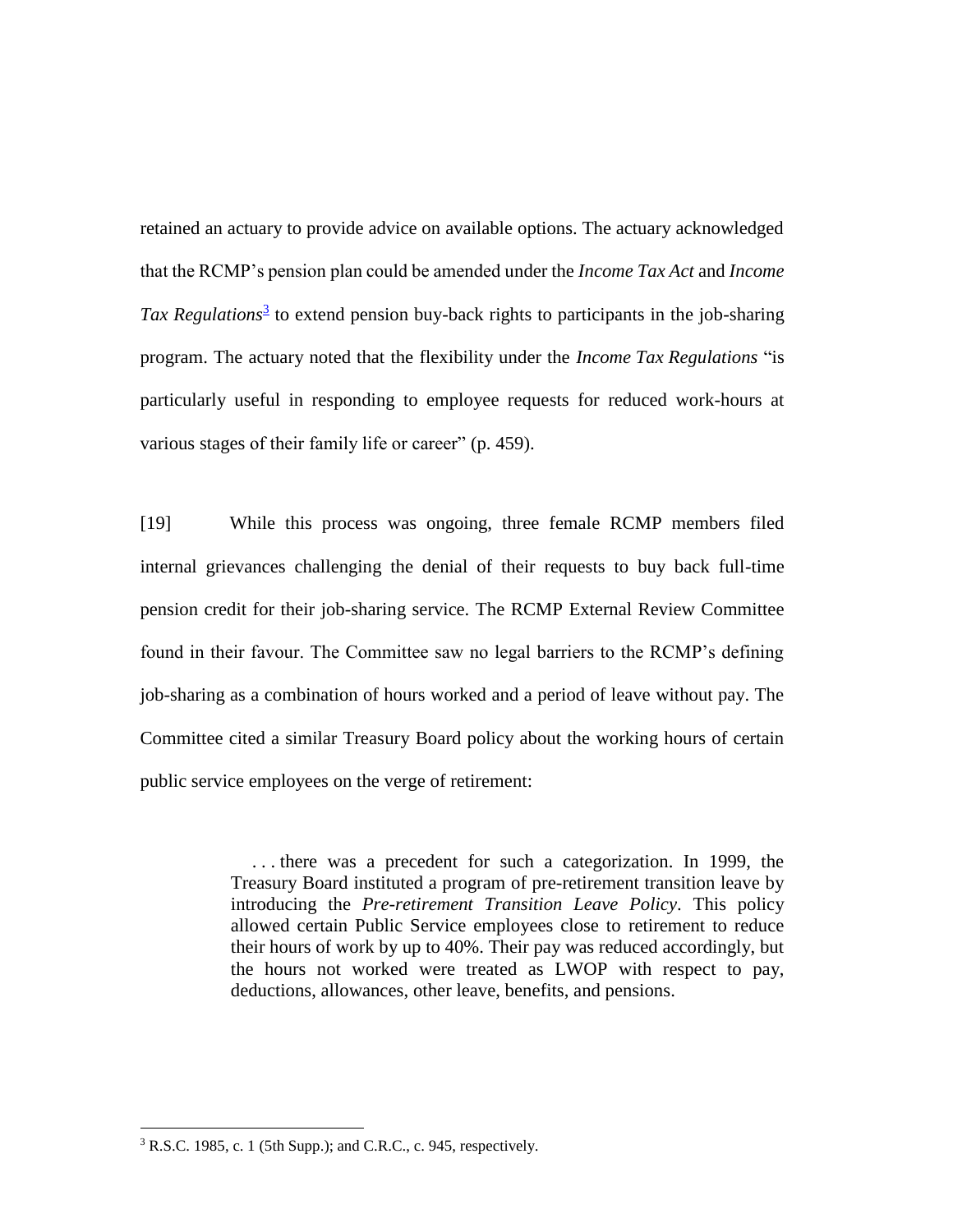[20] The RCMP's Acting Commissioner, William Sweeney, did not follow the External Review Committee's recommendations and dismissed the grievances. In his view, it was not legally possible for job-sharing to be defined as a combination of full-time work and leave without pay. Although "immensely sympathetic" to the grievances, he concluded that the classification of job-sharing as part-time work was not discriminatory.

[21] After the Commissioner's decision, Ms. Fraser, Ms. Fox and Ms. Pilgrim started this *Charter* application. They advanced two submissions. First, they argued that the pension plan, properly interpreted, allows participants in the job-sharing program to acquire full pension credit. Second, if this was *not* possible, they argued that the pension plan violates s. 15(1) of the *Charter* because it prevents women with children — the majority of participants in the job-sharing program — from contributing to their pensions in the same way as members who work full-time or take leave without pay. In support of their application, Ms. Fraser, Ms. Fox and Ms. Pilgrim filed expert evidence and other material addressing the disadvantages women with children face in the labour force.

[22] The application judge found that job-sharing is part-time work for which participants cannot obtain full-time pension credit. This outcome, in her view, did not violate s. 15(1) because there was insufficient evidence that job-sharing was disadvantageous compared to unpaid leave. Even assuming that there were negative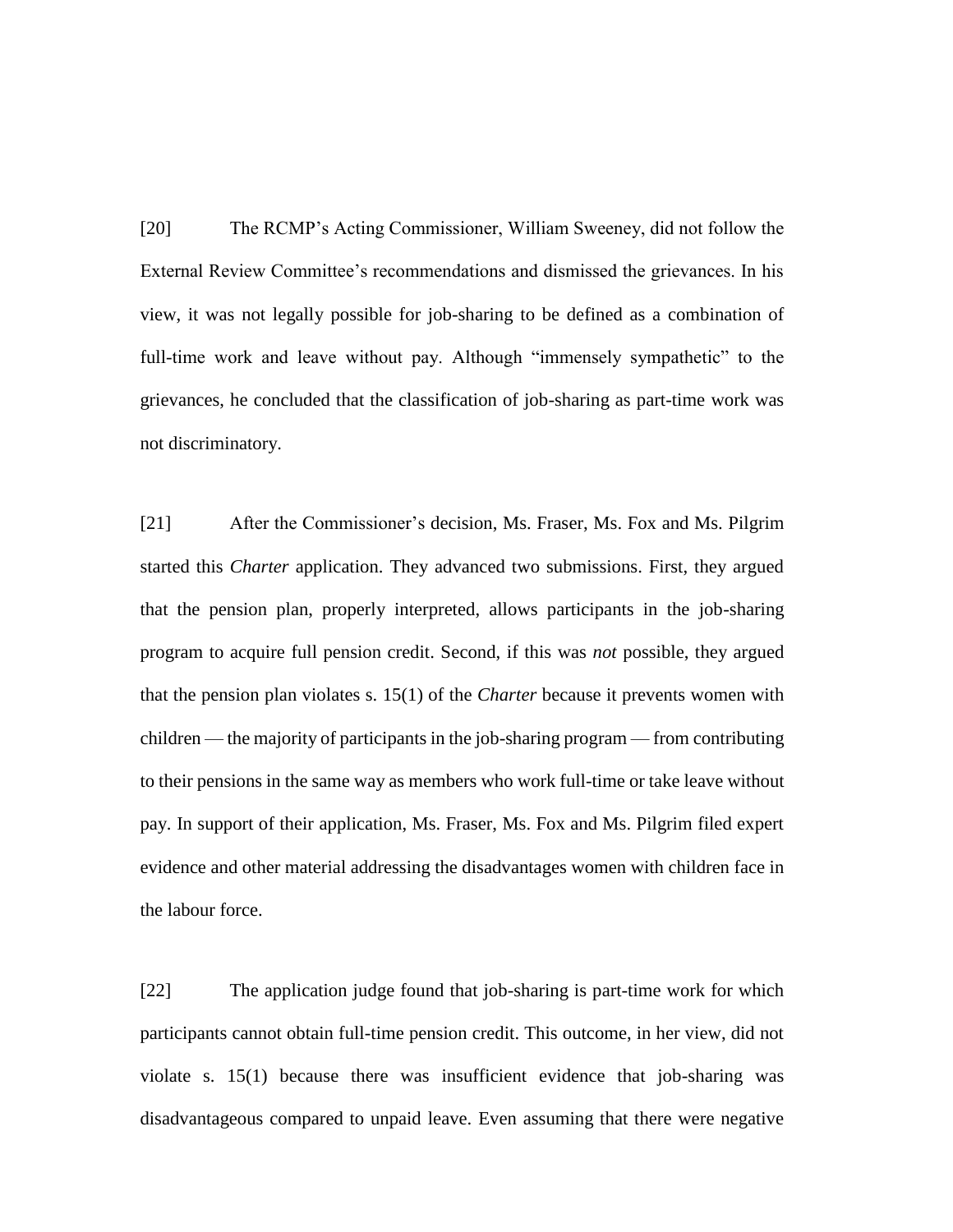consequences to job-sharing, these outcomes were the result of a participant's choice to job-share. The *Charter* application was therefore dismissed.

[23] An appeal to the Federal Court of Appeal was unsuccessful. The court held that job-sharing RCMP members did not receive inferior compensation to members on leave without pay, and that any adverse impact on job-sharing participants flowed from their choice to work part-time, not from the pension plan.

[24] For the reasons that follow, I would allow the appeal.

## **Analysis**

 $\overline{a}$ 

[25] Unlike full-time members who work regular hours,  $\frac{4}{3}$  who are suspended or who take unpaid leave, full-time RCMP members who job-share are classified as part-time workers under the *Regulations* and cannot, under the terms of the pension plan, obtain full-time pension credit for their service. Ms. Fraser and her colleagues submit that this limitation violates s. 15(1) of the *Charter* on the basis of sex and, alternatively, on the basis of family/parental status.

[26] Section 15(1) of the *Charter* states:

<sup>4</sup> The *Regulations* use the phrase "normal number of hours of work", which are set at 40 hours per week.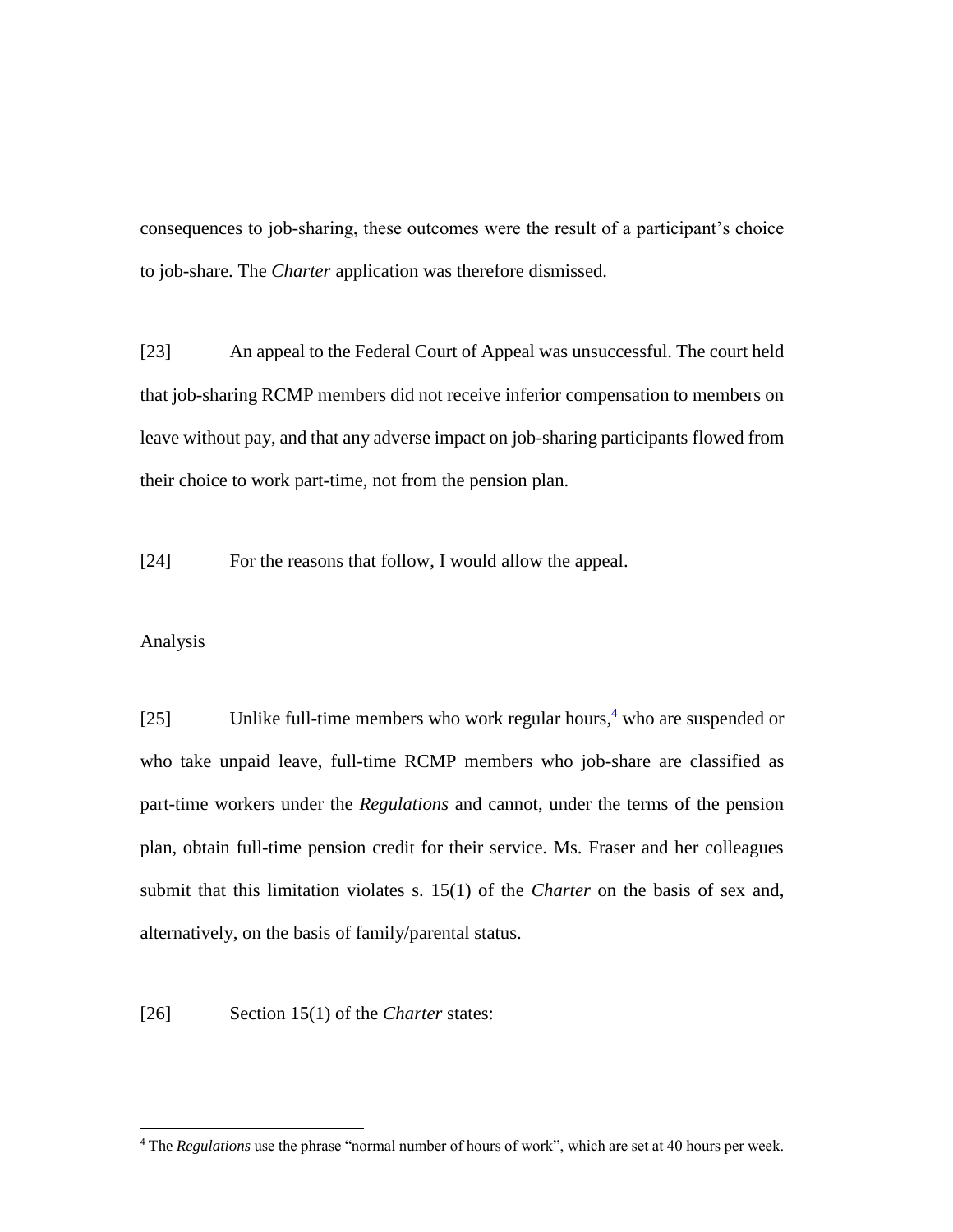**15.** (1) Every individual is equal before and under the law and has the right to the equal protection and equal benefit of the law without discrimination and, in particular, without discrimination based on race, national or ethnic origin, colour, religion, sex, age or mental or physical disability.

[27] Section 15(1) reflects a profound commitment to promote equality and prevent discrimination against disadvantaged groups (*Quebec (Attorney General) v. A*, [2013] 1 S.C.R. 61, at para. 332; *Kahkewistahaw First Nation v. Taypotat*, [2015] 2 S.C.R. 548, at paras. 19-20). To prove a *prima facie* violation of s. 15(1), a claimant must demonstrate that the impugned law or state action:

- on its face or in its impact, creates a distinction based on enumerated or analogous grounds; and
- imposes burdens or denies a benefit in a manner that has the effect of reinforcing, perpetuating, or exacerbating disadvantage.

(*Quebec (Attorney General) v. Alliance du personnel professionnel et technique de la santé et des services sociaux*, [2018] 1 S.C.R. 464, at para. 25; *Centrale des syndicats du Québec v. Quebec (Attorney General)*, [2018] 1 S.C.R. 522, at para. 22.)

[28] Ms. Fraser does not suggest that the negative pension consequences of job-sharing are explicitly based on sex. Rather, she claims that they have an adverse *impact* on women with children.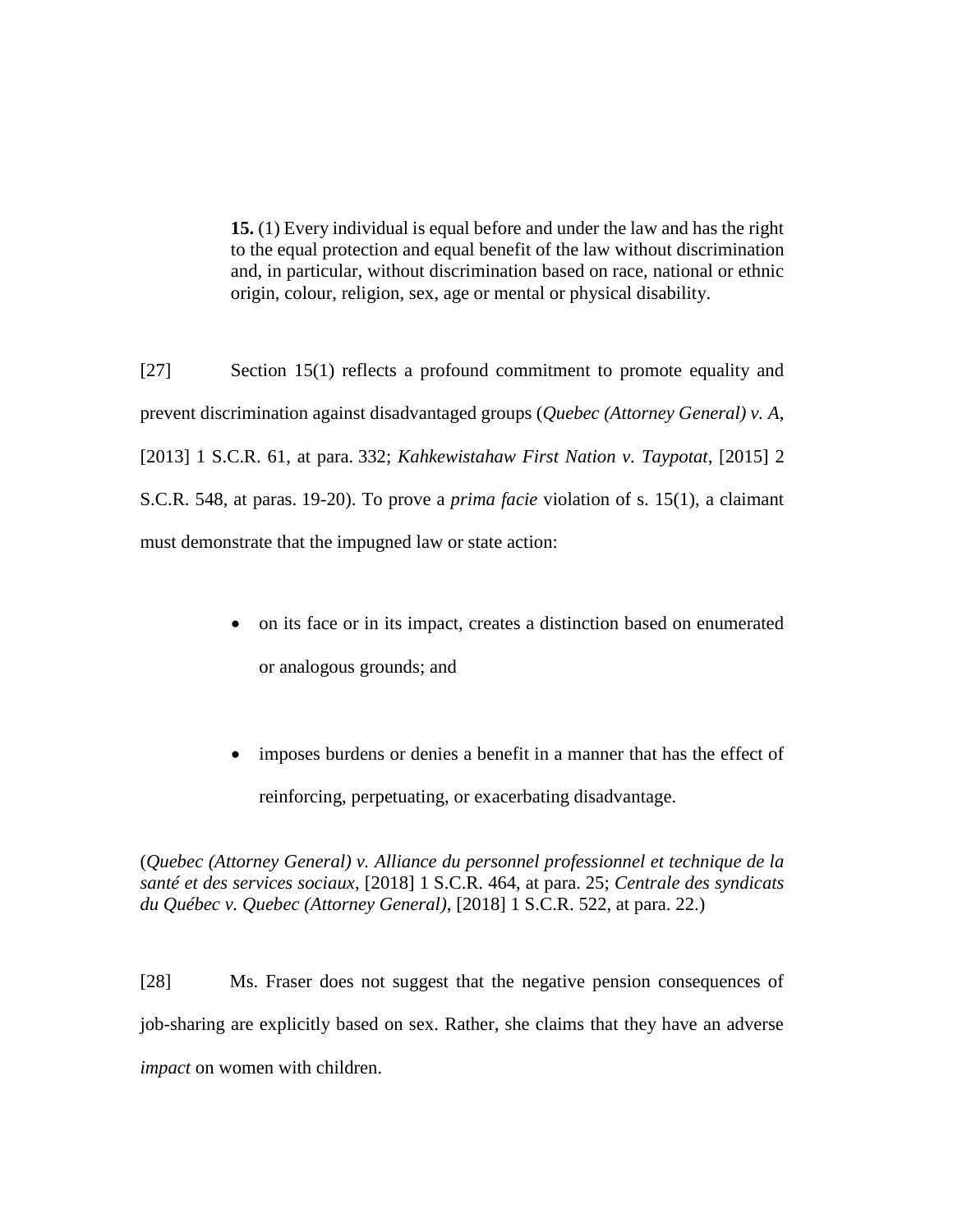[29] How adverse impact or systemic discrimination is applied has received extensive academic consideration (see, for example, Colleen Sheppard, *Inclusive Equality: The Relational Dimensions of Systemic Discrimination in Canada* (2010), at pp. 19-21; Evelyn Braun, "Adverse Effect Discrimination: Proving the *Prima Facie*  Case" (2005), 11 *Rev. Const. Stud.* 119; Jonnette Watson Hamilton and Jennifer Koshan, "Adverse Impact: The Supreme Court's Approach to Adverse Effects Discrimination under Section 15 of the *Charter*" (2015), 19 *Rev. Const. Stud.* 191; Michèle Rivet and Anne-Marie Santorineos, "Juger à l'ère des droits fondamentaux" (2012), 42 *R.D.U.S.* 363, at p. 374; Diane L. Demers, "La discrimination systémique: variation sur un concept unique" (1993), 8 *C.J.L.S.* 83; Lisa Philipps and Margot Young, "Sex, Tax and the *Charter*: A Review of *Thibaudeau v. Canada*" (1995), 2 *Rev. Const. Stud.* 221). As Prof. Colleen Sheppard notes:

> Why is it so critical to expand on our understanding of adverse effect discrimination? If we do not, there is a significant risk that discrimination embedded in apparently neutral institutional policies, rules, or procedures will not be recognized as discriminatory. This risk is accentuated by the necessity in anti-discrimination law to connect the experience of exclusion, harm, prejudice, or disadvantage to a recognized ground of discrimination. . . . We need a sophisticated and coherent theory of adverse effect discrimination to assist claimants, lawyers, and adjudicators with the complexities of the manifestations of systemic discrimination.

> ("Of Forest Fires and Systemic Discrimination: A Review of *British Columbia (Public Service Employee Relations Commission) v. B.C.G.S.E.U.*" (2001), 46 *McGill L.J.* 533, at p. 542; see also Braun, at p. 122.)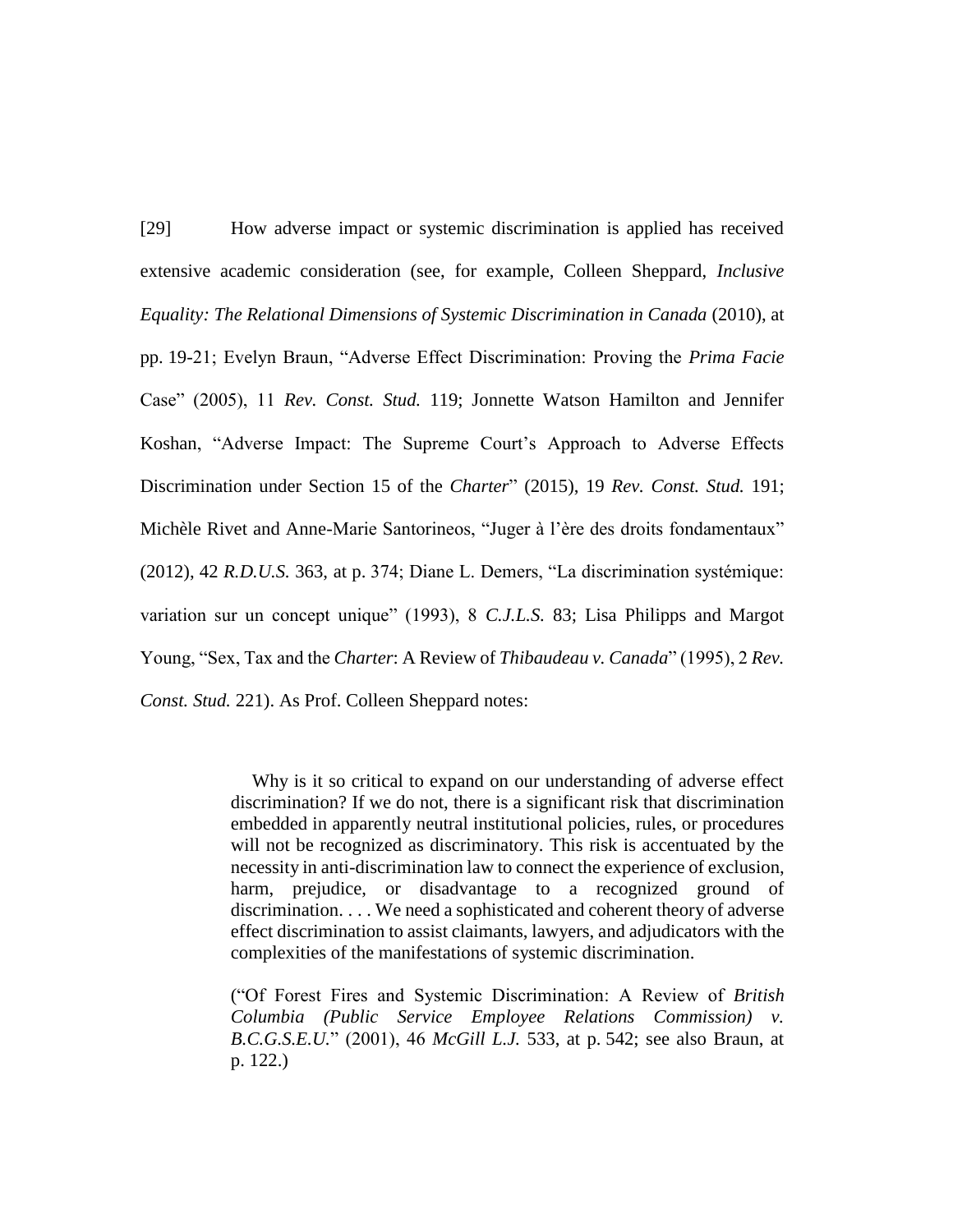[30] It is helpful to start by defining the concept. Adverse impact discrimination occurs when a seemingly neutral law has a disproportionate impact on members of groups protected on the basis of an enumerated or analogous ground (see Watson Hamilton and Koshan (2015), at p. 196; Sheppard (2001), at p. 549; see also *Withler v. Canada (Attorney General)*, [2011] 1 S.C.R. 396, at para. 64; *Taypotat*, at para. 22). Instead of explicitly singling out those who are in the protected groups for differential treatment, the law indirectly places them at a disadvantage (Sophia Moreau, "What Is Discrimination?" (2010), 38 *Philosophy & Public Affairs* 143, at p. 155).

[31] Increased awareness of adverse impact discrimination has been a "central trend in the development of discrimination law", marking a shift away from a fault-based conception of discrimination towards an effects-based model which critically examines systems, structures, and their impact on disadvantaged groups (Denise G. Réaume, "Harm and Fault in Discrimination Law: The Transition from Intentional to Adverse Effect Discrimination" (2001), 2 *Theor. Inq. L.* 349, at pp. 350-51; see also Béatrice Vizkelety, *Proving Discrimination in Canada* (1987), at p. 18; Sheppard (2010), at pp. 19-20). Accompanying this shift was the recognition that discrimination is "frequently a product of continuing to do things 'the way they have always been done'", and that governments must be "particularly vigilant about the effects of their own policies" on members of disadvantaged groups (Fay Faraday, "One Step Forward, Two Steps Back? Substantive Equality, Systemic Discrimination and Pay Equity at the Supreme Court of Canada" (2020), 94 *S.C.L.R.* (2d) 301, at p. 310;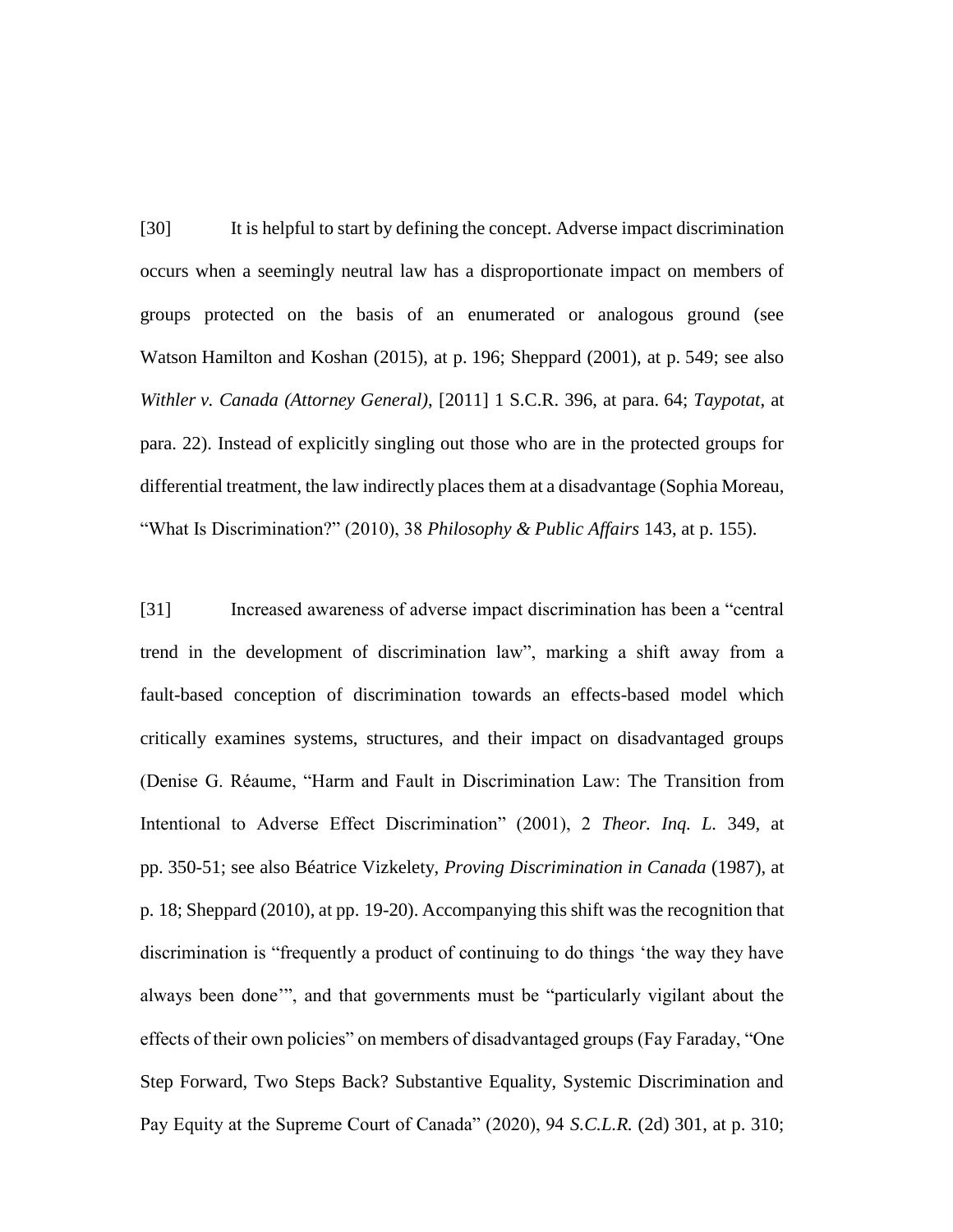Sophia Moreau, "The Moral Seriousness of Indirect Discrimination", in Hugh Collins and Tarunabh Khaitan, eds., *Foundations of Indirect Discrimination Law* (2018), 123, at p. 145).

[32] *Griggs v. Duke Power Co.*, 401 U.S. 424 (1971) was one of the first cases to apply this concept and is a classic example of adverse impact discrimination. An employer required employees to have a high school diploma and pass standardized tests to work in certain departments at a power plant. Neither requirement was significantly related to successful job performance; both, however, had the effect of disqualifying African Americans at a substantially higher rate than white applicants.

[33] The United States Supreme Court held that the education and testing requirements infringed Title VII of the *Civil Rights Act of 1964*, Pub. L. 88-352, 78 Stat. 241 (1964). The court emphasized that the *Act* prohibits "practices that are fair in form, but discriminatory in operation":

> Congress has now provided that tests or criteria for employment or promotion may not provide equality of opportunity merely in the sense of the fabled offer of milk to the stork and the fox. On the contrary, Congress *has now required that the posture and condition of the job seeker be taken into account*. It has — to resort again to the fable — provided that the vessel in which the milk is proffered be one all seekers can use. The Act proscribes not only overt discrimination but also practices that are fair in form, but discriminatory in operation.... Good intent or absence of discriminatory intent does not redeem employment procedures or testing mechanisms that operate as "built-in headwinds" for minority groups and are unrelated to measuring job capability. [Emphasis added; pp. 431-32.]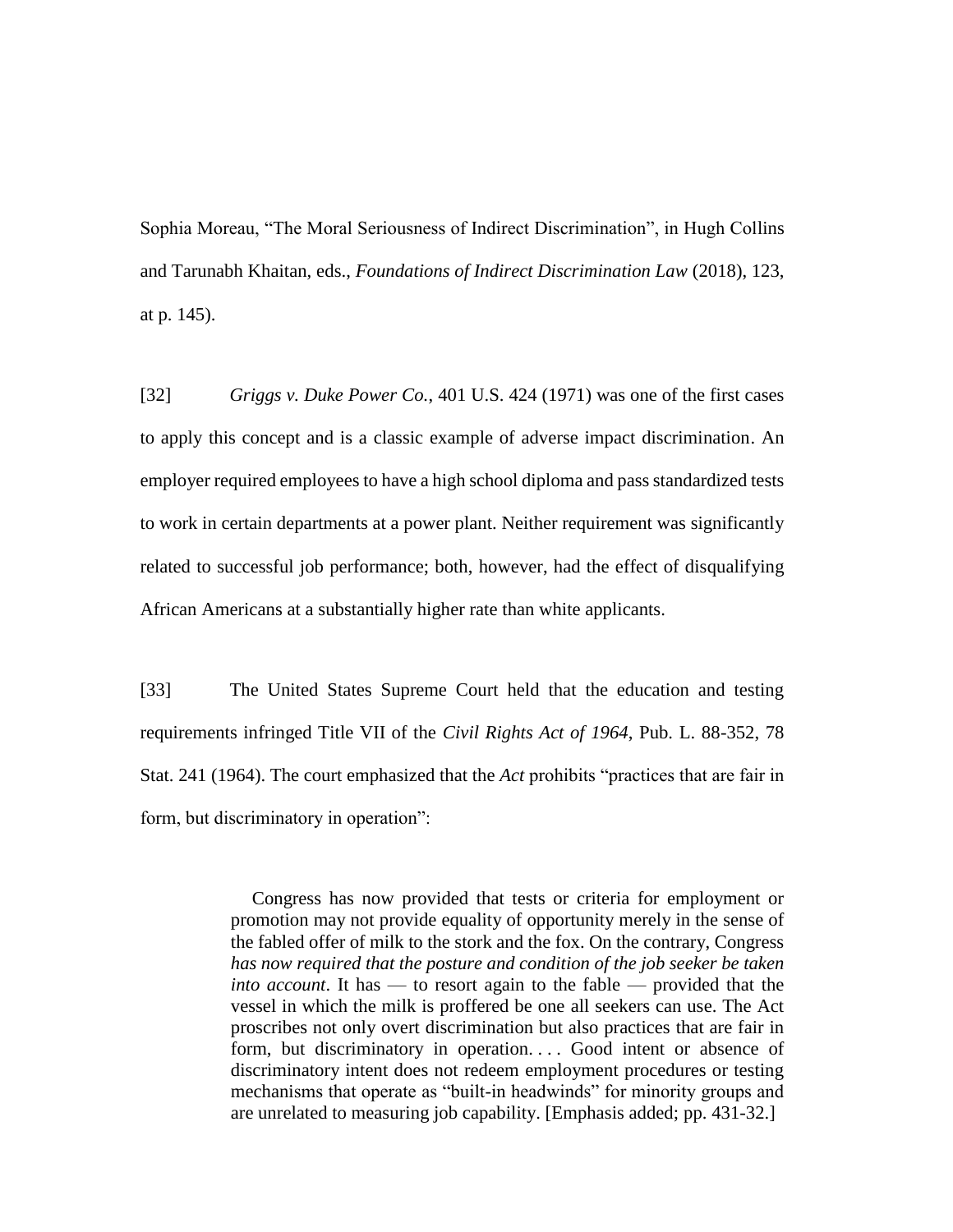[34] *Griggs* explains that the application of "neutral" rules may not produce equality in substance for disadvantaged groups. Membership in such groups often brings with it a unique constellation of physical, economic and social barriers. Laws which distribute benefits or burdens without accounting for those differences without accounting for the "posture and condition of the job seeker", as in *Griggs*  are the prime targets of indirect discrimination claims. I agree with Profs. Lisa Philipps and Margot Young that

> we are not always conscious of the ways in which the distinctions we draw . . . will implicate group identities and single out specific groups for distinctive treatment. This is because the constellations of factors or characteristics that go into the construction of identities often masquerade as unconnected, purely individual traits, behaviours, choices, or situations. Yet, in social reality they may be tightly linked to one group or another. So the law has had to recognize that state action may be discriminatory even though on its face and in terms of the intentions informing it there is no obvious evidence that such discrimination is occurring. [p. 258]

(See also Sandra Fredman, *Discrimination Law* (2nd ed. 2011), at pp. 38 and 108.)

[35] Addressing adverse impact discrimination can be among the "most powerful legal measures available to disadvantaged groups in society to assert their claims to justice" (Hugh Collins and Tarunabh Khaitan, "Indirect Discrimination Law: Controversies and Critical Questions", in Hugh Collins and Tarunabh Khaitan, eds., *Foundations of Indirect Discrimination Law* (2018), 1, at p. 30). Not only is such discrimination "much more prevalent than the cruder brand of openly direct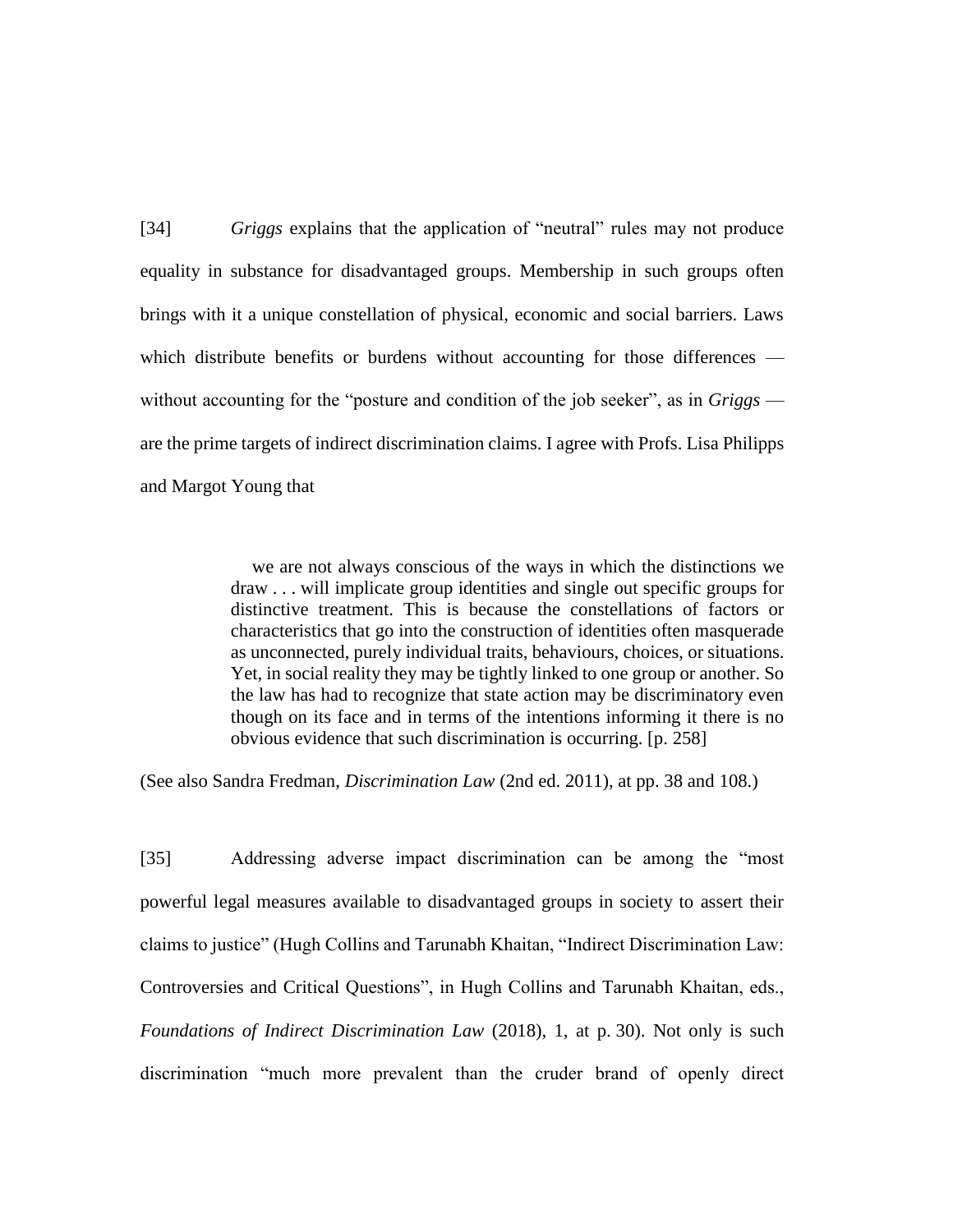discrimination",<sup>5</sup> it often poses a greater threat to the equality aspirations of disadvantaged groups:

> . . . even more common are situations where the discrimination occurs in a context like an employment relationship, government program or statute, or educational setting, and there is no single identifiable "villain", no single action identifiable as "discriminatory", and the outward appearance of a neutral set of rules or practices being applied across the board. This invisible structure, with its accompanying set of practices, is a powerful limit on the equality aspirations of many who must deal within that structure but have characteristics that do not match those of persons intended to benefit from the structure.

> (Mary Eberts and Kim Stanton, "The Disappearance of the Four Equality Rights and Systemic Discrimination from Canadian Equality Jurisprudence" (2018), 38 *N.J.C.L.* 89, at p. 92)

[36] By recognizing the exclusionary impact of such discrimination, courts can better address "discrimination in its diverse forms", including at "the systemic or institutional level" (Vizkelety, at p. viii; see also Colleen Sheppard, "Mapping anti-discrimination law onto inequality at work: Expanding the meaning of equality in international labour law" (2012), 151 *Int'l Lab. Rev.* 1, at p. 8; Faraday, at p. 319). Remedying adverse effects discrimination allows courts

> [to] go to the heart of the equality question, to the goal of transformation, to an examination of the way institutions and relations must be changed in order to make them available, accessible, meaningful and rewarding for the many diverse groups of which our society is composed.

 $\overline{a}$ 

<sup>5</sup> *British Columbia (Public Service Employee Relations Commission) v. BCGSEU*, [1999] 3 S.C.R. 3 ("*Meiorin*"), at para. 29, citing *Canada (Human Rights Commission) v. Taylor*, [1990] 3 S.C.R. 892, at p. 931.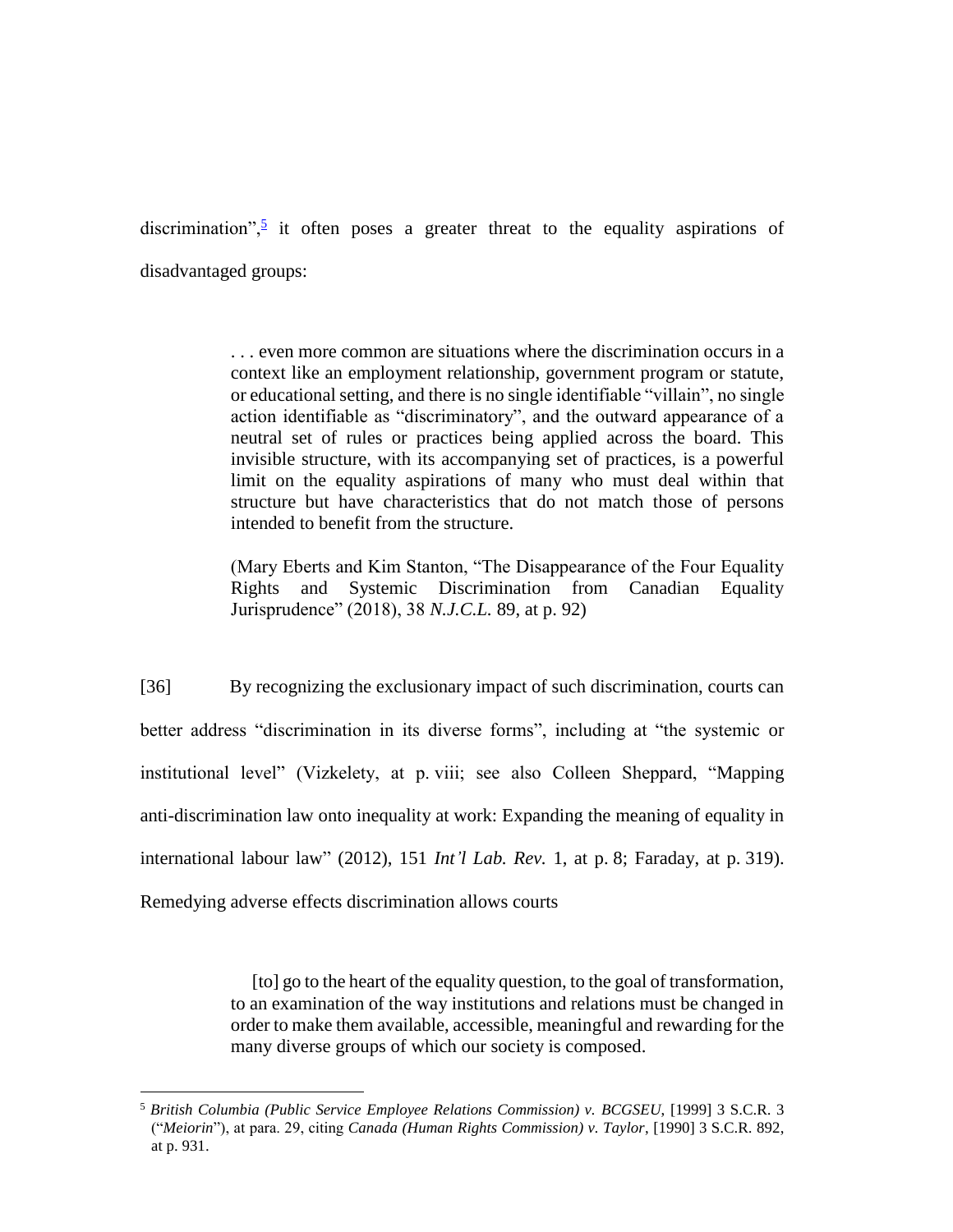(*Meiorin*, at para. 41, quoting Shelagh Day and Gwen Brodsky, "The Duty to Accommodate: Who Will Benefit?" (1996), 75 *Can. Bar Rev.* 433, at p. 462)

[37] This Court first dealt with adverse impact discrimination in *Ontario Human Rights Commission v. Simpsons-Sears Ltd.*, [1985] 2 S.C.R. 536. Employees at a department store were periodically required to work on Friday evenings and Saturdays. Theresa O'Malley, an employee of the store and a member of the Seventh-Day Adventist Church, was required by her faith to observe the Sabbath from sundown Friday until sundown Saturday. She brought a complaint against the store under the *Ontario Human Rights Code*, R.S.O. 1980, c. 340, claiming that the rule requiring her to work on Saturdays discriminated against her on the basis of religion.

[38] Writing for a unanimous Court, McIntyre J. agreed. He stressed that the *Ontario Human Rights Code* was meant to provide protection against the "result or the effect" of discriminatory conduct (p. 547). Citing *Griggs* and several Canadian decisions, McIntyre J. concluded that the *Act* prohibited adverse effects discrimination, which he distinguished from direct discrimination as follows:

> A distinction must be made between what I would describe as direct discrimination and the concept already referred to as adverse effect discrimination in connection with employment. Direct discrimination occurs in this connection where an employer adopts a practice or rule which on its face discriminates on a prohibited ground. For example, "No Catholics or no women or no blacks employed here." There is, of course, no disagreement in the case at bar that direct discrimination of that nature would contravene the Act. On the other hand, there is the concept of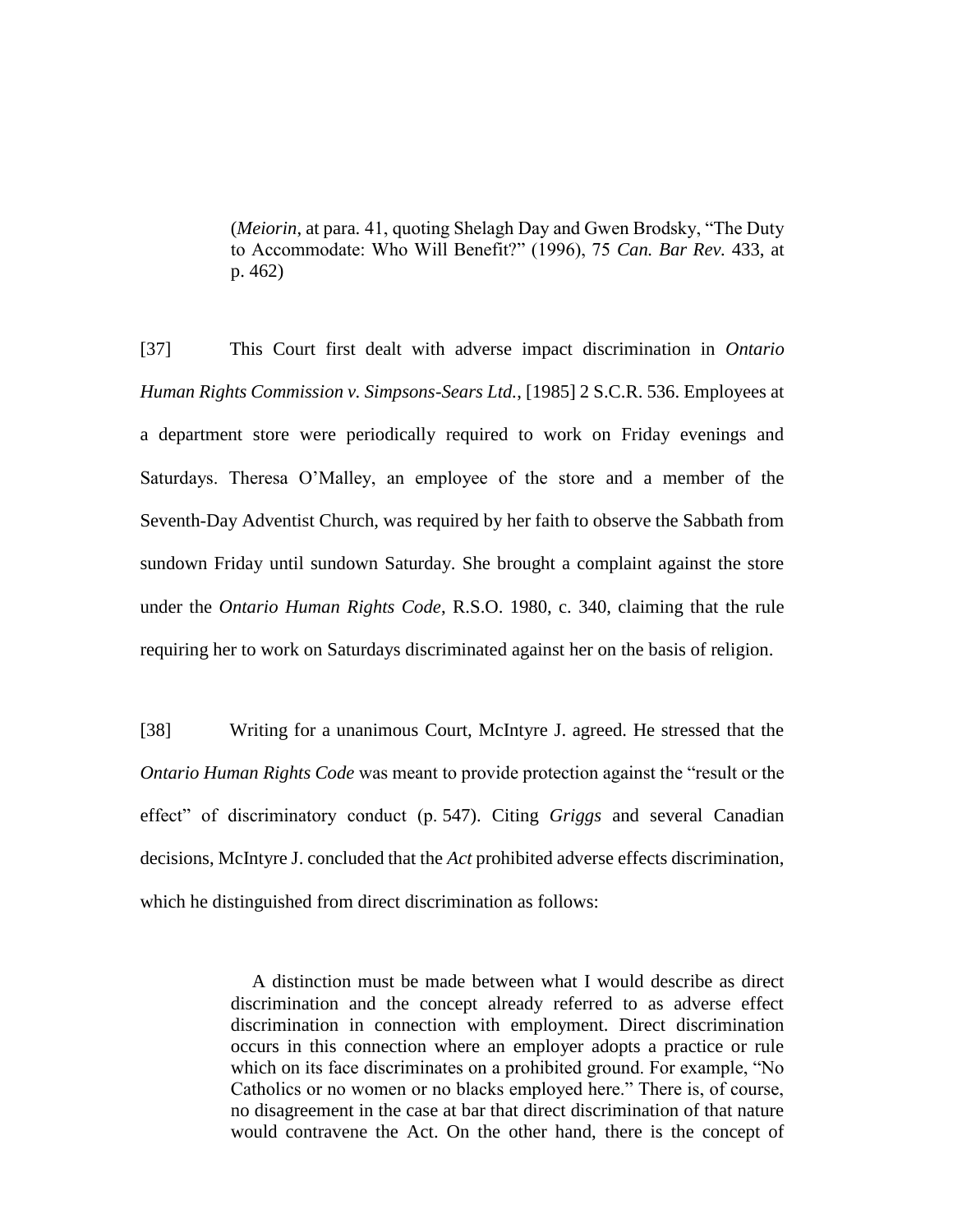adverse effect discrimination. It arises where an employer for genuine business reasons adopts a rule or standard which is on its face neutral, and which will apply equally to all employees, but which has a discriminatory effect upon a prohibited ground on one employee or group of employees in that it imposes, because of some special characteristic of the employee or group, obligations, penalties, or restrictive conditions not imposed on other members of the work force. [p. 551]

[39] *Simpsons-Sears* was the first of several human rights decisions where this Court grappled with adverse effects discrimination. In *Canadian National Railway Co. v. Canada (Canadian Human Rights Commission)*, [1987] 1 S.C.R. 1114 ("*Action Travail*"), Dickson C.J. upheld a discrimination claim against an employer whose hiring and promotion practices led to women being drastically under-represented in certain jobs. Some of these practices were neutral on their face; Dickson C.J., however, highlighted the importance of looking "at the results of a system":

> A thorough study of "systemic discrimination" in Canada is to be found in the Abella Report on equality in employment.

> > . . .

Discrimination . . . means practices or attitudes that have, whether by design or impact, the effect of limiting an individual's or a group's right to the opportunities generally available because of attributed rather than actual characteristics . . . .

It is not a question of whether this discrimination is motivated by an intentional desire to obstruct someone's potential, or whether it is the accidental by-product of innocently motivated practices or systems. *If the*  barrier is affecting certain groups in a disproportionately negative way, it *is a signal that the practices that lead to this adverse impact may be discriminatory*.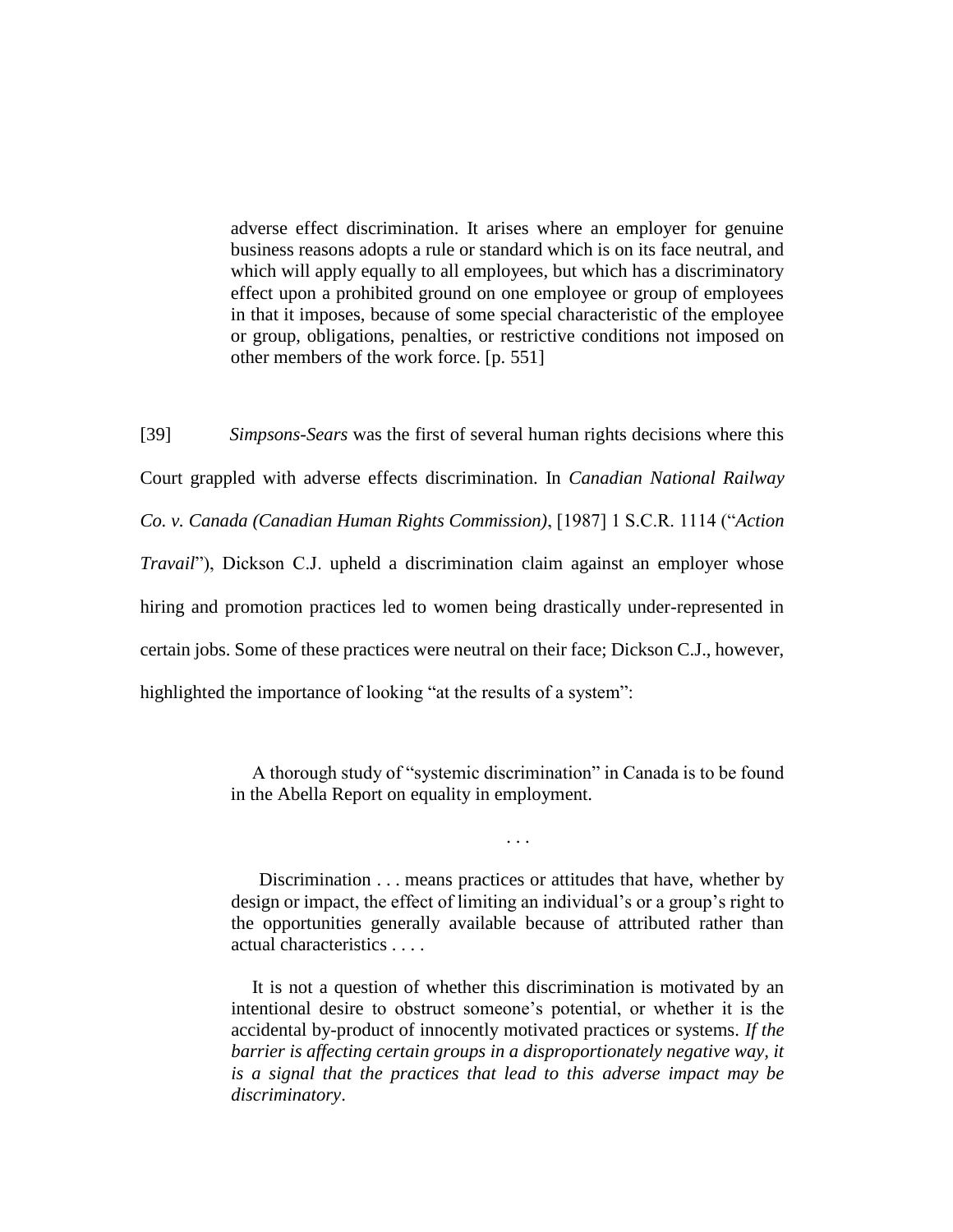This is why it is important to look at the results of a system . . . . [Emphasis added; pp. 1138-39.]

[40] These principles were soon imported into the Court's s. 15 jurisprudence. In *Andrews v. Law Society of British Columbia*, [1989] 1 S.C.R. 143, the Court rejected a "sameness" or formal theory of equality, instead identifying substantive equality as the philosophical premise of s. 15 and outlining a theory of equality centred on "the impact of the law on the individual or the group concerned" (p. 165). In developing this theory, McIntyre J. emphatically rejected the approach to s. 15 adopted by the British Columbia Court of Appeal, which had defined the "essential meaning" of equality as ensuring that the "similarly situated be similarly treated" ((1986), 2 B.C.L.R. (2d) 305, at p. 311, quoting Joseph Tussman and Jacobus tenBroek, "The Equal Protection of the Laws" (1949), 37 *Cal. L. Rev.* 341, at p. 344). Justice McIntyre described this approach as "seriously deficient", on the basis that "mere equality of application to similarly situated groups or individuals does not afford a realistic test for a violation of equality rights" (pp. 165-67).

[41] Drawing on the Court's human rights jurisprudence, while recognizing that "not all distinctions and differentiations created by law are discriminatory" (at p. 182), McIntyre J. endorsed an approach to equality and discrimination that was centred on the actual effects, rather than the purpose or facial neutrality of a law on a claimant group: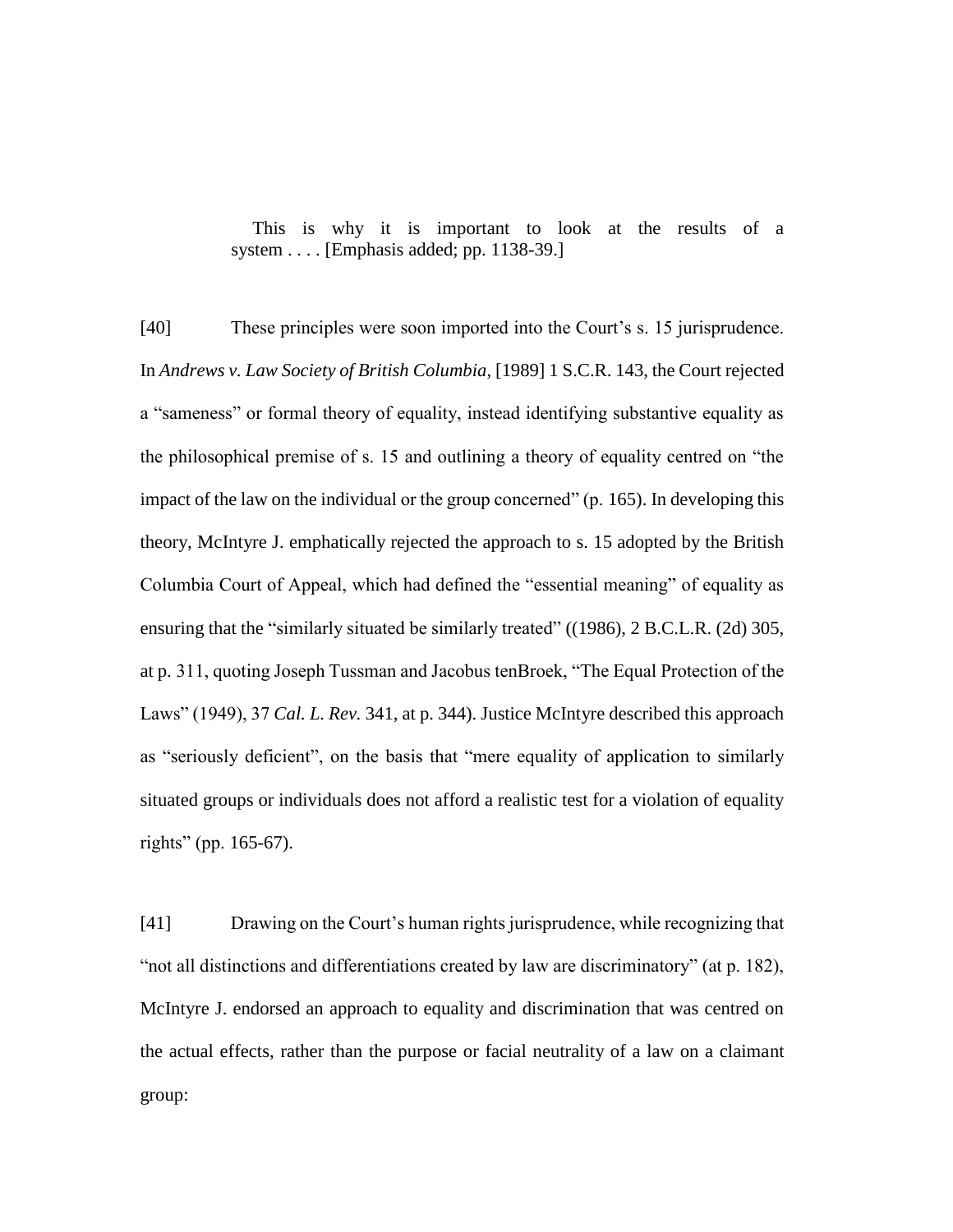I would say then that discrimination may be described as a distinction, whether intentional or not but based on grounds relating to personal characteristics of the individual or group, which has the effect of imposing burdens, obligations, or disadvantages on such individual or group not imposed upon others, or which withholds or limits access to opportunities, benefits, and advantages available to other members of society. [p. 174]

*Andrews* provided a robust template for substantive equality that subsequent decisions "enriched but never abandoned" (*R. v. Kapp*, [2008] 2 S.C.R. 483, at para. 14). It was a remedy for exclusion and a recipe for inclusion.

[42] Our subsequent decisions left no doubt that substantive equality is the "animating norm" of the s. 15 framework (*Withler*, at para. 2; see also *Kapp*, at paras. 15-16; *Alliance*, at para. 25); and that substantive equality requires attention to the "full context of the claimant group's situation", to the "actual impact of the law on that situation", and to the "persistent systemic disadvantages [that] have operated to limit the opportunities available" to that group's members (*Withler*, at para. 43; *Taypotat*, at para. 17; see also *Quebec v. A*, at paras. 327-32; *Alliance*, at para. 28; *Centrale*, at para. 35).

[43] The Court, applying these principles, has acknowledged the existence of adverse impact discrimination under s. 15(1). In *Eldridge v. British Columbia (Attorney General)*, [1997] 3 S.C.R. 624, the Court recognized that there is a disparate impact on persons with hearing loss in a health-care system in which they are unable to access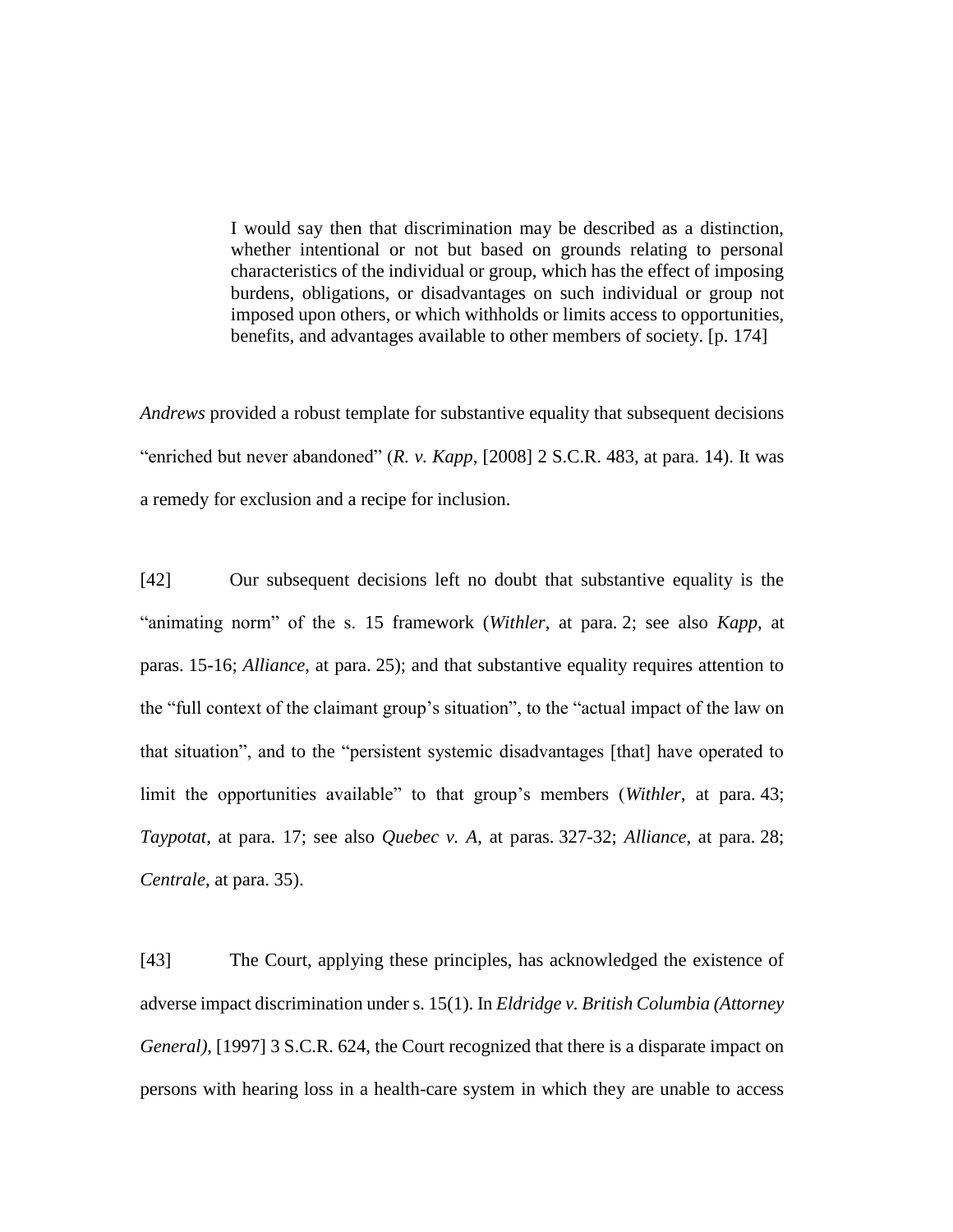interpreters. The Court confirmed that a s. 15(1) violation could arise through "the adverse effects of rules of general application" (para. 77).

[44] Similarly, in *Vriend v. Alberta*, [1998] 1 S.C.R. 493, the Court declared unconstitutional an Alberta human rights statute which did not include sexual orientation as a prohibited ground of discrimination, because of its "disproportionate impact" on members of the LGBTQ+ community:

> . . . there is, on the surface, a measure of formal equality: gay or lesbian individuals have the same access as heterosexual individuals to the protection of the [Act] in the sense that they could complain to the Commission about an incident of discrimination on the basis of any of the grounds currently included. However, the exclusion of the ground of sexual orientation, *considered in the context of the social reality of discrimination against gays and lesbians, clearly has a disproportionate impact on them as opposed to heterosexuals*. Therefore the [Act] in its underinclusive state denies substantive equality to the former group. [Emphasis added; para. 82.]

[45] Several other decisions of this Court have confirmed that "not only does the *Charter* protect from direct or intentional discrimination, it also protects from adverse impact discrimination" (*McKinney v. University of Guelph*, [1990] 3 S.C.R. 229, at p. 279; *Tétreault-Gadoury v. Canada (Employment and Immigration Commission)*, [1991] 2 S.C.R. 22, at p. 41; see also *Law v. Canada (Minister of Employment and Immigration)*, [1999] 1 S.C.R. 497, at para. 36; *Withler*, at para. 64; *Taypotat*, at para. 23).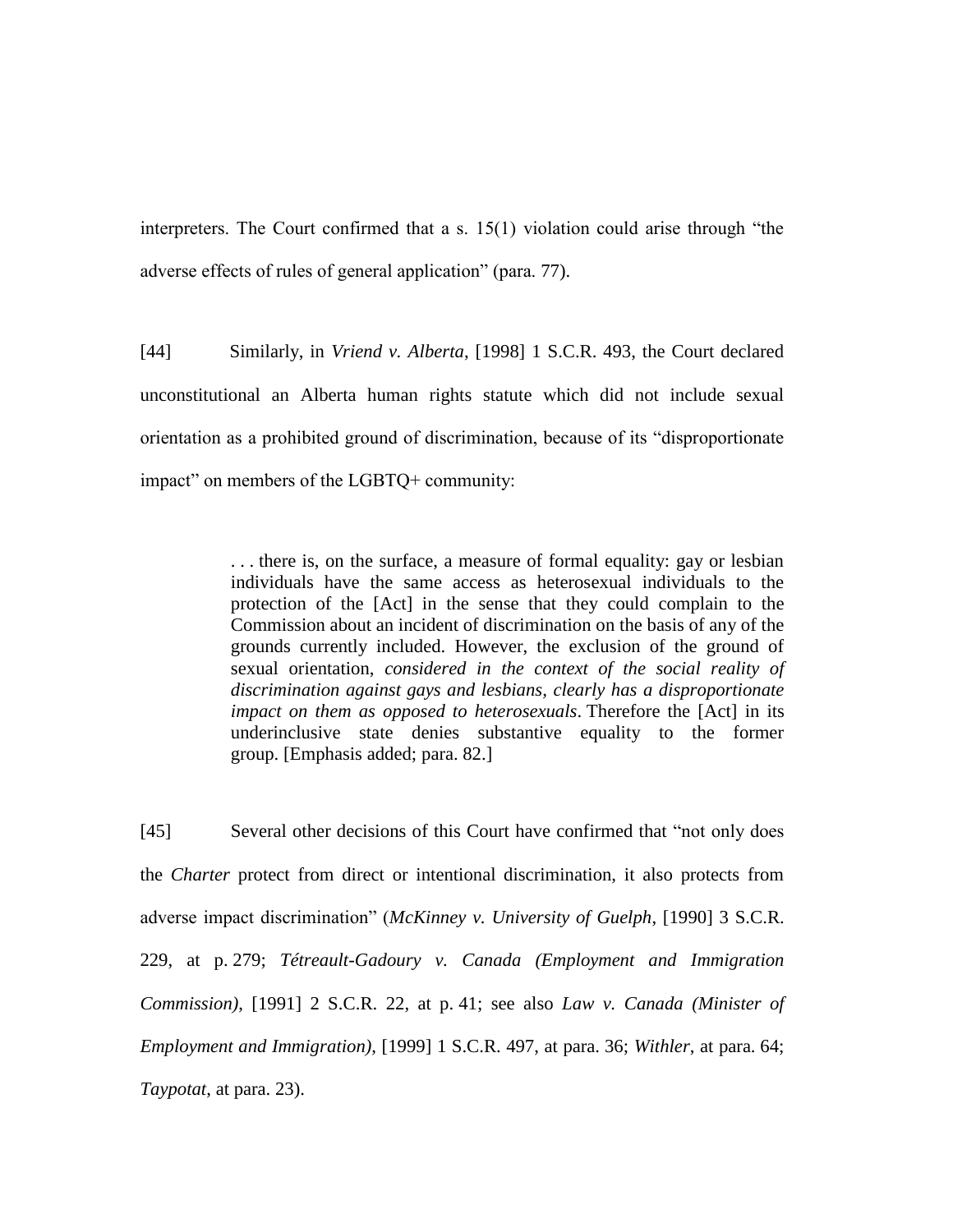[46] The Court most recently addressed this issue in *Taypotat*. While concluding that there was no discrimination demonstrated on the facts of the case, the Court acknowledged that "facially neutral qualifications like education requirements" can be a breach of s. 15(1) because of their "disproportionate effect" on protected groups (paras. 15 and 22).

[47] There is no doubt, therefore, that adverse impact discrimination "violate[s] the norm of substantive equality" which underpins this Court's equality jurisprudence (*Withler*, at para. 2). At the heart of substantive equality is the recognition that identical or facially neutral treatment may "frequently produce serious inequality" (*Andrews*, at p. 164). This is precisely what happens when "neutral" laws ignore the "true characteristics of [a] group which act as headwinds to the enjoyment of society's benefits" (*Eaton v. Brant County Board of Education*, [1997] 1 S.C.R. 241, at para. 67; *Eldridge*, at para. 65).

[48] The "animating norm" of the current s. 15 framework guaranteeing substantive equality is also the core value engaged in cases of adverse effects discrimination (*Withler*, at para. 2; Watson Hamilton and Koshan (2015), at pp. 192 and 197). This Court has never suggested that cases of adverse impact discrimination should be resolved under a different approach (see, for example, *Andrews*, at pp. 173-74; *Eldridge*, at paras. 59-60; *Vriend*, at paras. 81-82 and 87-89; *Law*, at paras. 36-39; *Taypotat*, at paras. 19-22; *Alliance*, at para. 25). On the contrary, we have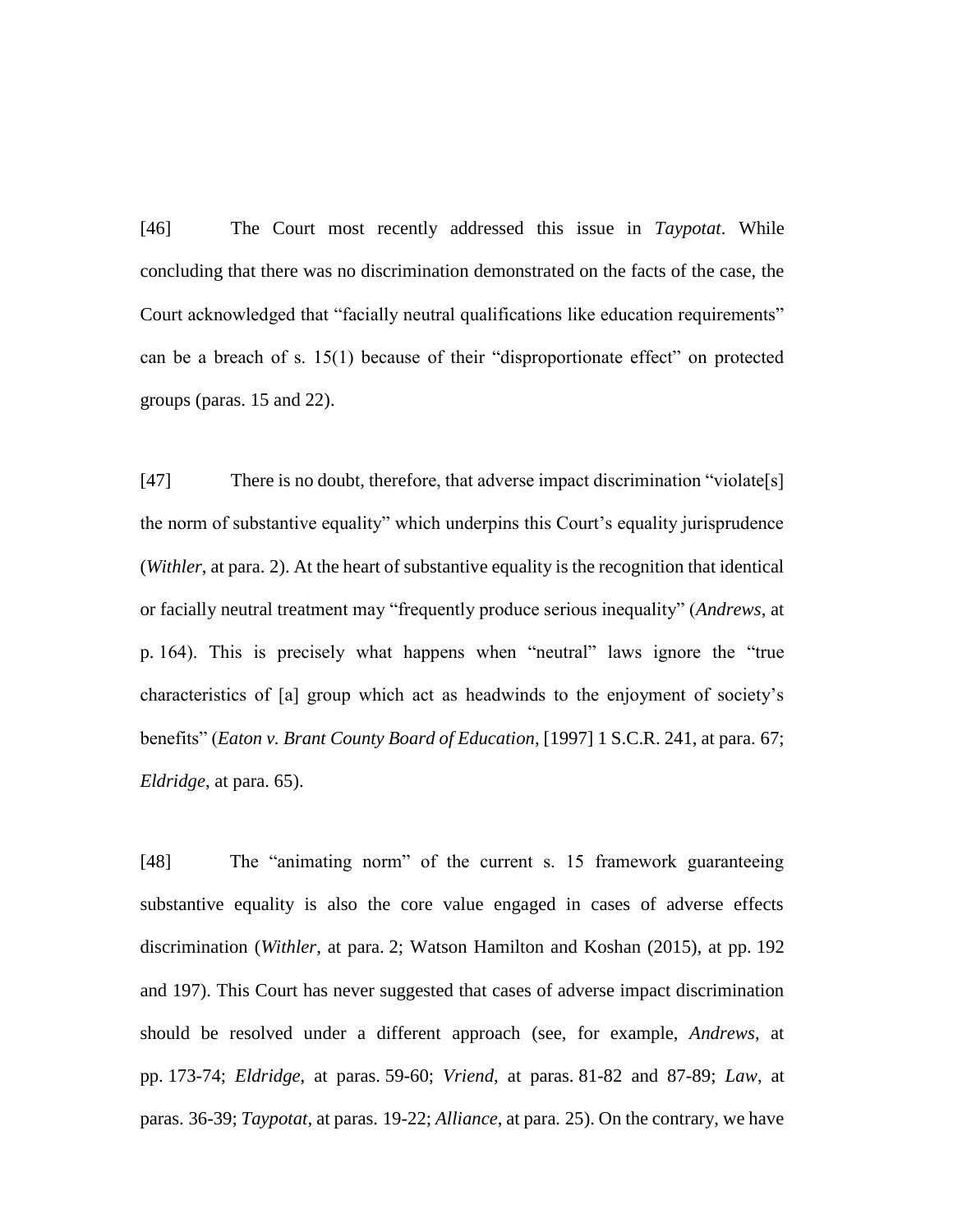clarified that the same approach applies regardless of whether the discrimination alleged is direct or indirect. *Withler* leaves little doubt on this point:

> The substantive equality analysis under s. 15(1), as discussed earlier, proceeds in two stages . . . . The role of comparison at the first step is to establish a "distinction".

> > . . .

In some cases, identifying the distinction will be relatively straightforward, because a law will, on its face, make a distinction on the basis of an enumerated or analogous ground (direct discrimination) . . . . In other cases, *establishing the distinction will be more difficult, because what is alleged is indirect discrimination: that although the law purports to treat everyone the same, it has a disproportionately negative impact on a group or individual that can be identified by factors relating to enumerated or analogous grounds* . . . . In that kind of case, the claimant will have more work to do *at the first step.* Historical or sociological disadvantage may assist in demonstrating that the law imposes a burden or denies a benefit to the claimant that is not imposed on or denied to others. The focus will be on the effect of the law and the situation of the claimant group. [Emphasis added; paras. 61-62 and 64.]

[49] In the human rights context, the Court has not used different legal tests for direct and indirect discrimination since *Meiorin* (paras. 50-54; see also *British Columbia (Superintendent of Motor Vehicles) v. British Columbia (Council of Human Rights)*, [1999] 3 S.C.R. 868, at paras. 18-19; *Moore v. British Columbia (Education)*, [2012] 3 S.C.R. 360, at para. 61). A unified approach, in my view, is equally justified under the *Charter*.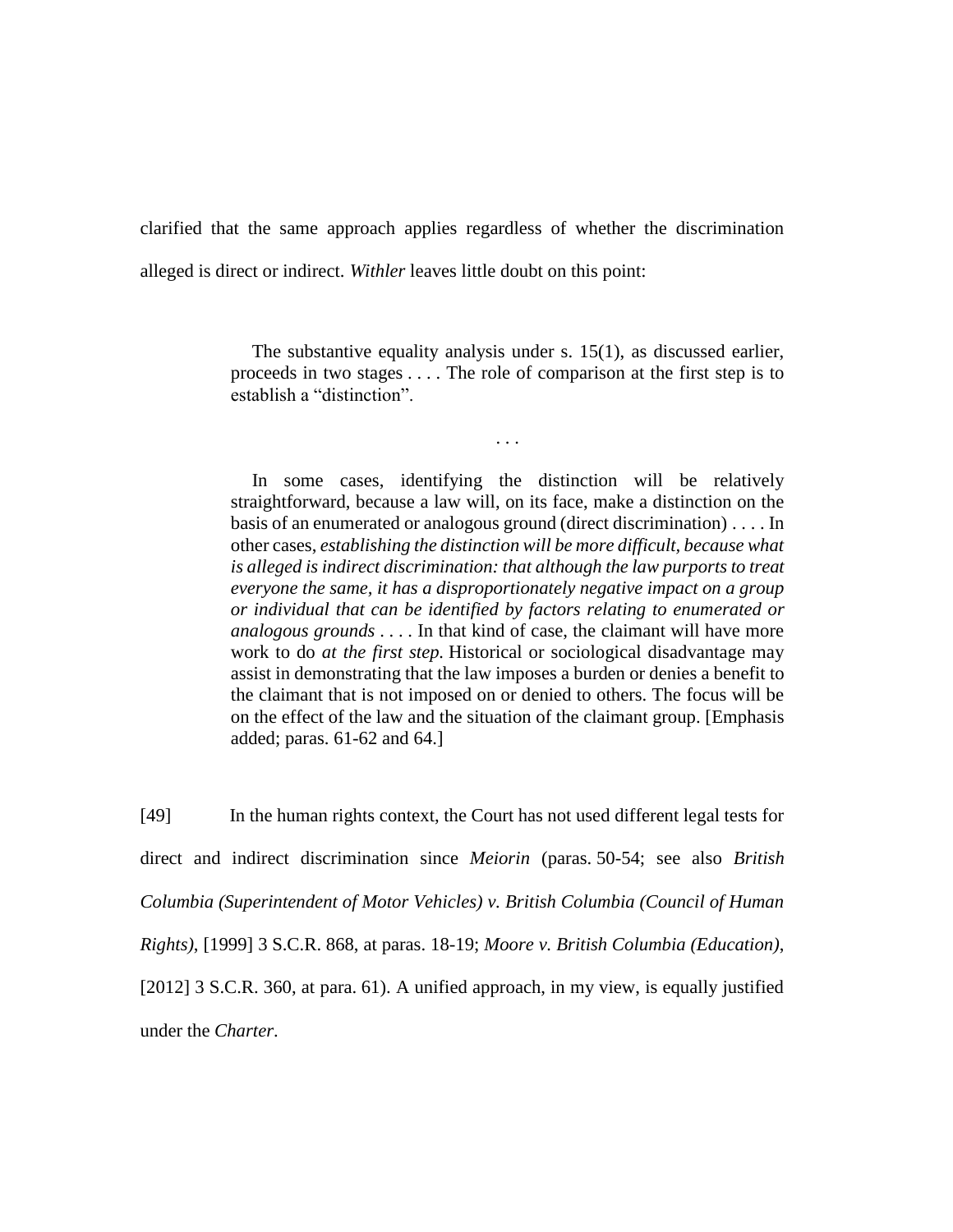[50] To prove discrimination under s. 15(1), claimants must show that a law or policy creates a distinction based on a protected ground, and that the law perpetuates, reinforces or exacerbates disadvantage. These requirements do not require revision in adverse effects cases. What is needed, however, is a clear account of how to identify adverse effects discrimination, because the impugned law will not, on its face, include any distinctions based on prohibited grounds (*Withler*, at para. 64). Any such distinctions must be discerned by examining the *impact* of the law (*Alliance*, at para. 25).

[51] This inquiry has frequently been described as a search for a "disproportionate" impact on members of protected groups (see *Vriend*, at para. 82; *Withler*, at para. 64; *Taypotat*, at paras. 21-23; *Action Travail*, at p. 1139; *Egan v. Canada*, [1995] 2 S.C.R. 513, at para. 138, per Cory and Iacobucci JJ. dissenting; Moreau (2010), at p. 154; Braun, at pp. 124-25; Vizkelety, at p. 176; Watson Hamilton and Koshan (2015), at p. 196; Collins and Khaitan, at pp. 3-4; Dianne Pothier, "M'Aider, Mayday: Section 15 of the *Charter* in Distress" (1996), 6 *N.J.C.L.* 295 at p. 322).

[52] In other words, in order for a law to create a distinction based on prohibited grounds through its effects, it must have a disproportionate impact on members of a protected group. If so, the first stage of the s. 15 test will be met.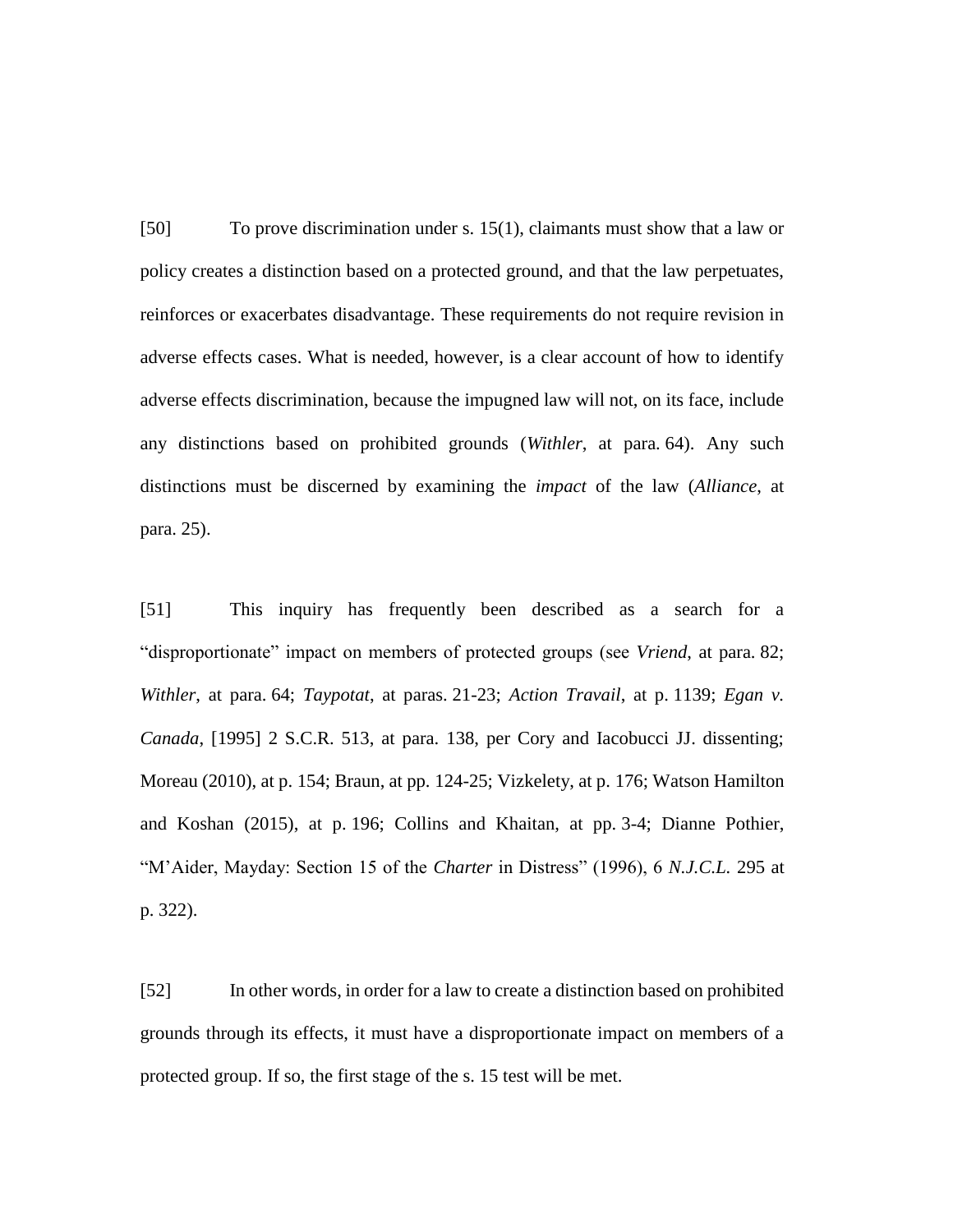[53] How does this work in practice? Instead of asking whether a law explicitly targets a protected group for differential treatment, a court must explore whether it does so indirectly through its impact on members of that group (see *Eldridge*, at paras. 60-62; *Vriend*, at para. 82). A law, for example, may include seemingly neutral rules, restrictions or criteria that operate in practice as "built-in headwinds" for members of protected groups. The testing requirement in *Griggs* is the paradigmatic example; other examples include the aerobic fitness requirement in *Meiorin*, and the policy requiring employees to work on Saturdays in *Simpsons-Sears* (see also *Central Alberta Dairy Pool v. Alberta (Human Rights Commission)*, [1990] 2 S.C.R. 489). To assess the adverse impact of these policies, courts looked beyond the facially neutral criteria on which they were based, and examined whether they had the effect of placing members of protected groups at a disadvantage (Moreau (2018), at p. 125).

[54] In other cases, the problem is not "headwinds" built into a law, but the *absence* of accommodation for members of protected groups (Tarunabh Khaitan, *A Theory of Discrimination Law* (2015), at p. 77; Dianne Pothier, "Tackling Disability Discrimination at Work: Toward a Systemic Approach" (2010), 4 *M.J.L.H* 17, at pp. 23-24). *Eldridge* is a good example. Under the health care scheme in that case, *all* patients lacked access to sign language interpreters — but this lack of access had a disproportionate impact on those who had hearing loss and required interpreters to meaningfully communicate with health care providers (paras. 69, 71 and 83).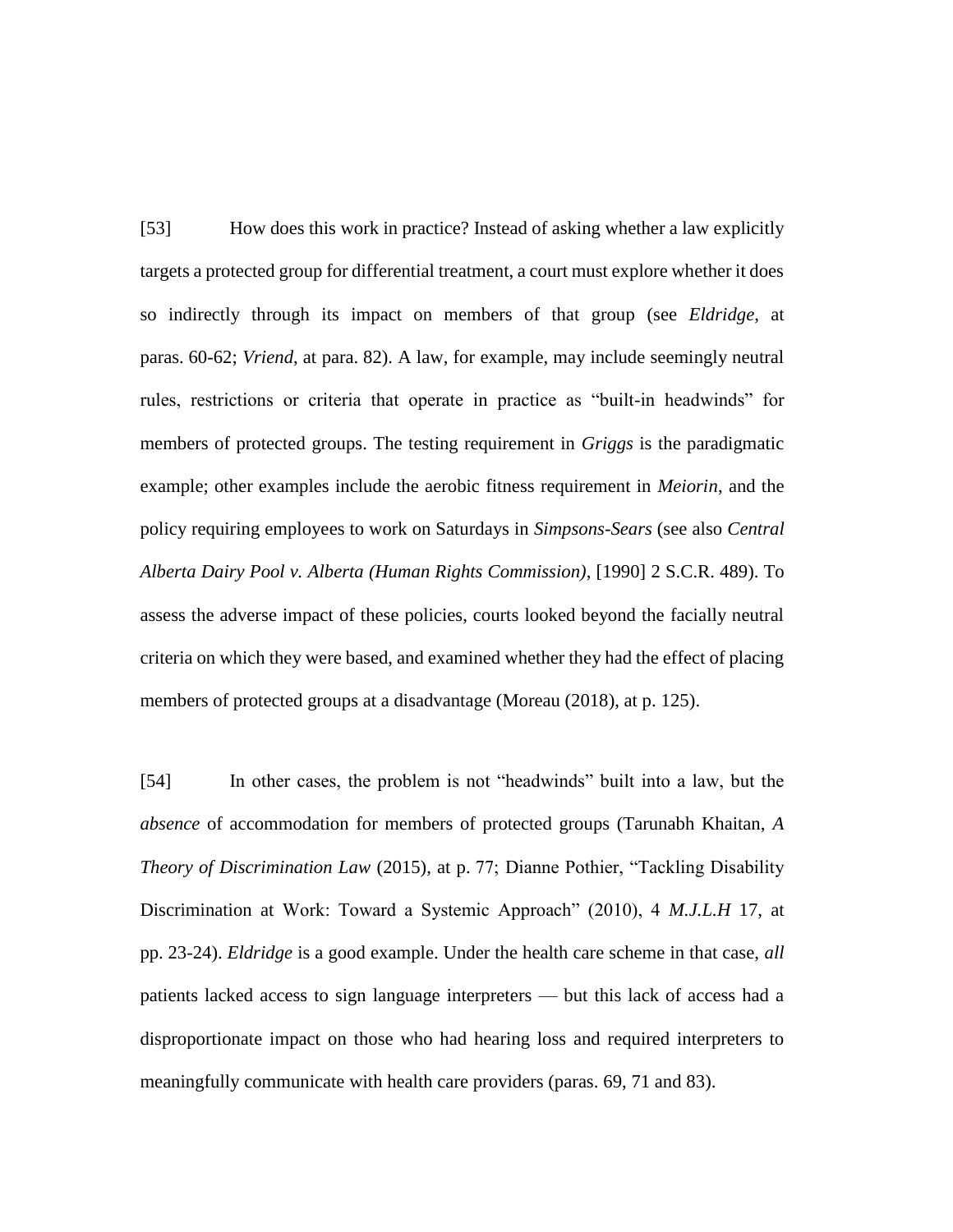[55] Disproportionate impact can be proven in different ways. In *Eldridge*, it was established because "the *quality* of care received by [those with hearing loss] was inferior to that available to hearing persons" (para. 83 (emphasis added)). In *Griggs*  and *Meiorin*, by contrast, the relevant impact was the higher *rate* at which African Americans and women were disqualified from employment. Both are examples of how a law or policy can have a disproportionate impact on members of a protected group. *Griggs*, *Meiorin*, and other leading cases leave no doubt that disproportionate impact can be established if members of protected groups are denied benefits or forced to take on burdens more frequently than others. A difference in "quality" of treatment, as in *Eldridge*, may strengthen a claim of disproportionate impact, but it is not a necessary element (Philipps and Young, at pp. 244-45; see also Pothier (1996), at p. 322; Selene Mize, "Indirect Discrimination Reconsidered" (2007), *N.Z.L. Rev.* 27, at p. 39).

[56] Two types of evidence will be especially helpful in proving that a law has a disproportionate impact on members of a protected group. The first is evidence about the situation of the claimant group. The second is evidence about the results of the law.

[57] Courts will benefit from evidence about the physical, social, cultural or other barriers which provide the "full context of the claimant group's situation" (*Withler*, at para. 43; see also para. 64). This evidence may come from the claimant, from expert witnesses, or through judicial notice (see *R. v. Spence*, [2005] 3 S.C.R.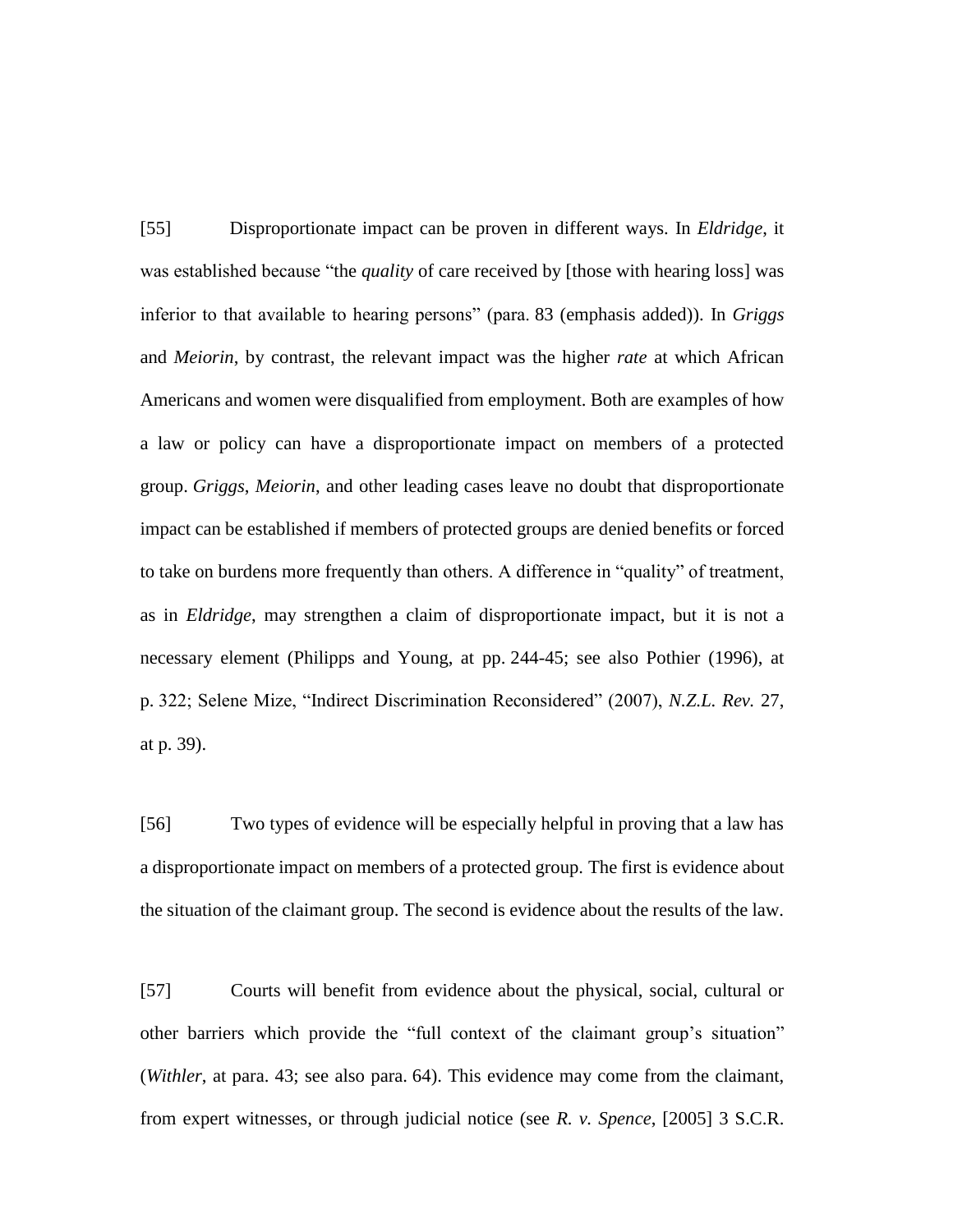458). The goal of such evidence is to show that membership in the claimant group is associated with certain characteristics that have disadvantaged members of the group, such as an inability to work on Saturdays or lower aerobic capacity (*Homer v. Chief Constable of West Yorkshire Police*, [2012] UKSC 15, [2012] 3 All E.R. 1287, at para. 14; *Simpsons-Sears*; *Meiorin*, at para. 11). These links may reveal that seemingly neutral policies are "designed well for some and not for others" (*Meiorin*, at para. 41). When evaluating evidence about the group, courts should be mindful of the fact that issues which predominantly affect certain populations may be under-documented. These claimants may have to rely more heavily on their own evidence or evidence from other members of their group, rather than on government reports, academic studies or expert testimony.

[58] Courts will also benefit from evidence about the outcomes that the impugned law or policy (or a substantially similar one) has produced in practice. Evidence about the "results of a system" may provide concrete proof that members of protected groups are being disproportionately impacted (*Action Travail*, at p. 1139; Vizkelety, at pp. 170-74). This evidence may include statistics, especially if the pool of people adversely affected by a criterion or standard includes *both* members of a protected group *and* members of more advantaged groups (Sheppard (2001), at pp. 545-46; Braun, at pp. 120-21).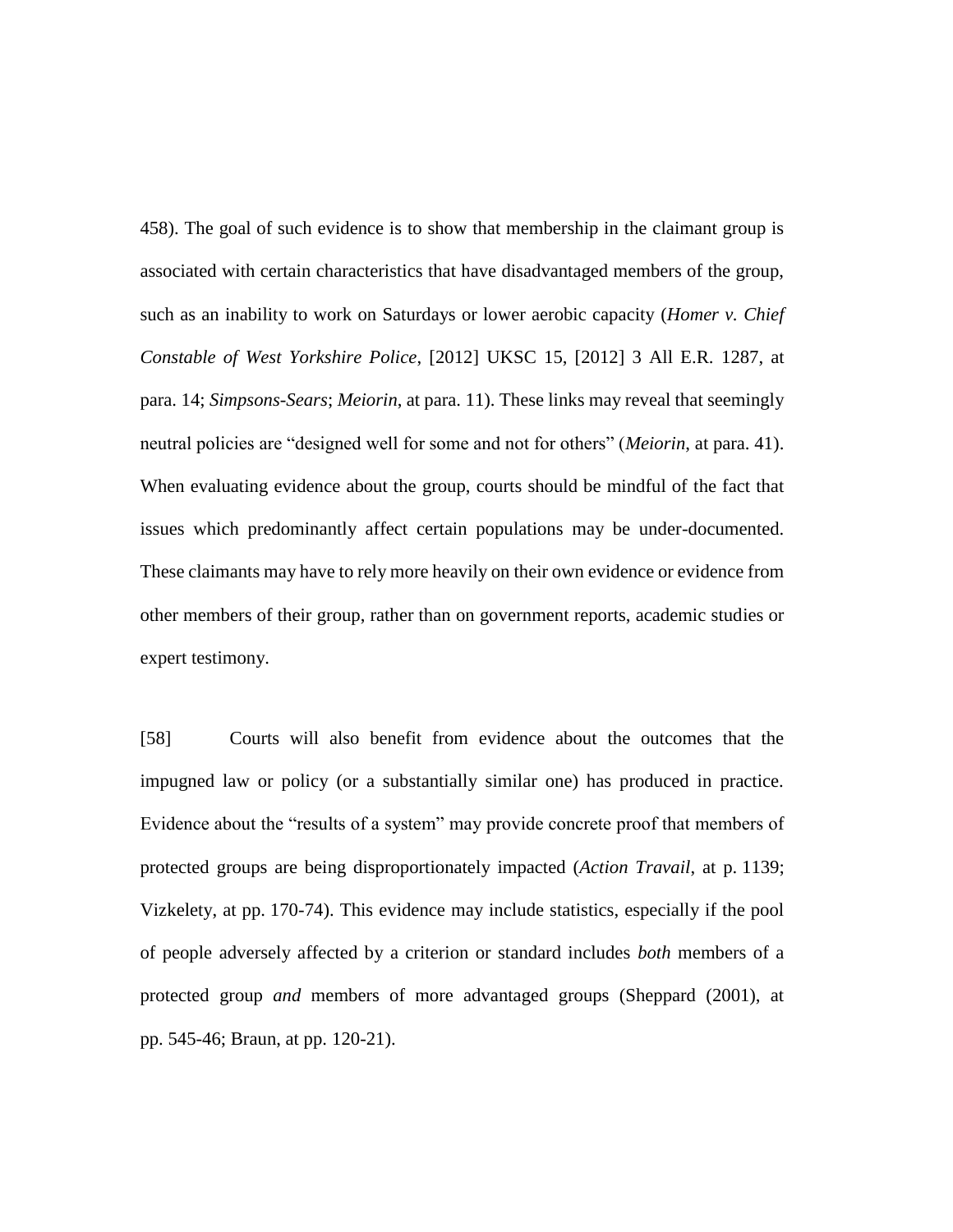[59] There is no universal measure for what level of statistical disparity is necessary to demonstrate that there is a disproportionate impact, and the Court should not, in my view, craft rigid rules on this issue. The goal of statistical evidence, ultimately, is to establish "a disparate pattern of exclusion or harm that is statistically significant and not simply the result of chance" (Sheppard (2001), at p. 546; see also Vizkelety, at p. 175; Fredman (2011), at pp. 186-87). The weight given to statistics will depend on, among other things, their quality and methodology (Vizkelety, at pp. 178-84).

[60] Ideally, claims of adverse effects discrimination should be supported by evidence about the circumstances of the claimant group *and* about the results produced by the challenged law. Evidence about the claimant group's situation, on its own, may amount to merely a "web of instinct" if too far removed from the situation in the actual workplace, community or institution subject to the discrimination claim (*Taypotat*, at para. 34). Evidence of statistical disparity, on its own, may have significant shortcomings that leave open the possibility of unreliable results. The weaknesses with each type of evidence can be overcome if they are both present (Braun, at p. 135; Vizkelety, at p. 192; *Vancouver Area Network of Drug Users v. Downtown Vancouver Business Improvement Association* (2018), 10 B.C.L.R. (6th) 175 (C.A.), at para. 98). Prof. Colleen Sheppard (2001) recognizes this possibility:

> While in some cases the overwhelming correspondence between certain categories and the gender or racial composition of the category makes the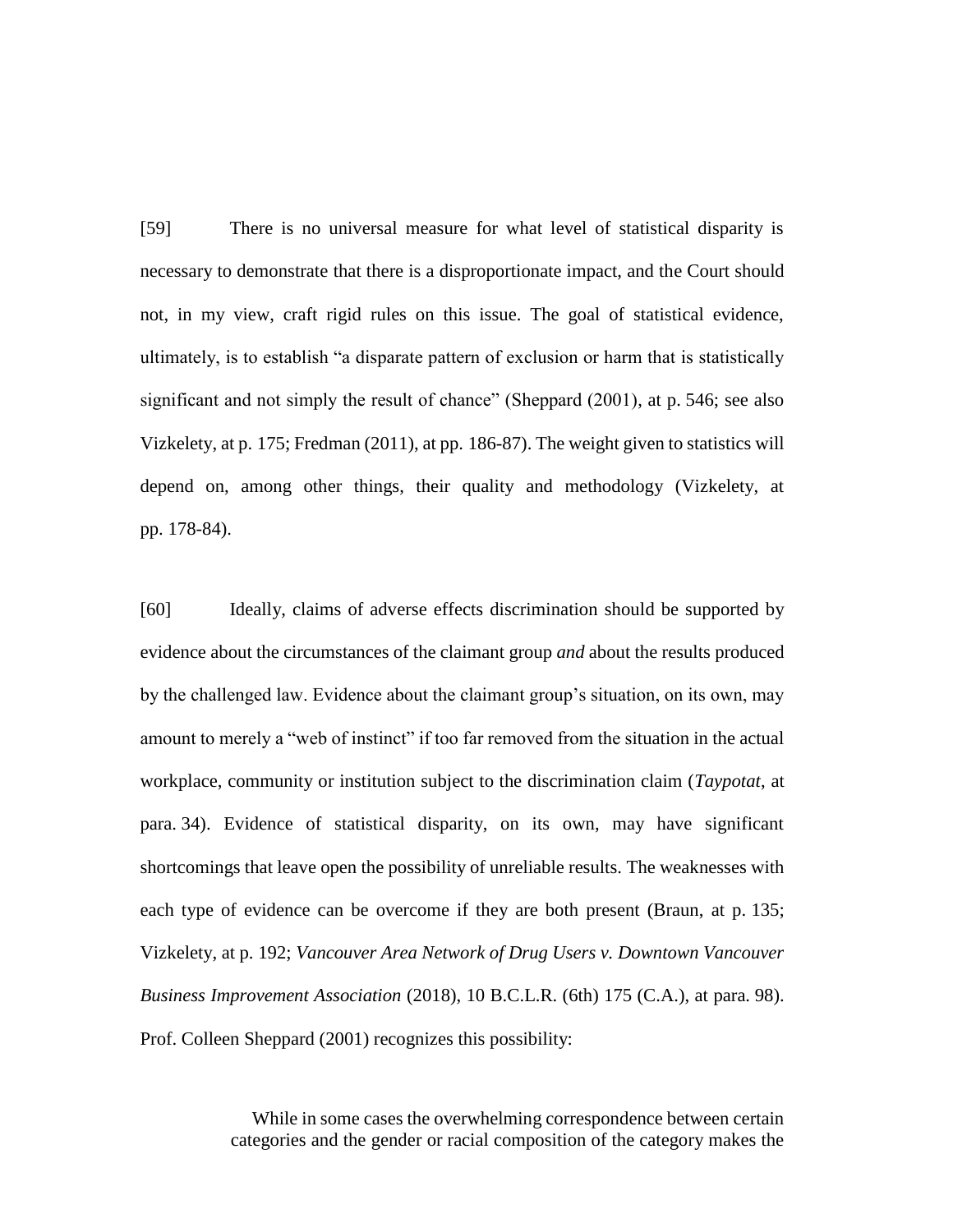sex or race discrimination claims relatively easy to substantiate, in other cases the statistical preponderance may be less marked. In such cases it may also be important to consider the qualitative components of the harm that constitutes discrimination. [p. 548]

[61] This is not to say, of course, that both kinds of evidence are always required. In some cases, evidence about a group will show such a strong association with certain traits — such as pregnancy with gender — that the disproportionate impact on members of that group "will be apparent and immediate" (*Taypotat*, at para. 33; see also Fredman (2011), at pp. 187-88; Sheppard (2001), at pp. 544-45; *Gaz métropolitain inc. v. Commission des droits de la personne et des droits de la jeunesse*, 2011 QCCA 1201, at paras. 27 and 47 (CanLII); *Oršuš v. Croatia*, No. 15766/03, ECHR 2010-II, at para. 153).

[62] Similarly, clear and consistent statistical disparities can show a disproportionate impact on members of protected groups, even if the precise reason for that impact is unknown. Prof. Sandra Fredman has argued forcefully against requiring claimants to specify "the reason why" they are being disadvantaged by a rule or policy:

> To require the complainants to show the 'reason why' the PCP [policy, criteria or practice] disadvantages the group as a whole is to fundamentally misunderstand the meaning of indirect discrimination. It is the disparate impact on the group of a PCP itself which constitutes the prima facie discrimination . . . .

> ("Direct and Indirect Discrimination: Is There Still a Divide?", in Hugh Collins and Tarunabh Khaitan, eds., *Foundations of Indirect Discrimination Law* (2018), 31, at p. 46; see also Sandra Fredman, "The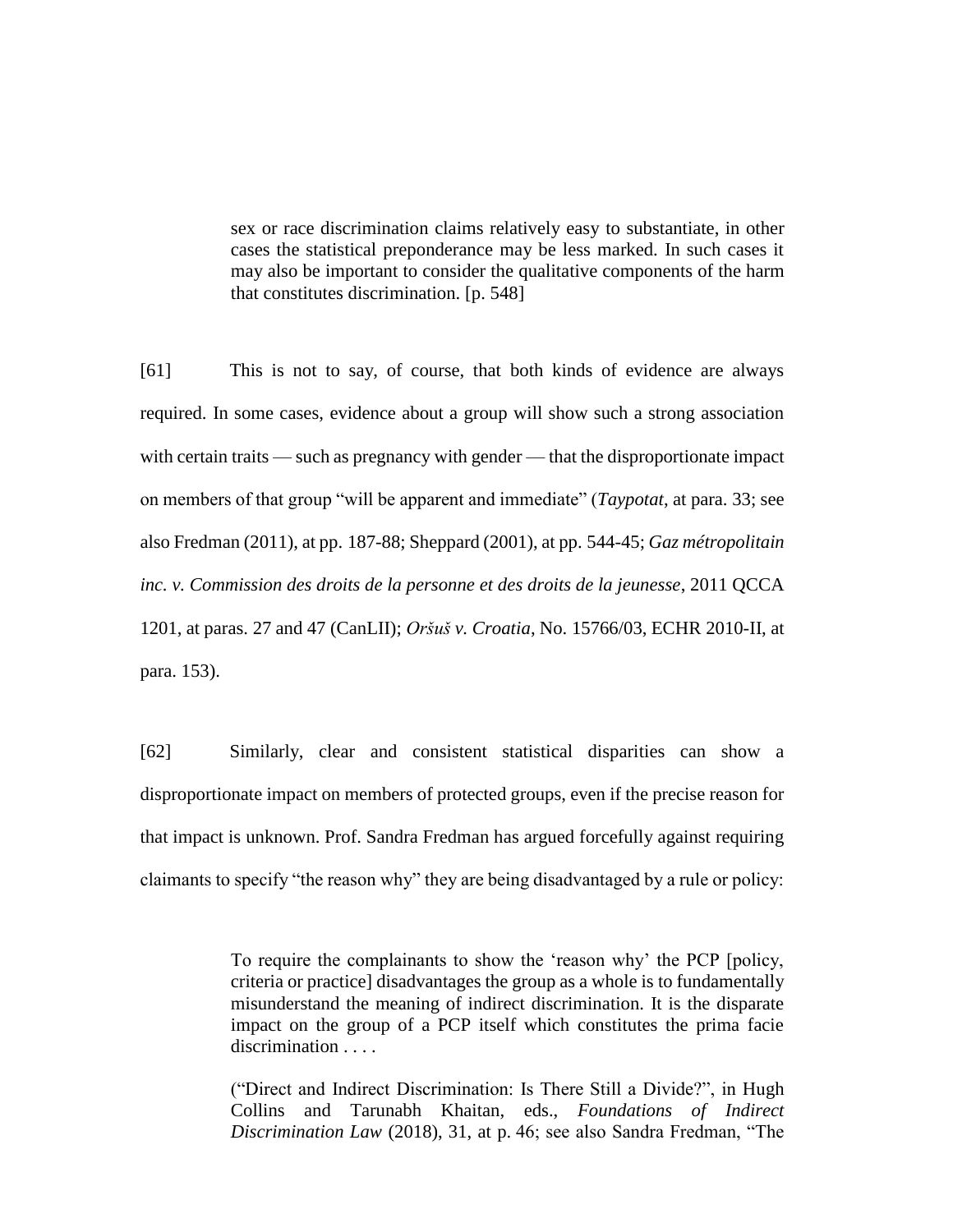Reason Why: Unravelling Indirect Discrimination" (2016), 45 *Indus. L.J.*  231.)

[63] I agree. If there are clear and consistent statistical disparities in how a law affects a claimant's group, I see no reason for requiring the claimant to bear the additional burden of explaining *why* the law has such an effect. In such cases, the statistical evidence is itself a compelling sign that the law has not been structured in a way that takes into account the protected group's circumstances (see Fredman (2011), at p. 181; Vizkelety, at pp. 174-76; *Action Travail*, at p. 1139).

[64] The United Kingdom Supreme Court reached a similar conclusion in *Essop v. Home Office (U.K. Border Agency)*, [2017] UKSC 27, [2017] 3 All E.R. 551. At issue was a core skills assessment that immigration officers had to pass to be promoted. Racial minorities and older candidates were shown to be less likely to pass the assessment, but there was no evidence available to explain why this disparity was occurring (para. 9).

[65] The Supreme Court concluded that there was disparate impact. Lady Hale D.P.S.C. explained that a claimant does not need to "establish the reason for the particular disadvantage to which the group is put" (para. 33). She noted that such a requirement made it more difficult to combat "hidden barriers which are not easy to anticipate or to spot" (para. 25). She also recognized that it is "commonplace for the disparate impact, or particular disadvantage, to be established on the basis of statistical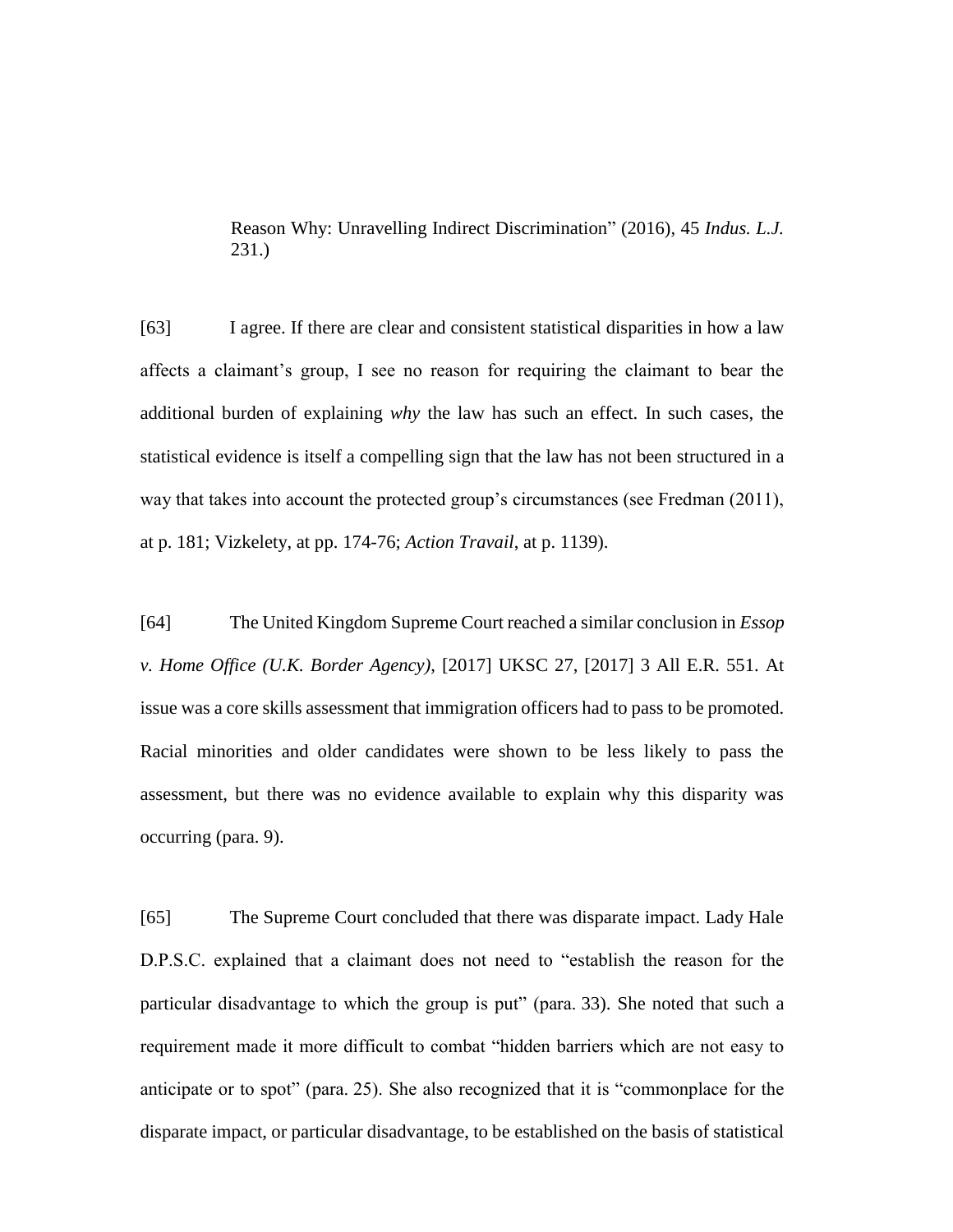evidence" — which would be impossible if claimants *had* to offer an explanation for why any given statistical imbalances had occurred (para. 28).

[66] *Essop* confirmed a flexible approach to proving disparate impact, under which proof of statistical disparity and broader group disadvantage may each be sufficient to establish a claim, but are not rigid requirements (see also *O'Connor v. Bar Standards Board*, [2017] UKSC 78, [2018] 2 All E.R. 779, at para. 43). The European Court of Human Rights has similarly held that "when it comes to assessing the impact of a measure or practice on an individual or group, statistics which appear on critical examination to be reliable and significant *will be sufficient to constitute the prima facie evidence the applicant is required to produce*"; however, "[t]his does not . . . mean that indirect discrimination cannot be proved without statistical evidence" (*D.H. v. the Czech Republic*, No. 57325/00, ECHR 2007-IV, at para. 188 (emphasis added); see also *Oršuš*, at paras. 152-53; *Horváth and Kiss v. Hungary*, [2013] E.L.R. 102 (E.C.H.R.), at para. 107).

[67] I agree with this approach. Both evidence of statistical disparity and of broader group disadvantage may demonstrate disproportionate impact; but neither is mandatory and their significance will vary depending on the case.

[68] Some further observations.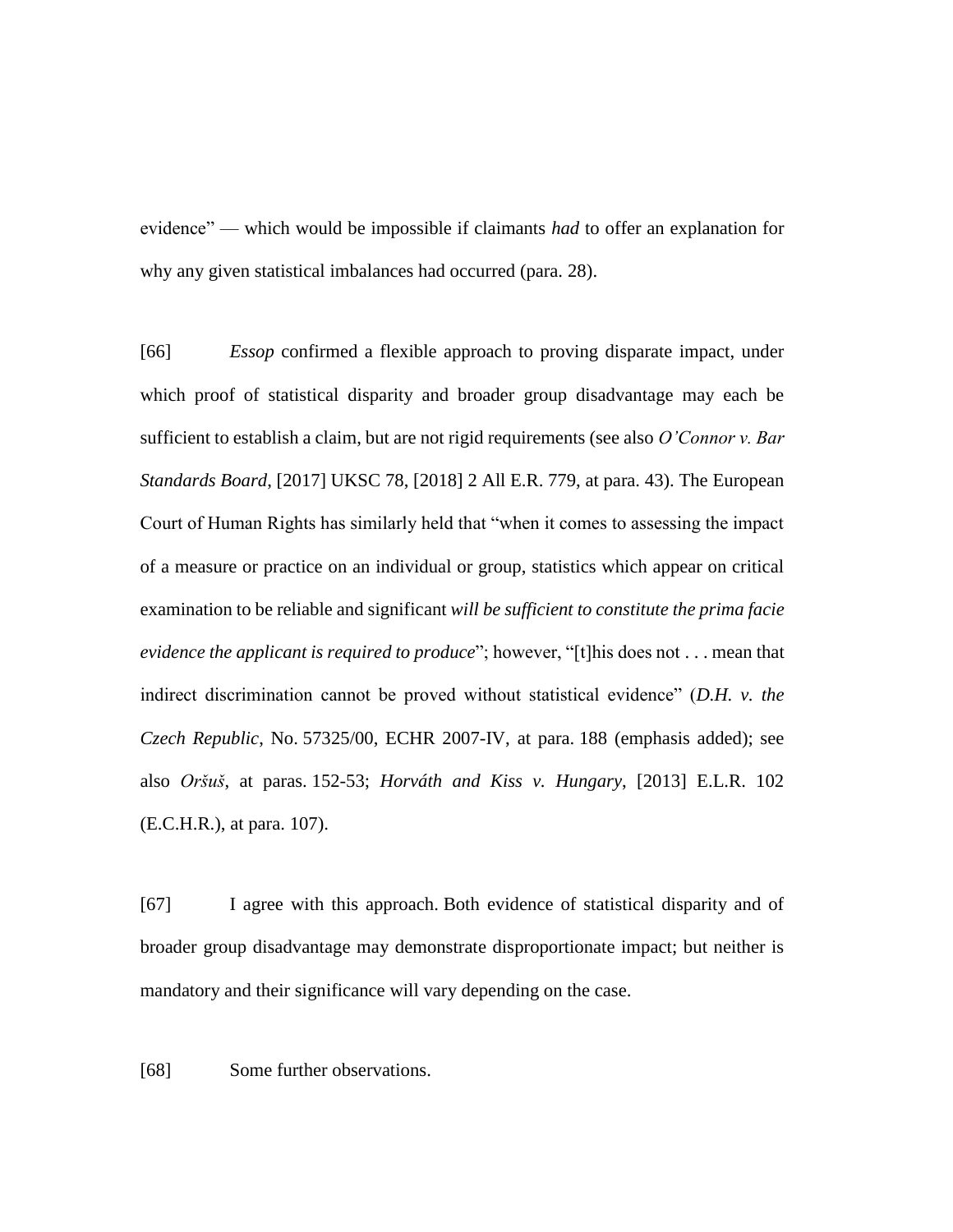[69] First, whether the legislature *intended* to create a disparate impact is irrelevant (Sheppard (2001), at pp. 543-44; Watson Hamilton and Koshan (2015), at pp. 196-97; Faraday, at p. 310). Proof of discriminatory intent has never been required to establish a claim under s. 15(1) (*Andrews*, at pp. 173-74; *Eldridge*, at para. 62; *Vriend*, at para. 93; *Alliance*, at para. 28; *Centrale*, at para. 35). Nor is an ameliorative purpose sufficient to shield legislation from s. 15(1) scrutiny (*Centrale*, at paras. 8 and 35; *Alliance*, at paras. 32-33).

[70] Second, if claimants successfully demonstrate that a law has a disproportionate impact on members of a protected group, they need not independently prove that the protected characteristic "caused" the disproportionate impact (Tarunabh Khaitan and Sandy Steel, "Wrongs, Group Disadvantage and the Legitimacy of Indirect Discrimination Law", in Hugh Collins and Tarunabh Khaitan, eds., *Foundations of Indirect Discrimination Law* (2018), 197, at pp. 203-4 and 220; Fredman (2018), at p. 46; Braun, at p. 146; Watson Hamilton and Koshan (2015), at p. 197; *West Yorkshire Police*, at paras. 12-14; *Essop*, at paras. 24-27). Put differently, there was no need for the claimant in *Griggs* to address whether his exclusion was based on his *race* or *lack of a high school education*. The whole point of the adverse impact analysis was to show that the use of a high school education as a criteria for employment had a disproportionate impact on African Americans (Fredman (2011), at p. 189).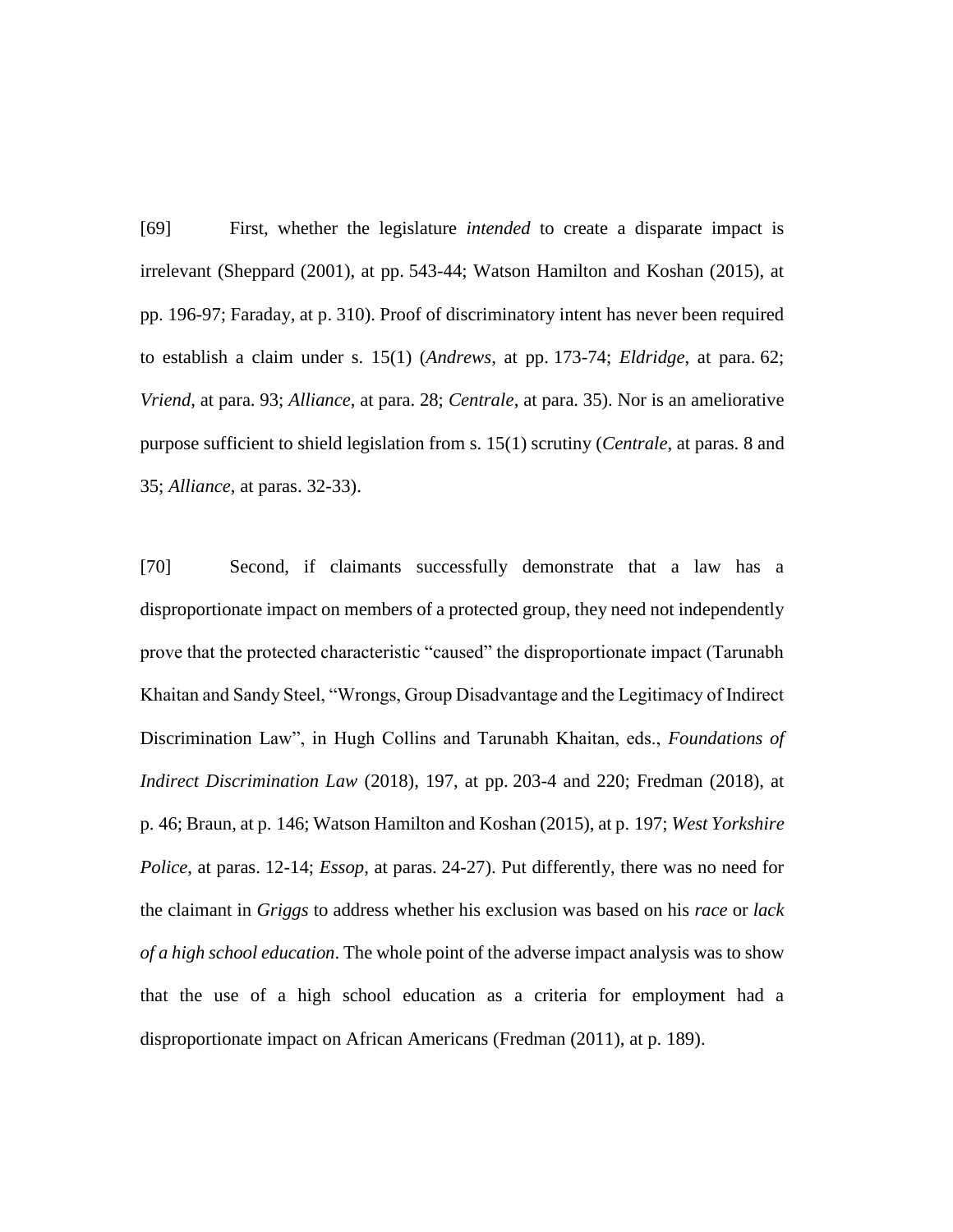[71] It is also unnecessary to inquire into whether the law itself was responsible for creating the background social or physical barriers which made a particular rule, requirement or criterion disadvantageous for the claimant group. Returning to *Griggs*, this would amount to asking whether Duke Power Co. was responsible for lower rates of high school education among African Americans. Plainly, it was not — but this was entirely irrelevant to whether a disproportionate impact had been established. Section 15(1) has always required attention to the systemic disadvantages affecting members of protected groups, even if the state did not create them (*Alliance*, at para. 41; *Centrale*, at para. 32; *Vriend*, at paras. 84 and 97; *Eldridge*, at paras. 64-66; *Eaton*, at para. 67; *R. v. Turpin*, [1989] 1 S.C.R. 1296, at pp. 1331-32).

[72] Third, claimants need not show that the criteria, characteristics or other factors used in the impugned law affect all members of a protected group in the same way. This Court has long held that "[t]he fact that discrimination is only partial does not convert it into non-discrimination" (*Brooks v. Canada Safeway Ltd.*, [1989] 1 S.C.R. 1219, at p. 1248, quoting James MacPherson, "Sex Discrimination in Canada: Taking Stock at the Start of a New Decade" (1980), 1 C.H.R.R. C/7, at p. C/11). In *Brooks*, the Court held that a corporate plan which denied benefits to employees during pregnancy discriminated on the basis of sex. The employer argued that the plan did not deny benefits to "women", but only to "women who are pregnant" (p. 1248, quoting MacPherson, at p. C/11). Writing for the Court, Dickson C.J. explained that practices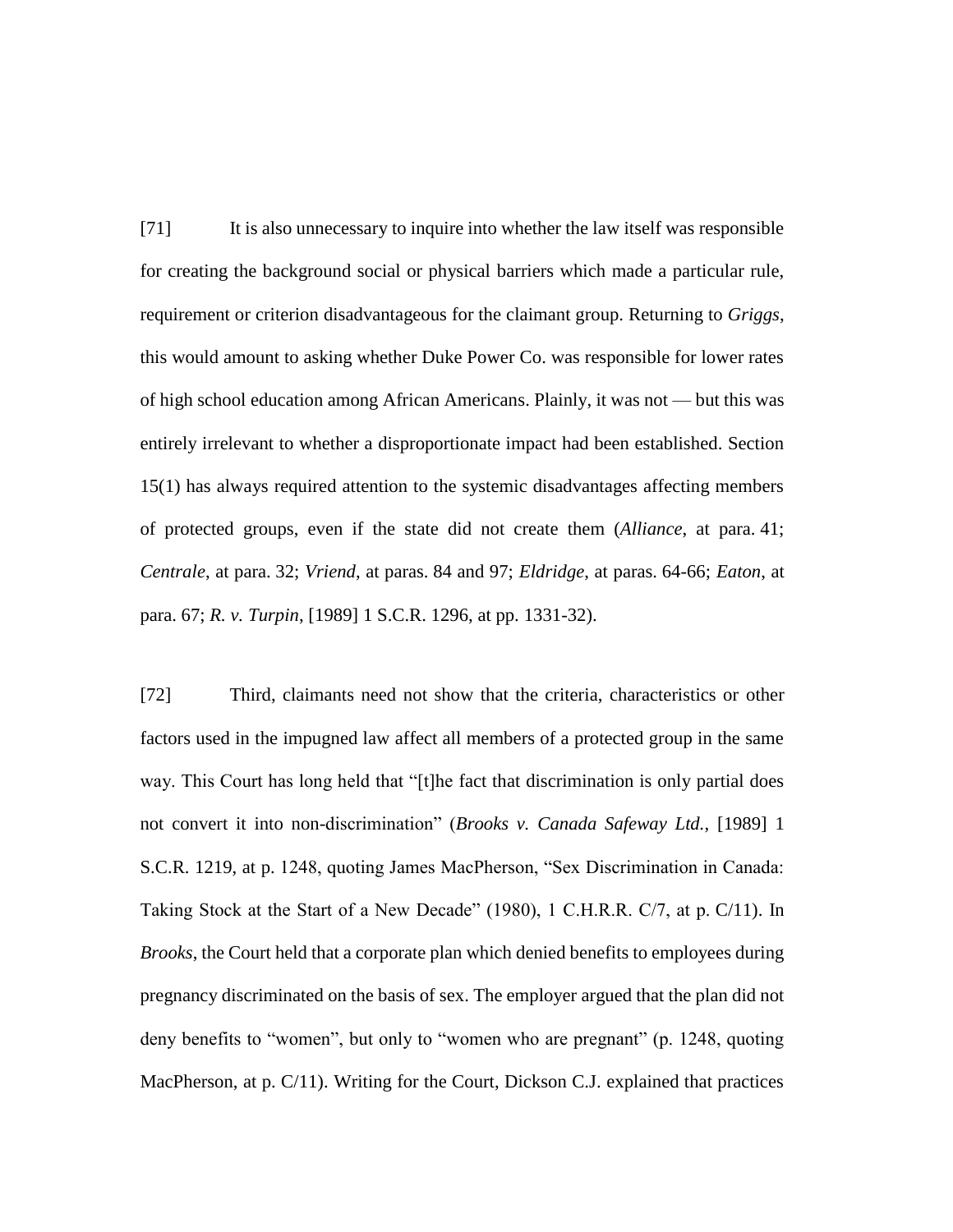amounting to "partial discrimination" are no less discriminatory than those in which all members of a protected group are affected (pp. 1247-48).

[73] The Court reiterated this principle in *Janzen v. Platy Enterprises Ltd.*, [1989] 1 S.C.R. 1252, where it held that the sexual harassment of two female employees was discrimination on the basis of sex. The Court rejected the employer's argument that sex discrimination had not occurred because only some of the female employees at the store had been sexually harassed. Dickson C.J. reiterated the approach to partial discrimination he had previously set out in *Brooks*:

> If a finding of discrimination required that every individual in the affected group be treated identically, legislative protection against discrimination would be of little or no value. *It is rare that a discriminatory action is so bluntly expressed as to treat all members of the relevant group identically*. In nearly every instance of discrimination the discriminatory action is composed of various ingredients with the result that some members of the pertinent group are not adversely affected, at least in a direct sense, by the discriminatory action. *To deny a finding of discrimination in the circumstances of this appeal is to deny the existence of discrimination in any situation where discriminatory practices are less than perfectly inclusive*. It is to argue, for example, that an employer who will only hire a woman if she has twice the qualifications required of a man is not guilty of sex discrimination if, despite this policy, the employer nevertheless manages to hire some women. [Emphasis added; pp. 1288-89.]

[74] The Court's approach in *Brooks* and *Janzen* "had obvious implications for claims based on multiple grounds of discrimination" (Dianne Pothier, "Connecting Grounds of Discrimination to Real People's Real Experiences" (2001), 13 *C.J.W.L.* 37, at p. 58). As Dianne Pothier has explained: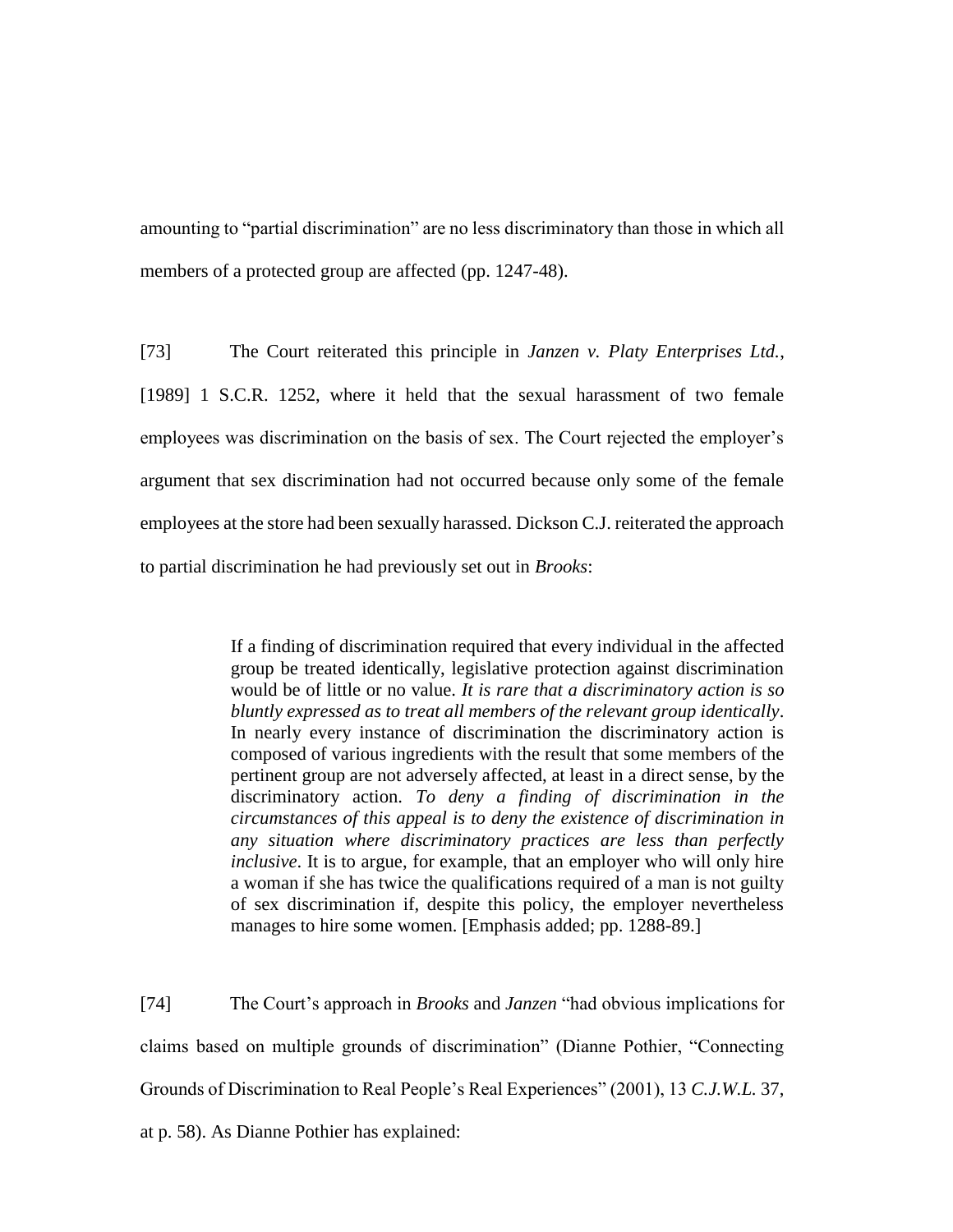It is an easy step to move from saying, as in *Janzen,* that not all women need be affected to constitute sex discrimination to also accepting that different groups of women . . . can be differently affected by, or have different experiences of, sex discrimination. *Janzen* also meant that a claim based on, for example, both gender and race could not be defeated simply by saying that it could not be sex discrimination because white women were unaffected or that it could not be race discrimination because Black men were unaffected. [p. 58]

[75] The Court subsequently confirmed that "heterogeneity within a claimant group does not defeat a claim of discrimination" (*Quebec v. A*, at para. 354). In *Quebec v. A*, for example, the Court held that certain provisions of the *Civil Code of Québec* that distinguished between *de facto* and legally married spouses for the purposes of support and division, discriminated on the basis of marital status. It reached this conclusion even though there was "a range of need or vulnerability among *de facto* spouses" (para. 354). Similarly, in *Nova Scotia (Workers' Compensation Board) v. Martin*, [2003] 2 S.C.R. 504, the Court held that a provincial compensation scheme that provided lesser benefits to those suffering from chronic pain, discriminated on the basis of disability. The Court confirmed that "differential treatment can occur on the basis of an enumerated ground despite the fact that not all persons belonging to the relevant group are equally mistreated" (para. 76; see also *Centrale*, at para. 28; Pothier (2010), at pp. 35-36; Watson Hamilton and Koshan (2015), at pp. 197-98; Braun, at p. 147; Sheppard (2001), at p. 549).

[76] This brings us to the second step of the s. 15 test: whether the law has the effect of reinforcing, perpetuating, or exacerbating disadvantage (*Alliance*, at para. 25).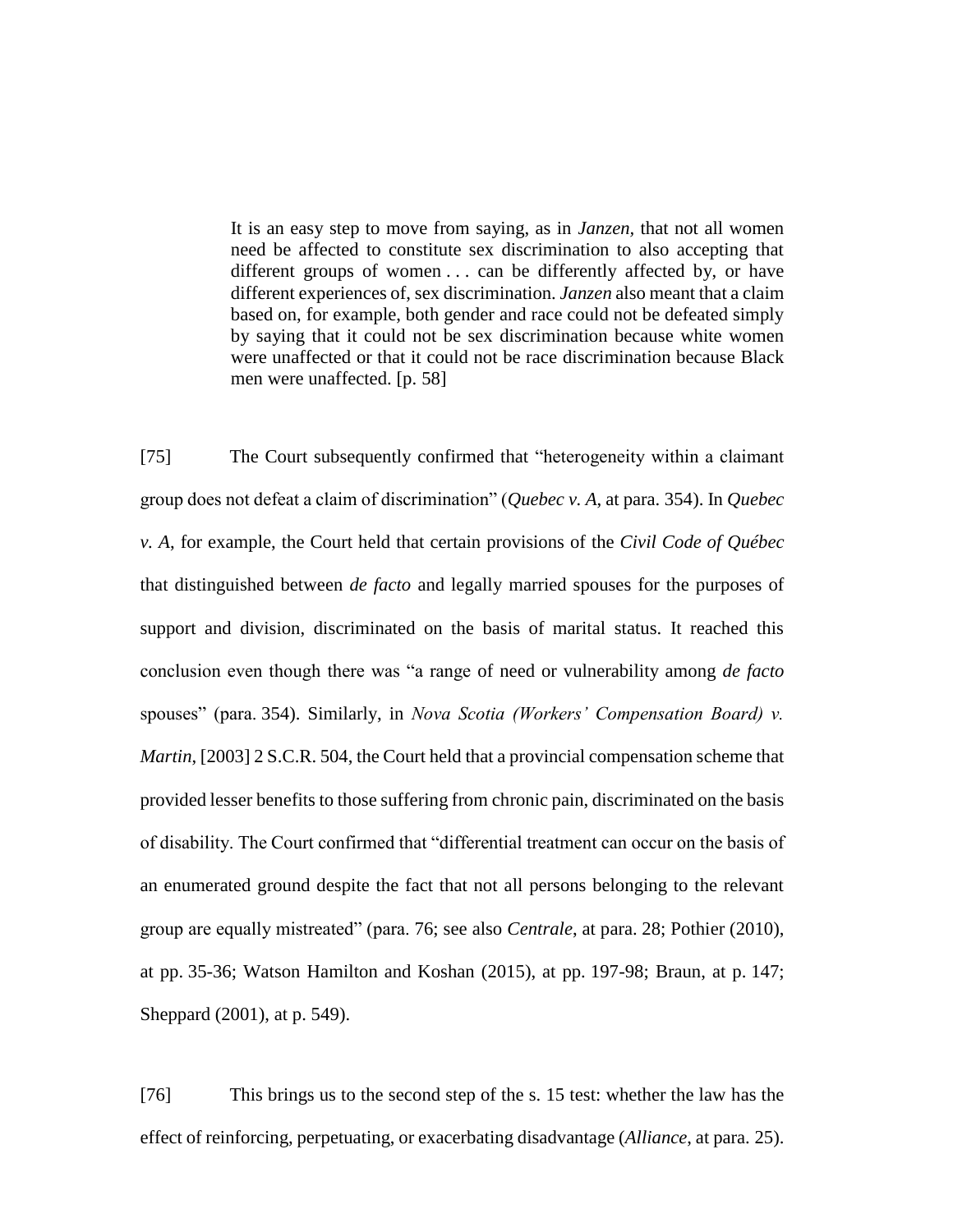This inquiry will usually proceed similarly in cases of disparate impact and explicit discrimination. There is no "rigid template" of factors relevant to this inquiry (*Quebec v. A*, at para. 331, quoting *Withler*, at para. 66). The goal is to examine the impact of the harm caused to the affected group. The harm may include "[e]conomic exclusion or disadvantage, [s]ocial exclusion . . . [p]sychological harms . . . [p]hysical harms . . . [or] [p]olitical exclusion", and must be viewed in light of any systemic or historical disadvantages faced by the claimant group (Sheppard (2010), at pp. 62-63 (emphasis deleted)).

[77] The purpose of the inquiry is to keep s. 15(1) focussed on the protection of groups that have experienced exclusionary disadvantage based on group characteristics, as well as the protection of those "who are members of more than one socially disadvantaged group in society" (Colleen Sheppard, "Grounds of Discrimination: Towards an Inclusive and Contextual Approach" (2001), 80 *Can. Bar Rev.* 893, at p. 896; see also *Withler*, at para. 58). As the Court noted in *Quebec v. A*  when discussing the second stage of the s. 15 test:

> The root of s. 15 is our awareness that certain groups have been historically discriminated against, and that the perpetuation of such discrimination should be curtailed. [para. 332]

(See also *Taypotat*, at para. 20.)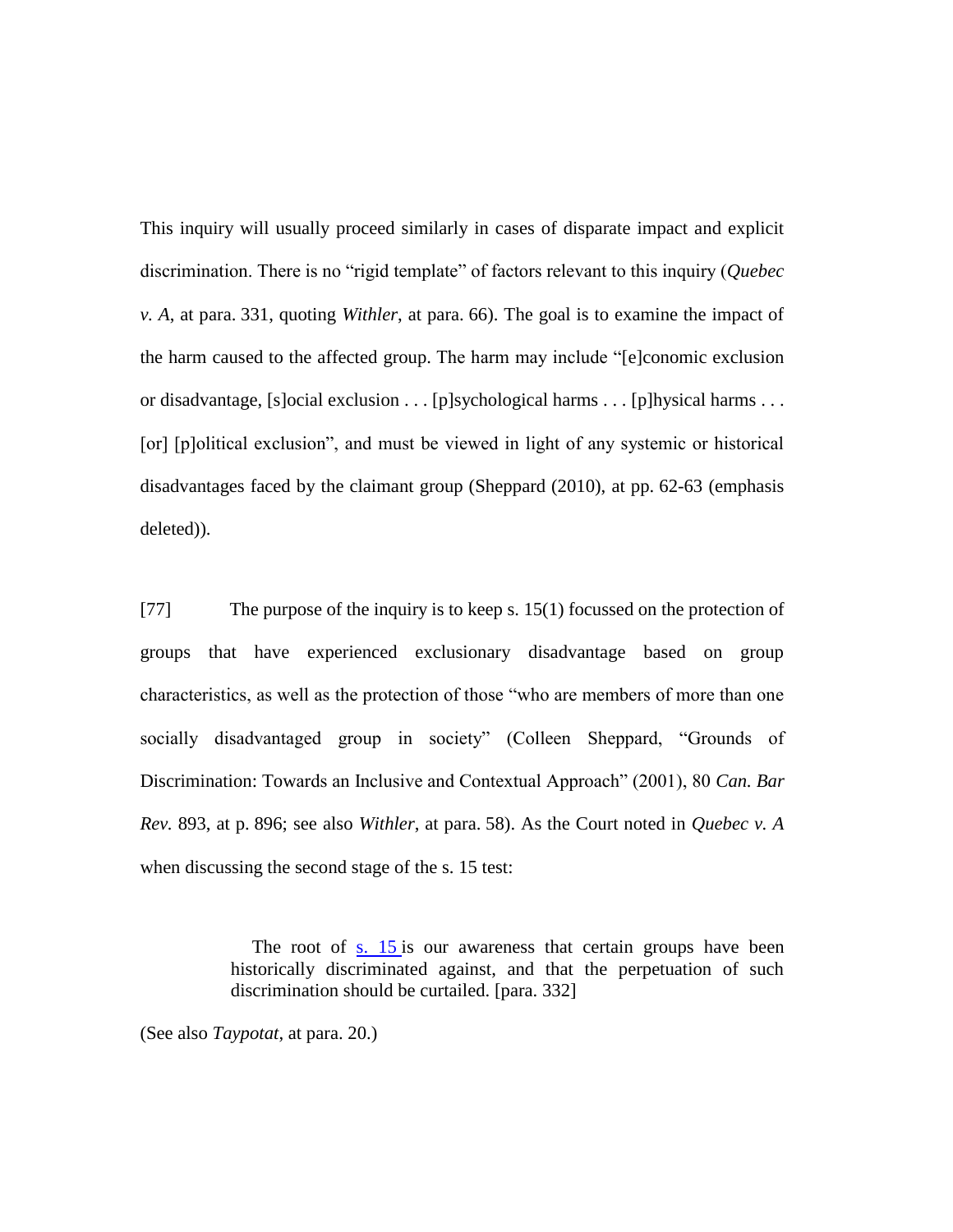[78] Notably, the presence of social prejudices or stereotyping are not necessary factors in the s. 15(1) inquiry. They may assist in showing that a law has negative effects on a particular group, but they "are neither separate elements of the *Andrews*  test, nor categories into which a claim of discrimination must fit" (*Quebec v. A*, at para. 329), since

> [w]e must be careful not to treat *Kapp* and *Withler* as establishing an additional requirement on s. 15 claimants to prove that a distinction will perpetuate prejudicial or stereotypical attitudes towards them. Such an approach improperly focuses attention on whether a discriminatory *attitude* exists, not a discriminatory impact, contrary to *Andrews*, *Kapp* and *Withler*. [Emphasis in original; para. 327.]

(See also paras. 329-31.)

[79] The perpetuation of disadvantage, moreover, does not become less serious under s. 15(1) simply because it was *relevant* to a legitimate state objective. I agree with Dean Mayo Moran that adding relevance to the s.  $15(1)$  test — even as one contextual factor among others — risks reducing the inquiry to a search for a "rational basis" for the impugned law ("Protesting Too Much: Rational Basis Review Under Canada's Equality Guarantee", in Sheila McIntyre and Sanda Rodgers, eds., *Diminishing Returns: Inequality and the Canadian Charter of Rights and Freedoms* (2006), 71, at pp. 81-84; Eberts and Stanton, at pp. 90 and 119-20; Sheila McIntyre, "Deference and Dominance: Equality Without Substance", in Sheila McIntyre and Sanda Rodgers, eds., *Diminishing Returns: Inequality and the Canadian Charter of Rights and Freedoms* (2006), 95, at pp. 108-13). The test for a *prima facie* breach of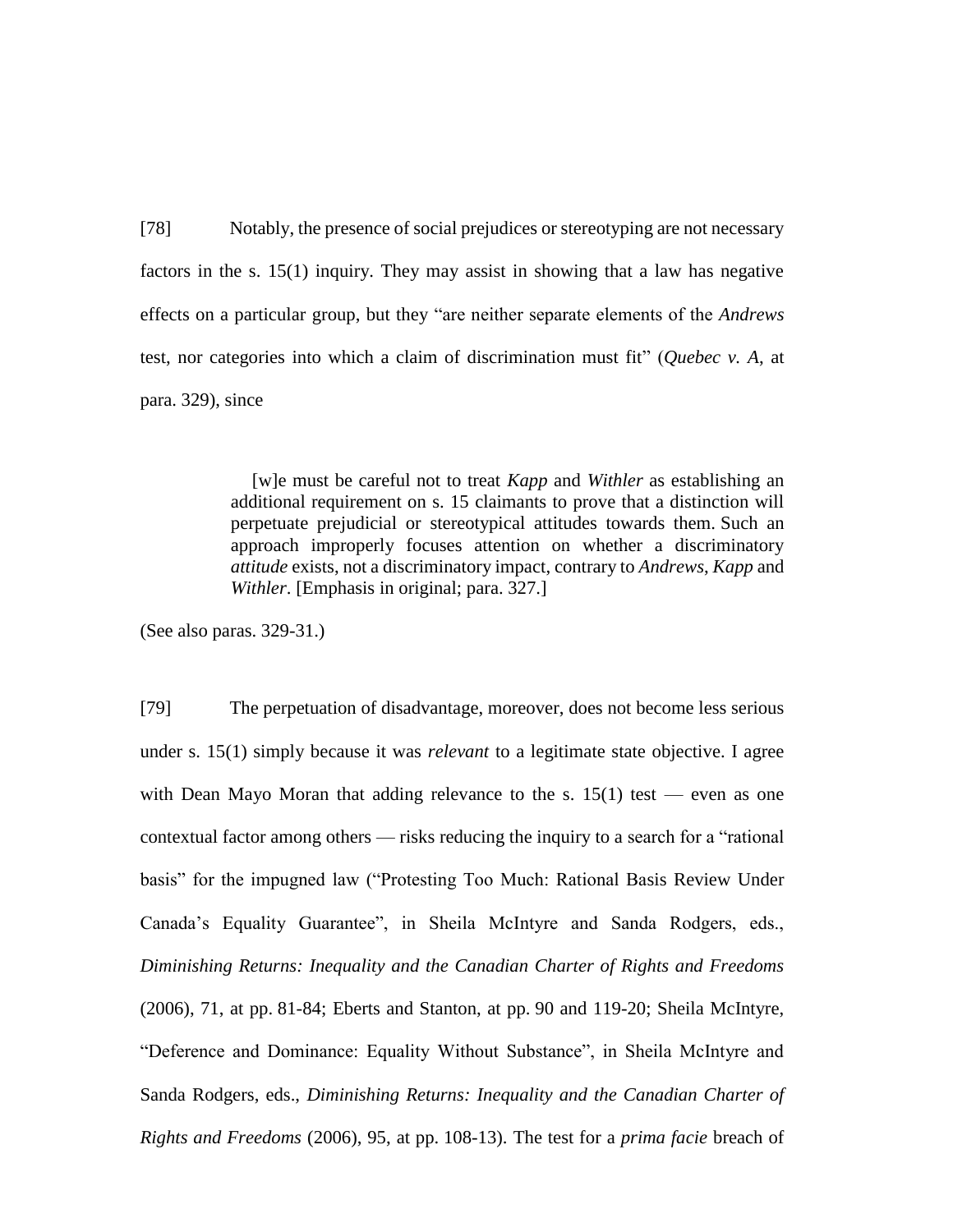s. 15(1) is concerned with the discriminatory impact of legislation on disadvantaged groups, not with whether the distinction is justified, an inquiry properly left to s. 1 (*Andrews*, at pp. 181-82; *Turpin*, at pp. 1325-26; *Miron v. Trudel*, [1995] 2 S.C.R. 418, at paras. 129-30; *Eldridge*, at paras. 77 and 79; *Quebec v. A*, at para. 333; *Centrale*, at para. 35).

[80] Similarly, there is no burden on a claimant to prove that the distinction is arbitrary to prove a *prima facie* breach of s. 15(1). It is for the government to demonstrate that the law is *not* arbitrary in its justificatory submissions under s. 1 (see Eberts and Stanton, at p. 117; Jonnette Watson Hamilton and Jennifer Koshan, "*Kahkewistahaw First Nation v. Taypotat*: An Arbitrary Approach to Discrimination" (2016), 76 *S.C.L.R.* (2d) 243, at pp. 259-60; Alicja Puchta, "*Quebec v A* and *Taypotat*: Unpacking the Supreme Court's Latest Decisions on Section 15 of the *Charter*" (2018), 55 *Osgoode Hall L.J.* 665, at p. 704).

[81] In sum, then, the first stage of the s. 15 test is about establishing that the law imposes differential treatment based on protected grounds, either explicitly or through adverse impact. At the second stage, the Court asks whether it has the effect of reinforcing, perpetuating, or exacerbating disadvantage (*Alliance*, at para. 25).

[82] Where possible, the two inquiries should be kept distinct, but there is clearly potential for overlap in adverse effects cases based on "the impossibility of rigid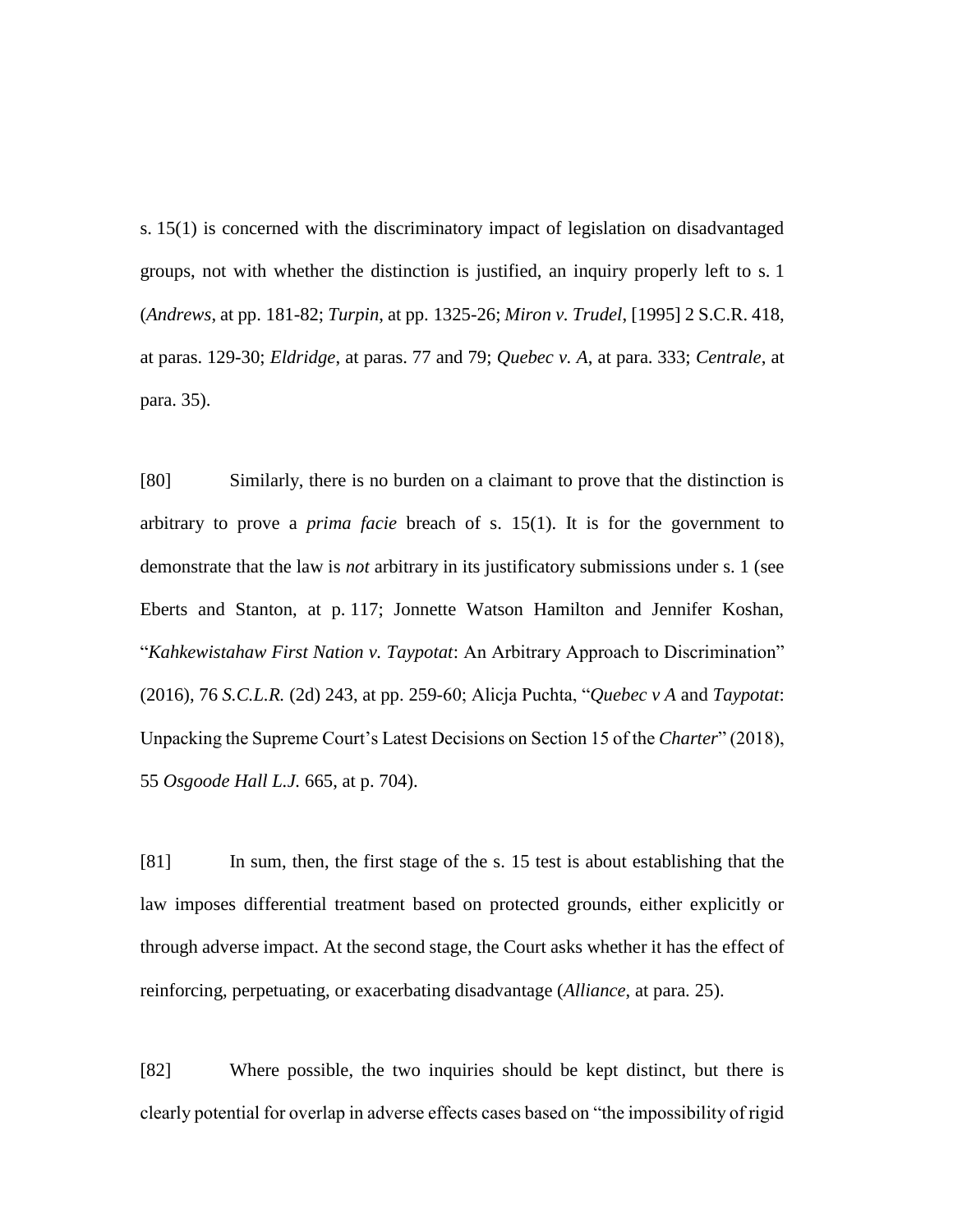categorizations" (Sheppard (2010), at p. 21). What matters in the end is that a court asks and answers the necessary questions relevant to the s. 15(1) inquiry, not whether it keeps the two steps of the inquiry in two impermeable silos.

## **Application**

[83] Returning to the claim before us in this appeal, as previously noted, full-time RCMP members who work regular hours, who are suspended, or who go on unpaid leave can obtain full pension credit for those periods of service under the pension plan. Full-time members who temporarily reduce their hours under a job-sharing agreement, however, are classified as part-time workers under the *Regulations* and are unable to acquire full-time pension credit for their service.

[84] Under the pension scheme, therefore, a full-time RCMP member's temporary reduction in working hours results in their losing out on potential pension benefits. The question is whether this arrangement has a disproportionate impact on women.

[85] The Federal Court and Court of Appeal acknowledged that the vast majority of members in the job-sharing program who lose out on pension benefits are women with children. In their view, however, these losses occurred because "the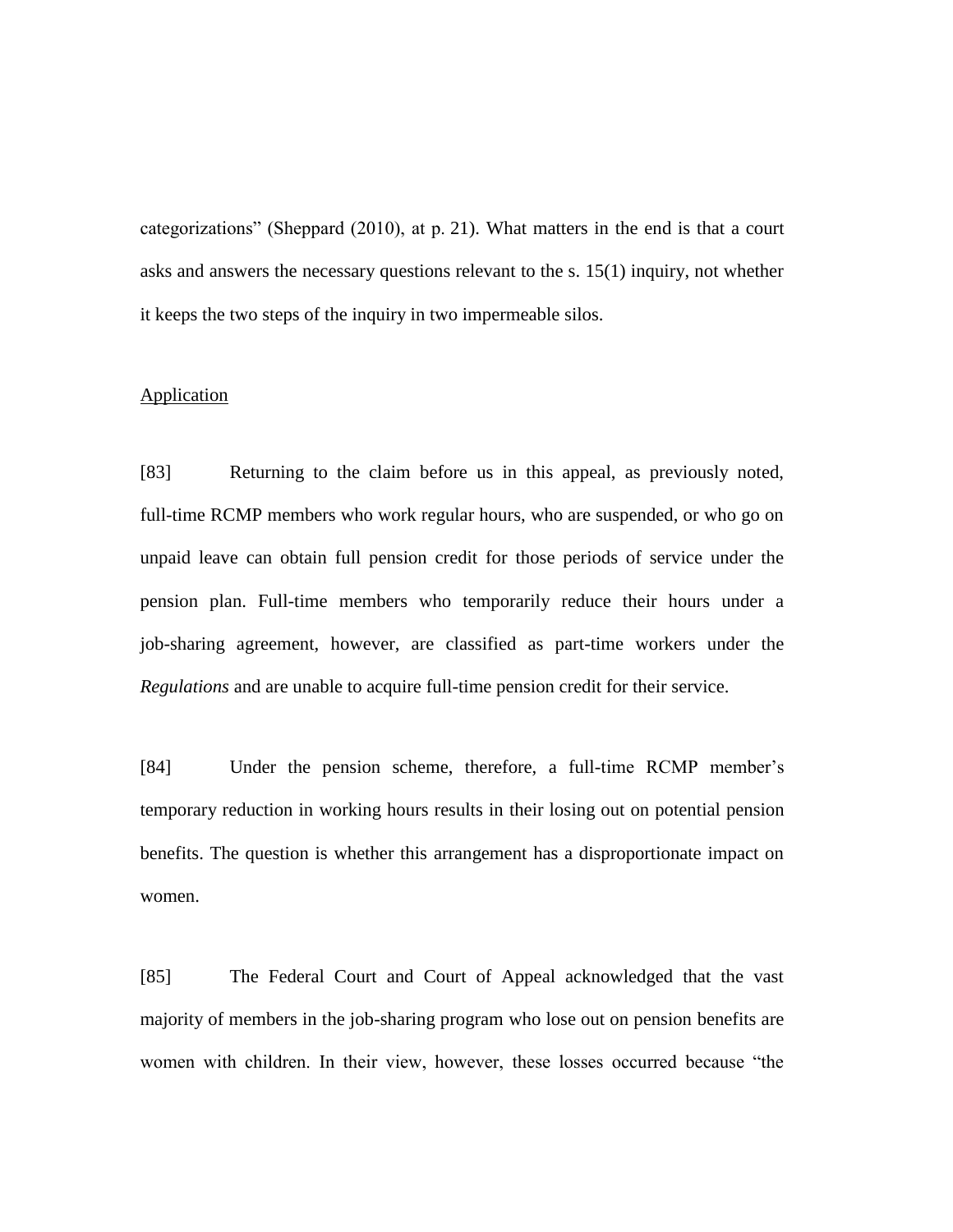appellants . . . elected to job-share", not because of their gender or parental status (C.A. reasons, at para. 53).

[86] In relying on Ms. Fraser's "choice" to job-share as grounds for dismissing her claim, the Federal Court and Court of Appeal, with respect, misapprehended our s. 15(1) jurisprudence. This Court has consistently held that differential treatment can be discriminatory even if it is based on choices made by the affected individual or group.

[87] In *Brooks*, for example, Dickson C.J. rejected an employer's argument that providing unequal benefits to pregnant women is not sex discrimination because pregnancy is "voluntary" (pp. 1237-38). After *Brooks*, the Court "repeatedly rejected arguments that choice protects a distinction from a finding of discrimination" (*Quebec v*. *A*, at para. 336). In *Lavoie v. Canada*, [2002] 1 S.C.R. 769, for example, the Court held that a statute which gave preferential treatment to Canadian citizens infringed s. 15(1), despite the government's argument that becoming a Canadian citizen was a choice. Chief Justice McLachlin and Justice L'Heureux-Dubé, concurring on this issue, made clear that

> the fact that a person could avoid discrimination by modifying his or her behaviour does not negate the discriminatory effect. If it were otherwise, an employer who denied women employment in his factory on the ground that he did not wish to establish female changing facilities could contend that the real cause of the discriminatory effect is the woman's "choice" not to use men's changing facilities. The very act of forcing some people to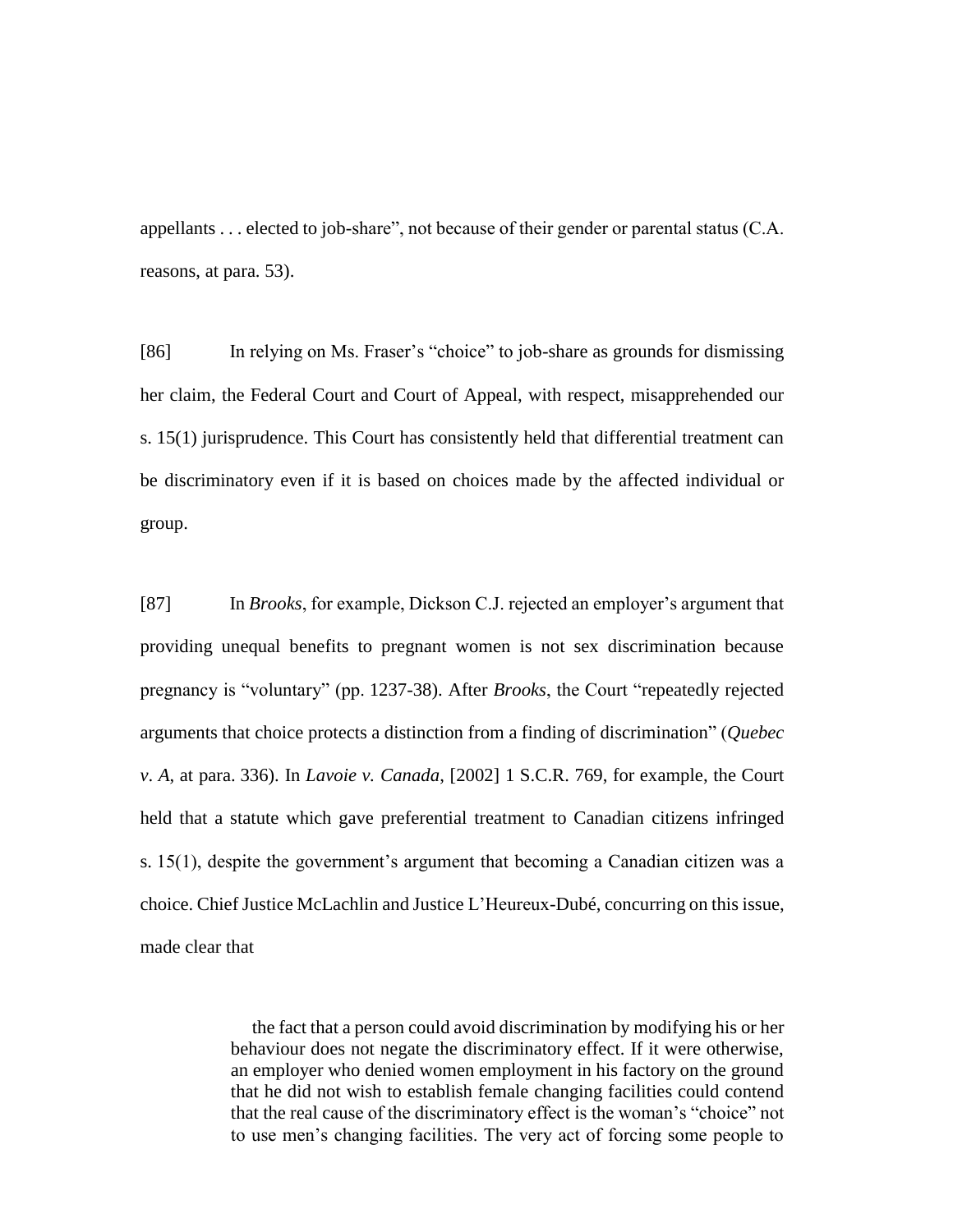make such a choice violates human dignity, and is therefore inherently discriminatory. *The law of discrimination thus far has not required applicants to demonstrate that they could not have avoided the discriminatory effect in order to establish a denial of equality under s. 15(1)*. The Court in *Andrews* was not deterred by such considerations. On the contrary, La Forest J. specifically noted that acquiring Canadian citizenship could in some cases entail the "serious hardship" of losing an existing citizenship. He left no doubt that this hardship was a cost to be considered in favour of the individual affected by the discrimination. [Emphasis added; citation omitted; para. 5.]

(See also para. 51, per Bastarache J.)

[88] Justice L'Heureux-Dubé had expressed a similar view in her dissenting reasons in *Nova Scotia (Attorney General) v. Walsh*, [2002] 4 S.C.R. 325, a decision the Court overturned in *Quebec v. A*, explaining that a choice-based approach was fundamentally flawed:

> In *Walsh*, the majority's focus on choice rather than on the impact of the distinction on members of the group also paid insufficient attention to the requirement for a true substantive equality analysis, affirmed in *Kapp* and *Withler*. In contrast to formal equality, which assumes an "autonomous, self-interested and self-determined" individual, *substantive equality looks not only at the choices that are available to individuals, but at "the social and economic environments in which [they] pla[y] out"*. [Emphasis added; citation omitted; para. 342.]

[89] Several scholars have made this point as well. Prof. Margot Young, for example, points out that

> th[e] closure of critical examination by way of characterization of the inequality of which an individual complains as "natural", "chosen" or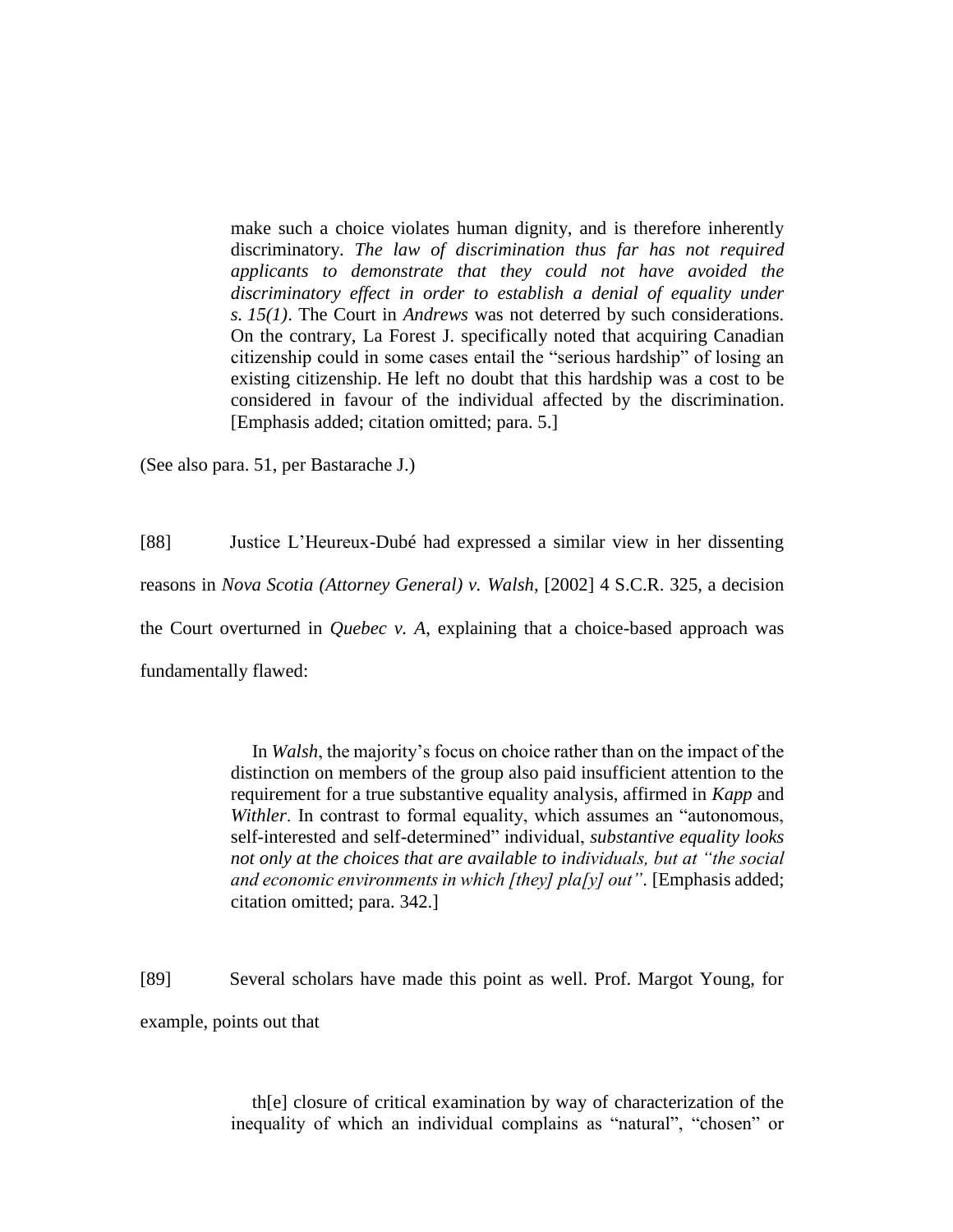"merited" is deeply problematic. Indeed, many of the major steps in the progression towards women's equality have come precisely from the revelation of the "natural" as "social", the "chosen" as "coerced" and the "merited" as "undeserved".

Claims of merit, nature and choice are difficult to critically unpack; they so often are the roots of discrimination. This makes these notions deeply functional in the perpetuation and obfuscation of inequality.

. . .

("Blissed Out: Section 15 at Twenty", in Sheila McIntyre and Sanda Rodgers, eds., *Diminishing Returns: Inequality and the Canadian Charter of Rights and Freedoms* (2006), 45, at pp. 55-56; see also Margot Young, "Unequal to the Task: 'Kapp'ing the Substantive Potential of Section 15" (2010), 50 *S.C.L.R.* (2d) 183, at pp. 190-91 and 196.)

[90] Prof. Sonia Lawrence makes the critical point that choices are themselves

shaped by systemic inequality:

. . . a contextual account of choice produces a sadly impoverished narrative, in which choices more theoretical than real serve to eliminate the possibility of a finding of discrimination . . . . The result is a jurisprudence which almost mocks a more nuanced version of the what and how of discrimination, through frequent recourse to the idea that any harm to the claimant was actually the result of her choice, or her unwise exercise of her own judicially protected liberty.

*Any number of structural conditions push people towards their choices, with the result that certain choices may be made more often by people with particular "personal characteristics"*. This is a key feature of systemic inequality — it develops not out of direct statutory discrimination, but rather out of the operation of institutions which may seem neutral at first glance. [Emphasis added.]

. . .

("Choice, Equality and Tales of Racial Discrimination: Reading the Supreme Court on Section 15", in Sheila McIntyre and Sanda Rodgers,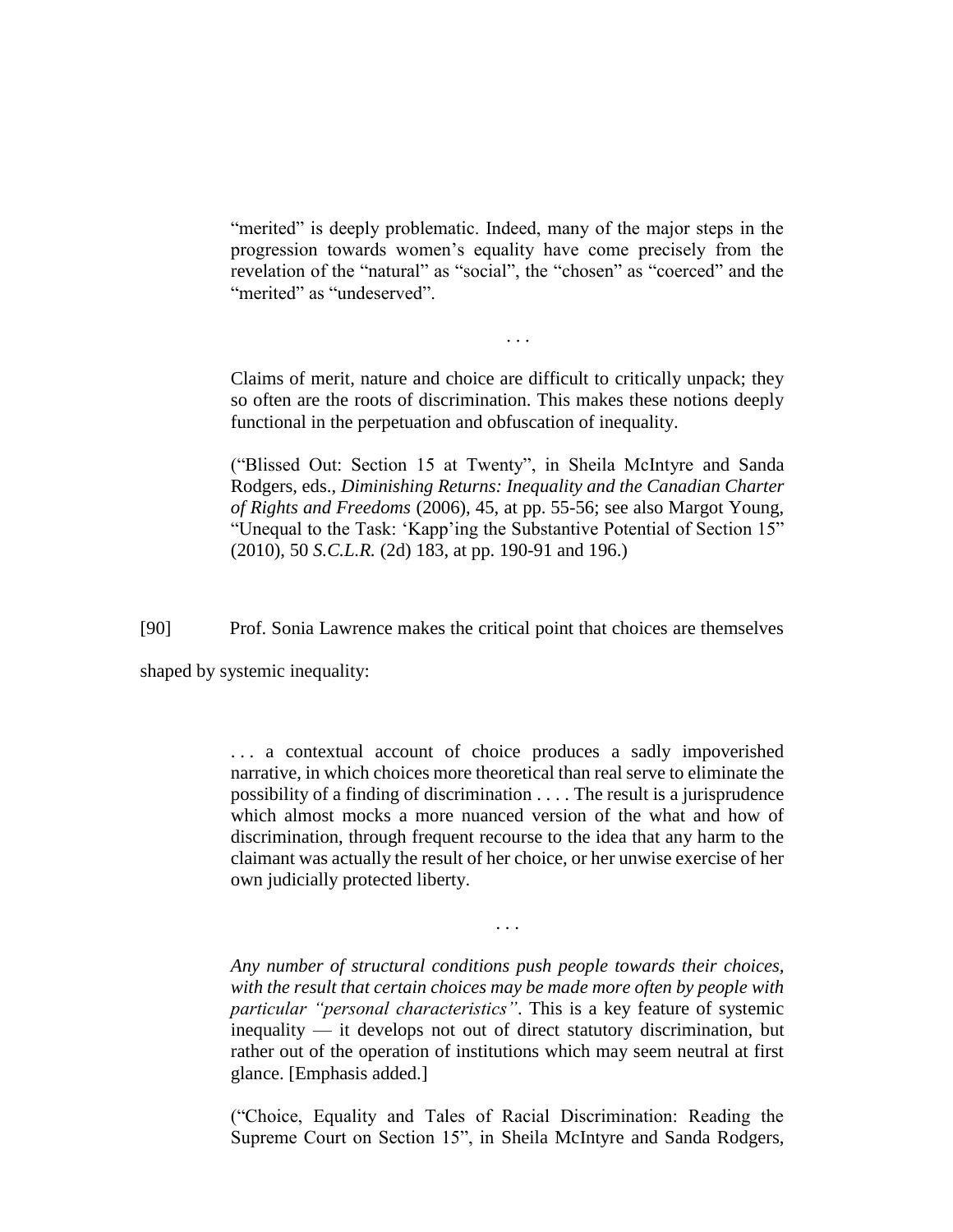eds., *Diminishing Returns: Inequality and the Canadian Charter of Rights and Freedoms* (2006), 115, at pp. 115-16 and 124-25; see also Diana Majury, "Women Are Themselves to Blame: Choice as a Justification for Unequal Treatment", in Fay Faraday, Margaret Denike and M. Kate Stephenson, eds., *Making Equality Rights Real: Securing Substantive Equality under the Charter* (2006), 209, at pp. 219-25.)

[91] The case before us highlights the flaws of over-emphasizing choice in the s. 15 inquiry. For many women, the decision to work on a part-time basis, far from being an unencumbered choice, "often lies beyond the individual's effective control" (*Miron*, at para. 153; *Quebec v. A*, at para. 316; see also Watson Hamilton and Koshan (2015), at p. 202). Deciding to work part-time, for many women, is a "choice" between either staying above or below the poverty line. The job-sharing program, moreover, was introduced precisely because some members required access to an alternative to taking leave without pay "due to [their] personal or family circumstances" (Appeal Record, vol. V, at p. 810). Ms. Fox made a similar point in her affidavit:

> In my experience, this policy is particularly harmful to women who work in rural or isolated communities. The RCMP regularly posts women members in such communities where there is simply no around-the-clock child care available. As such, job-sharing is often the only child care solution for members with children.

[92] By invoking the "choice" to job-share as a basis for rejecting the s. 15(1) claim, the Federal Court and Court of Appeal removed the "challenged inequality from scrutiny, effectively taking it off the radar screen so as to circumvent examination of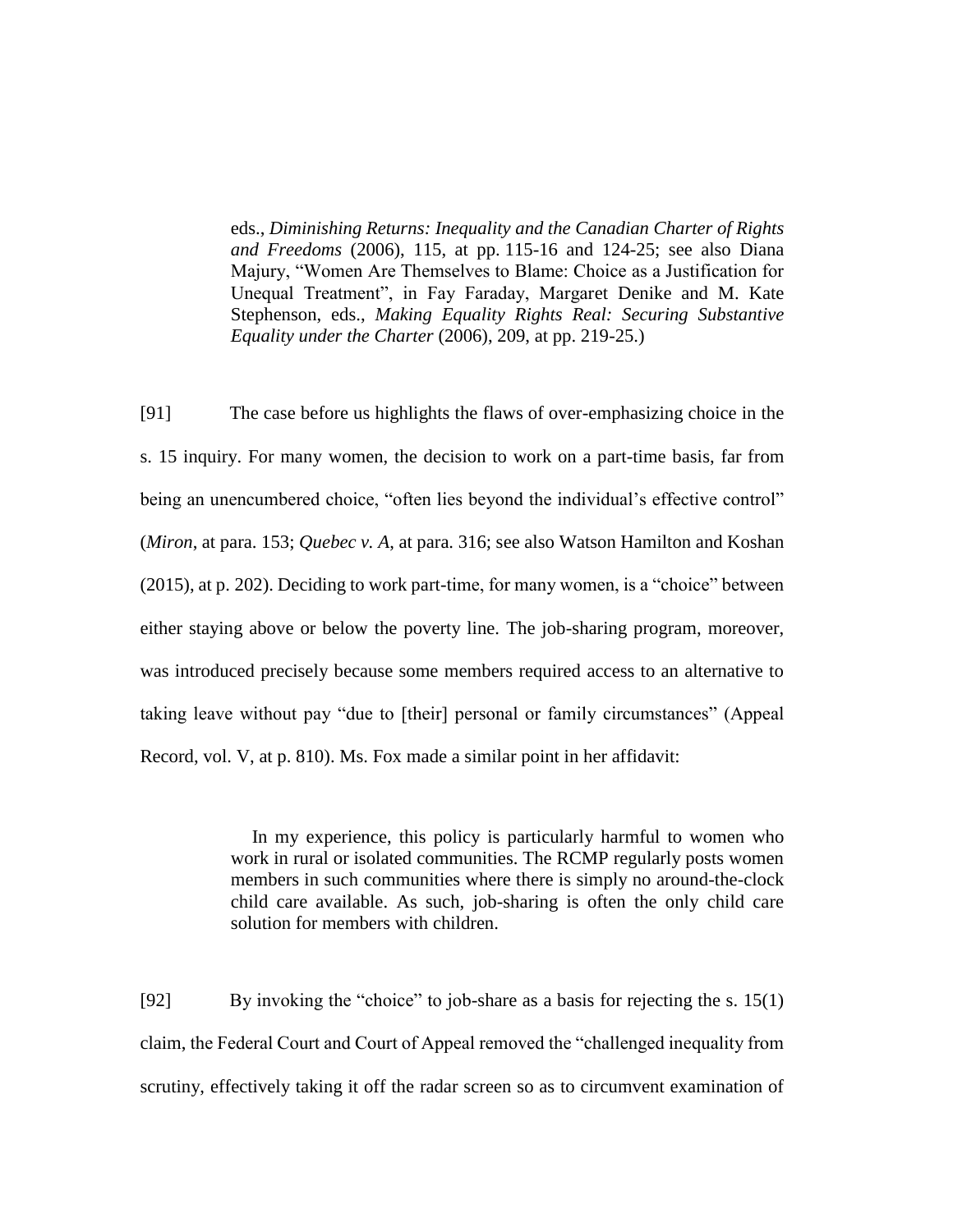the equality issues at stake" (Majury, at p. 219). It is an approach that this Court's s. 15 jurisprudence eschews.

[93] The Federal Court and Court of Appeal also held that the pension plan does not treat those who job-share less favourably than those who go on unpaid leave. They reached this conclusion based on a formalistic comparison between the remuneration offered under job-sharing and leave without pay.

[94] This is precisely the type of "mirror comparator group" analysis that this Court squarely rejected in *Withler* (paras. 55-64; see also *Moore*, at paras. 28-31). Section 15(1) guarantees Ms. Fraser and others in the job-sharing program the right to substantive equality with respect to *full-time* RCMP workers, not merely members on leave without pay. A narrow focus on the buy-back provisions ignores their role within the pension scheme: they are *themselves* the means by which those who go on unpaid leave "get meaningful access" to the pension benefits available to *all* full-time employees (*Moore*, at para. 28).

[95] This aspect of Ms. Fraser's claim is indistinguishable from *Centrale*. In that case, Quebec delayed implementation of a pay equity program by up to four years for women employed in workplaces with male comparators, and six years for women employed in workplaces with no male comparators. This Court held that the implementation delay infringed s. 15(1). Rather than comparing the situation of women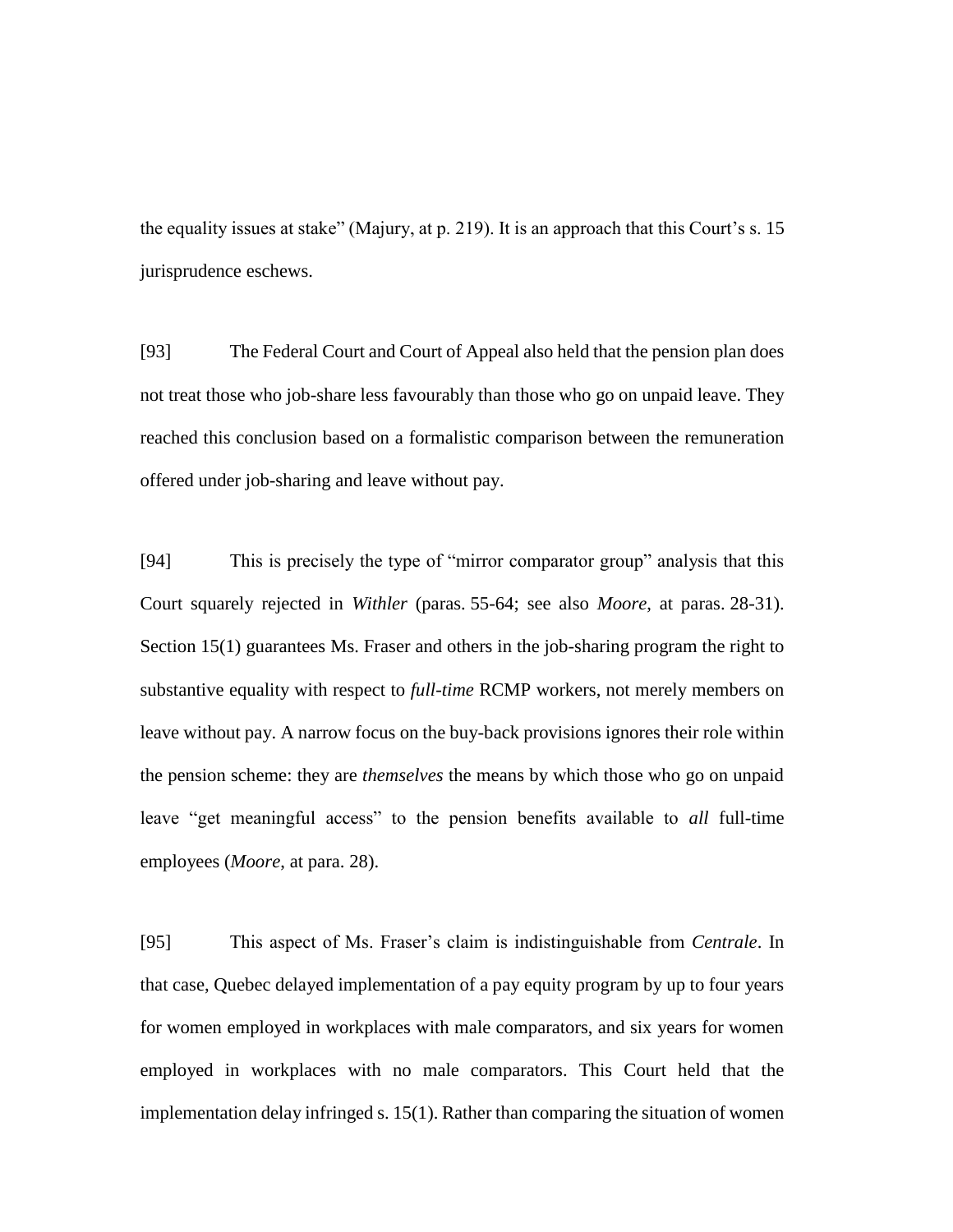in different workplaces, the Court explained how the delay in implementing pay equity disadvantaged women relative to *men* in other workplaces earning full value for their work:

> The legislature chose to act to address pay discrimination against women, but denied access by delaying it for a group of women, *leaving them, in comparison to male workers, paid less for longer*. Whatever the motives behind the decision, this is "discrimination reinforced by law", which this Court has denounced since *Andrews* (p. 172). The fact, then, that women in one type of workplace — with male comparators received a remedy promptly is not an answer to the question of whether women in another type of workplace were also disadvantaged. It is no defence to a claim of discrimination by one group of women to suggest that another group has had its particular discrimination addressed. [Emphasis added; para. 33.]

(See also paras. 29, per Abella J., and 155-56, per McLachlin C.J., concurring on this point.)

[96] This leaves the question of whether, under a proper assessment, the s. 15(1)

claim should succeed.

[97] In my respectful view, the use of an RCMP member's temporary reduction in working hours as a basis to impose less favourable pension consequences plainly has a disproportionate impact on women. The relevant evidence — the results of the system — showed that:

> • RCMP members who worked reduced hours in the job-sharing program were predominantly women with young children.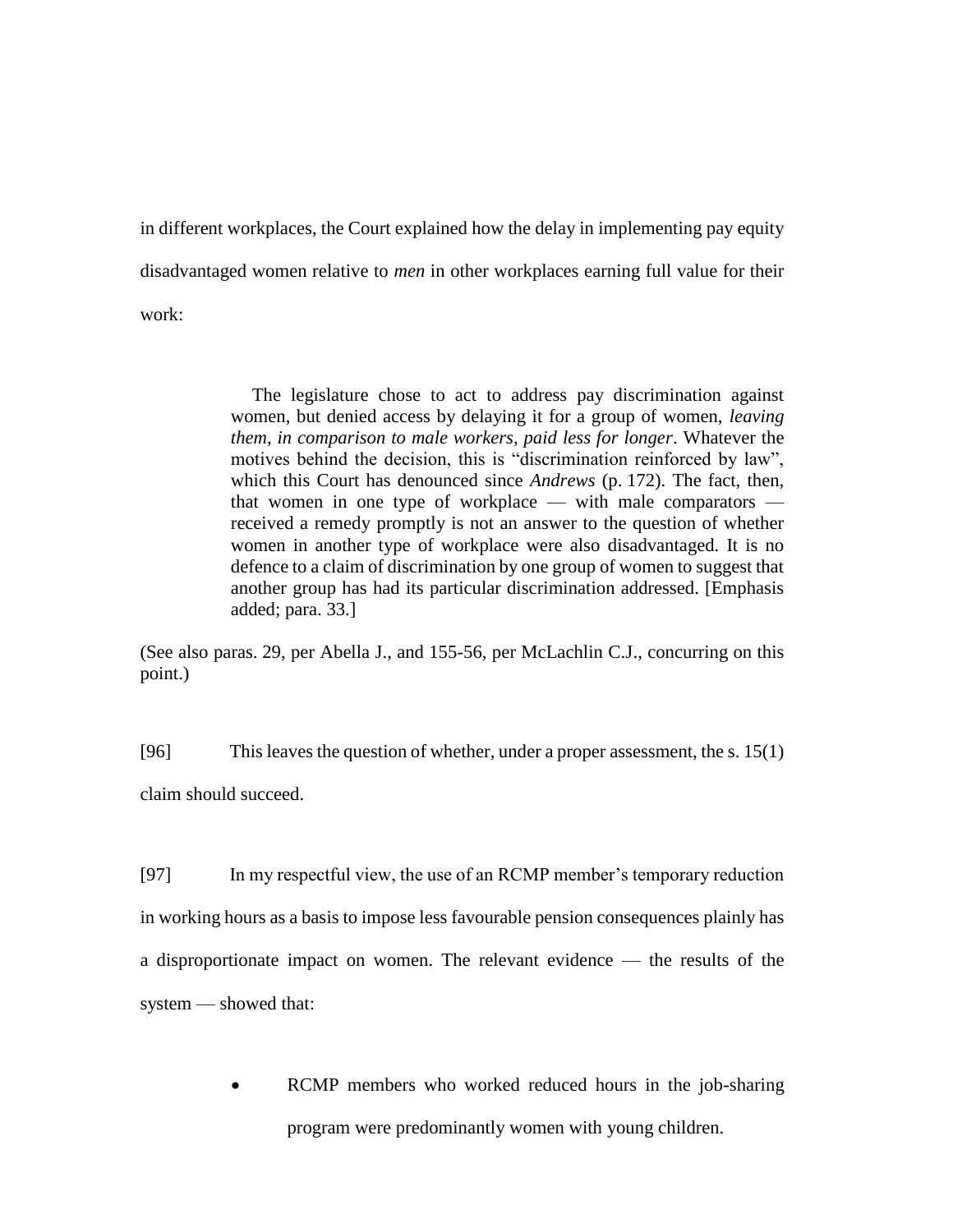From 2010-2014, 100 percent of members working reduced hours through job-sharing were women, and most of them cited childcare as their reason for doing so.

[98] These statistics were bolstered by compelling evidence about the disadvantages women face as a group in balancing professional and domestic work. Evidence submitted by Ms. Fraser indicated that women have historically borne the overwhelming share of childcare responsibilities, that part-time workers in Canada are disproportionately women, and that they are far more likely than men to work part-time due to child care responsibilities. As a result, they experience less stable employment and periods of "scaling back at work", including within police services.

[99] This evidence finds firm support in commission reports, judicial decisions and academic work. The landmark *Report of the Royal Commission on the Status of Women in Canada* (Florence Bird, chair) acknowledged that a "larger proportion of women work[ed] only part-time" (at p. 61) and warned that the inequitable treatment of part-time workers would disadvantage women:

> We recognize one major problem in the use of part-time workers: the provision of fringe benefits for those not employed on a regular basis. We nevertheless believe that ways must be found to provide these employees with pay and working conditions no less equitable than those provided for the full-time worker. [p. 105]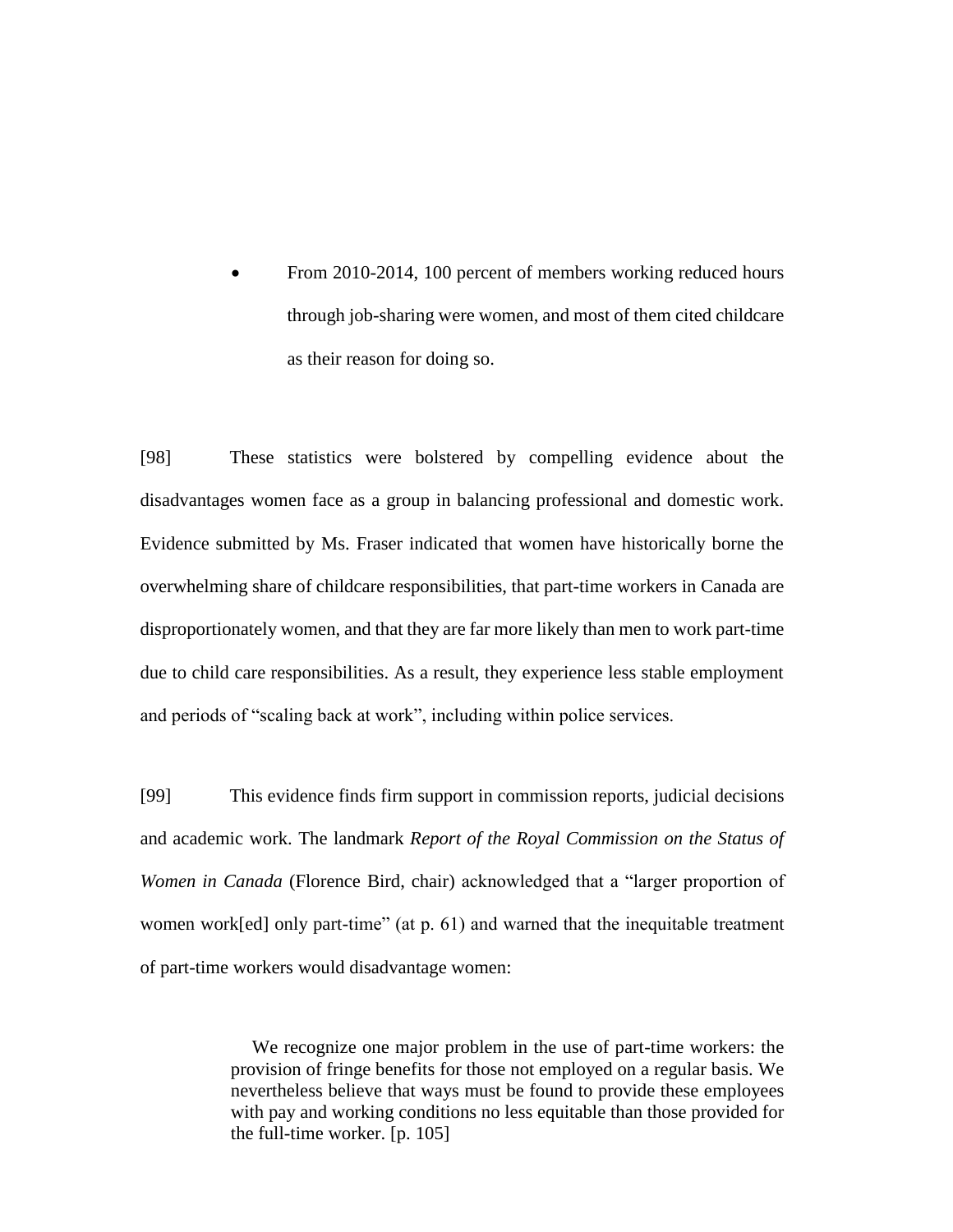[100] In its report, the Commission of Inquiry into Part-time Work (1983, Joan Wallace, comm.) confirmed that most employees in part-time, lower-paid positions were women (*Part-time Work in Canada: Report of the Commission of Inquiry into Part-time Work* (1983), at pp. 21-22, 46 and 151). The Commission also studied the use of job-sharing programs across Canada. The data it collected suggested that almost all job-sharing participants were women, and that "[t]he arrival of a new baby was the most common primary reason for initiating job sharing" (pp. 177-78).

[101] The *Report of the Commission on Equality in Employment* (1984, Rosalie Silberman Abella, comm.) expanded on the link between part-time work and childcare, observing that

> [t]he demand and the need for remedial measures derive from the increasing number of mothers in the workforce. Their children need adequate care. By Canadian law both parents have a duty to care for their children, but by custom this responsibility has consistently fallen to the mother. It is the mother, therefore, who bears any guilt or social disapprobation for joining the workforce. And it is the mother who normally bears the psychological and actual responsibility for making childcare arrangements.

> From the point of view of mothers, access to childcare and the nature of such care limits employment options. "In balancing the responsibilities of family and career, women more frequently than men must make decisions (such as to withdraw from the labour force to care for young children) of consequence to their career" . . . . *Various studies show that a major reason women are over-represented in part-time work is that they are combining childcare responsibilities with jobs in the paid labour market.*  [Emphasis added.]

. . .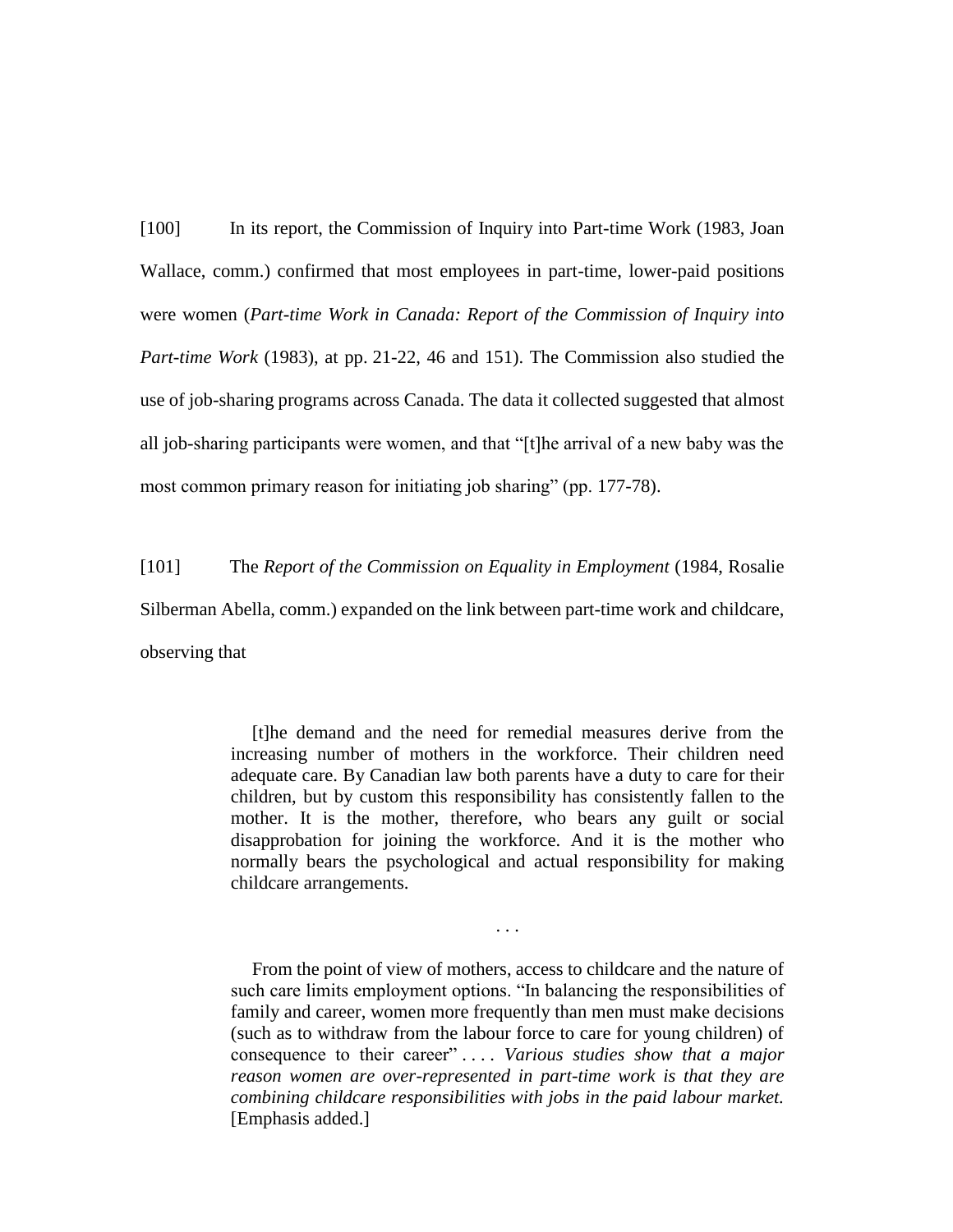(pp. 177 and 185-86, quoting Ontario Manpower Commission, *The Employment of Women in Ontario: Background Paper* (1983), at p. 17)

[102] The final report of the Law Commission of Ontario's 2012 study on

vulnerable workers also confirmed that

Canadian studies show that women are more likely to be engaged in precarious work than men. For example, women are over-represented in part-time and temporary work.

. . .

The high numbers of women in precarious work are, in some measure, the result of their traditional social role as caregivers. Under the "gender contract" that typified the 1950s middle class, men were primarily responsible for financial support and women stayed home to care for the family. (Women in many working-class families have always worked outside the home, caring for other women's children, cleaning homes and working in factories and shops, for example.) Today, under current social and economic conditions, two incomes are often necessary to support a family and women's choices and involvement in many spheres of life have expanded. The majority of women have joined the workforce. The family unit is also more varied with increasing numbers of single parents. *And yet women continue to bear primary responsibility for care-giving. In 2010 Canadian women spent an average total of 50 hours per week caring for household children, double that spent by men (24 hours). In 2008, just over 9 percent of women reported working part-time because of childcare responsibilities as compared to less than 1 percent of men. As a result, the precarity of women's jobs is partly influenced by public policy on maternity benefits and childcare.* [Emphasis added.]

(*Vulnerable Workers and Precarious Work*, at pp. 19-20; see also Statistics Canada, *Women in Canada: A Gender-based Statistical Report* (7th ed. 2017).)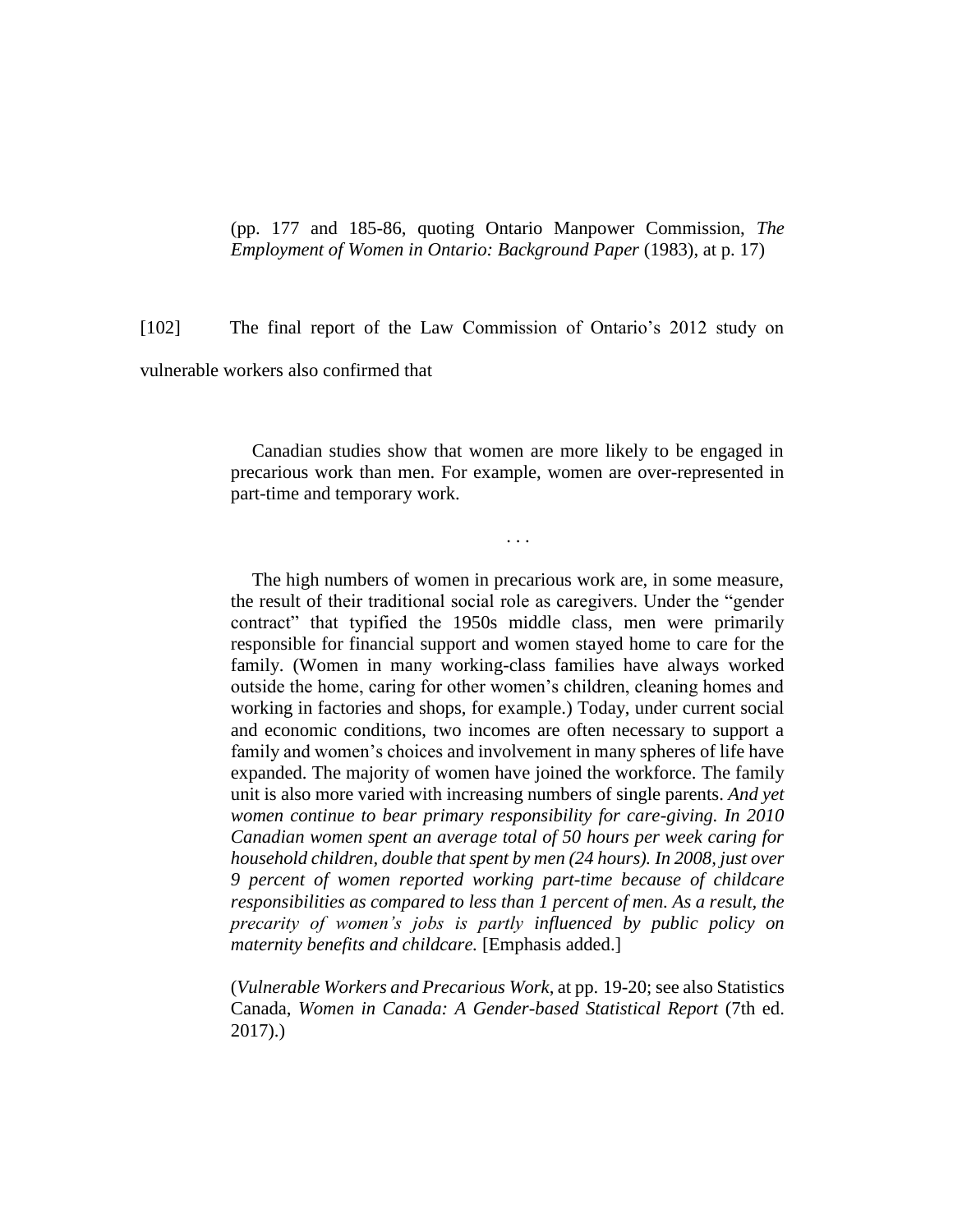[103] Judgments of this Court have also recognized that women face disadvantages in the workplace because of their largely singular responsibility for domestic work. The Court has acknowledged the sacrifices women make at work "for the sake of domestic considerations" (*Moge v. Moge*, [1992] 3 S.C.R. 813, at p. 861; *New Brunswick (Minister of Health and Community Services) v. G. (J.)*, [1999] 3 S.C.R. 46, at para. 113, per L'Heureux-Dubé J., concurring); and that "women bear a disproportionate share of the child care burden in Canada" (*Symes v. Canada*, [1993] 4 S.C.R. 695, at pp. 762-63; see also *Young v. Young*, [1993] 4 S.C.R. 3, at pp. 49-50, per L'Heureux-Dubé J., dissenting).

[104] Recognizing the reality of gender divisions in domestic labour and their impact on women's working lives is neither new nor disputable (see *Beijing Declaration and Platform for Action*, U.N. Doc. A/CONF.177/20, October 17, 1995, at paras. 155-56 and 158). Elizabeth Shilton has eloquently described the link between the division of unpaid care work and women's over-representation in part-time work:

> In twenty-first-century Canada, the male breadwinner family has largely vanished along with the idea of the "family wage"; women are almost as likely as men to belong to the paid workforce. Two constants remain, however. Employers continue to demand an "unencumbered worker," along with the right to organize work without regard to workers' care obligations. And gender roles within families have been slow to change. Care work still needs to be done, and women still bear most of the practical responsibility for doing it. In consequence, women are forced to manage family care without impinging on their work obligations. *Their strategies — euphemistically labelled "choices" — often include part-time and precarious forms of work that typically come with lower wages, fewer benefits, fewer promotional opportunities, and minimal or no retirement*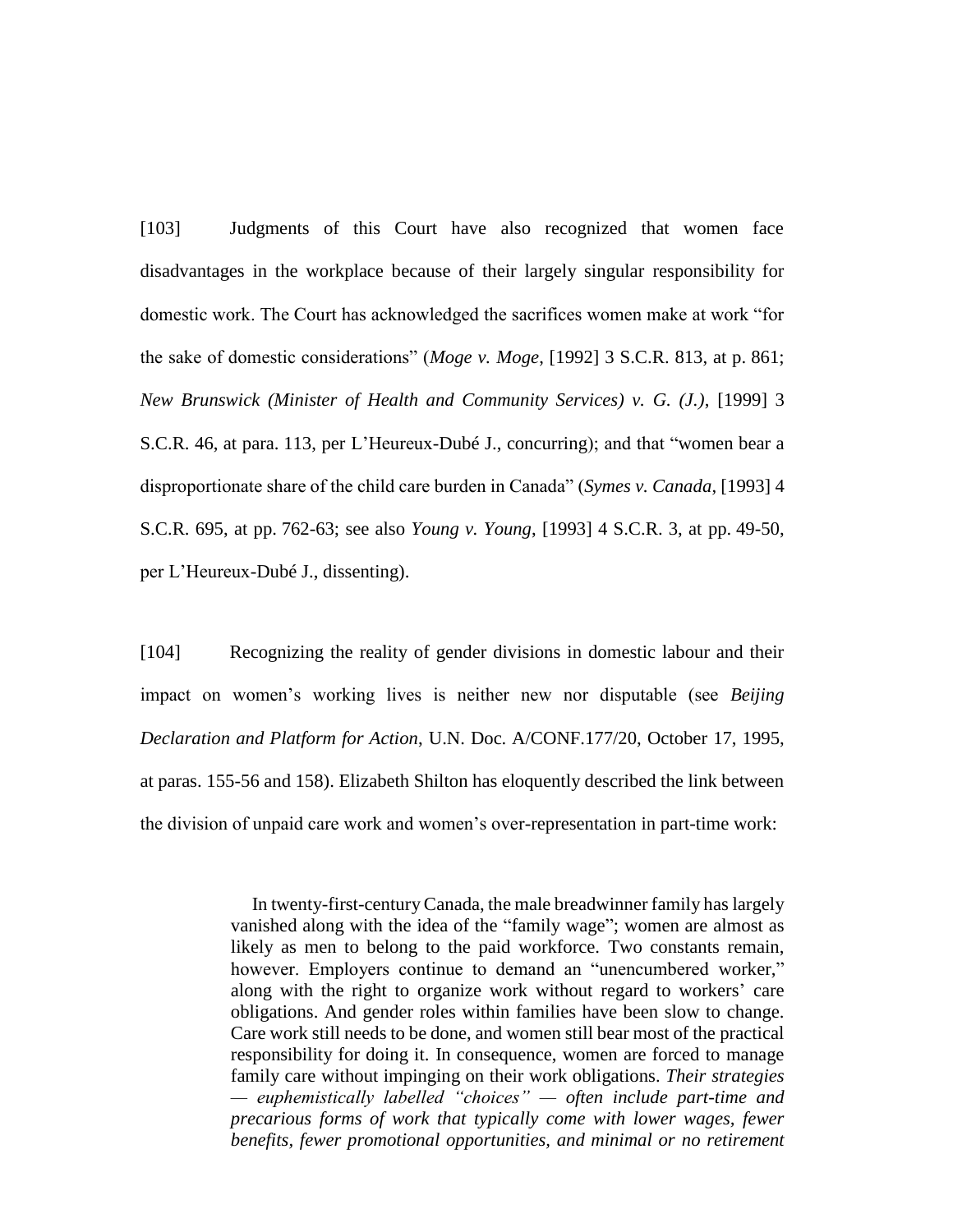*pensions.* The impact on women's economic welfare is compounded by stereotypical assumptions that women do not merit or want more responsible, higher-paying jobs because they will inevitably prioritize family over work. The unequal burden of family care creates and reinforces women's continuing inequality both inside and outside the workplace. [Emphasis added.]

("Family Status Discrimination: 'Disruption and Great Mischief' or Bridge over the Work-Family Divide?" (2018), 14 *J.L. & Equality* 33, at p. 35; see also Sheppard (2010), at p. 26; Richard P. Chaykowski and Lisa M. Powell, "Women and the Labour Market: Recent Trends and Policy Issues" (1999), 25 *Can. Pub. Pol'y* S1; Braun, at pp. 137-38; Fredman (2011), at pp. 38, 45 and 181; Rivet and Santorineos, at p. 373; Suzi Macpherson, "Reconciling employment and family care-giving: a gender analysis of current challenges and future directions for UK policy", in Nicole Busby and Grace James, eds., *Families, Care-giving and Paid Work: Challenging Labour Law in the 21st Century* (2011), 13, at pp. 13-30; Susan Bisom-Rapp, "What We Know About Equal Employment Opportunity Law After Fifty Years of Trying" (2018), 22 *Employee Rts. & Employment Pol'y J.* 337, at pp. 348-49.)

[105] Courts, by identifying adverse impact discrimination, have "been particularly effective in dealing with criteria which specifically disadvantage women with childcare responsibilities" (Fredman (2011), at p. 181). The European Court of Justice, for example, has held that providing workers with less favourable benefits based on their working hours can amount to adverse impact discrimination against women (see *Jenkins v. Kingsgate (Clothing Productions) Ltd*, C-96/80, [1981] E.C.R. I-911; *Bilka-Kaufhaus GmbH v. Weber von Hartz*, C-170/84, [1986] E.C.R. I-1607; *Rinner-Kühn v. FWW Spezial-Gebäudereinigung GmbH*, C-171/88, [1989] E.C.R. I-2743; *Vroege v. NCIV Instituut voor Volkshuisvesting BV*, C-57/93, [1994] E.C.R I-4541; *Schönheit v. Stadt Frankfurt am Main*, C-4/02 and C-5/02, [2003] E.C.R.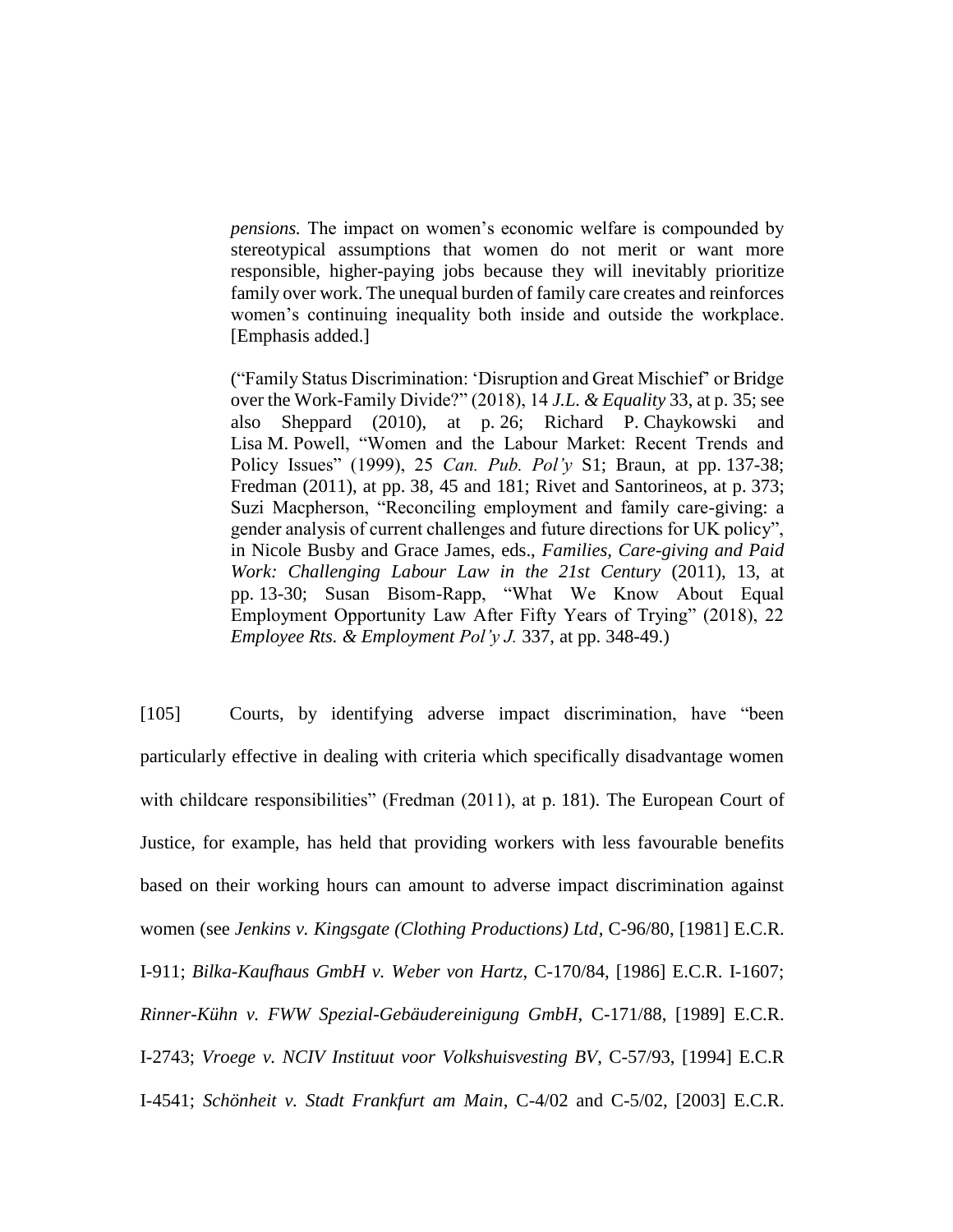I-12575; see also *Reg. v. Secretary of State for Employment, Ex parte Equal Opportunities Commission*, [1995] 1 A.C. 1 (H.L.); Braun, at pp. 137-40).

[106] All of these sources — and more — show the clear association between gender and fewer or less stable working hours. They provide powerful support for Ms. Fraser's core argument: that the RCMP's use of a temporary reduction in working hours as a basis for imposing less favourable pension consequences has an adverse impact on women. The first part of the s. 15(1) test has therefore been met.

[107] This leads me to the second part of the s. 15(1) inquiry: whether this adverse impact reinforces, exacerbates or perpetuates disadvantage.

[108] There is no doubt that it does. I agree with Ms. Fraser that the negative pension consequences of job-sharing perpetuate a long-standing source of disadvantage to women: gender biases within pension plans, which have historically been designed "for middle and upper-income full-time employees with long service, typically male" (*Report of the Royal Commission on the Status of Pensions in Ontario* (1980), at p. 116).

[109] The National Action Committee on the Status of Women ("NAC") expressed concerns about gender biases within pension plans in a brief to the House of Commons Sub-Committee on Equality Rights (presented in June 1985 by Louise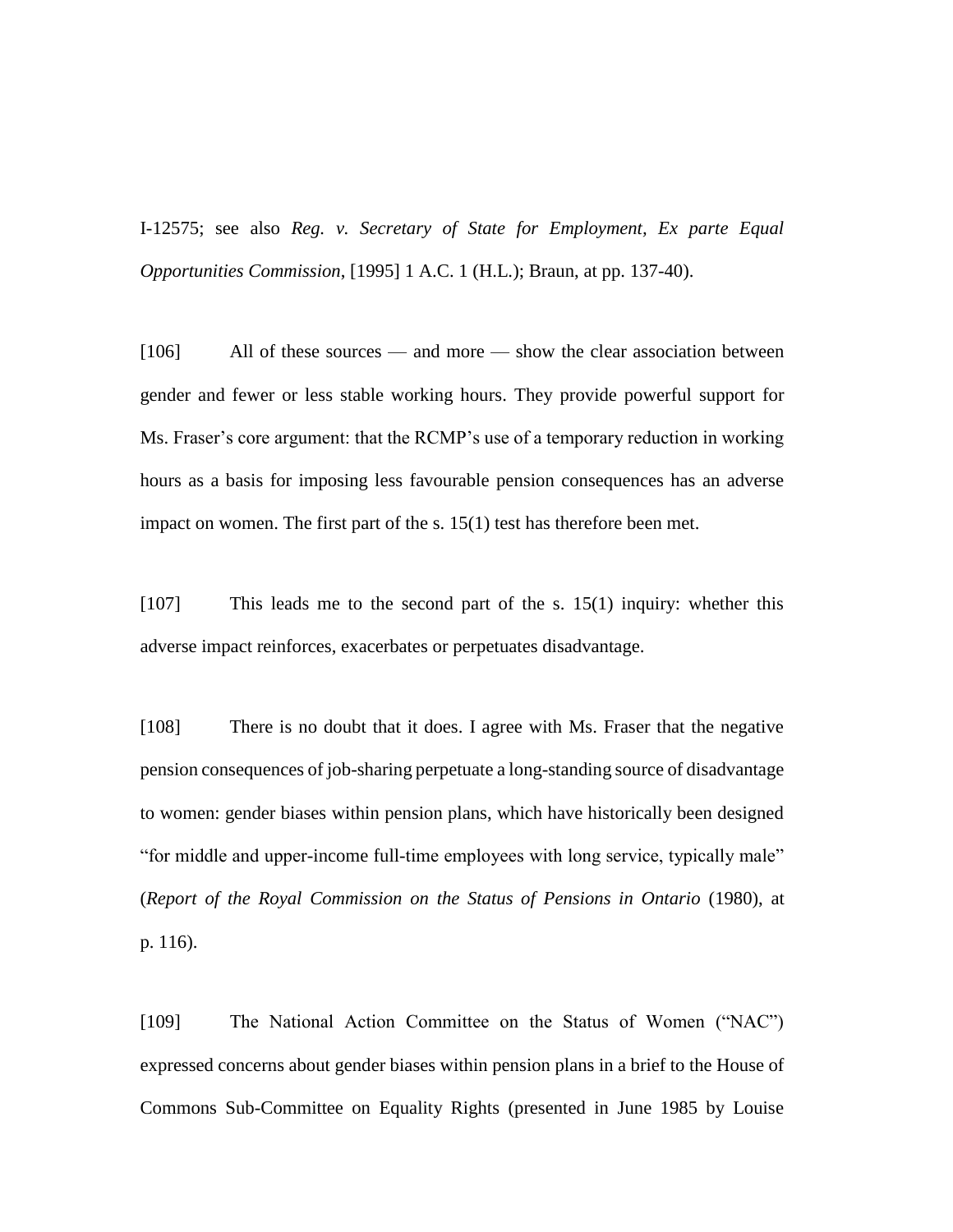Dulude and Carole Wallace). In the brief, the NAC described how pension plans treat

women unequally:

The differences in impact of pensions on women and men are well known and amply documented. They are the results of the combined effects of the elements which make up the multilayered cake that is Canada's pension system today.

. . .

Women are more affected by these inadequacies than men because they have a higher rate of turnover and drop out of the labour force more often than their male counterparts. As a result, the small proportion of female earners who are members of employer pension plans are exceedingly unlikely to ever collect decent pensions from that source. In fact, experts have said that many women who participate in employer-sponsored pension plans would probably have been better off putting their contributions to them in a bank.

(*Brief on Equality for Women in Pensions, Taxation and Federal Benefits to Parents,* at pp. 2 and 8-9)

[110] Others have echoed these concerns. Elizabeth Shilton notes that although progress has been made in securing equal pension *coverage* for women, the level of *benefits* they derive from those pensions remains unequal ("Gender Risk and Employment Pension Plans in Canada" (2013), 17 *C.L.E.L.J.* 101, at pp. 110-12). She links the gender biases in pension plans to their preference for "male pattern employment":

> From the beginning, pension plans were calibrated to the career trajectories of skilled workers whose training and experience were particularly valuable to their employers. The reward structures embedded in those plans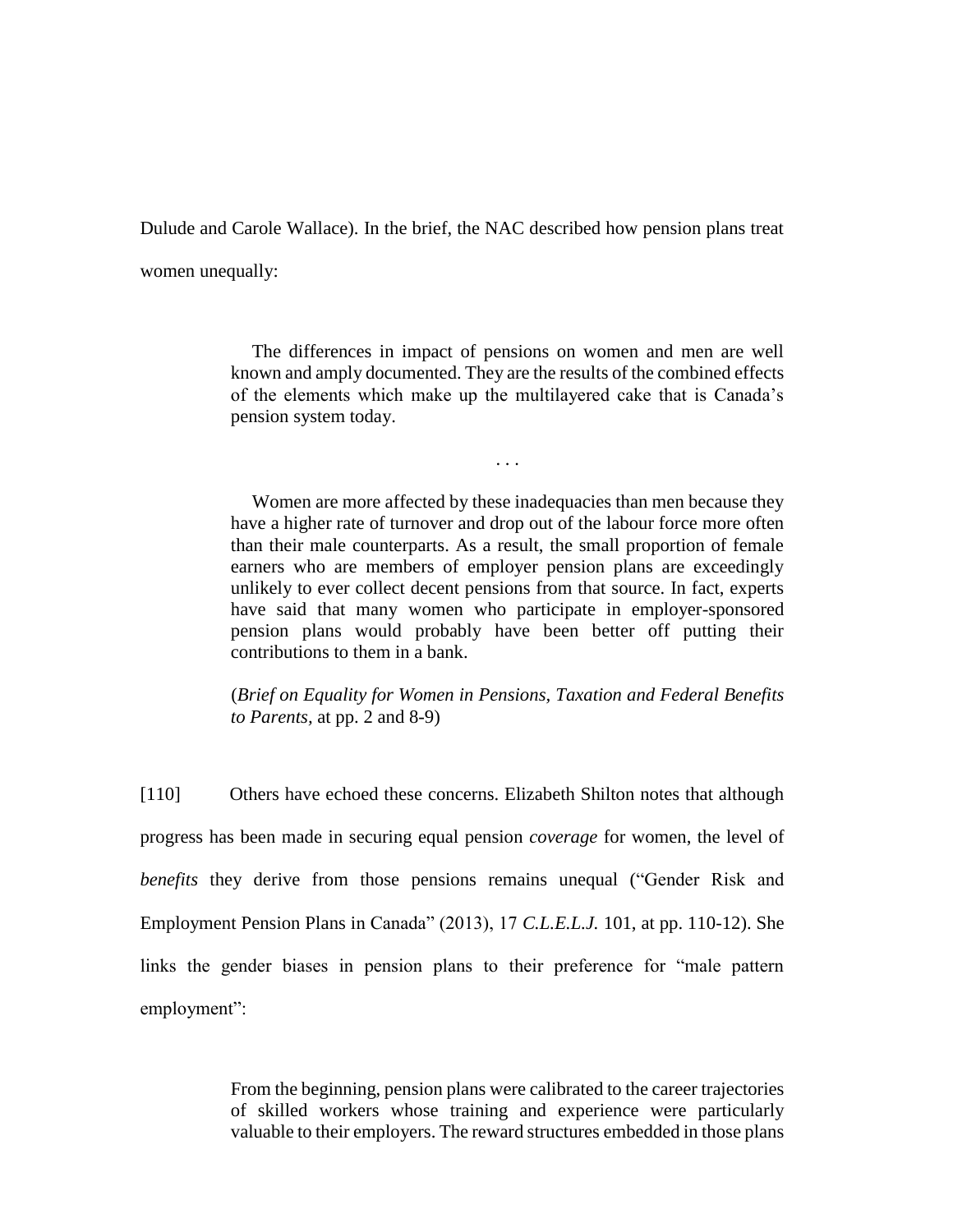therefore favoured permanent, full-time workers with long service and relatively high pay — what has been called "male pattern employment." Long after explicitly gendered pension plan rules were made illegal, typical benefit structures still forced lower-paid, temporary or part-time employees — those in typical "female pattern employment" — to subsidize the benefits of workers with more market power. This is true of all pension plans, although the way in which the gender dynamic works depends on the type of plan. [p. 112]

[111] The International Labour Organization has also commented on how increased periods of part-time work result in lower pension benefits for women:

> Throughout their life cycles, women accumulate disadvantages that pile up at older ages. Double or triple discrimination is often amplified as women advance in age. Women are especially vulnerable owing to their high numbers in unpaid, low-paid, part-time, frequently interrupted, or informal economy work. As a result they are less often entitled to any contributory pension benefits in their own right. Even if they are, their pensions are often significantly lower than those of men due to lower earnings and shorter contribution periods.

> (*Rights, jobs and social security: New visions for older women and men* (2008))

[112] The structural inequality within pension plans has tangible impacts for women upon retirement. This Court has described the "feminization of poverty" as an "entrenched social phenomenon" in Canada (*Moge*, at p. 853). Claire Young has linked this problem to disparities in pension policies:

> . . . when one examines statistics on income security in retirement, women are disproportionately worse off financially than men, with 7.6 percent of women having incomes below the low income cut off (LICO), which is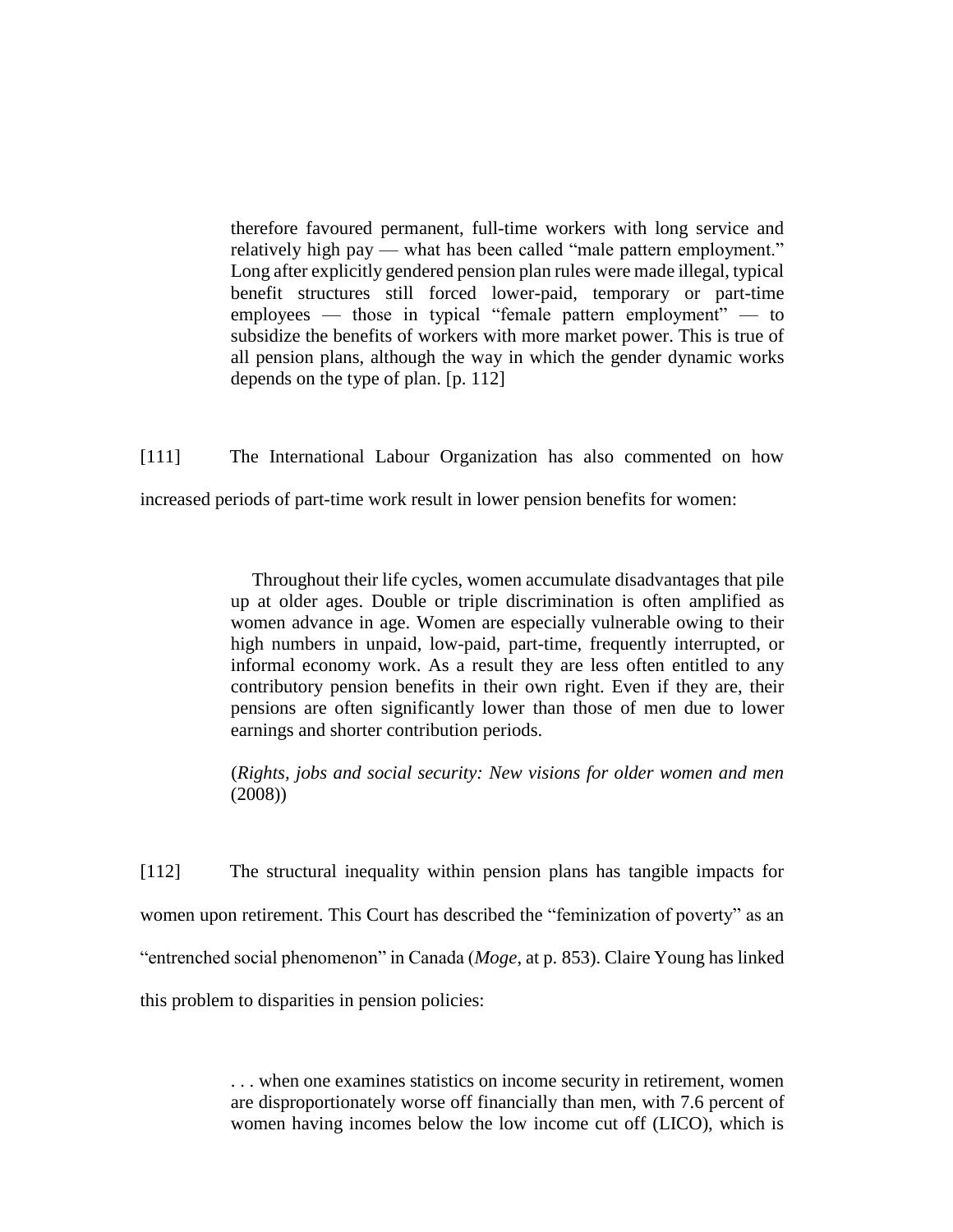colloquially called the poverty line, compared to 3.6 percent of elderly men . . . . *[C]urrent Canadian pension policies are a major contributing factor to this income disparity*.

. . .

. . . over 72 percent of those aged sixty-five or older living below the poverty line are women. It is also important to note that single elderly women are the poorest of the poor in Canada, with 80 percent of unattached women over the age of sixty-five living in poverty. [Emphasis added.]

("Pensions, Privatization, and Poverty: The Gendered Impact" (2011), 23 *C.J.W.L.* 661, at pp. 663 and 665; see also Shilton (2013), at pp. 102-3; Commission of Inquiry into Part-time Work, at p. 151; Gender Wage Gap Strategy Steering Committee, *Final Report and Recommendations of the Gender Wage Gap Strategy Steering Committee* (2016), at pp. 18 and 60-61; Fredman (2011), at pp. 47-48; Susan Bisom-Rapp and Malcolm Sargeant, "It's Complicated: Age, Gender, and Lifetime Discrimination Against Working Women — The United States and the U.K. as Examples" (2014), 22 *Elder L.J.* 1, at p. 99.)

[113] Pension design choices have, in sum, "far-reaching normative, political and tangible economic implications for women" (Shilton (2013), at p. 140, quoting Bernd Marin, "Gender Equality, Neutrality, Specificity and Sensitivity — and the Ambivalence of Benevolent Welfare Paternalism", in Bernd Marin and Eszter Zólyomi, eds., *Women's Work and Pensions: What is Good, What is Best? Designing Gender-Sensitive Arrangements* (2010), 203, at p. 210). Because the RCMP's design perpetuates a long-standing source of economic disadvantage for women, the second stage of the s. 15(1) test is satisfied and there is a *prima facie* breach of s. 15 based on the enumerated ground of sex.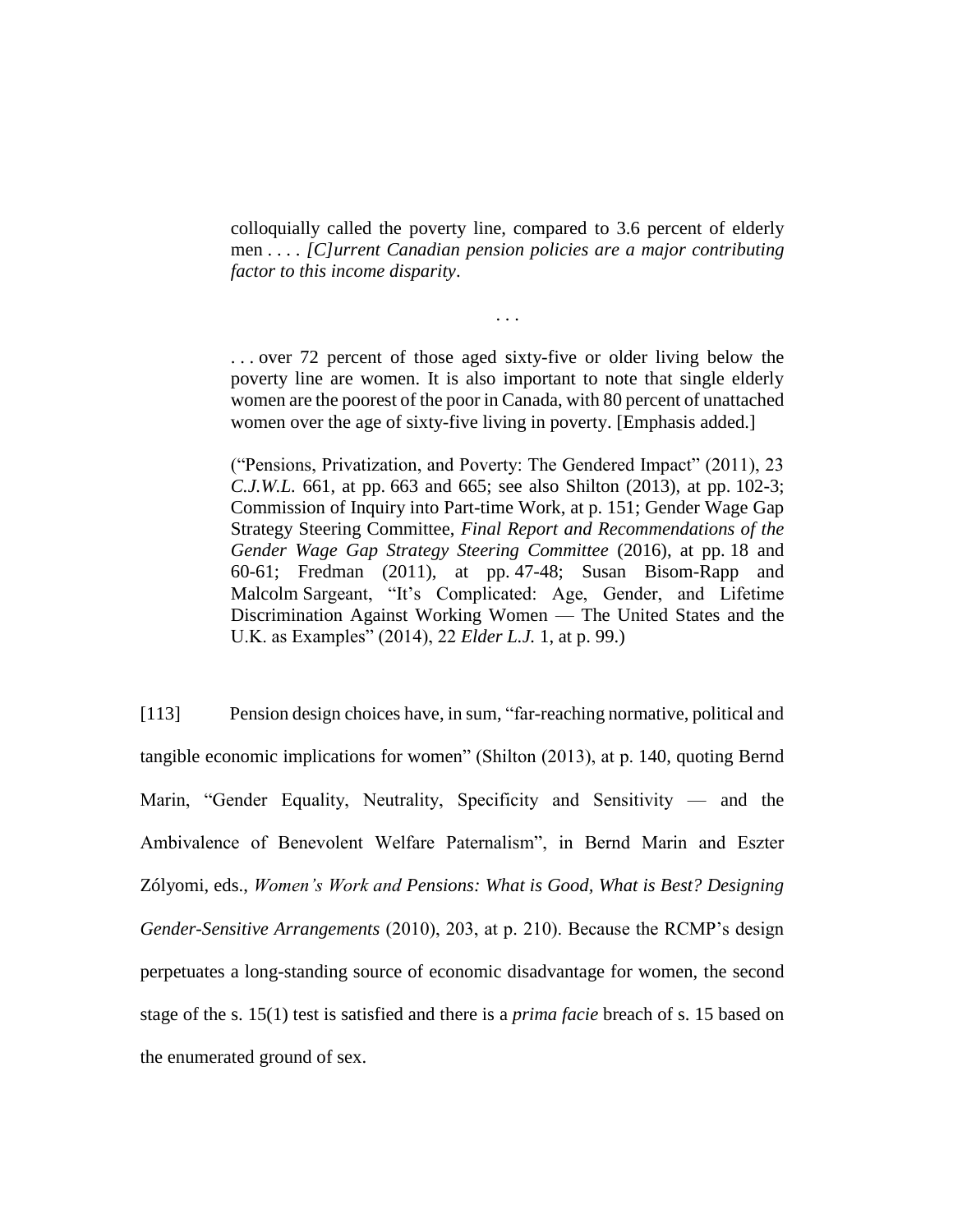[114] In light of the conclusion that there is a *prima facie* breach of s. 15(1) based on sex, it is unnecessary to decide whether Ms. Fraser's alternative argument that this Court recognize parental/family status as an analogous ground should succeed.<sup>6</sup> Some observations may be helpful, however, for future cases.

[115] The Attorney General was prepared to accept that the narrower ground of "parental" status should be recognized as an analogous ground under s. 15(1), but only for these proceedings. I am uncomfortable with this Court accepting a new analogous ground as a one-off. It is either a sustainable legal principle that this Court should accept or it is not. It should not get a trial run subject to periodic review. Moreover, where it is protected in human rights statutes in Canada, parental status is part of family status, not a distinct category. I would be reluctant to sever them without submissions on what the implications are.

[116] In my respectful view, this is not the right case to resolve whether family/parental status should be recognized as an analogous ground under s. 15(1). Not only is recognizing a new analogous ground unnecessary to fully and fairly resolve Ms. Fraser's discrimination claim, a robust intersectional analysis of gender and parenting — as this case shows — can be carried out under the enumerated ground of sex, by acknowledging that the uneven division of childcare responsibilities is one of

<sup>&</sup>lt;sup>6</sup> Ms. Fraser's Notice of Constitutional Question identified "parental status" as the relevant analogous ground under s. 15(1). Before this Court, she identified the relevant ground as "family status".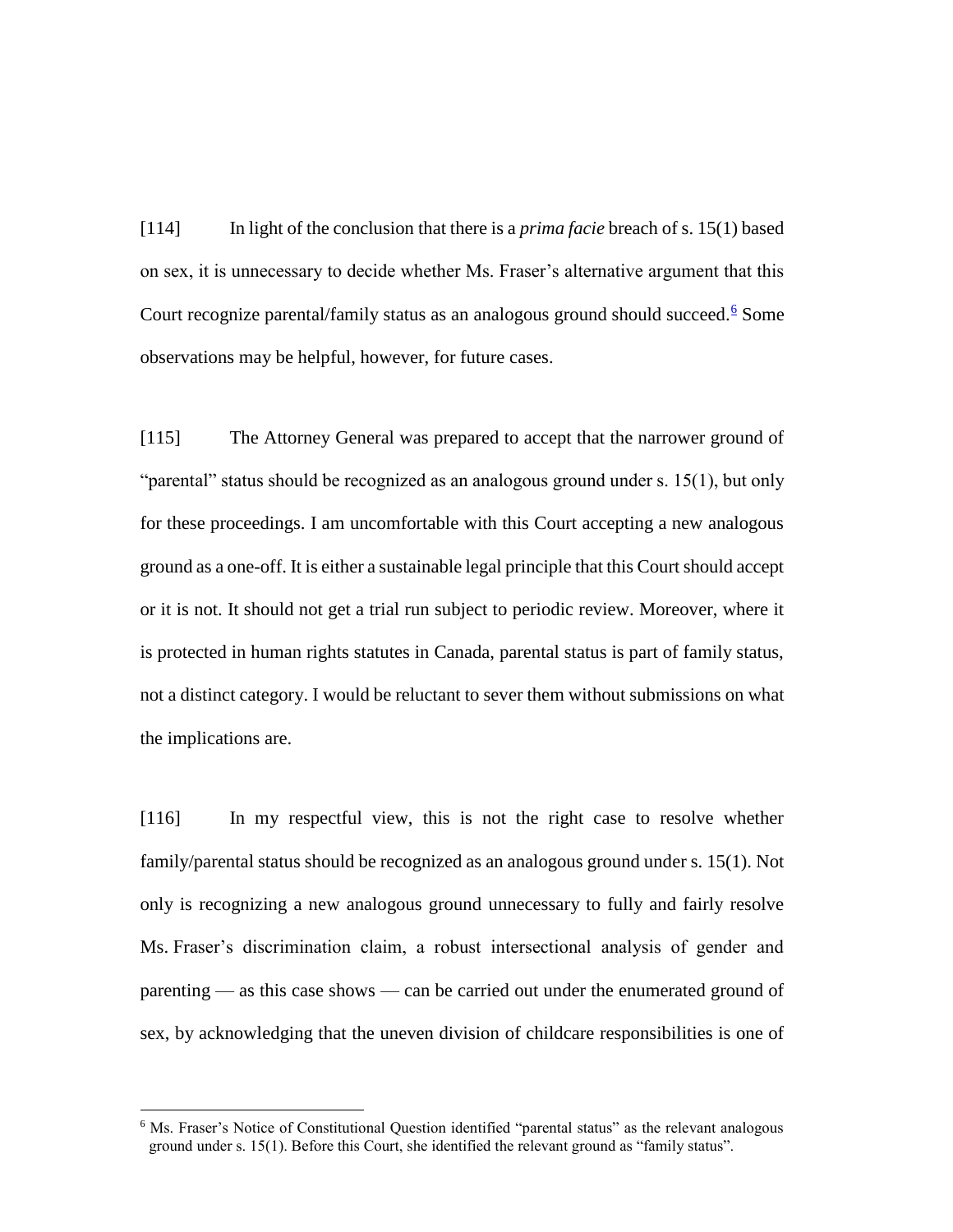the "persistent systemic disadvantages [that] have operated to limit the opportunities available" to women in Canadian society (*Taypotat*, at para. 17; see also *Withler*, at para. 43; *Quebec v. A*, at paras. 327-32; *Alliance*, at para. 28; *Centrale*, at para. 35). Human rights cases in other jurisdictions confirm that claims of parental discrimination can be brought as claims of adverse impact discrimination on the basis of sex (see Fredman (2011), at pp. 181-82; Shilton (2018), at p. 36; *London Underground Ltd. v. Edwards (No. 2)*, [1999] I.C.R. 494 (E.W.C.A.); *Phillips v. Martin Marietta Corp.*, 400 U.S. 542 (1971); *Bostock v. Clayton County, Georgia*, 140 S. Ct. 1731 (2020), at p. 1743).

[117] There is another more compelling basis for not definitively resolving the issue in this appeal: the record and submissions before us do not provide the necessary assistance in exploring the implications of such a step. There are several complex questions about recognizing family/parental status as an analogous ground that have not been addressed at any stage of these proceedings. There was only a brief discussion of family/parental status in Ms. Fraser's factum, the issue was largely unaddressed in the submissions of the Attorney General, almost all the interveners and during oral argument, $\frac{7}{4}$  and it was completely absent in the reasons of the Federal Court and Court of Appeal.

 $^7$  At the appeal hearing, counsel for Ms. Fraser was questioned on whether it is necessary for the Court to recognize family or parental status as an analogous ground under s. 15(1) (transcript, at pp. 36-40). Counsel acknowledged that "one could just argue [the appeal] on sex", but did not abandon his position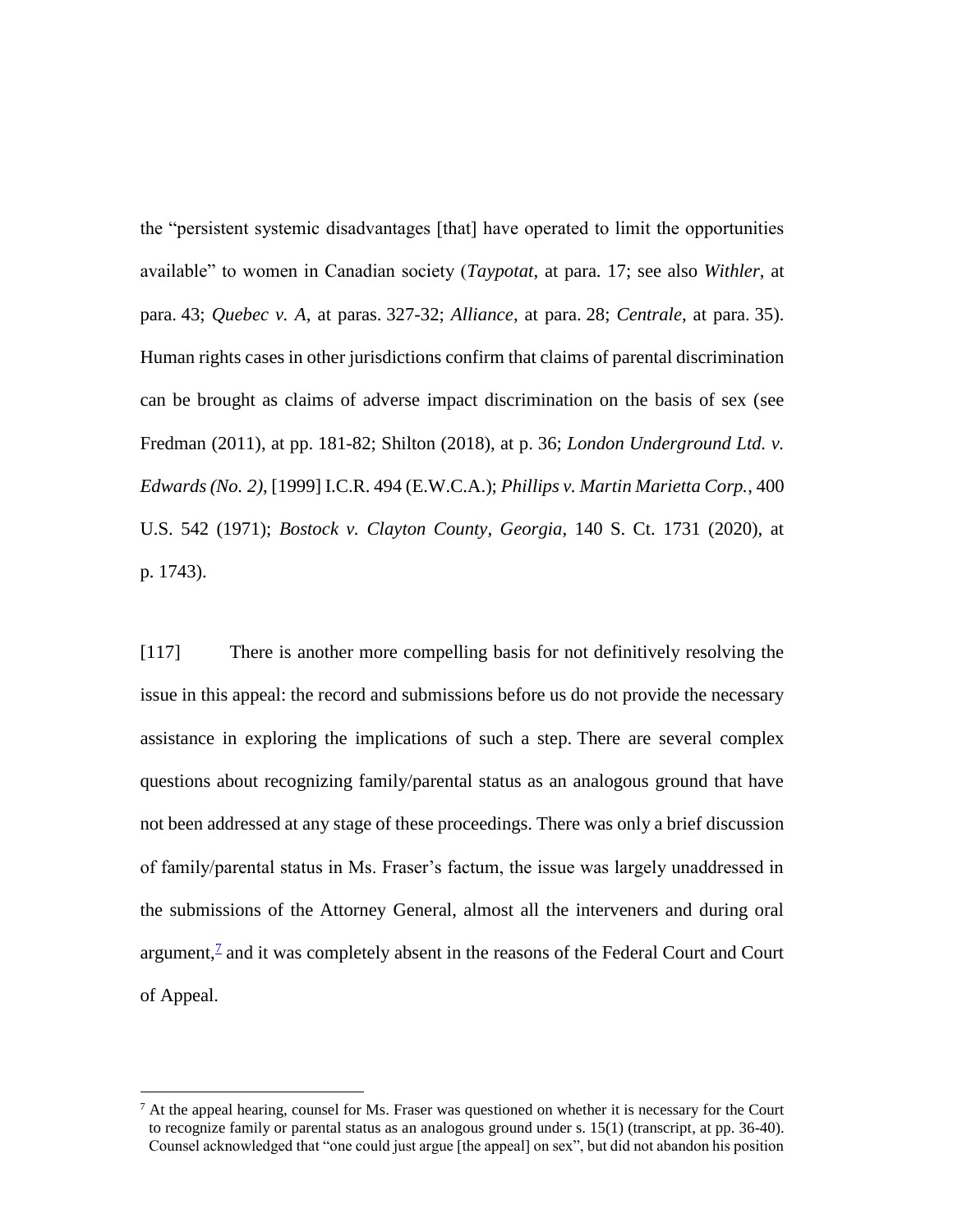[118] The parties recognized that family status is a protected ground in most provincial human rights statutes, and that while there is no separate express protection for parental status, family status has been defined or interpreted to include protection for parents (British Columbia Law Institute, *Human Rights and Family Responsibilities: Family Status Discrimination under Human Rights Law in British Columbia and Canada* (2012), at p. 26). The question of what constitutes a *prima facie*  case of family status discrimination has been the source of considerable "uncertainty and controversy" in the human rights arena (British Columbia Law Institute, at p. 10; see Ontario Human Rights Commission, *The Cost of Caring: Report on the Consultation on Discrimination on the Basis of Family Status* (2006), at p. 4; *Campbell River & North Island Transition Society v. Health Sciences Assn. of British Columbia* (2004), 28 B.C.L.R. (4th) 292 (C.A.); *Brown v. Department of National Revenue*  (1993), 93 CLLC ¶17,013 (C.H.R.T); *Canada (Attorney General) v. Johnstone*, [2015] 2 F.C.R. 595 (C.A.); *Misetich v. Value Village Stores Inc.* (2016), 39 C.C.E.L (4th) 129 (Ont. H.R.T.), at paras. 35-48; see also Shilton (2018); Sheila Osborne-Brown, "Discrimination and Family Status: The Test, the Continuing Debate, and the Accommodation Conversation" (2018), 14 *J.L. & Equality* 87; Lyle Kanee and Adam Cembrowski, "Family Status Discrimination and the Obligation to Self-Accommodate" (2018), 14 *J.L. & Equality* 61).

on family status (p. 37). The intervener Women's Legal Education and Action Fund Inc. argued that the Court does not "need the analogous ground of family status" to rule for Ms. Fraser (p. 64).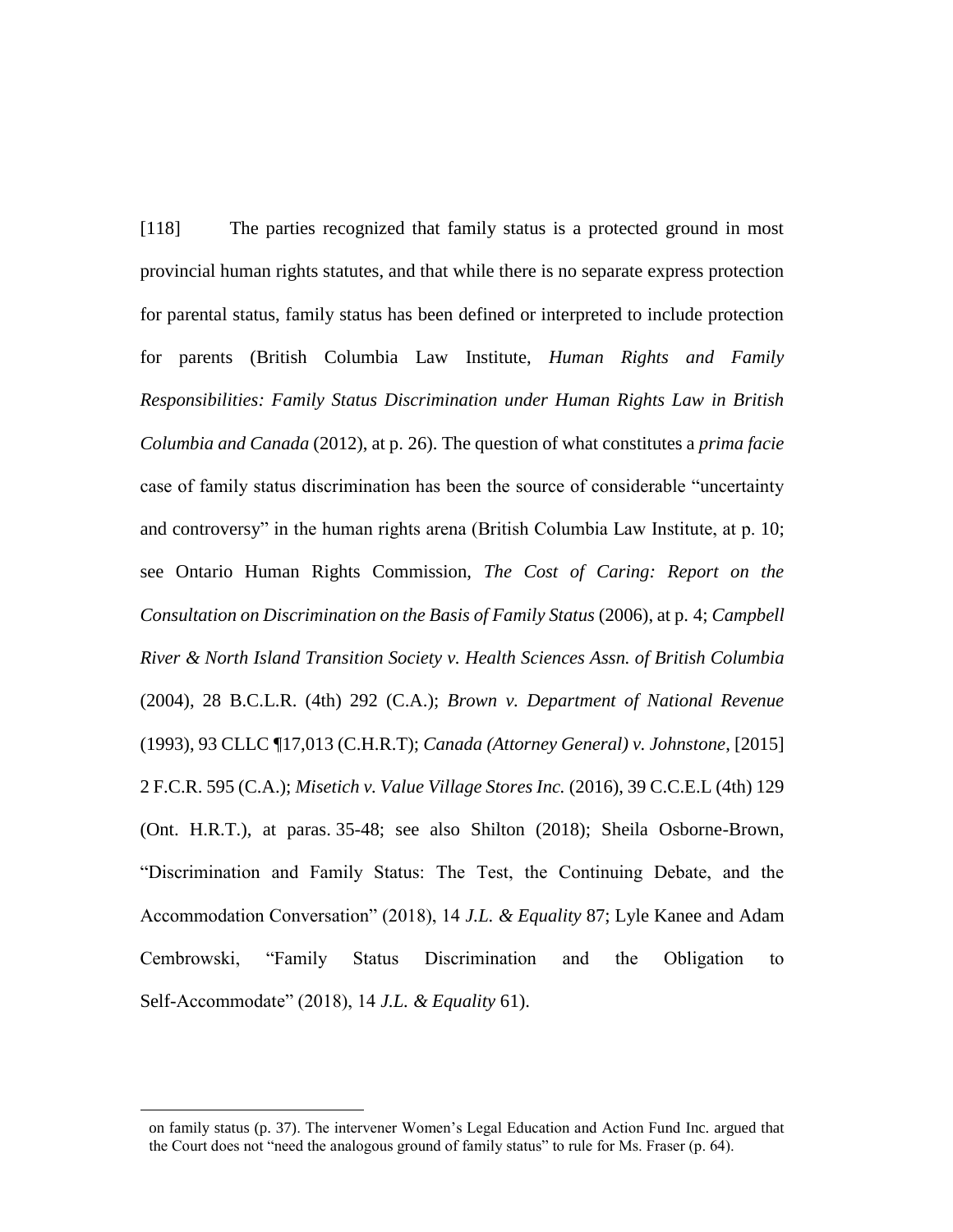[119] But there were almost no submissions before us about whether or how the unsettled state of the human rights jurisprudence does or should affect the recognition of family/parental status under the *Charter*, about the definition or possible scope of "family" or "parental" status, or about the possibility of addressing parental or family status discrimination by recognizing other grounds (see *Thibaudeau v. Canada*, [1995] 2 S.C.R. 627, at pp. 722-25, per McLachlin J., dissenting ("separated or divorced custodial parent"); *Canada (Attorney General) v. Lesiuk (C.A.)*, [2003] 2 F.C. 697, at para. 37 ("women in a parental status")).

[120] Nor did we receive any submissions or evidence on how or whether recognition of family/parental status would affect protection for women above and beyond that available under the enumerated ground of sex. The record is similarly silent on the nature of the disadvantages that fathers may have experienced or continue to experience because of parenting responsibilities, or on the possible impact of recognizing a new analogous ground on fathers' relationships with a co-parent.

[121] And finally, we received no submissions on whether or how these questions are or should be relevant to the test for recognizing a new analogous ground under s. 15(1), a test which has itself been the subject of renewed scholarly attention (see Joshua Sealy-Harrington, "Assessing Analogous Grounds: The Doctrinal and Normative Superiority of a Multi-Variable Approach" (2013), 10 *J.L. & Equality* 37;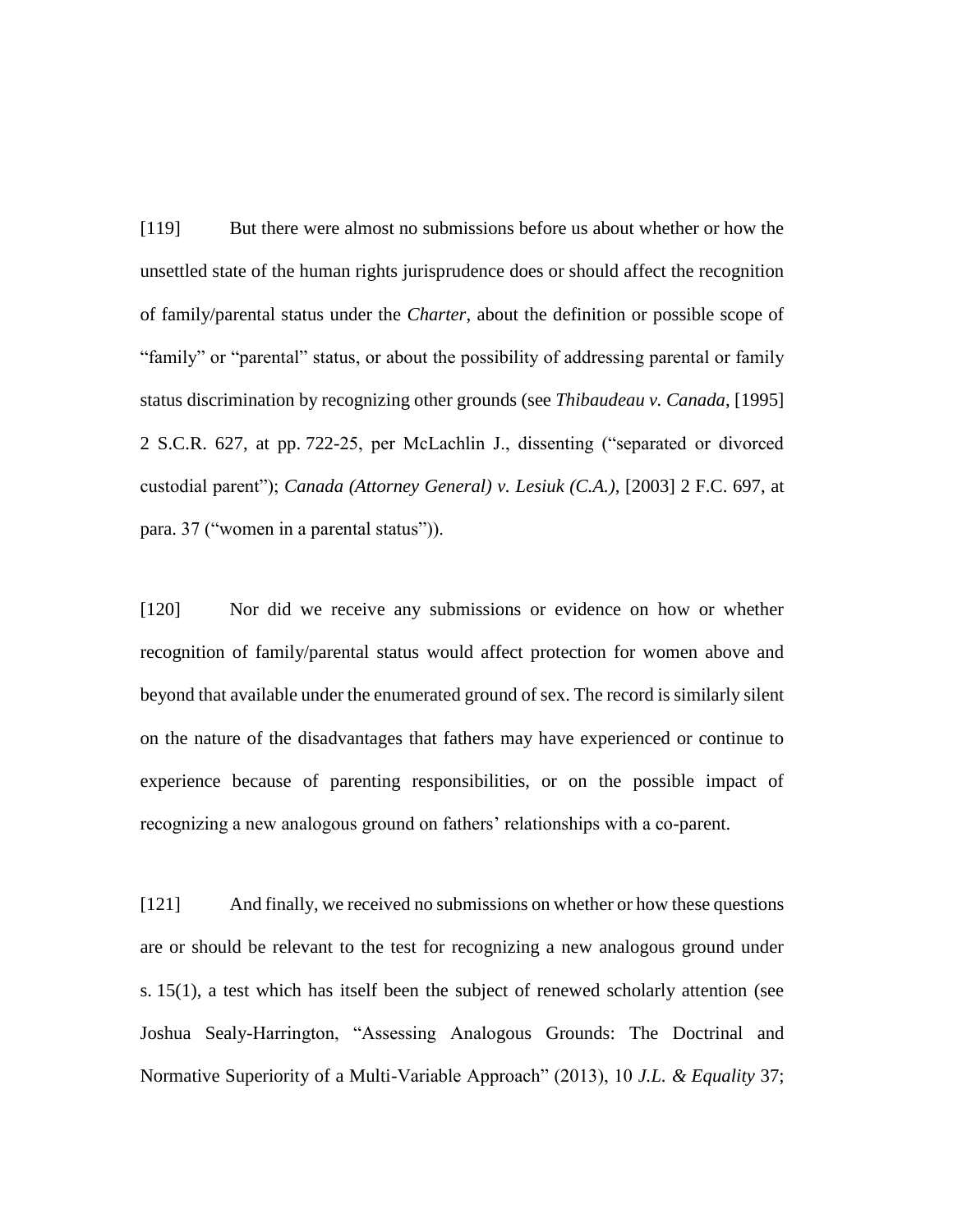Jessica Eisen, "Grounding Equality in Social Relations: Suspect Classification, Analogous Grounds and Relational Theory" (2017), 42 *Queen's L.J.* 41).

[122] These are some of the issues that merit close examination by this Court, as do issues like the "growing and urgent need related to eldercare" (Ontario Human Rights Commission, at p. 12), and the implications of our evolutionary understanding from a conjugal-centric meaning of "family", to one more appreciative of the variations in intimate relationships that make up today's households (see Elaine Craig, "Family as Status in *Doe v. Canada*: Constituting Family Under Section 15 of the *Charter*" (2007), 20 *N.J.C.L.* 197, at pp. 207-208). But these issues were barely addressed in this appeal.

[123] While recognizing multiple, interactive grounds of discrimination can allow for a fuller appreciation of the discrimination involved in particular cases, the gap in submissions and evidence means that critical questions about the implications of adopting family/parental status as an analogous ground were not explored in the record. That is not to say that this status should not eventually be recognized as an analogous ground, or that we should shy away from recognizing analogous grounds which raise complexities — rarely do enumerated or analogous grounds come neatly packaged — but before we do so, it seems to me to be wiser to have the benefit of sufficient argument and submissions so that the recognition, when it comes, pays full tribute to the breadth of what is at stake.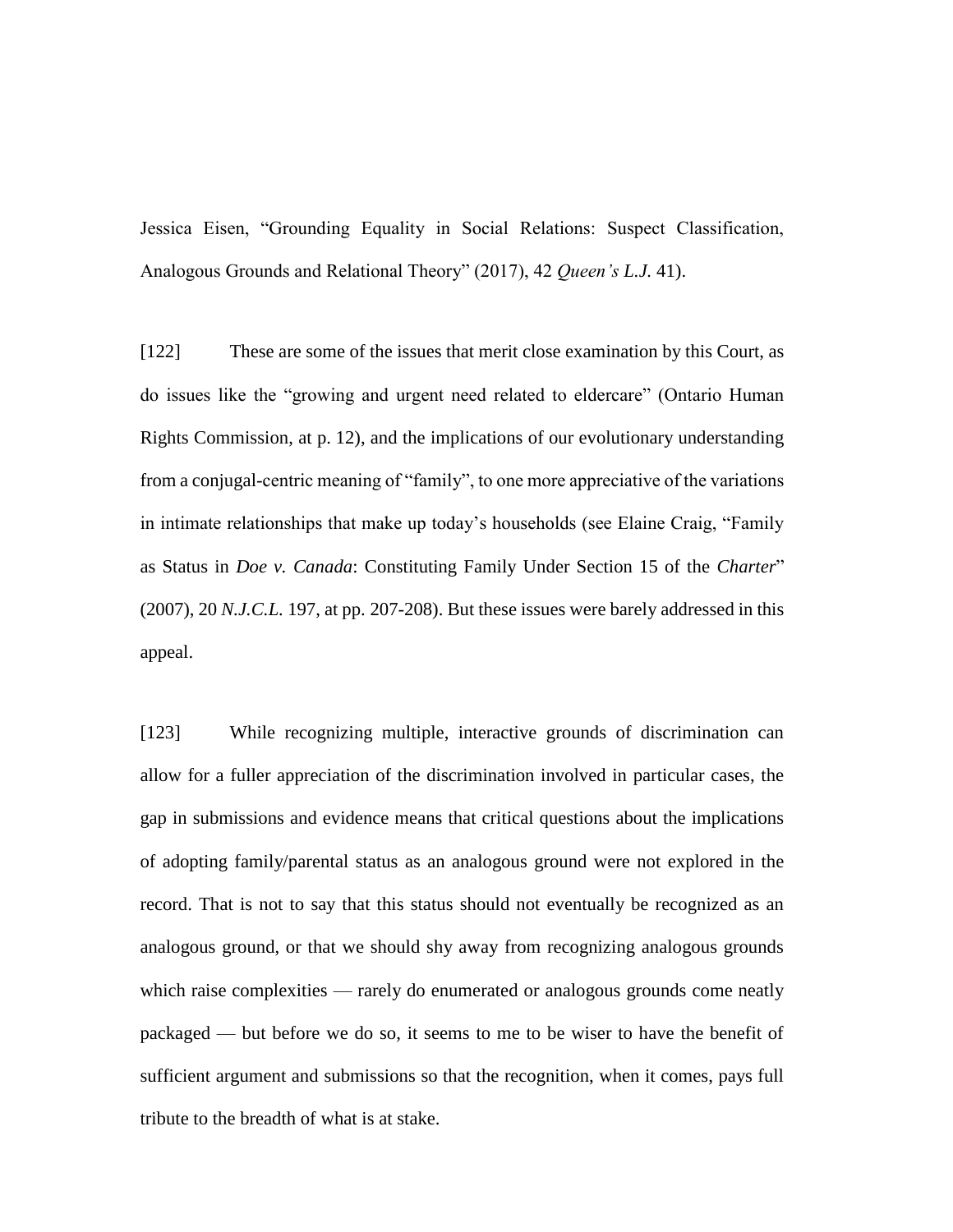[124] And so to s. 1.

[125] Section 1 allows the state to justify a limit on a *Charter* right as "demonstrably justified in a free and democratic society". To start, the state must identify a pressing and substantial objective for limiting the *Charter* right (*R. v. Oakes*, [1986] 1 S.C.R. 103, at pp. 138-39). The Attorney General bears the burden of showing that classifying full-time RCMP members who enter job-sharing as part-time workers and excluding them from accessing full-time pension credit, achieves a compelling state objective. As the Court noted in *Alliance*, it is the *limitation* on equality rights that must be justified, not the legislative scheme as a whole:

> Where a court finds that a specific legislative provision infringes a *Charter* right, the state's burden is to justify *that limitation*, not the whole legislative scheme. Thus, the "objective relevant to the s. 1 analysis is the objective of the infringing measure, since it is the infringing measure and nothing else which is sought to be justified" (*RJR-MacDonald Inc. v. Canada (Attorney General)*, [1995] 3 S.C.R. 199, at para. 144; *R. v. K.R.J.*, [2016] 1 S.C.R. 906, at para. 62). [Emphasis in original; para. 45.]

[126] The Attorney General, in my respectful view, has identified no pressing and substantial policy concern, purpose or principle that explains why job-sharers should not be granted full-time pension credit for their service. On the contrary, this limitation is entirely detached from the purposes of both the job-sharing scheme and the buy-back provisions, which were intended to ameliorate the position of female RCMP members who take leave to care for their children. As the Hon. Gilles Loiselle,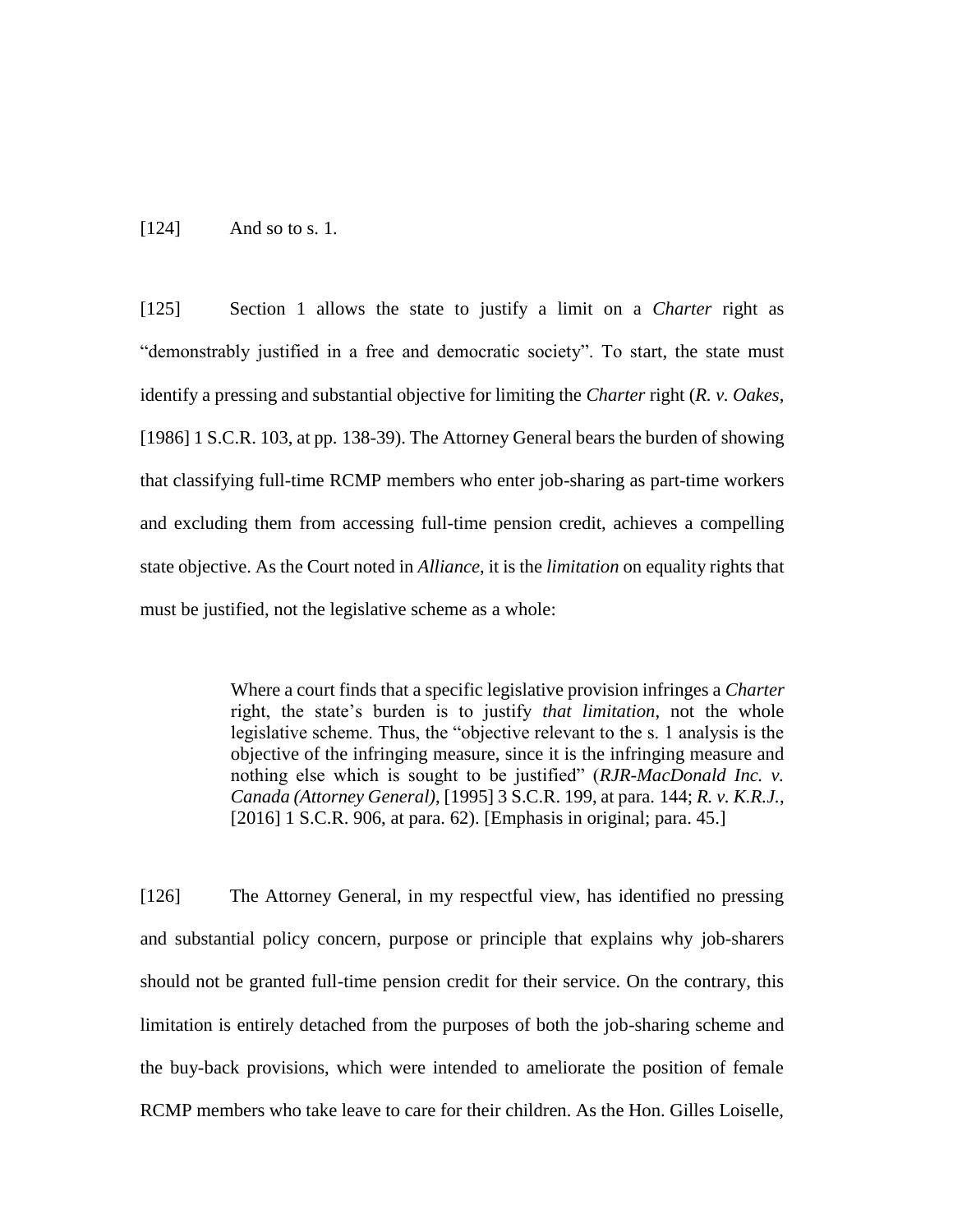then President of the Treasury Board, said in support of amendments to the public service superannuation legislation:

> I might mention too that this provision, like that for coverage of part-time employees, would particularly benefit women who continue to be the employees with the greatest need for room to balance family and career commitments. *Many women, for example, take advantage of extended periods of leave without pay for the purpose of caring for young children or for elders, and this provision would enhance their ability to return to work without undue financial hardship.* [Emphasis added.]

> (*House of Commons Debates*, vol. VI, 3rd Sess., 34th Parl., February 24, 1992, at p. 7487)

[127] The job-sharing program had a similar objective, as confirmed in an

affidavit filed as part of the Attorney General's record for the application hearing:

The job-sharing policy was instituted to facilitate work-life balance for members of the Force who, due to personal or family circumstances, *would benefit from being able to work part-time instead of taking extended leaves of absence in the form of LWOP.* Job-sharing was thus seen as being mutually beneficial as it enabled members to remain operationally connected to the Force while having a work schedule that better accommodated their individual circumstances. [Emphasis added.]

(Appeal Record, vol. V, at p. 810)

[128] Job-sharing was clearly intended as a substitute for leave without pay for those members who could not take such leave "due to personal or family circumstances". It is unclear, then, what purpose is served by treating the two forms of work reduction differently when extending pension buy-back rights. The RCMP's plan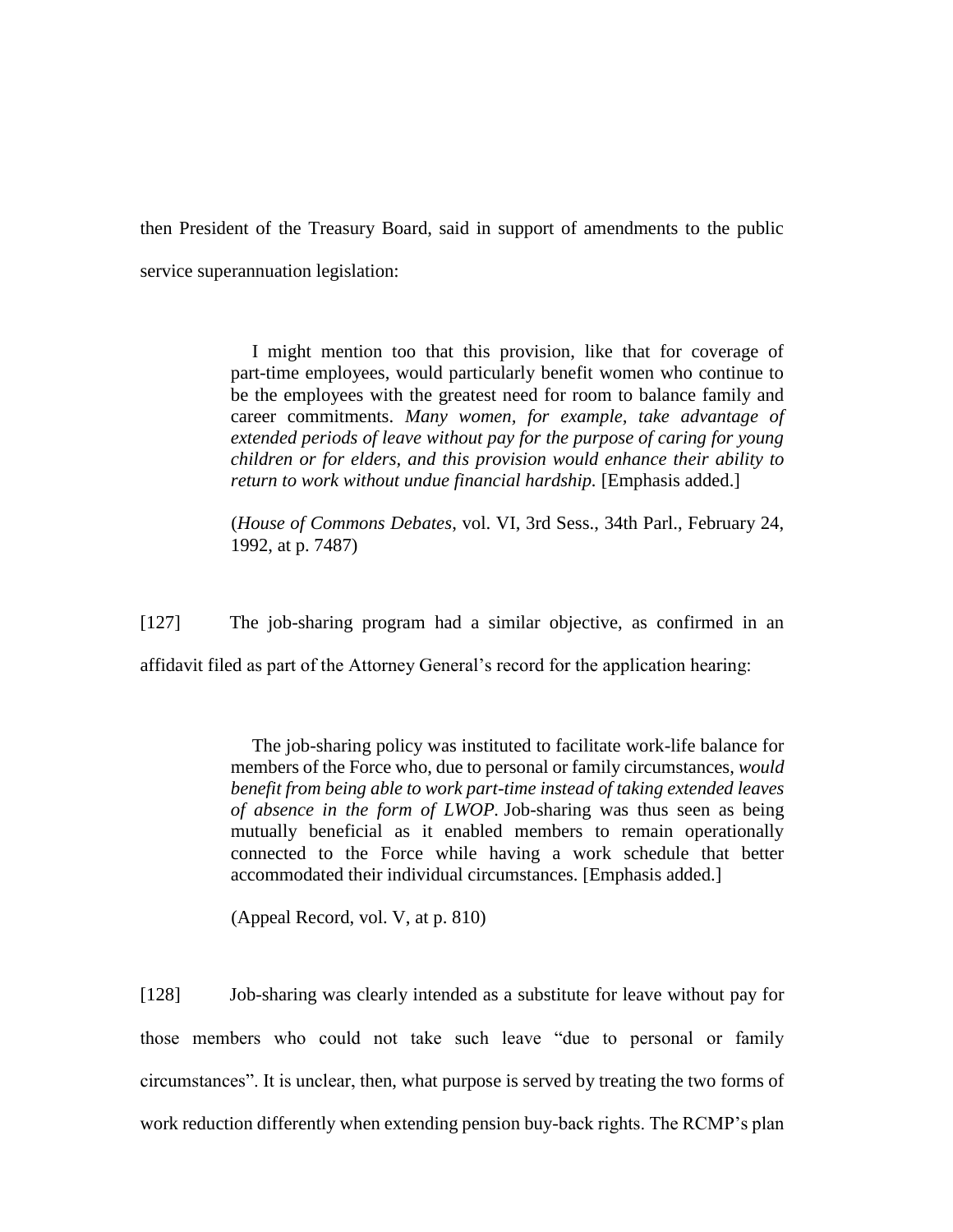provides buy-back rights when a full-time member reduces her hours from 40 to 0 to care for her child, but, inexplicably, withholds such rights if the same member for the same reasons reduces her hours from 40 to 10, 20, 30 or some other number. And this despite the RCMP benefitting from the member's services in the latter scenario. I see no justification for this limitation, let alone a pressing and substantial one. The distinction becomes even more difficult to understand when considering that buy-back rights are available to members who have been suspended.

[129] In my respectful view, therefore, the government has not offered a compelling objective for the limitation on job-sharing participants wishing to buy back full-time pension credit.

[130] Since the *prima facie* breach cannot be justified under s. 1, it is a violation of s. 15 to preclude Ms. Fraser and her colleagues from buying back their pension credits.

[131] Finally, my colleagues' reasons call for response.

 $\overline{a}$ 

[132] The version of s. 15(1) advanced in my colleagues' reasons is essentially that advanced in the dissenting reasons in *Alliance*. They argued then, as they do now, that a finding of a breach would have a "chilling effect" on legislatures;<sup>8</sup> that the

<sup>8</sup> Rejected by the majority at para. 42 of *Alliance*: ". . . there is no evidence to support the *in terrorem* view advanced by my colleagues that finding a breach would have a 'chilling effect' on legislatures.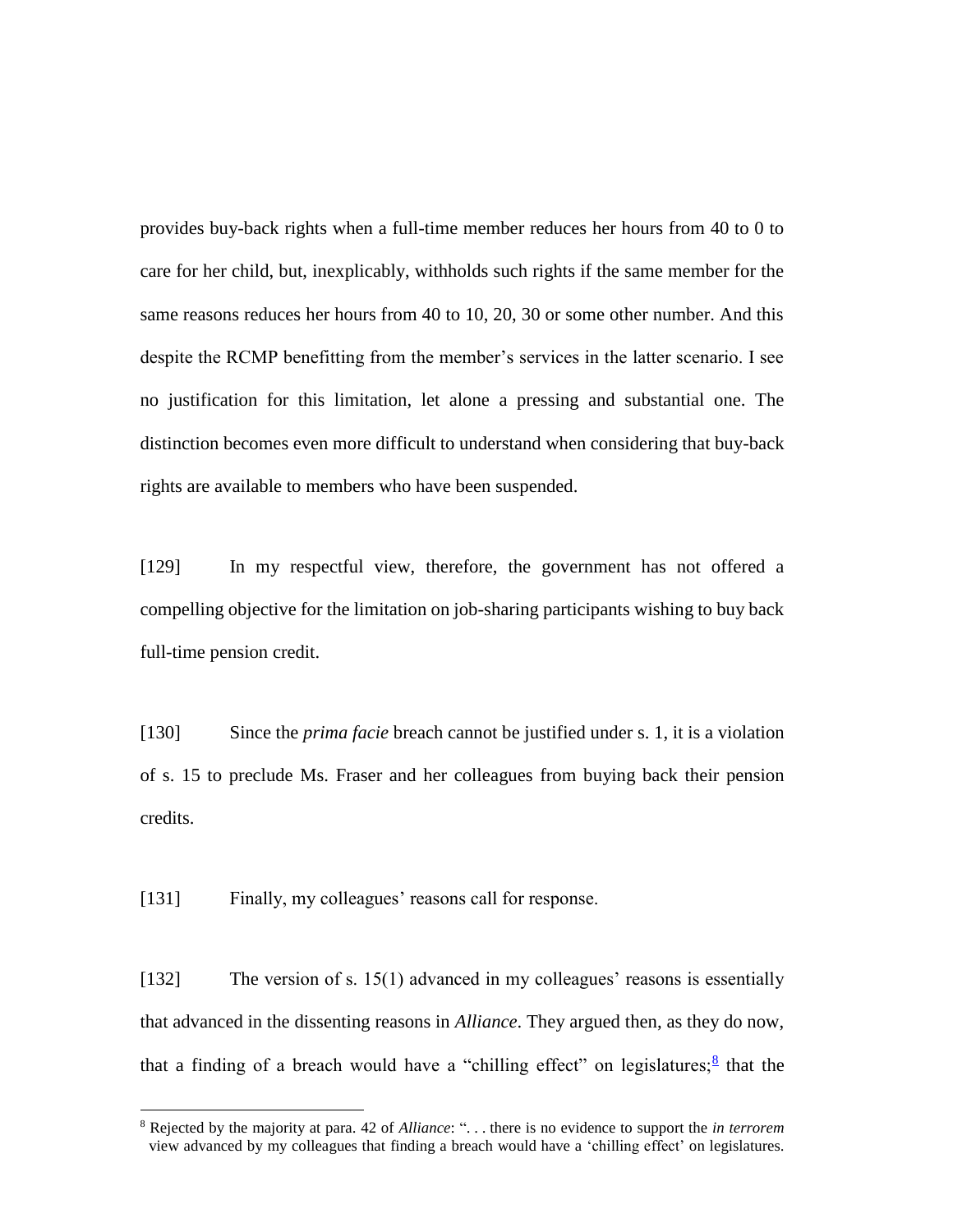impugned legislation was not "the source of the differences in compensation between men and women" (at para. 97); $\frac{9}{2}$  that the Court should not interfere with "incremental" efforts intended to narrow the gap between a group and the rest of society;  $\frac{10}{10}$  and that finding a s. 15(1) breach would place legislatures under a freestanding positive obligation "to act in order to obtain specific societal results such as the total and definitive eradication of gender-based pay inequities" (para. 65). $\frac{11}{11}$ 

[133] All of these propositions were squarely rejected by the majority in *Alliance*. Nothing, as far as I can see, has happened since *Alliance* was decided in 2018 to justify discarding its premises. And no one involved in this case argued that we should, except, inferentially, my colleagues, who tug at the strands of a prior decision they disagree with in search of the occasional phrase or paragraph by which they can unravel the

That amounts to an argument that requiring legislatures to comply with *Charter* standards would have such an effect. Speculative concerns about the potential for inducing statutory timidity on the part of legislatures has never, to date, been an accepted analytic tool for deciding whether the Constitution has been breached. Legislatures understand that they are bound by the *Charter* and that the public expects them to comply with it. The courts are facilitators in that enterprise, not bystanders."

<sup>&</sup>lt;sup>9</sup> Rejected by the majority at para. 41: "... my colleagues imply that there is no breach of [s. 15\(1\)](https://qweri.lexum.com/calegis/schedule-b-to-the-canada-act-1982-uk-1982-c-11-en#!fragment/sec15subsec1) of the *[Charter](https://qweri.lexum.com/calegis/schedule-b-to-the-canada-act-1982-uk-1982-c-11-en)* because the Quebec legislature did not *create* pay discrimination against women. No one has suggested that it did. But when the government passes legislation in a way that perpetuates historic disadvantage for protected groups, regardless of who caused their disadvantage, the legislation is subject to review for <u>s. 15</u> compliance . . ." (emphasis in original).

<sup>&</sup>lt;sup>10</sup> This argument did not deter the Court from finding a s. 15(1) breach in *Alliance* or in the companion case *Centrale* (see also *McKinney*, at p. 279). And the argument is even less convincing in this case, where no attempt was made by the government to justify the absence of buy-back rights as a necessary part of an ongoing strategy to address inequality, and where no support exists for that position in the record.

<sup>&</sup>lt;sup>11</sup> It was in *rejecting* this concern that the majority in *Alliance* made the two statements at para. 42 which my colleagues repeatedly invoke: "*The result of finding that Quebec's amendments breach s. 15 in this case is not*, as Quebec suggests, to impose a freestanding positive obligation on the state to enact benefit schemes to redress social inequalities. Nor does it undermine the state's ability to act incrementally in addressing systemic inequality. *But s. 15 does require the state to ensure that whatever actions it does take do not have a discriminatory impact*." (emphasis added)).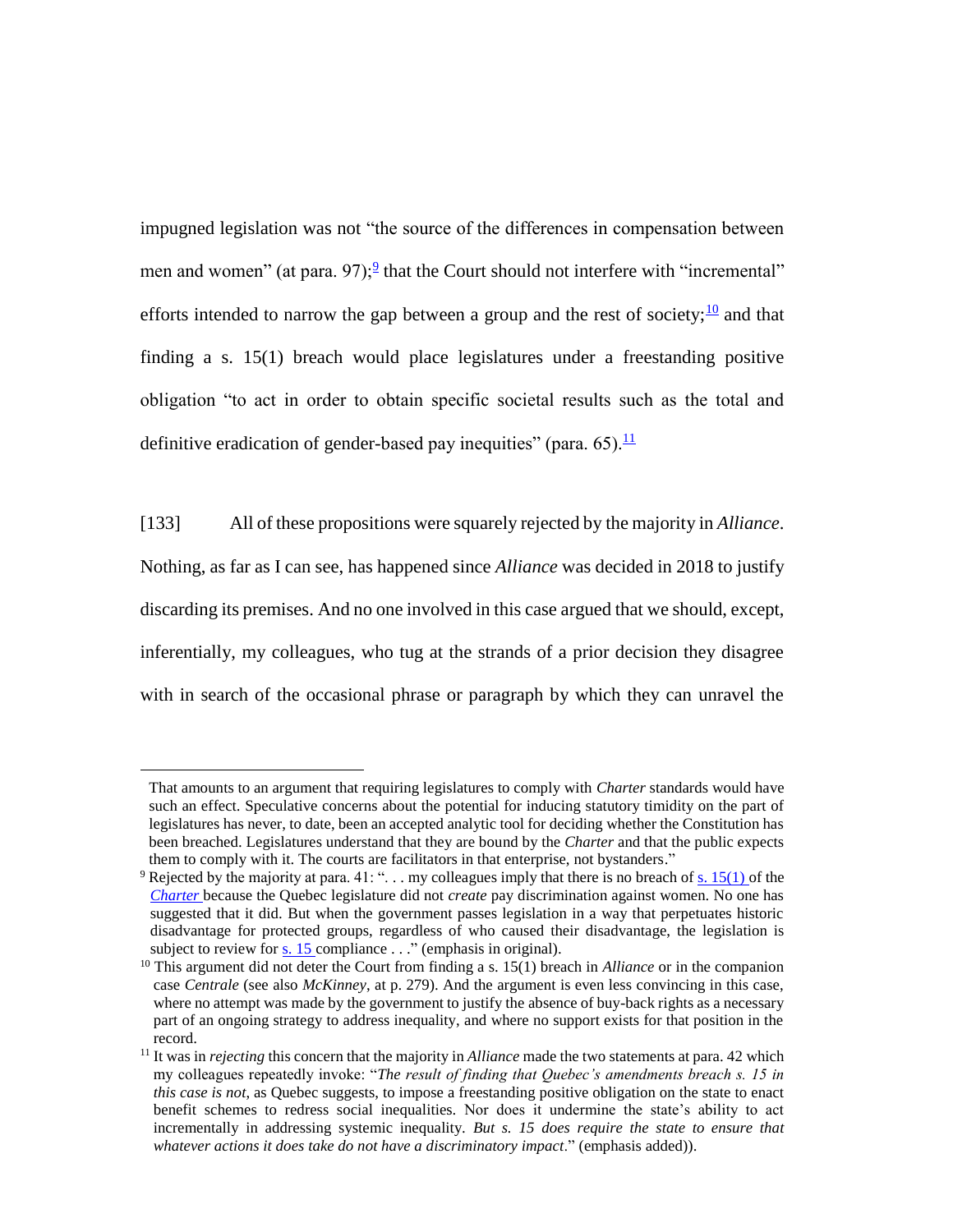precedent. Their arguments are based on conjecture not reality, calling to mind one writer's wry observation that "setting straw men on fire is not what we mean by illumination". $\frac{12}{1}$ 

[134] And, above all, they continue their insistent attack on the foundational premise of this Court's s. 15 jurisprudence — substantive equality — in favour of a formalistic approach that embraces "a mechanical and sterile categorization process conducted entirely within the four corners of the impugned legislation" (*Turpin*, at p. 1332). This Court has consistently rejected this "thin and impoverished vision of s. 15(1)" *(Eldridge*, at para. 73), as have even the scholars cited by my colleagues.<sup>13</sup> It is unfortunate that as the global jurisprudence has increasingly embraced substantive equality, my colleagues continue to endorse an approach which evokes the rejected pre-*Charter* theory whose effect was to deny access to benefits when that access required accommodation based on difference.

[135] Whatever my colleagues' definition of "rule of law" is, it must surely include the assumption that decisions of the Supreme Court will be respected not only by the public, but by members of the Court. And it must surely also include an assurance to those seeking constitutional protections that the ongoing repetition in

<sup>12</sup> Adam Gopnik, "The illiberal imagination: Are liberals on the wrong side of history?", *The New Yorker*, March 20, 2017, 88, at p. 92.

<sup>&</sup>lt;sup>13</sup> See also Young (2010), at pp. 192-98; Jennifer Koshan and Jonnette Watson Hamilton, "Meaningless Mantra: Substantive Equality after *Withler*" (2011), 16 *Rev. Const. Stud.* 31, at p. 59; Patricia Hughes, "Supreme Court of Canada Equality Jurisprudence and 'Everyday Life'" (2012), 58 *S.C.L.R.* (2d) 245, at pp. 271-72.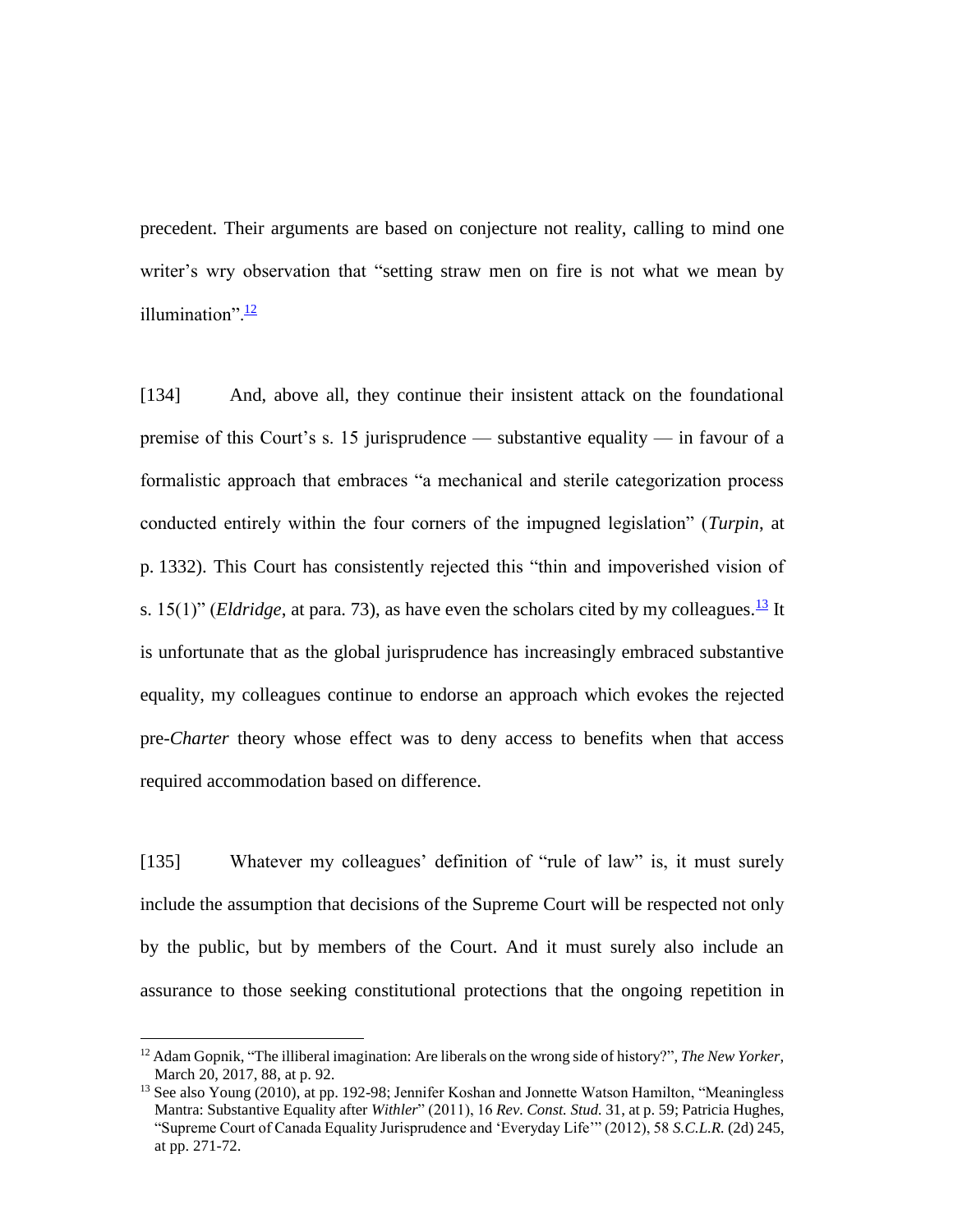dissenting reasons of rejected arguments will not require them "with each new case, [to] stand ready to defend the exact gains that have been won multiple times in the past" (Faraday, at p. 330; see also Jonnette Watson Hamilton and Jennifer Koshan, "Equality Rights and Pay Equity: Déjà Vu in the Supreme Court of Canada" (2019), 15 *J.L. & Equality* 1).

[136] For over 30 years, the s. 15 inquiry has involved identifying the presence, persistence and pervasiveness of disadvantage, based on enumerated or analogous grounds. Its mandate is ambitious but not utopian: to address that disadvantage where it is identified so that in the pursuit of equality, inequality can be reduced one case at a time. That is why there is a s.  $15(1)$  breach in this case — not because women continue to have disproportionate responsibility for childcare and less stable working hours than men, but because the pension plan "institutionalize[s] those traits as a basis on which to unequally distribute" pension benefits to job-sharing participants (see Faraday, at p. 318). This is '"discrimination reinforced by law', which this Court has denounced since *Andrews*" (*Centrale*, at para. 33, quoting *Andrews*, at p. 172). Contrary to the views of my colleagues, there is nothing "extraordinary" about holding, as we do here, that such discrimination violates s. 15(1) of the *Charter*. Based on our jurisprudence, it would be extraordinary if we did not.

[137] The final question relates to remedy.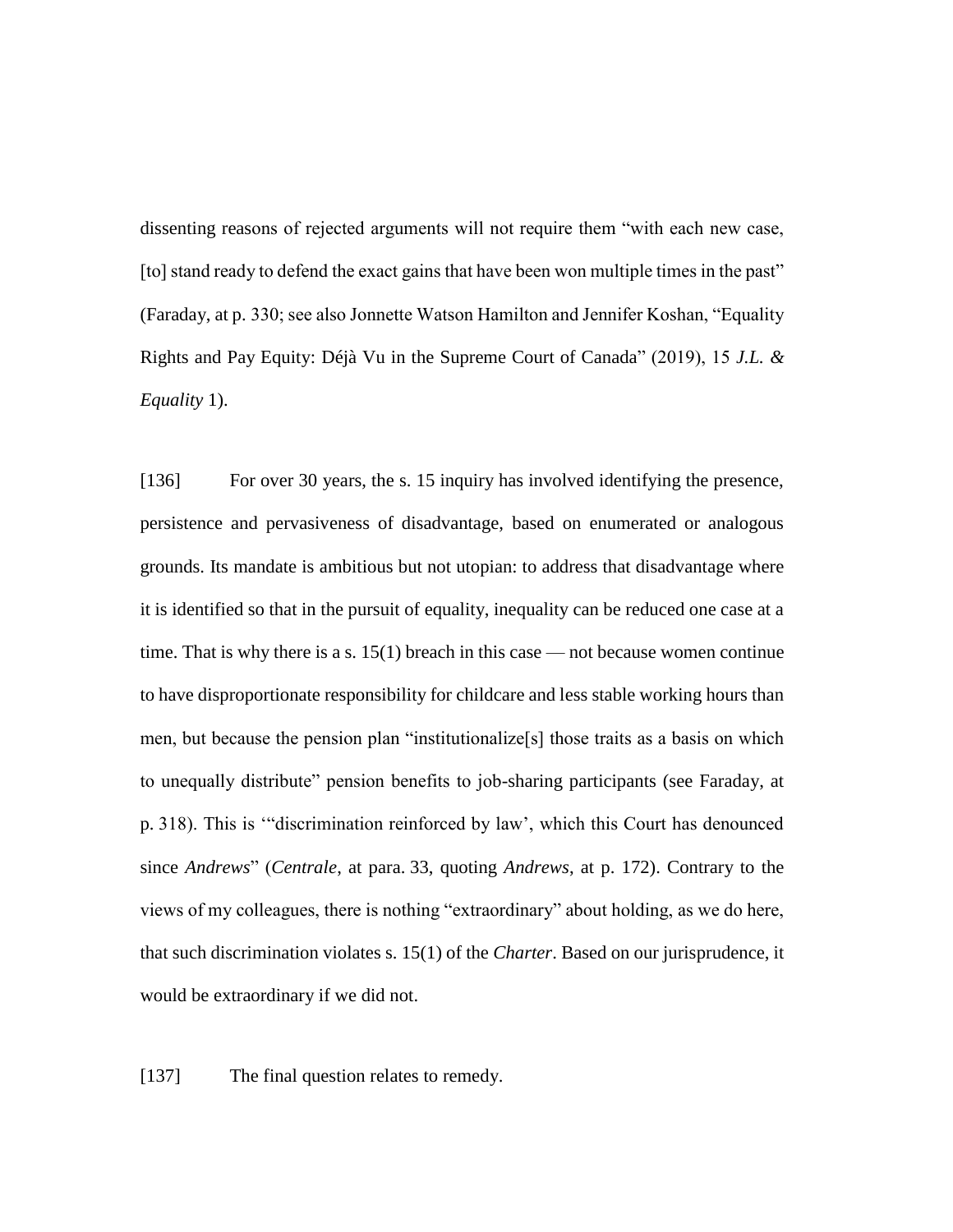[138] In my view, the appropriate remedy is a declaration that there has been a breach of the s. 15(1) rights of full-time RCMP members who temporarily reduced their working hours under a job-sharing agreement, based on the inability of those members to buy back full pension credit for that service. The methodology for facilitating the buy-back of pension credit is for the government to develop, but any remedial measures it takes should be in accordance with this Court's reasons. They should also have retroactive effect in order to give the claimants in this case and others in their position a meaningful remedy (*Vancouver (City) v. Ward*, [2010] 2 S.C.R. 28, at para. 20; *Doucet-Boudreau v. Nova Scotia (Minister of Education)*, [2003] 3 S.C.R. 3, at paras. 55-58).

[139] I would allow the appeal with costs throughout.

The following are the reasons delivered by

BROWN AND ROWE JJ. —

I. Introduction

[140] At one level, this appeal presents the simple question: is tying pension benefits to hours worked discriminatory? The Royal Canadian Mounted Police ("RCMP") allows two or more of its regular members ("members") to share one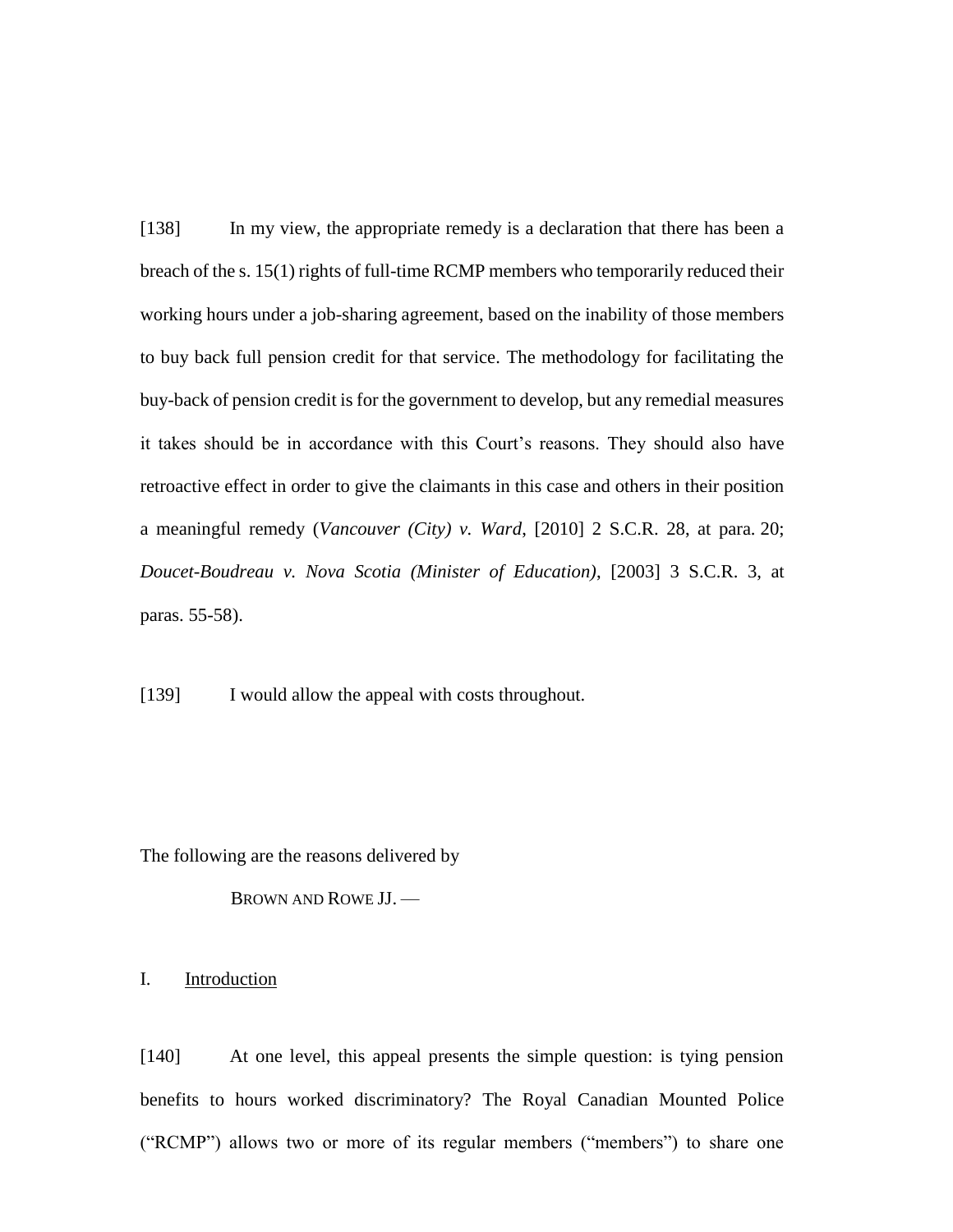full-time position through the option of "job-sharing." The pension benefits of members who job-share, like all other members, are determined through the *Royal Canadian Mounted Police Superannuation Act*, R.S.C. 1985, c. R-11 and the *Royal Canadian Mounted Police Superannuation Regulations*, C.R.C., c. 1393 (collectively, the "Plan"). Under the Plan, the pension benefits of members who job-share are prorated to reflect the hours they worked during the job-sharing period.

[141] In addition to job-sharing, the RCMP has also given its members the option of taking leave without pay ("LWOP"). These members may "buy back" pension benefits when they return to work from an extended period of LWOP.

[142] Through its job-sharing policy and the LWOP provisions, the RCMP has sought to provide flexible working arrangements in recognition of the burden women face in pursuing a career due to the unequal distribution of childcare responsibilities in society. For members with childcare responsibilities, job-sharing accommodates those who are able to remain operationally connected to the force and want to keep their policing skills up to date, while LWOP accommodates those who temporarily leave the force by enhancing their ability to return to work without undue financial hardship. The Plan and the RCMP's policy on job-sharing are not anathema to the vision of equality that underlies s. 15 of the *Canadian Charter of Rights and Freedoms*, but instead represent an attempt to *accommodate* employees in light of their particular circumstances.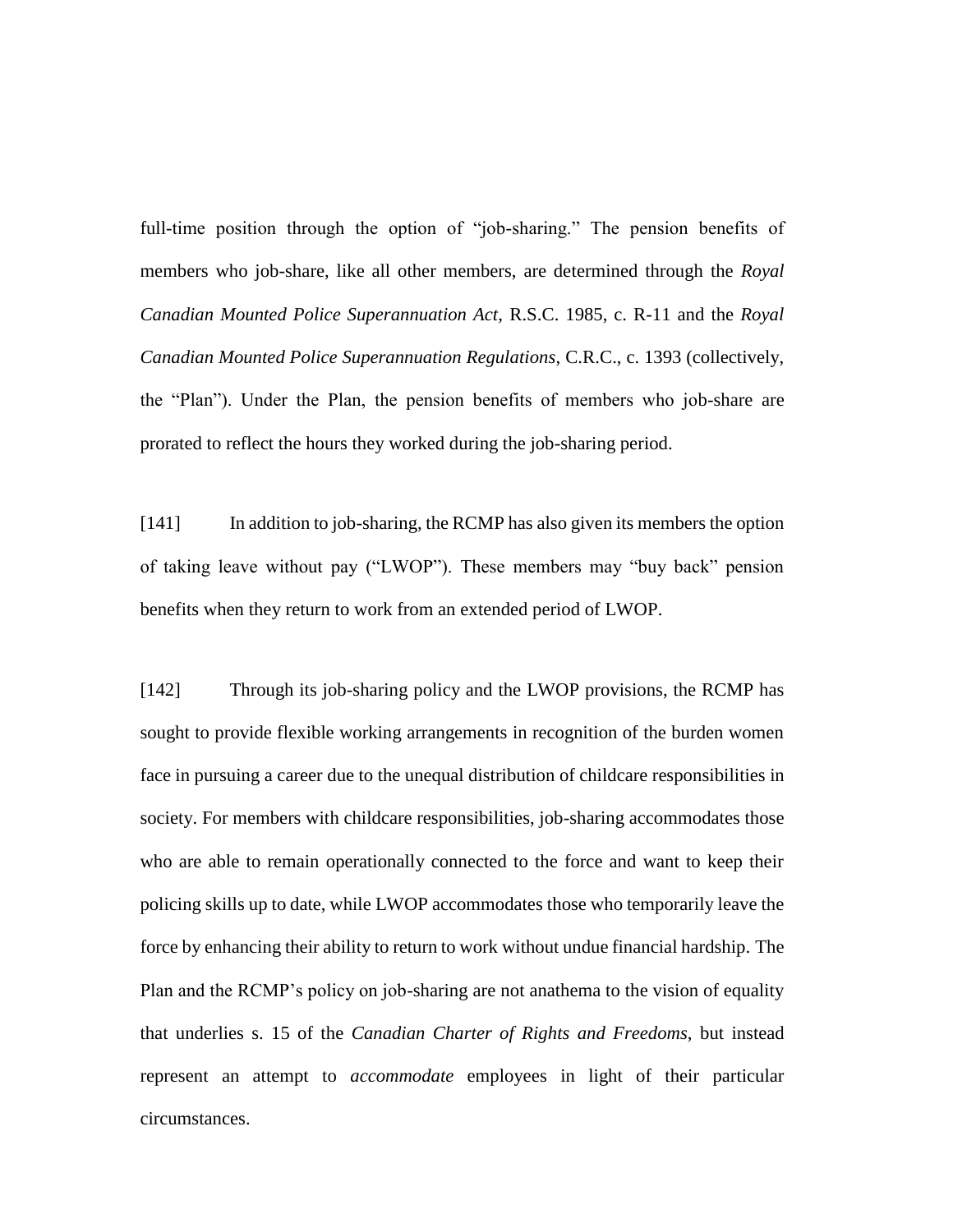[143] And yet, our colleague Abella J. finds these aspects of the Plan to be unconstitutional. She describes the historical disadvantages women have faced in the workplace and then concludes, in effect, that the Plan does not do enough to remedy these disadvantages. One may reach this conclusion as a matter of policy, but that is not the question to be decided. Rather, and at its most fundamental level, it is whether, as a matter of law, the Constitution empowers (or even requires) the courts to substitute their views as to how to remedy those disadvantages for those of the legislature and the executive.

[144] The circumstances here are extraordinary, in that it is acknowledged that Parliament was not obliged to enact the Plan (see, e.g., transcript, at p. 66), nor is it barred from repealing it (see *Quebec (Attorney General) v. Canada (Attorney General)*, 2015 SCC 14, [2015] 1 S.C.R. 693, at para. 25; *Quebec (Attorney General) v. Alliance du personnel professionnel et technique de la santé et des services sociaux*, 2018 SCC 17, [2018] 1 S.C.R. 464, at para. 33). But is not the next extension of our colleague's line of reasoning that governments (federal and provincial) have a positive duty under s. 15(1) to initiate measures that will remove all effects of historic disadvantage, *and* that they are constitutionally barred from repealing or even amending such measures? These are profoundly complex matters of public policy that no Canadian court is institutionally competent to deal with.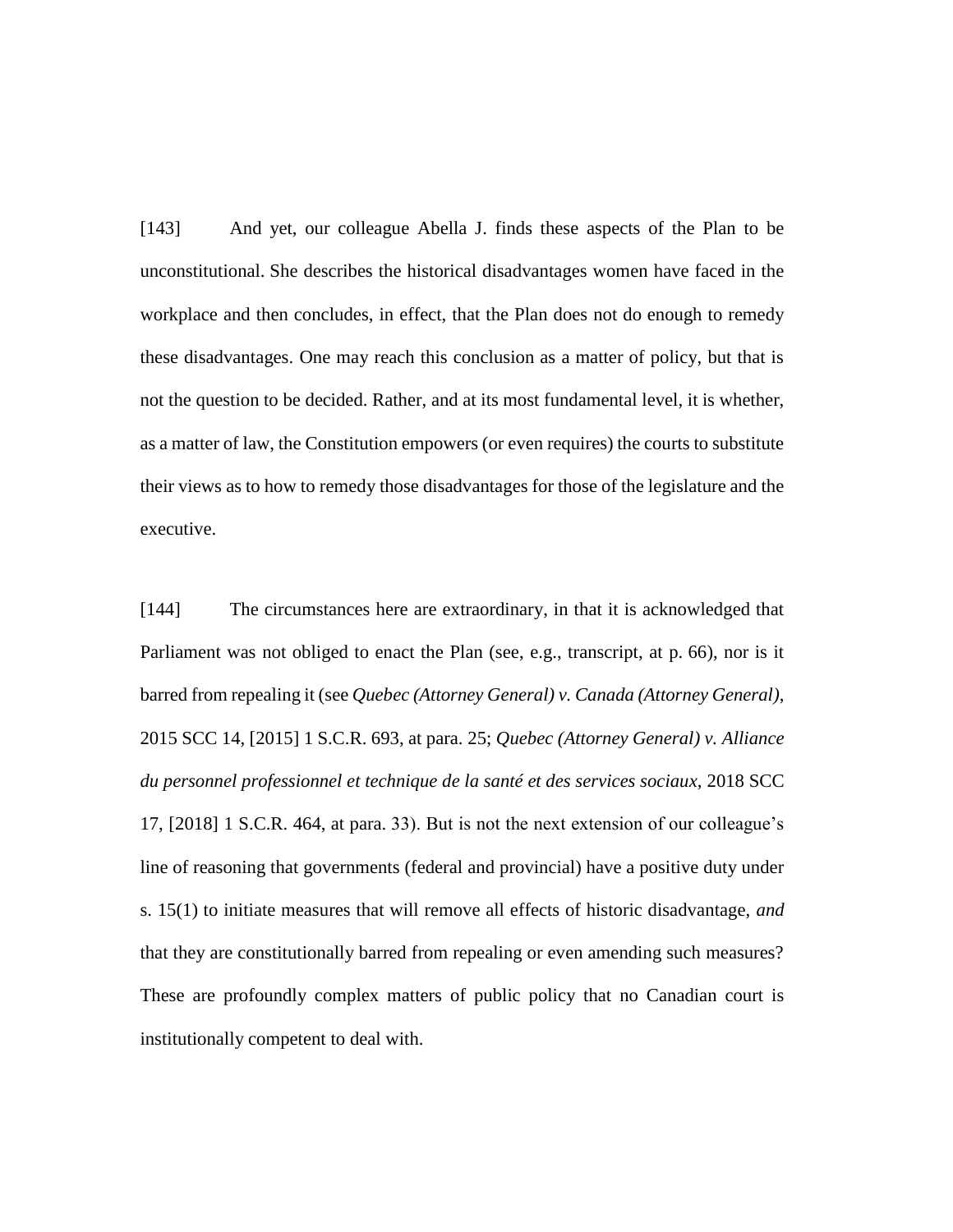[145] Our colleague's line of reasoning in this case lays the groundwork for just that position. Among other things, it effectively overrules this Court's recent statement in *Alliance* that the state may "act incrementally in addressing systemic equality" (para. 42 (emphasis added)). That the Plan does not *eradicate* disadvantage should not mean that it should attract censure as "discriminatory." Rather, considered in its entirety and with proper attention to its object, the Plan is a package of benefits designed to balance the needs of some RCMP employees during their child-raising years, prorated according to hours worked. On any permutation of s. 15(1), its effect surely cannot be to hinder government efforts to address pre-existing inequality.

[146] This leads to a more fundamental concern presented by this appeal — a concern which, we observe, has been repeatedly made by legal commentators, but which has yet to be taken up by this Court. The gauge of "substantive equality" by which this Court has measured s. 15(1) claims of right, not having been defined (except by reference to what it is *not* — e.g. "formal equality"), has become an open-ended and undisciplined rhetorical device by which courts may privilege, without making explicit, their own policy preferences. As we explain below, and with respect, this case is an instance of that inherent malleability being deployed so as to strike down a scheme which was, after all, designed to be ameliorative.

[147] The impugned provisions of the Plan are not unconstitutional. For the reasons that follow, we would dismiss the appeal.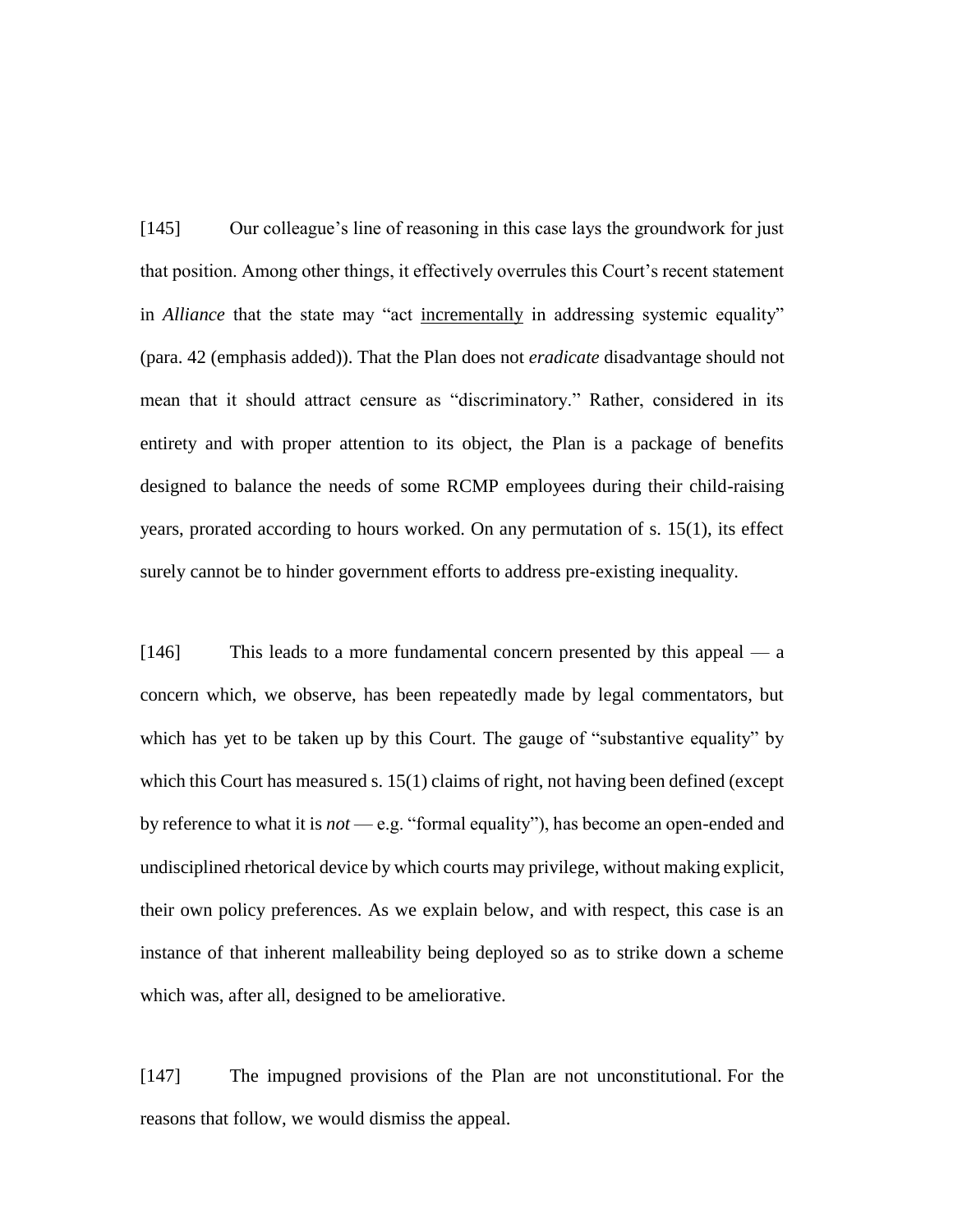## II. Facts

[148] While we agree generally with the facts as recounted by our colleague, we would add some observations regarding the appellants' employment status. Further, her description of the Plan obscures some key aspects of how it functions. This is not a small matter: understanding the Plan and the underlying legislative scheme *in its entirety* is key to adjudicating the s. 15 claim. As this Court has explained:

> Where . . . the impugned distinction is the denial of a benefit that is part of a statutory benefit scheme that applies to a large number of people, the discrimination assessment must focus on the object of the measure alleged to be discriminatory in the context of the broader legislative scheme, taking into account the universe of potential beneficiaries. [Emphasis added.]

> (*Withler v. Canada (Attorney General)*, 2011 SCC 12, [2011] 1 S.C.R. 396, at para. 3)

## A. *The Appellants' Employment Status*

[149] Our colleague does not directly engage with the appellants' employment status. At para. 21, she notes that the appellants argued that "the pension plan, properly interpreted, allows participants in the job-sharing program to acquire full pension credit." This passage refers to an issue before the Federal Court: the appellants argued that job-sharers were "presumptively" full-time members who agreed to work temporarily reduced hours or that they worked full-time with periods of LWOP (2017 FC 557, at paras. 43-44 (CanLII)). This argument was also advanced before this Court.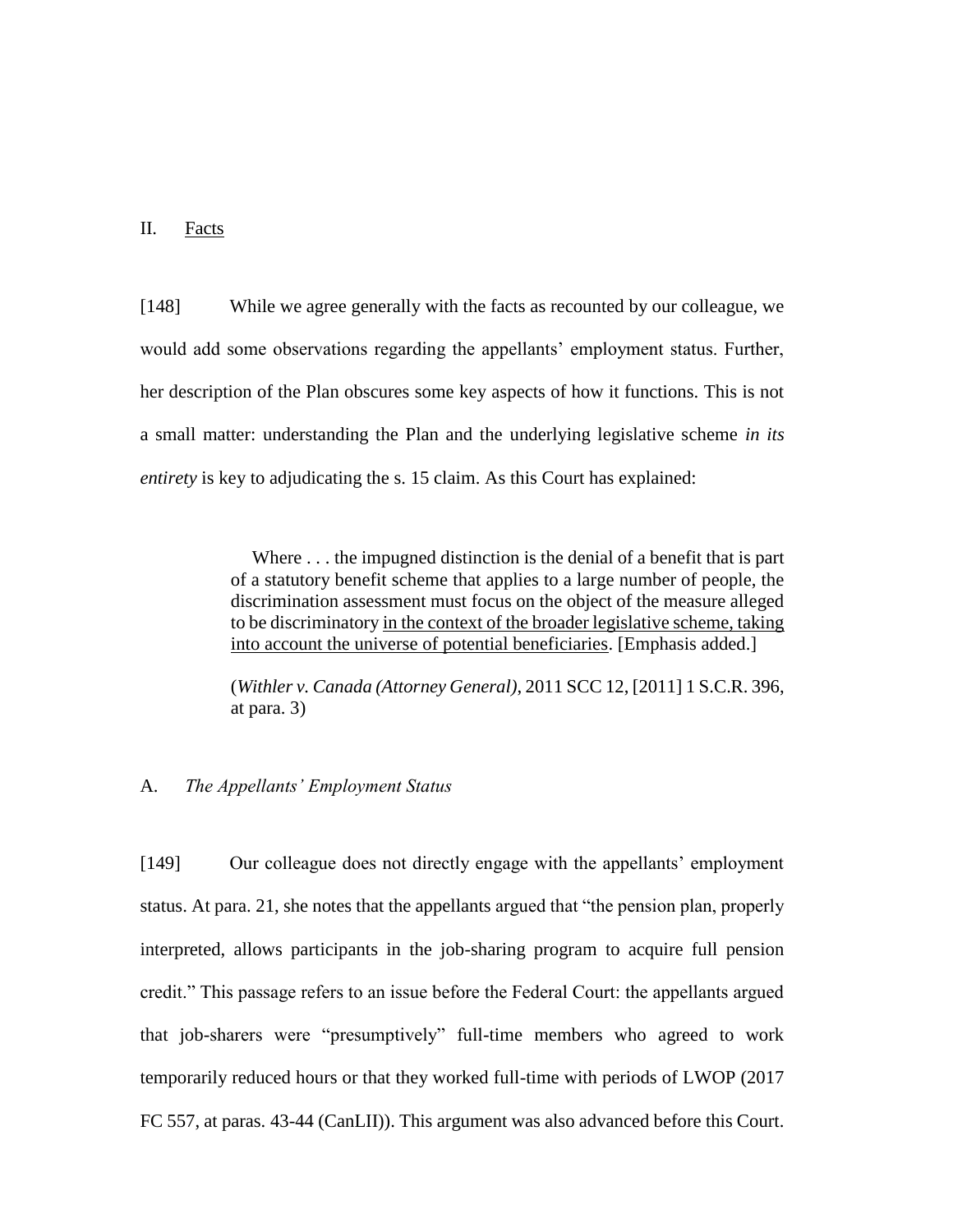And, having considered this issue in detail, the Federal Court found that the appellants worked *part-time* while job-sharing (para. 47). This finding was based on a thorough review of the record, including the 1997 Bulletin that introduced job-sharing, the RCMP Administration Manual II.10, and the appellants' Memoranda of Agreement (paras. 48-53). We highlight that the Manual explicitly states that "[j]ob sharing is considered as part-time employment" (A.R., vol. II, at p. 238 (emphasis added)). Further, the Federal Court expressly rejected the arguments that job-sharers were partly on LWOP (at para. 55) or worked full-time with temporarily reduced hours (para. 56). The Federal Court of Appeal upheld these findings, noting that the Federal Court's conclusions on this point were "largely factual" (2018 FCA 223, [2019] 2 F.C.R. 541, at para. 33). Applying a standard of palpable and overriding error, it found no basis to interfere (paras. 33-36).

[150] Despite this, our colleague repeatedly refers to job-sharers as "full-time members who temporarily reduced their working hours" (at para. 3; see also paras. 83, 97 and 138) or "full-time RCMP members who job-share" (paras. 5 and 25). She therefore seems to overturn this finding without setting out the applicable standard or explaining the error.

[151] This finding is key to the rest of our colleague's decision. By treating job-sharers *as full-time employees*, she is able to say they are entitled to the same pension benefits *as full-time employees*. With respect, this approach skates over key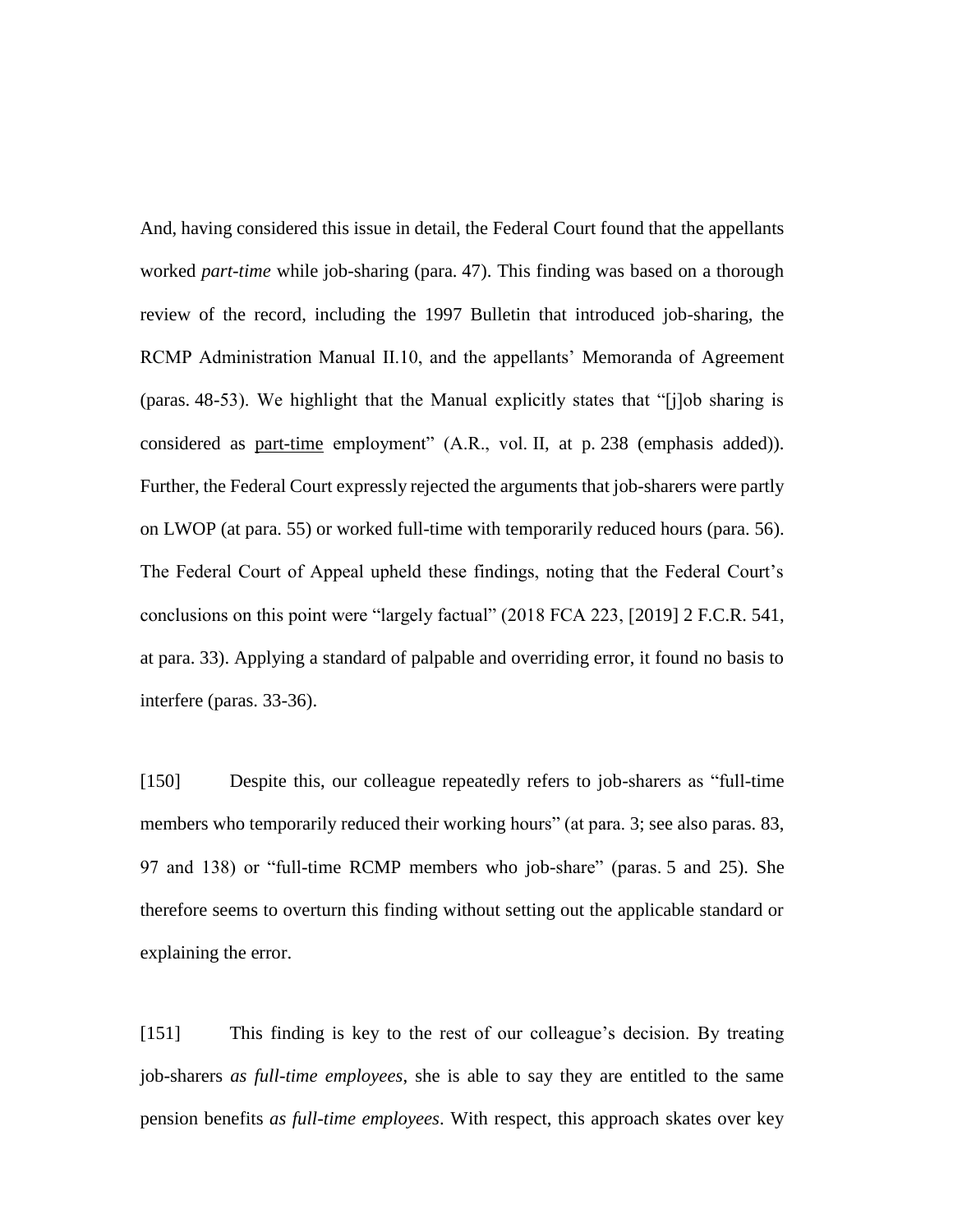aspects of the Plan, most notably how it treats part-time members and the different situations in which members take LWOP. In other words, our colleague does not account for the context of the entire scheme, which she must do in order to be faithful to *Withler*.

## B. *The Operation of the Plan*

[152] At the outset, it is important to note that the appellants do *not* allege that it is unfair in general for members who work part-time to have their pensions adjusted for periods of part-time work. Rather, the core of their argument is that they should be able to "buy back" pensionable service in the same way as members who take LWOP, a submission we dismiss below. To properly assess this submission, it is crucial to understand how the Plan operates and, in particular, how it applies in the same manner to full-time and part-time members except to make adjustments to account for hours actually worked.

[153] The Plan is a "contributory defined benefit pension plan," which means that contribution rates are based on a percentage of a member's earnings (A.R., vol. V, at p. 801; see also A. Kaplan and M. Frazer, *Pension Law* (2nd ed. 2013), at pp. 2-3). Both members and the RCMP are required to contribute to the Plan (*Act*, ss. 5 and 29.2). A member's pension is determined based on the years of "pensionable service," that is, the period of service credited to a member at retirement (*Act*, s. 6). All members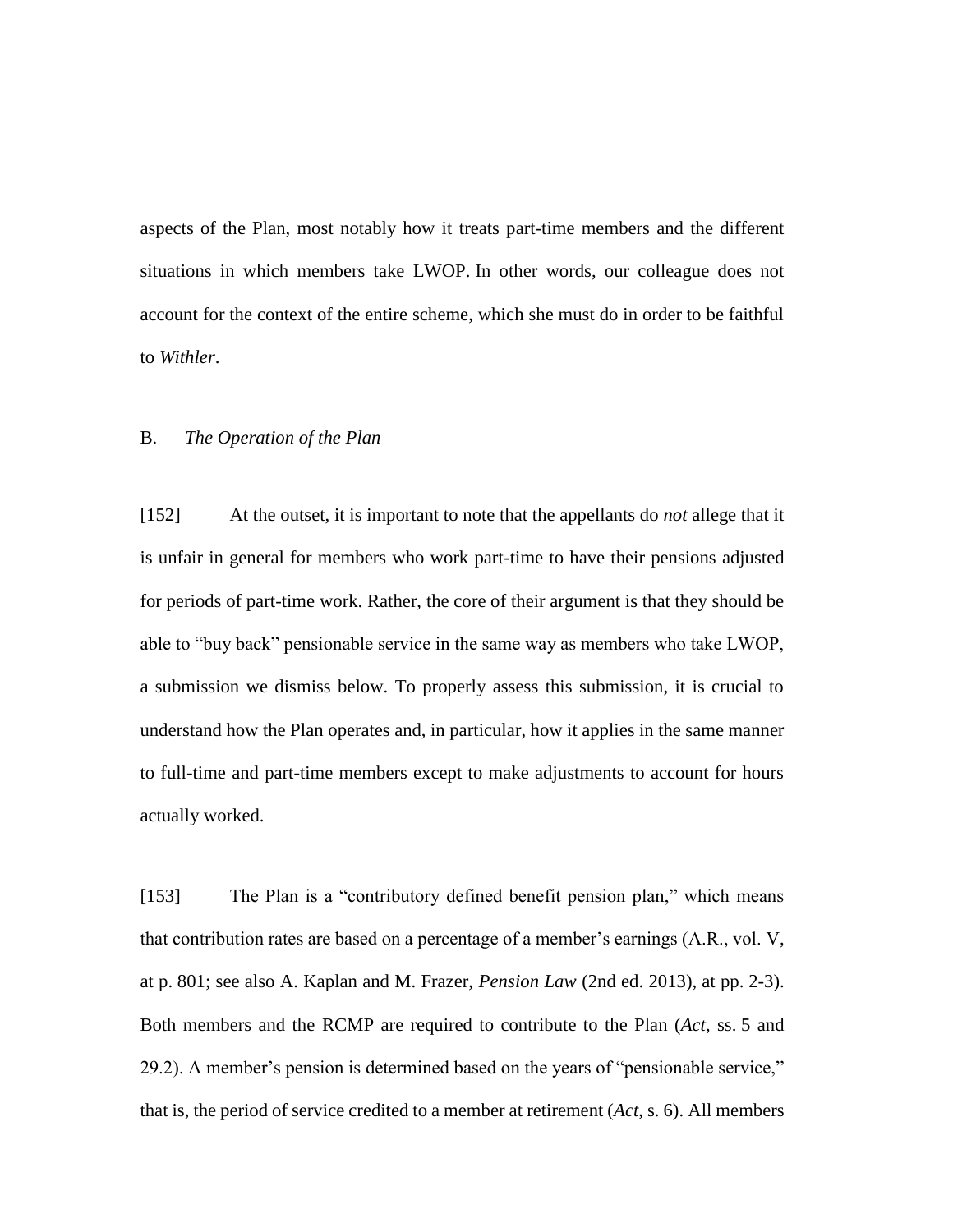accrue pensionable service at the same rate regardless of whether they work part- or full-time. This means that one-year of part-time work and one year of full-time work both count as one year of pensionable service.

[154] This important nuance is missing from our colleague's reasons, which speak only of *full-time* pensionable service (see, e.g., para. 14).

[155] The only employment statuses provided for under the Plan are full-time, part-time, and LWOP. The *Regulations* define a "full-time member" as one who is engaged to work 40 hours per week (s. 2.1; see also A.R., vol. V, at p. 803). Meanwhile, a "part-time member" is described as a member who is engaged to work a minimum of 12 hours per week and is not a full-time member (ss. 2.1 and  $5.2(1)$ ). Importantly, there are no specific provisions relating to job-sharing in the Plan. This makes sense, given that the relevant policies define job-sharing as a form of part-time work. Job-sharers are therefore treated as working part-time during the period in which they job-share.

[156] All members contribute to the pension fund at the same rate, set by Treasury Board as a percentage of their salary. Upon retirement, members receive a pension benefit that is proportional to the assigned hours of work: the benefits are prorated to account for any part-time service. As the respondent's pension expert explained, "This approach aims to ensure that part-time members and full-time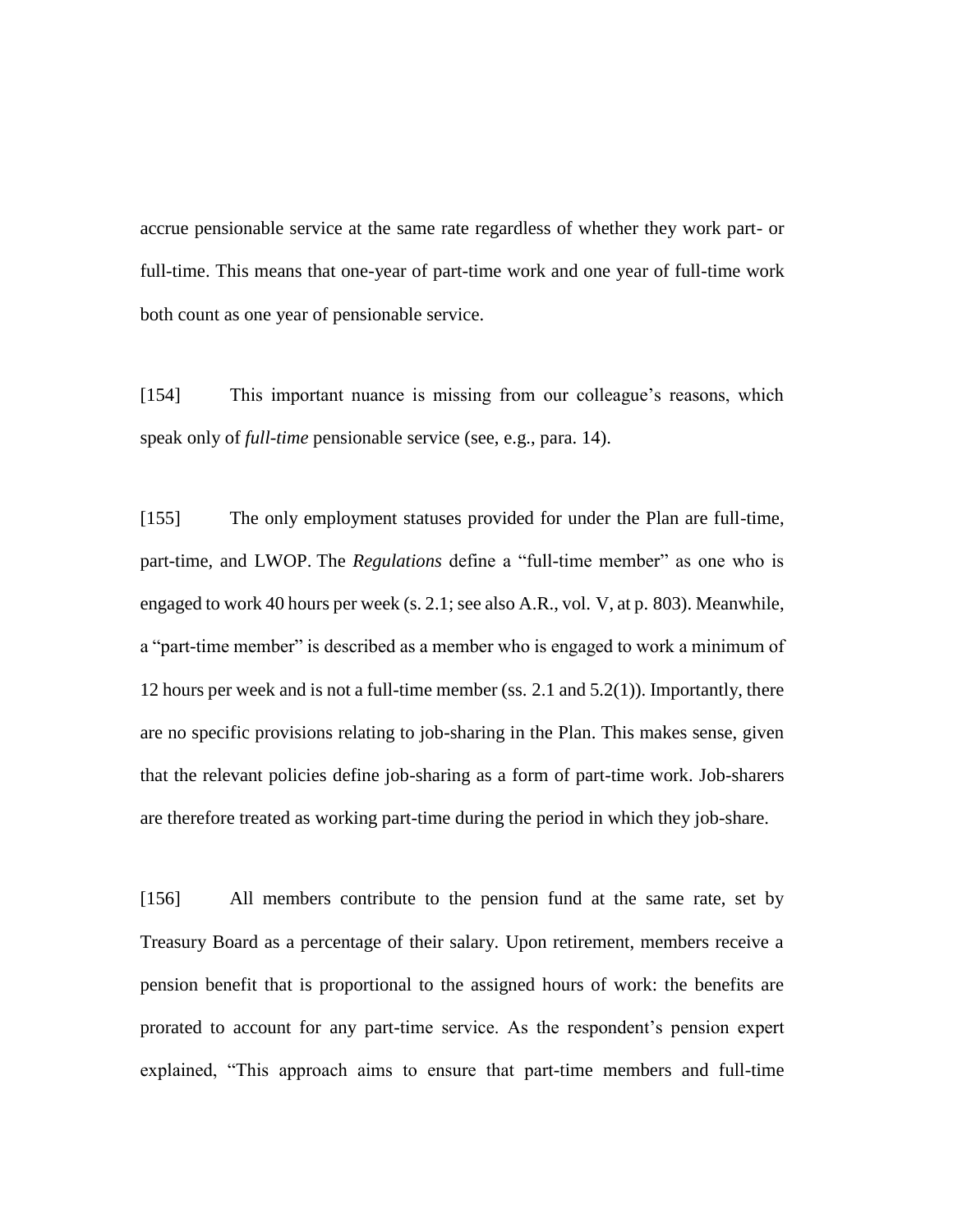members are treated equitably by tying pension benefits to assigned hours of work" (A.R., vol. V, at p. 805).

[157] Members' pension benefits are based on the average annual pay received for the five best consecutive years of highest paid pensionable service. For periods of part-time pensionable service, the average annual pay is based on the "full-time equivalent" of the authorized rate of pay and is then prorated to reflect the hours actually worked. The respondent's pension expert explains that "[t]his method ensures that members will not be penalized based on when in their career the part-time service occurred"  $(p. 806)$ .

[158] As we will discuss, the core of the appellants' argument focuses on the "buy-back" option available to members who take LWOP. It is therefore also important to understand how the "buy-back" option works. Members who take LWOP have *no* assigned hours of work and are therefore not remunerated but maintain continuity of employment. For the first three months of an LWOP period, members must contribute to the pension fund the amount they would have contributed had they been working (*Act*, s. 6(a)(ii)(A); *Regulations*, s. 10(1)(a) and (4)). Following that period, members may elect *not* to contribute for some or all of the balance of the LWOP period (*Act*, s. 7(1)). However, members who choose to treat the remaining LWOP period as pensionable must pay two or two and a half times the amount they would have paid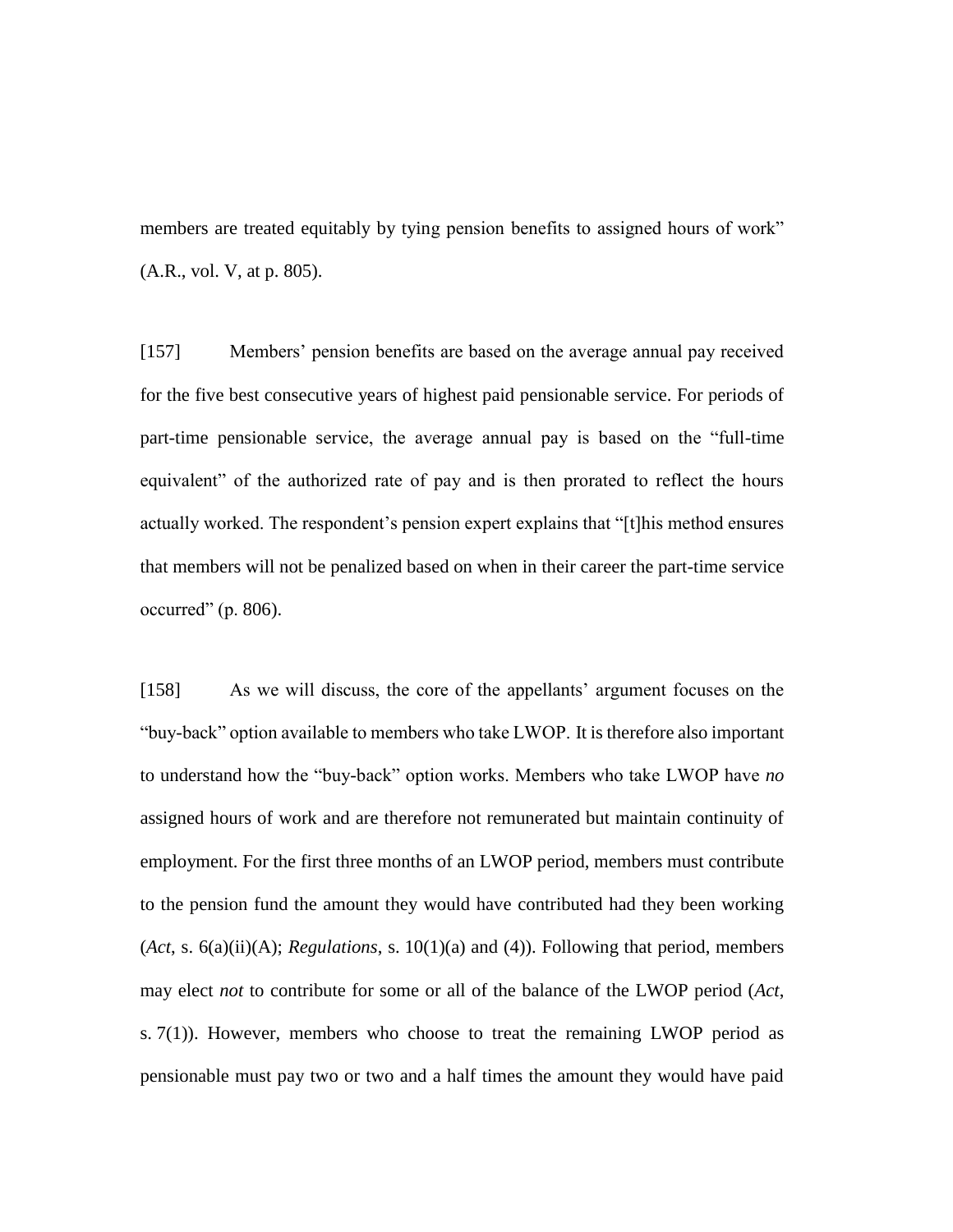had they been working (*Act*, s. 7(1); *Regulations*, s. 10(1)(b)).<sup>14</sup> This is what is meant by "buying back" pensionable service.

[159] Crucially, pension benefits for members who take LWOP are determined based on the status they held immediately before taking LWOP (*Regulations*, ss. 5.4, 10(4) and 10.1). In other words, members who worked *part-time* prior to taking LWOP and buy back that pensionable service will earn a *part-time* pension benefit for the period of LWOP.

[160] As the foregoing shows, members who "buy back" pensionable service following a period of LWOP are making contributions for periods in which they did not work. Conceptually, therefore, it makes sense to say that they are "buying back" that time. In contrast, members who job-share make pension contributions throughout the job-sharing period. We therefore agree with the respondent that it is inaccurate to speak of "buying back" service when it comes to job-sharing. The hours worked while job-sharing are already fully pensionable; there is no remaining time to be "bought back". Job-sharers worked part-time hours and received part-time pension benefits for the period they job-shared. The appellants, however, are seeking to obtain a *full-time*  pension benefit in respect of a period where they have worked part-time hours. To be clear, *no other members are entitled to such a benefit*. Even members who take LWOP

<sup>&</sup>lt;sup>14</sup> If a member elects *not* to treat the period as pensionable, he or she may later choose to buy back the pensionable service at a rate of two or two and a half times plus interest (*Regulations*, s. 10.8).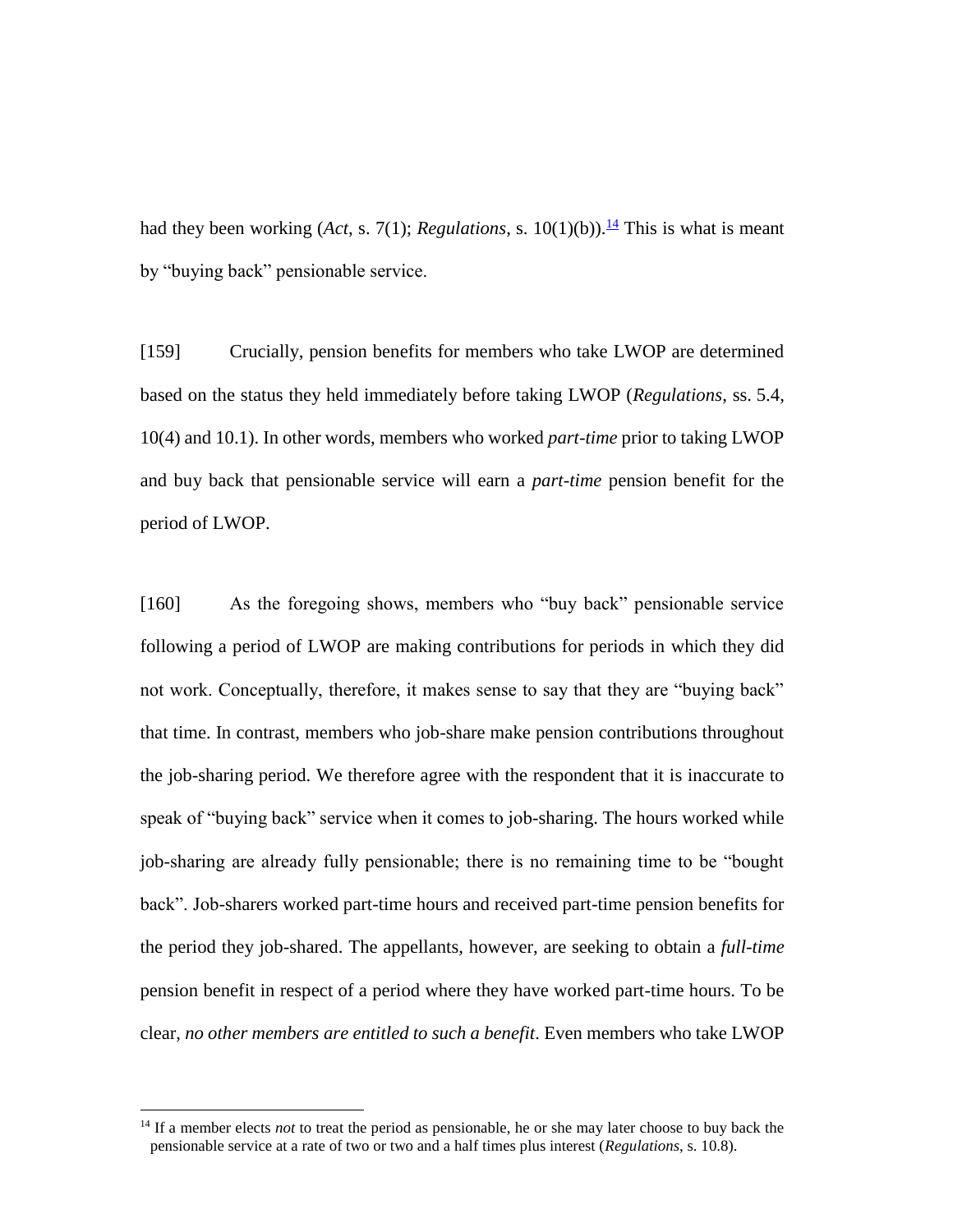are limited to the hours they worked prior to taking LWOP (e.g. the part-time member who takes LWOP is able to buy back part-time, but not full-time, pension benefits for their time spent on LWOP). The appellants are, in this sense, asking to be put in a *better* position than everyone else under the Plan, and, indeed, under any of the other 10 public sector pension plans. Our colleague elides this vital point, which underlies our reasoning and undermines hers.

[161] Instead, she draws attention to the fact that members who are suspended can obtain full-time pension credit (para. 25). The RCMP's Administration Manual II.8 does state that "[t]he period of time a member is suspended without pay and allowances will count as pensionable service" (A.R., vol. II, at p. 229). But there is almost no evidence before the Court as to how this works. It may be that a member who worked part-time prior to a suspension is entitled only to *part-time* pension credit, which would seem to align with how the Plan otherwise works. We simply do not know. Moreover, during the hearing, the respondent stated this option is no longer available and has not been for some time, noting that the document relied on by the appellants dates back to 2003. It is not appropriate to ascribe any significance whatsoever to the situation of suspended members given this evidentiary void.

[162] In short, it is incumbent upon this Court in judging the constitutionality of the Plan to understand and account for how the scheme operates *as a whole*, rather than compare options that are available to different groups line-by-line. And, considering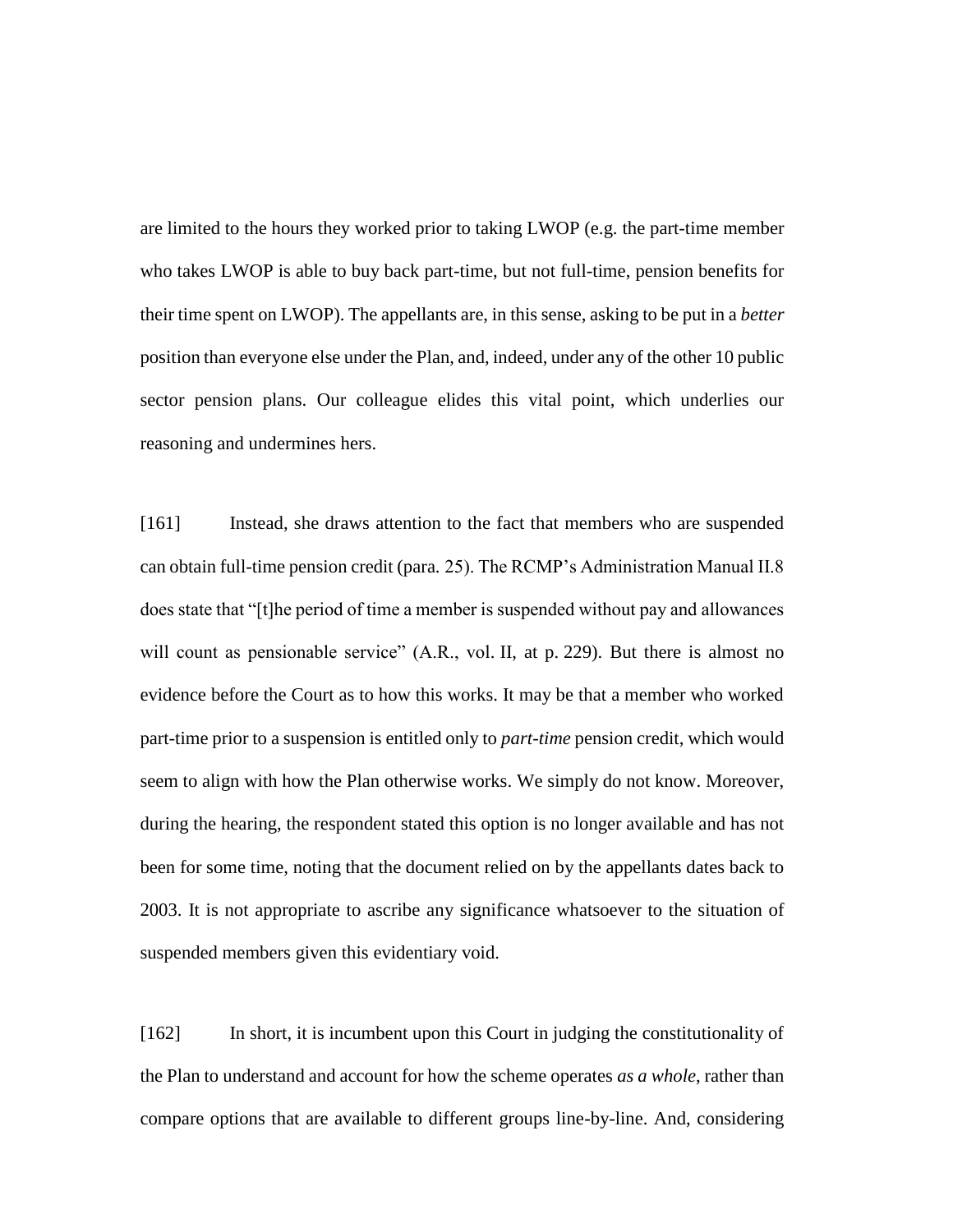the Plan as a whole, it is clear that it accommodates various stages of a member's life and career. It is meant to be flexible and meet different needs at different times.

## III. Analysis

[163] The appellants say the Plan violates s. 15 of the *Charter* in its application to members who job-share, by denying them the right to accrue full-time pension credit for periods when they job-shared for childcare reasons. In our view, it does not.

[164] We stress in coming to this conclusion that the Court is not called upon to decide whether the Plan represents good or bad policy on the part of Parliament (in the legislation) and the executive (in the regulations). The task of the Court, rather, is to assess whether the Plan respects the bounds of the constitutional obligations imposed on the state (*Vriend v. Alberta*, [1998] 1 S.C.R. 493, at para. 136).

[165] Section 15 protects individuals against state-imposed discrimination. Like any other *Charter* right, it applies to the actions of the state, and not to private acts of discrimination (s. 32; *RWDSU v. Dolphin Delivery Ltd.*, [1986] 2 S.C.R. 573, at p. 597; P. W. Hogg, *Constitutional Law of Canada* (5th ed. Supp. (loose-leaf)), vol. 2, at pp. 55-12 to 55-13). In the case at bar, the appellants' claim is premised on the relationship between their sex, the allocation of childcare responsibilities in society, and the fact they job-shared. Their argument is that, because primary responsibility for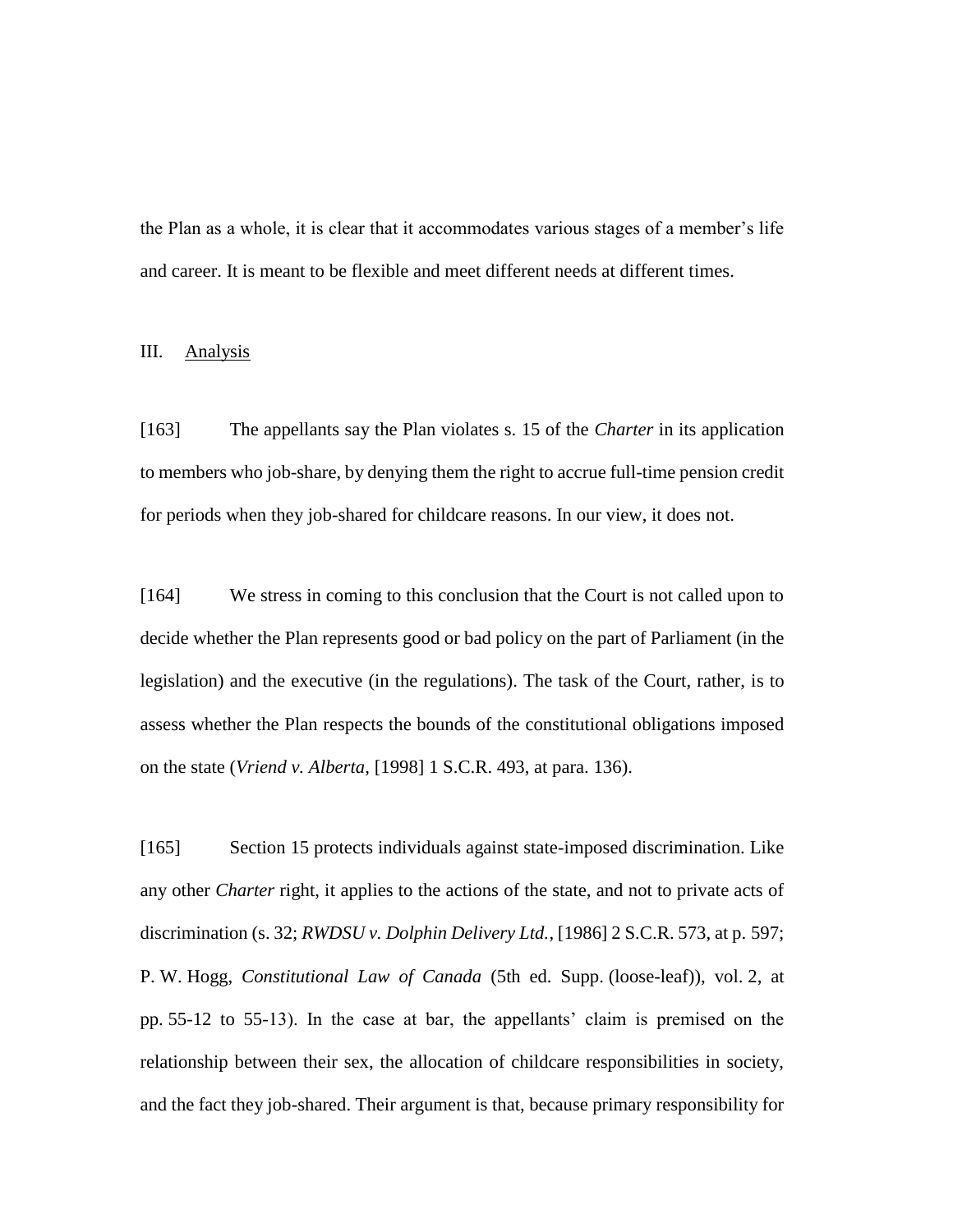childcare has historically fallen on women, the Plan ought to have allowed them to "buy back" additional pensionable service for the time they job-shared to fulfill their childcare responsibilities.

[166] It is indisputable that women have historically been disadvantaged in the workplace in part by the demands of childcare. This Court has recognized this disadvantage, notably in matters of compensation, in *Alliance*, at para. 6, and *Centrale des syndicats du Québec v. Quebec (Attorney General)*, 2018 SCC 18, [2018] 1 S.C.R. 522, at paras. 2, 58 and 138. In this case, the application judge was presented with, and accepted, evidence showing that "women continue to assume traditional roles in the home and [that] women are more likely than their male counterparts to scale back at work to respond to 'role overload' and work-life conflict" (para. 72). She also accepted evidence that women continue to make up a larger proportion of the part-time labour force, particularly between the ages of 25 and 44 when they are most likely to be raising children (para. 168).

[167] Further, the Federal Court of Appeal has described systemic discrimination as "a continuing phenomenon which has its roots deep in history and in societal attitudes. [And] cannot be isolated to a single action or statement" (*Public Service Alliance of Canada v. Canada (Department of National Defence) (C.A.)*, [1996] 3 F.C. 789, at para. 16). And it exists within the private *and* public spheres. Some aspects of government employment policies, for example, have contributed to women's systemic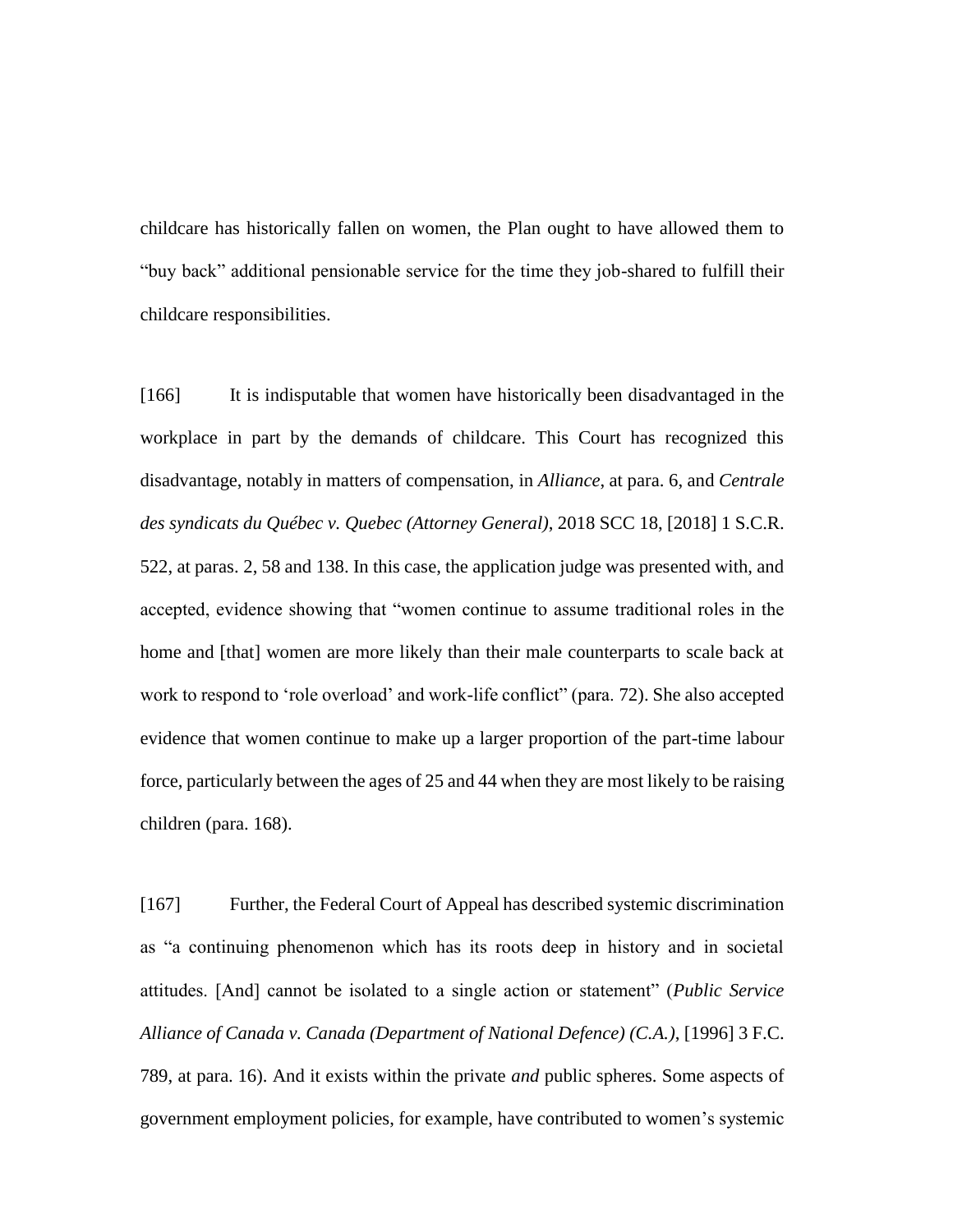disadvantage (see, e.g., *Newfoundland (Treasury Board) v. N.A.P.E.*, 2004 SCC 66, [2004] 3 S.C.R. 381). However, many *private* sources — that is, longstanding phenomena *other* than government policies — also contribute to women's ongoing systemic disadvantage. A clear example of this is how parents share and expect each other to share domestic responsibilities, including childcare.

[168] In the present case, the Plan represents neither a public nor private source of ongoing systemic disadvantage. It does not contribute to women's systemic disadvantage; nor does it reinforce, perpetuate, or exacerbate the pre-existing disadvantage of women in the workplace which arises in part from unequal distribution of parental responsibilities. Rather, it seeks to *ameliorate (although without eliminating)* the effects of that pre-existing disadvantage on women's careers in the RCMP by providing employment options which allow them the flexibility to continue to pursue their careers while raising children. This case therefore raises the question: can a court strike down part of a statutory scheme for simply being *insufficiently* remedial? In our respectful view, and as we explain below, it cannot.

### A. *Step One of the Section 15 Analysis*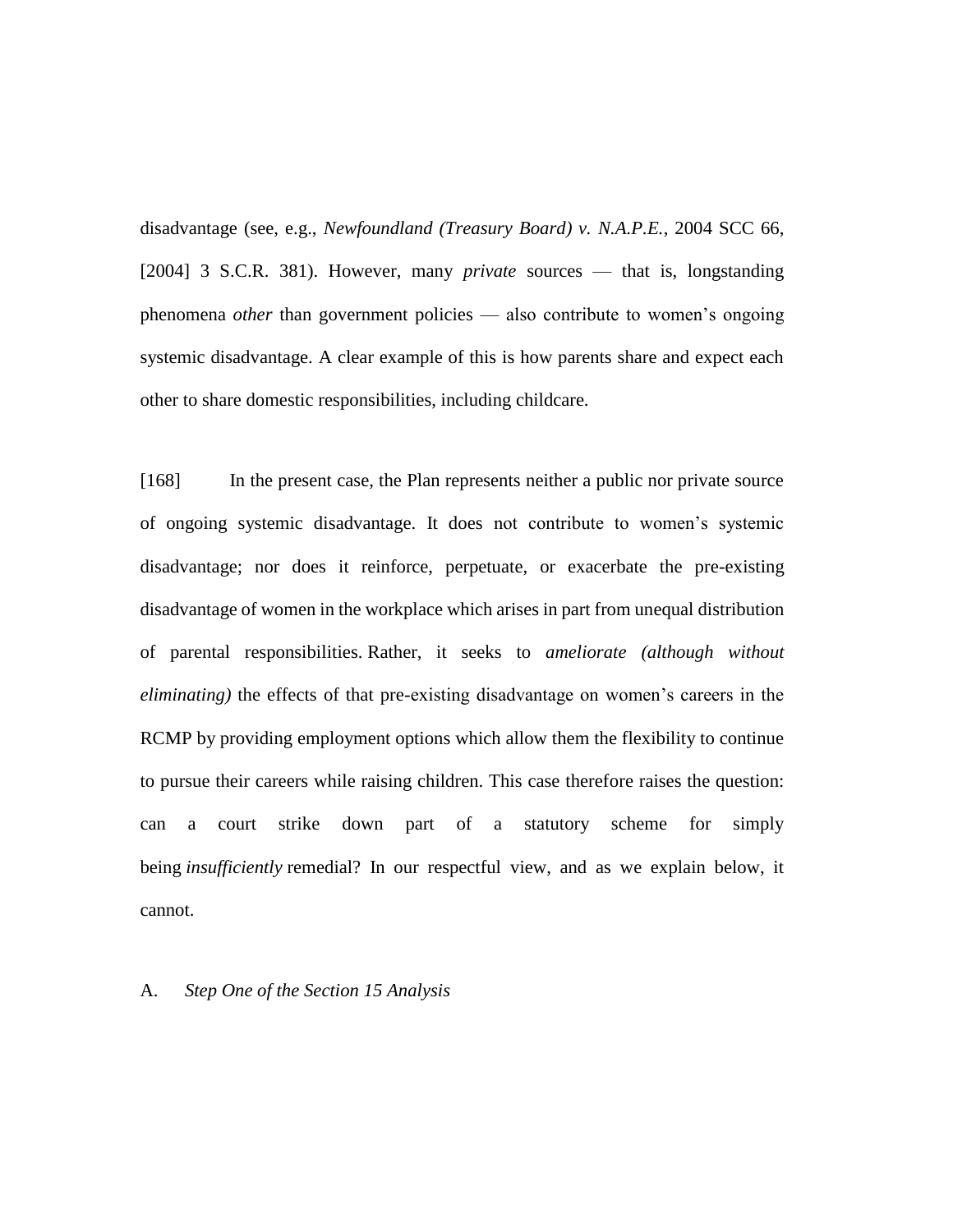[169] As our colleague explains, this claim alleges adverse-impact discrimination. We agree that the s. 15 test, as it is framed, can address such claims (paras. 48-50). That test consists of the following two steps:

- 1. Does the law, on its face or in its impact, create a distinction on the basis of an enumerated or analogous ground?
- 2. Does the law fail to respond to the actual capacities and needs of the group and instead impose burdens or deny a benefit in a manner that has the effect of reinforcing, perpetuating, or exacerbating their disadvantage?

(*Kahkewistahaw First Nation v. Taypotat*, 2015 SCC 30, [2015] 2 S.C.R. 548, at paras. 19-20; *Alliance*, at para. 25; *Centrale*, at para. 22.)

[170] That the test can account for adverse-impact discrimination is shown by its inquiry into whether a law creates a distinction *in its impact*. As this Court recognized in *Withler*, in adverse-impact cases, "the claimant will have more work to do at the first step" (para.  $64$ ).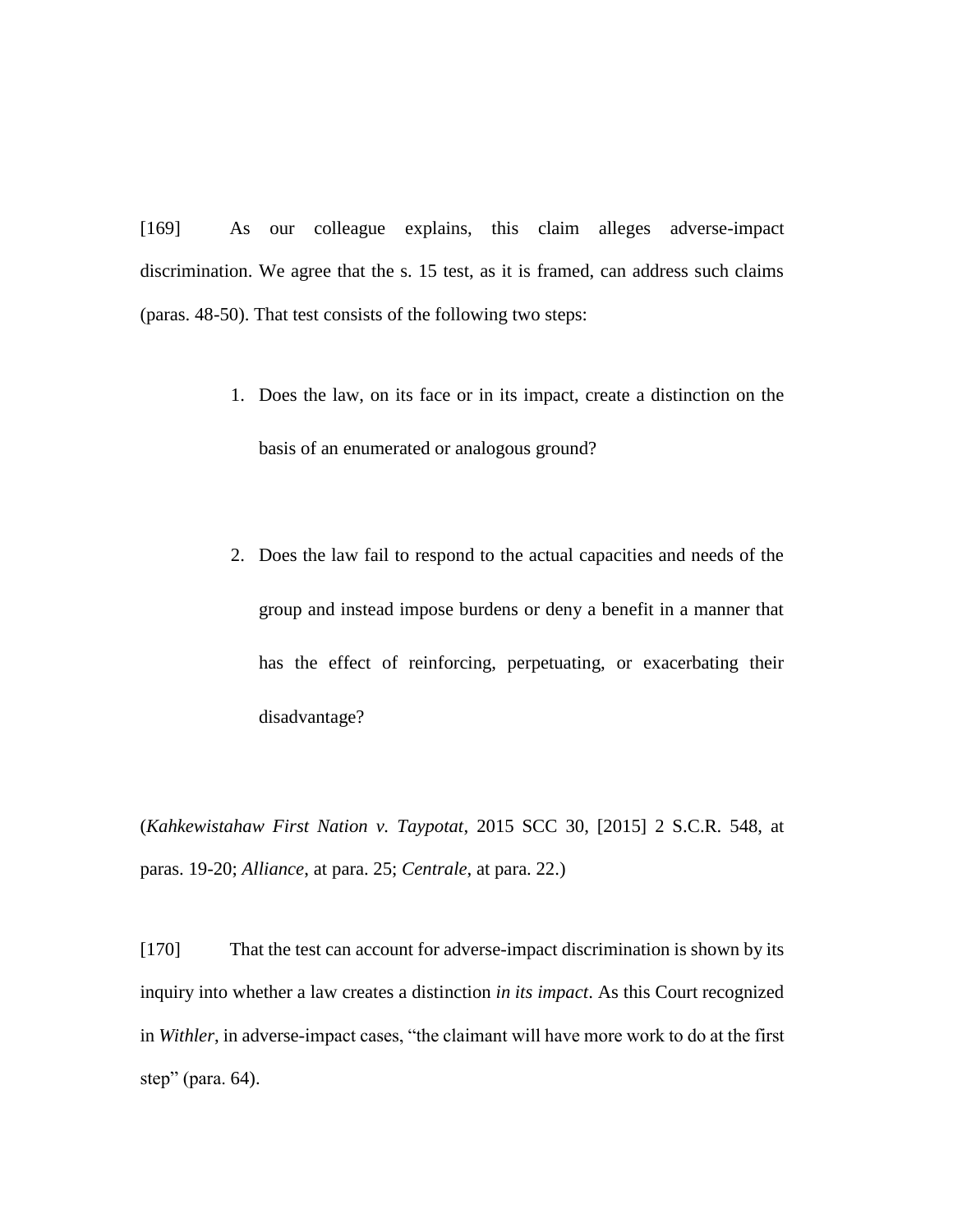[171] The concept of a "distinction" has been central to our s. 15 jurisprudence since *Andrews v. Law Society of British Columbia*, [1989] 1 S.C.R. 143, which described discrimination as "a distinction, whether intentional or not but based on grounds relating to personal characteristics of the individual or group" (p. 174 (emphasis added)). As the Court explained in *Withler*:

> Inherent in the word "distinction" is the idea that the claimant is treated differently than others. Comparison is thus engaged, in that the claimant asserts that he or she is denied a benefit that others are granted or carries a burden that others do not, by reason of a personal characteristic that falls within the enumerated or analogous grounds of s. 15(1). [Emphasis added; para. 62.]

[172] As this passage demonstrates, the focus at step one upon identifying a *distinction* is consistent with the comparative nature of equality. Indeed, and as this Court has repeatedly emphasized, equality is "an inherently comparative concept" (*R. v. Kapp*, 2008 SCC 41, [2008] 2 S.C.R. 483, at para. 15; see also *Andrews*, at p. 164; *Winko v. British Columbia (Forensic Psychiatric Institute)*, [1999] 2 S.C.R. 625, at para. 77; *Withler*, at para. 62). Comparison is relevant throughout both steps of the s. 15 analysis (*Withler*, at para. 61).

[173] Despite the comparative nature of equality, however, this Court has also cautioned that seeking out a "mirror comparator group" is not the proper method to evaluate s. 15 claims (*Withler*, at paras. 55-60). As stated in *Withler*, "[t]he analysis is contextual, not formalistic, grounded in the actual situation of the group and the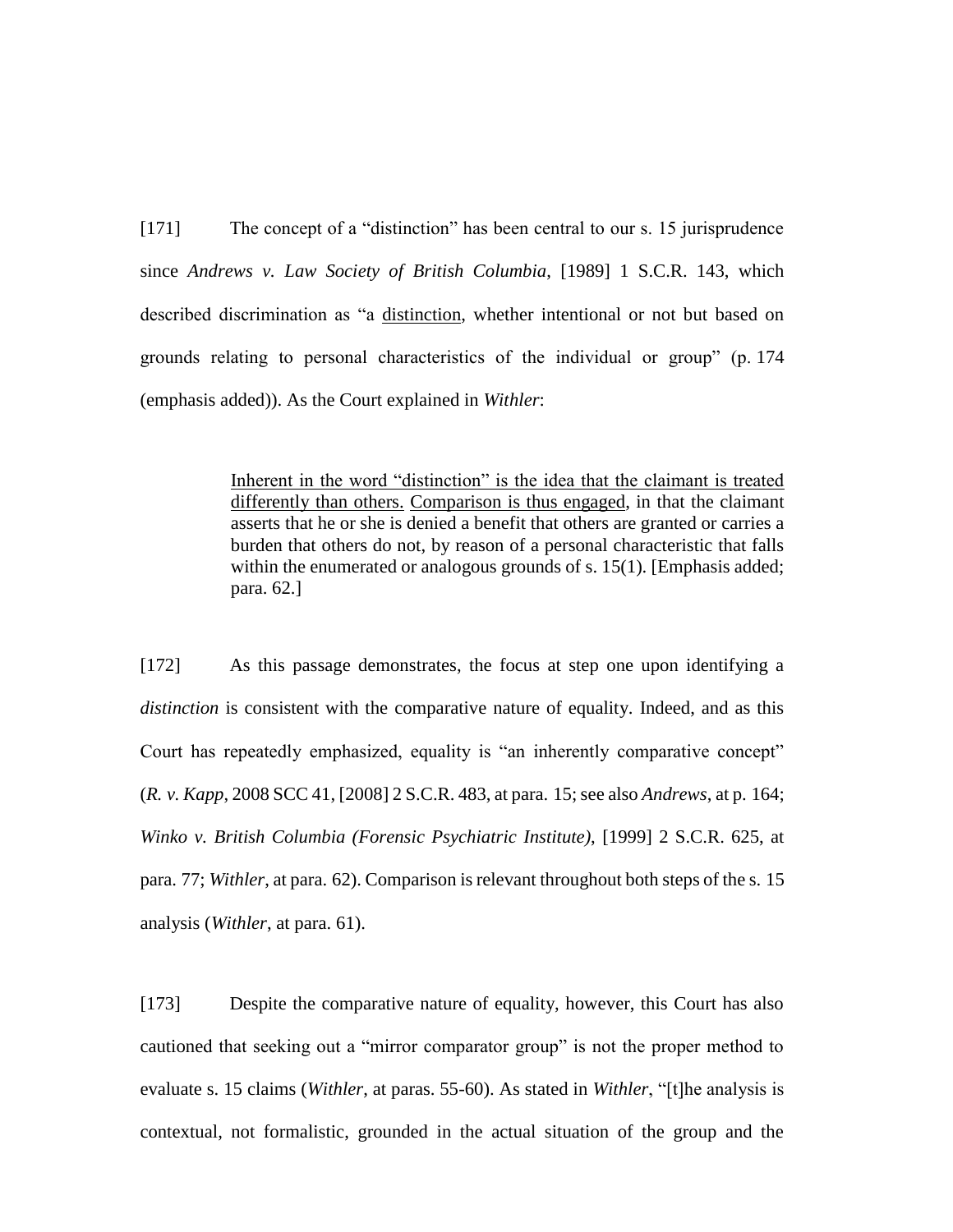potential of the impugned law to worsen their [circumstances]" (para. 37; see also *Centrale*, at para. 135). Nonetheless, the identification of a *distinction* is crucial.

[174] Our colleague identifies a distinction between job-sharers and full-time members who work regular hours, who are suspended or who take LWOP (while failing, as noted, to consider individuals who work part-time prior to taking LWOP) (paras. 25 and 83). Yet, she later rejects (at least facially) a comparison to members who take LWOP, dismissing it as a "formalistic" and "mirror comparator group" analysis (at paras. 93-94), maintaining that job-sharers are entitled to substantive equality relative to *full-time* members (para. 94). As we explain below, however, it becomes evident upon closer examination that her rejection of a comparison to members who take LWOP is only superficial. The existence of the buy-back provisions for members who take LWOP is the very reason that she finds a breach; absent that basis for comparison, the alleged breach disappears.

[175] As noted, step one of the s. 15 analysis considers whether there is a distinction "in . . . <u>impact</u>" (*Centrale*, at para. 22 (emphasis added)). A search for impact is a search for causation. The inquiry here is into whether the gap in outcomes is fully explained by pre-existing disadvantage or whether state conduct has contributed to it. In other words, s. 15 is concerned with state conduct that contributes to — that is, *augments* — pre-existing disadvantage (*Taypotat*, at para. 20, citing *Quebec (Attorney General) v. A*, 2013 SCC 5, [2013] 1 S.C.R. 61, at para. 332; *Vriend*, at paras. 75-76).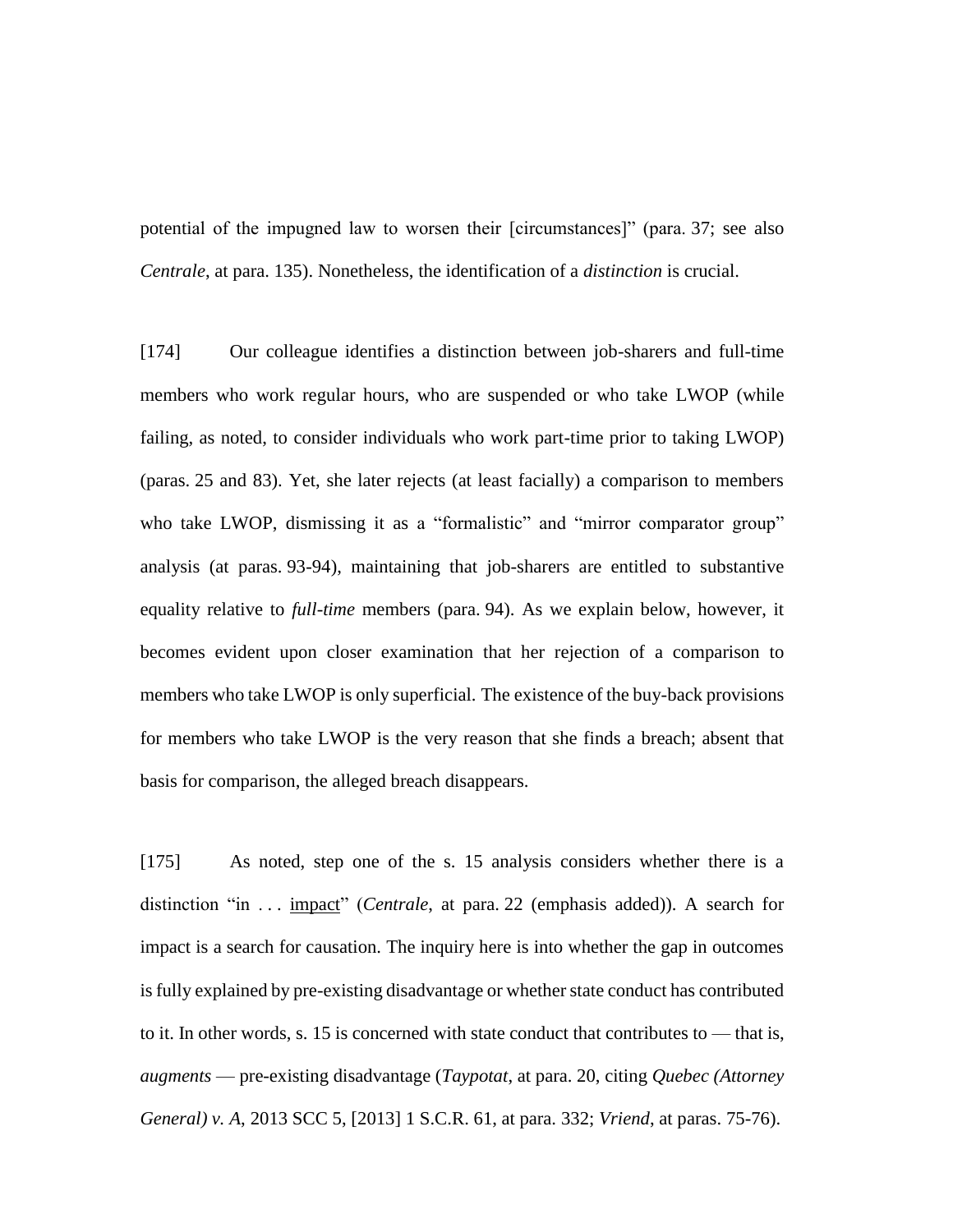[176] Further, the analysis is directed to "the effects of the challenged law or action on the claimant group" (*Taypotat*, at para. 18 (emphasis added), citing *Quebec v. A*, at para. 331). While disadvantage may persist with or without the impugned law or state action, a demonstration that it has the *effect* of contributing to that disadvantage is necessary.

[177] Establishing causation is particularly critical in instances where the state acts in order to address systemic discrimination. In such cases, policies that narrow a gap may fail to close it. Despite our colleague's views to the contrary, this Court made clear in *Alliance* that the state does not have, by virtue of s. 15, a freestanding positive obligation to remedy social inequalities. Moreover, when the state does act with such a purpose, it can do so *incrementally*:

> The result of finding that Quebec's amendments breach s. 15 in this case is not, as Quebec suggests, to impose a freestanding positive obligation on the state to enact benefit schemes to redress social inequalities. Nor does it undermine the state's ability to act incrementally in addressing systemic inequality. But s. 15 does require the state to ensure that whatever actions it *does* take do not have a discriminatory impact (*Vriend*; *Eldridge v. British Columbia (Attorney General)*, [1997] 3 S.C.R. 624, at paras. 72-80). [Emphasis added; para. 42.]

This is consistent with the general focus of s. 15, as explained in *Quebec v. A*: "If the state conduct widens the gap between the historically disadvantaged group and the rest of society rather than narrowing it, then it is discriminatory" (para. 332 (emphasis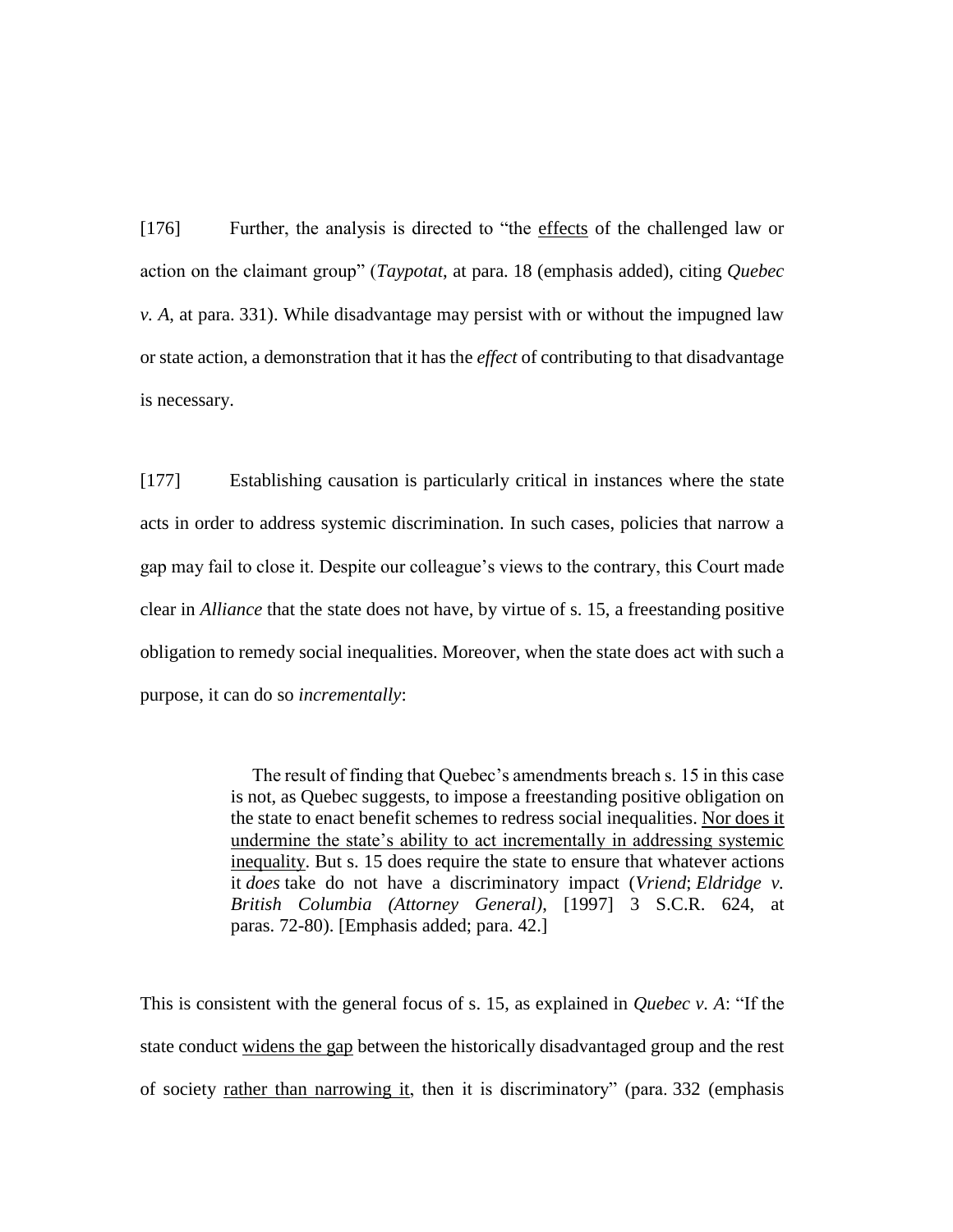added)). These clear and recent statements of this Court should mandate dismissal of this appeal.

[178] Our colleague overcomes the requirement of causation, and these statements, by relaxing the claimant's evidentiary burden to the point of insignificance. She posits that "evidence of statistical disparity and of broader group disadvantage may demonstrate disproportionate impact," although she adds that "neither is mandatory and their significance will vary depending on the case" (para. 67 (emphasis added)). With respect to "broader group disadvantage," a single claimant's "own evidence," or even judicial notice, is all she requires (paras. 57 and 66-67). While courts must evaluate evidence in light of "the proof which it was in the power of one side to have produced, and in the power of the other to have contradicted" (*Snell v. Farrell*, [1990] 2 S.C.R. 311, at p. 328, quoting *Blatch v. Archer* (1774), 1 Cowp. 63, 98 E.R. 969, at p. 970), ultimately the onus is on the claimant to establish causation. In many contexts, subjective anecdotal evidence is simply incapable of meeting this objective onus (e.g. *Taypotat*, at paras. 33-34; *Auton (Guardian ad litem of) v. British Columbia (Attorney General)*, 2004 SCC 78, [2004] 3 S.C.R. 657, at paras. 58 and 62; *Gosselin v. Quebec (Attorney General)*, 2002 SCC 84, [2002] 4 S.C.R. 429, at paras. 8 and 47). Our colleague's relaxed approach also risks overlooking the interests of the public good (B. W. Miller, "Majoritarianism and Pathologies of Judicial Review", in G. Webber et al., *Legislated Rights: Securing Human Rights through Legislation* (2018), 181, at p. 196).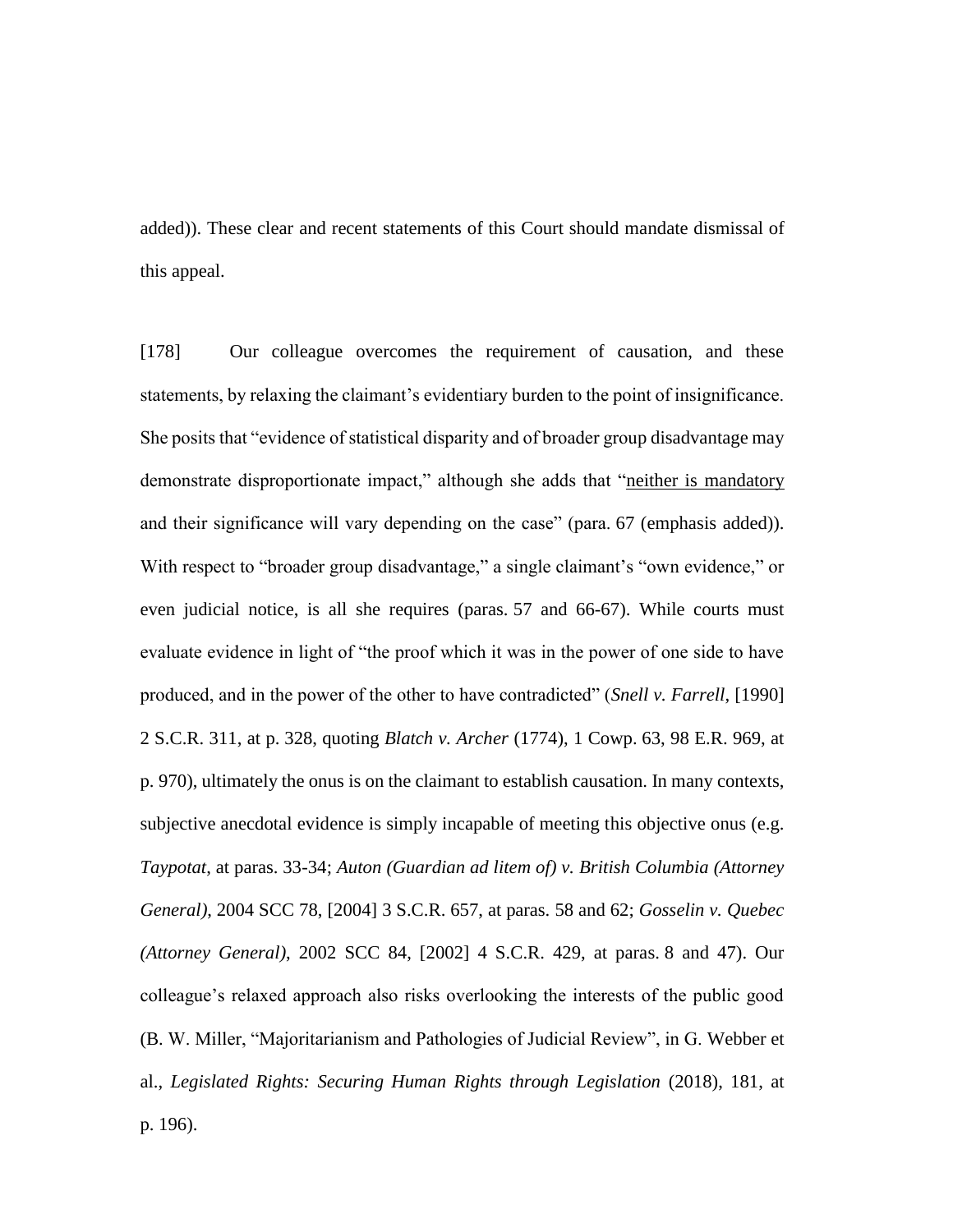[179] With respect to statistical disparity, our colleague contends that "clear and consistent statistical disparities can show a disproportionate impact on members of protected groups, even if the precise reason for that impact is unknown" (para. 62). In this case, then, because there is a statistical disparity between women and men with respect to who has taken advantage of the job-sharing program, and because there is evidence that women have historically borne a greater part of childcare responsibilities and formed a greater proportion of the part-time labour force, she finds that the law has a disproportionate impact on women (paras. 97-106).

[180] With respect, this analysis is unsound, since it assumes that correlation between the number of women who have taken advantage of the job-sharing program and evidence of disproportionate childcare responsibilities falling upon women is the function of *causation*, whereas it might well be the function of independent factors. Correlation itself is not proof of causation. Indeed, where one is dealing with complex social and economic considerations, like sex and employment, one can readily assume that there are *many* factors involved, some of which will give rise to causation while others will simply be the result of coincidence (that is, caused by independent factors).

[181] But it is *causation* that must be demonstrated between the law and the disadvantage. It is not enough for our colleague to refer to a statistical disparity and a broader group disadvantage. Indeed, the presence of a statistical disparity is precisely what is to be expected where a law is enacted, as the relevant portions of the Plan were,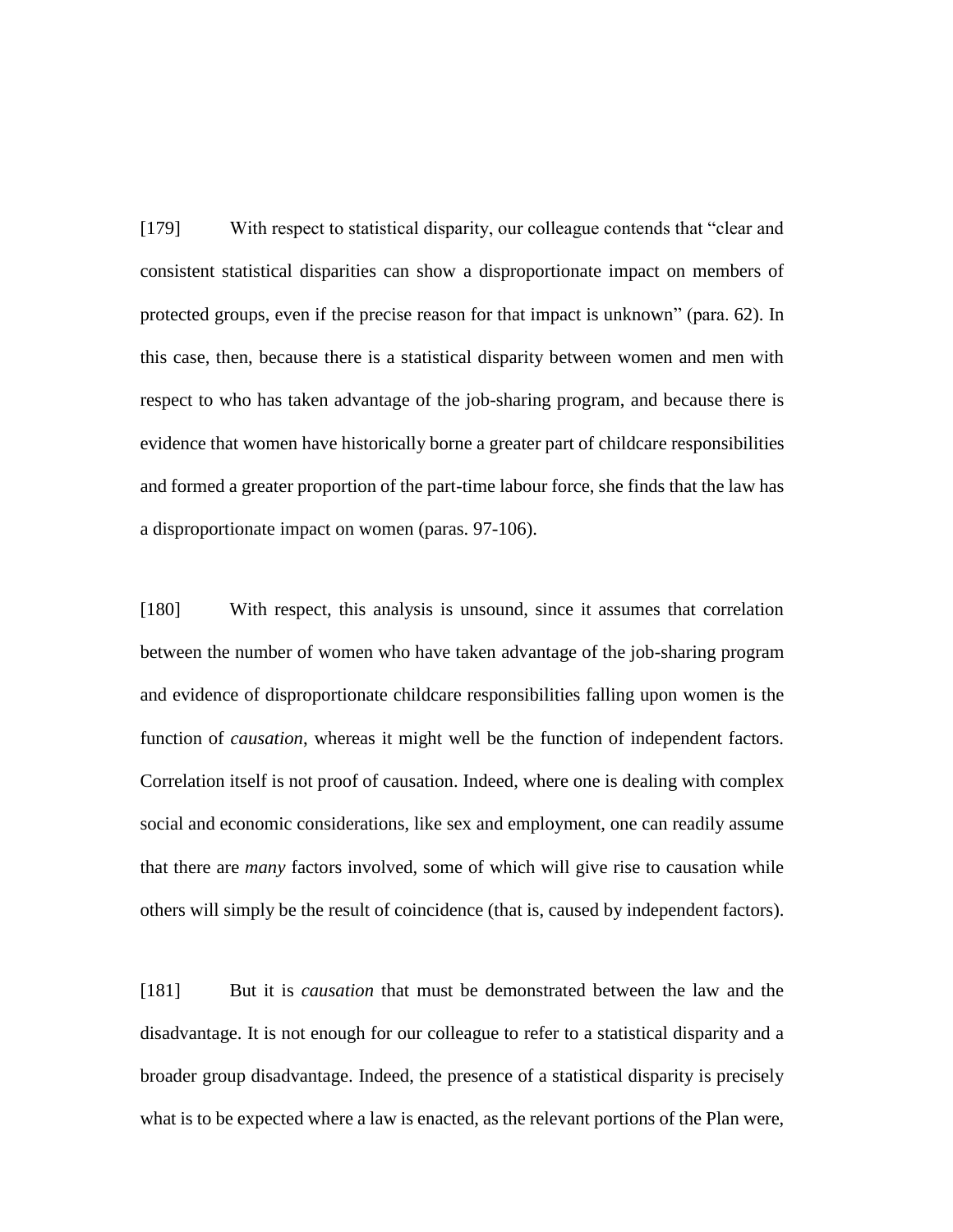to incrementally *narrow* a pre-existing systemic disadvantage. When the law fails to completely eradicate such disadvantage, an element of disparity will obviously remain. It follows that to accept statistical disparity and broader group disadvantage as sufficient to demonstrate that a law creates a distinction in impact is to do away with this Court's statement made only two years ago in *Alliance* that s. 15 neither imposes "a freestanding positive obligation on the state to . . . redress social inequalities" *nor* "undermine[s] the state's ability to act incrementally in addressing systemic inequality" (para. 42). It would also represent an undisciplined judicial expansion of the scope of s. 15, which does not apply to private acts of discrimination, because it would render the state responsible for discrimination it has not caused.

[182] We turn now to the appellants' argument that the Plan, on its face or in its impact, draws a distinction based on not just the enumerated ground of sex, but also on "family status," or "parental status" which they argue should be recognized as an analogous ground.

[183] We agree with our colleague that it is inappropriate to recognize an analogous ground solely for the purpose of this litigation (para. 114). Not only is this inappropriate, this approach was squarely rejected in *Corbiere v. Canada (Minister of Indian and Northern Affairs)*, [1999] 2 S.C.R. 203, at paras. 8-9. We also agree that, because this case can be resolved on the basis of the enumerated ground of sex, it is, substantially for the reasons she gives, unnecessary and unwise to consider parental or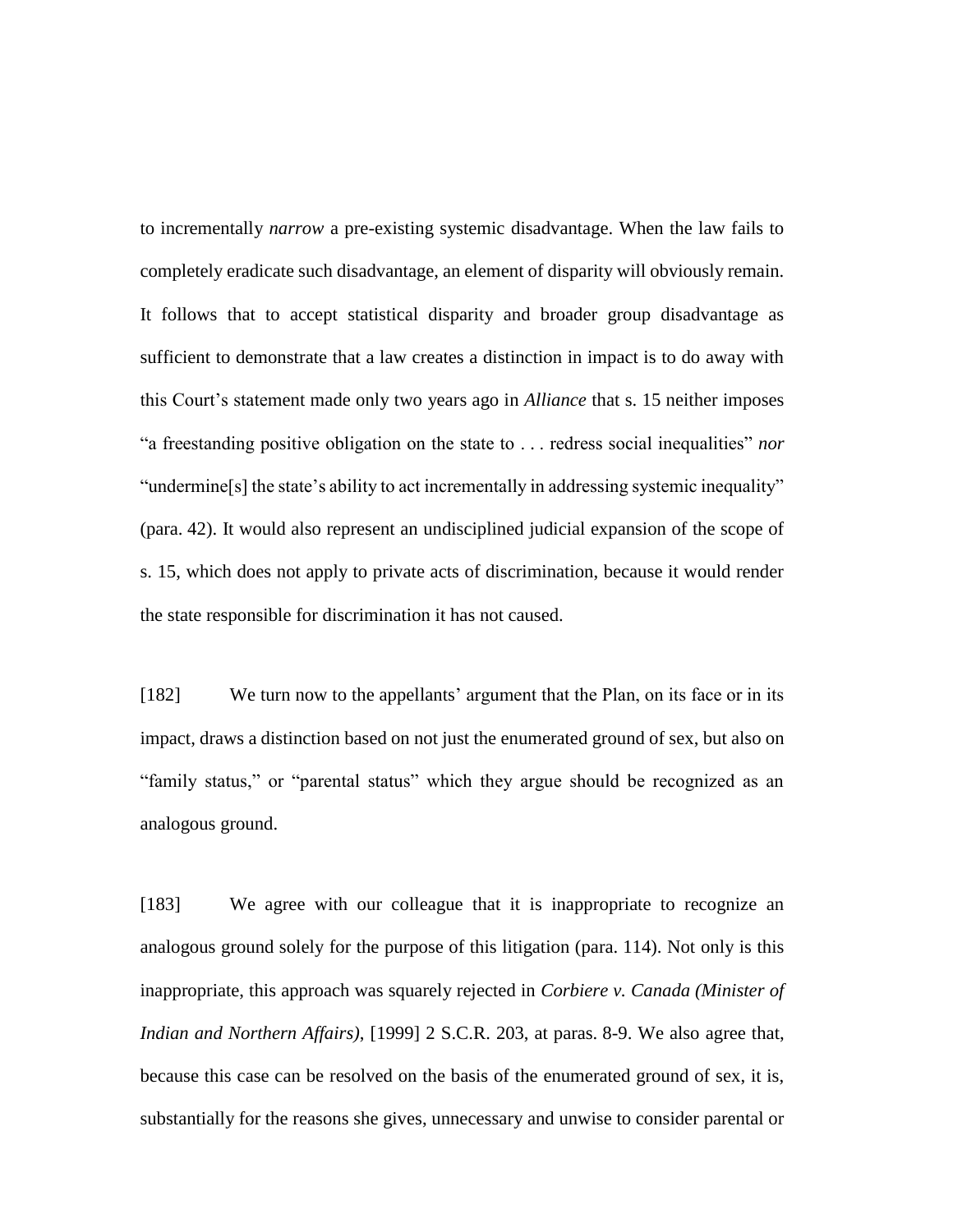family status. The recognition of an analogous ground has significant implications as it opens up the possibility of new lines of *Charter* claims; once an analogous ground is recognized, it "always stand[s] as a constant marker of potential legislative discrimination" (*Corbiere*, at para. 10). Recognition of further analogous grounds should be left for cases where there is sufficient argument and evidence, and where it is necessary to do so. It should not be done on an *ad hoc* basis.

[184] Focusing, then, on the enumerated ground of sex, there are two ways in which a distinction can be framed in this case. Each is based to some extent on comparison, which is to be expected given the inherently comparative nature of s. 15. But neither is based on the "mirror comparator" group approach rejected by this Court, in which the comparator '"mirrors the characteristics of the claimant (or claimant group) relevant to the benefit or advantage sought' except for the personal characteristic on which the claim [is] based" (*Withler*, at para. 49, quoting *Hodge v. Canada (Minister of Human Resources Development)*, 2004 SCC 65, [2004] 3 S.C.R. 357, at para. 23). In other words, these distinctions do not look for a situation that is in every way identical to the claimant group *except* for the enumerated ground. Our analysis, rather, is contextual, considering the various facets of the Plan and the evidence that is available on the composition of RCMP membership.

[185] The first distinction can be drawn by looking to full-time members. Job-sharers, unlike full-time members, do not obtain a full 40 hours of weekly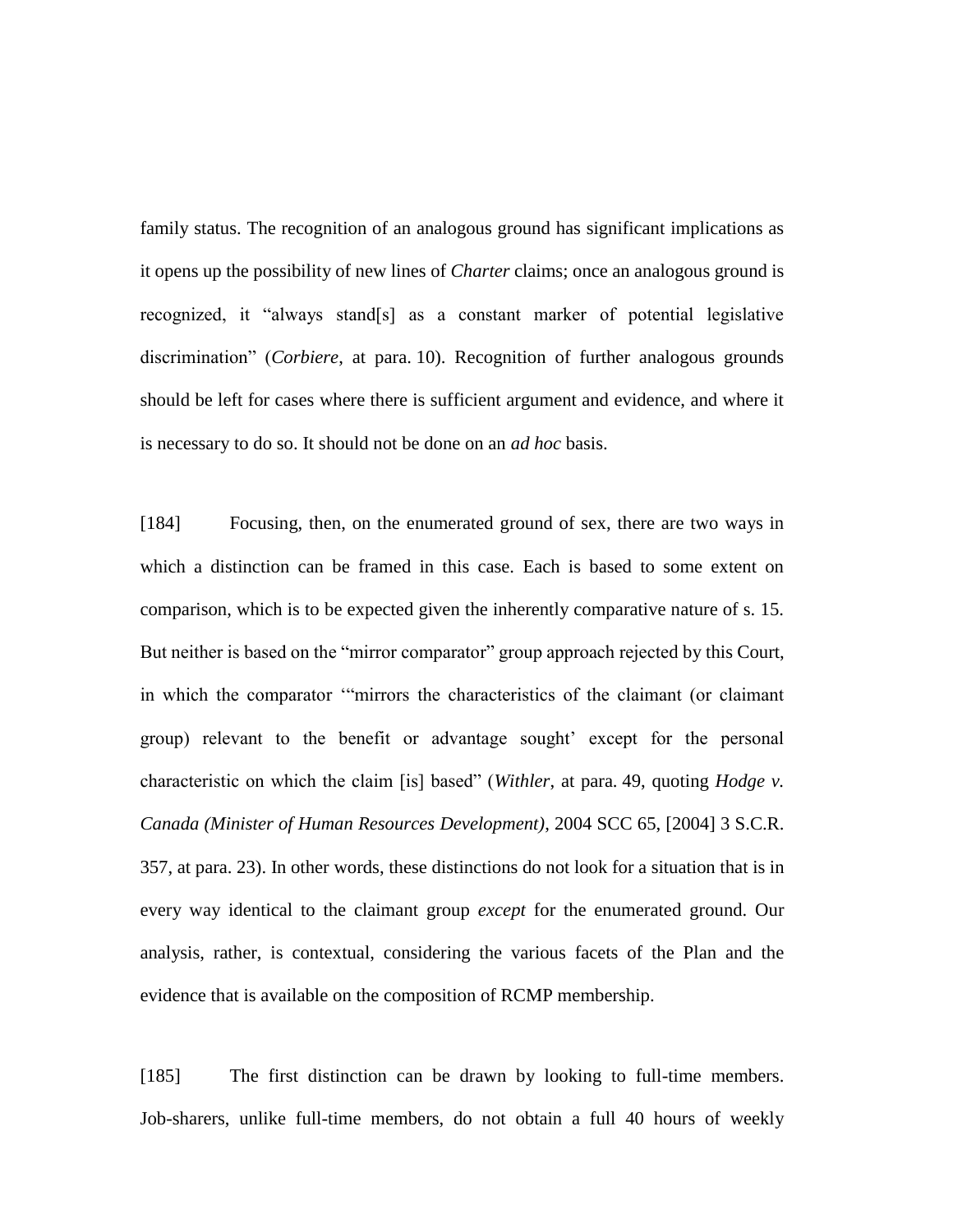pensionable service. The distinction is said to be based on sex because members of the job-sharing program are disproportionately women, whereas uninterrupted full-time employment is a male pattern of employment. We agree that a distinction is shown here.

[186] A second way of identifying a distinction in this case is by comparison to members who take LWOP. Our colleague expressly rejects this as the relevant comparison (paras. 93-94). Nonetheless, she begins her analysis by stating that "[u]nlike full-time members who work regular hours, who are suspended or who take unpaid leave, full-time RCMP members who job-share are classified as part-time workers under the *Regulations* and cannot . . . obtain full-time pension credit for their service" (para. 25 (emphasis added; footnote omitted)). In other words, the reason that our colleague finds a distinction is based on a comparison to members who take LWOP. If the option to buy back pensionable service for periods of LWOP did not exist, the distinction would vanish. Further, and as we have already observed, not all members who take LWOP have the right to receive full-time pension credit for their service. Only members who were working *full-time* hours before taking LWOP may do so. Throughout her reasons, our colleague fails to account for this nuance.

[187] In any event, the substance of this alleged distinction is that, with respect to pensionable service, job-sharers are limited to the numbers of hours they work per week, while members who take LWOP are not as they have the option to "buy back"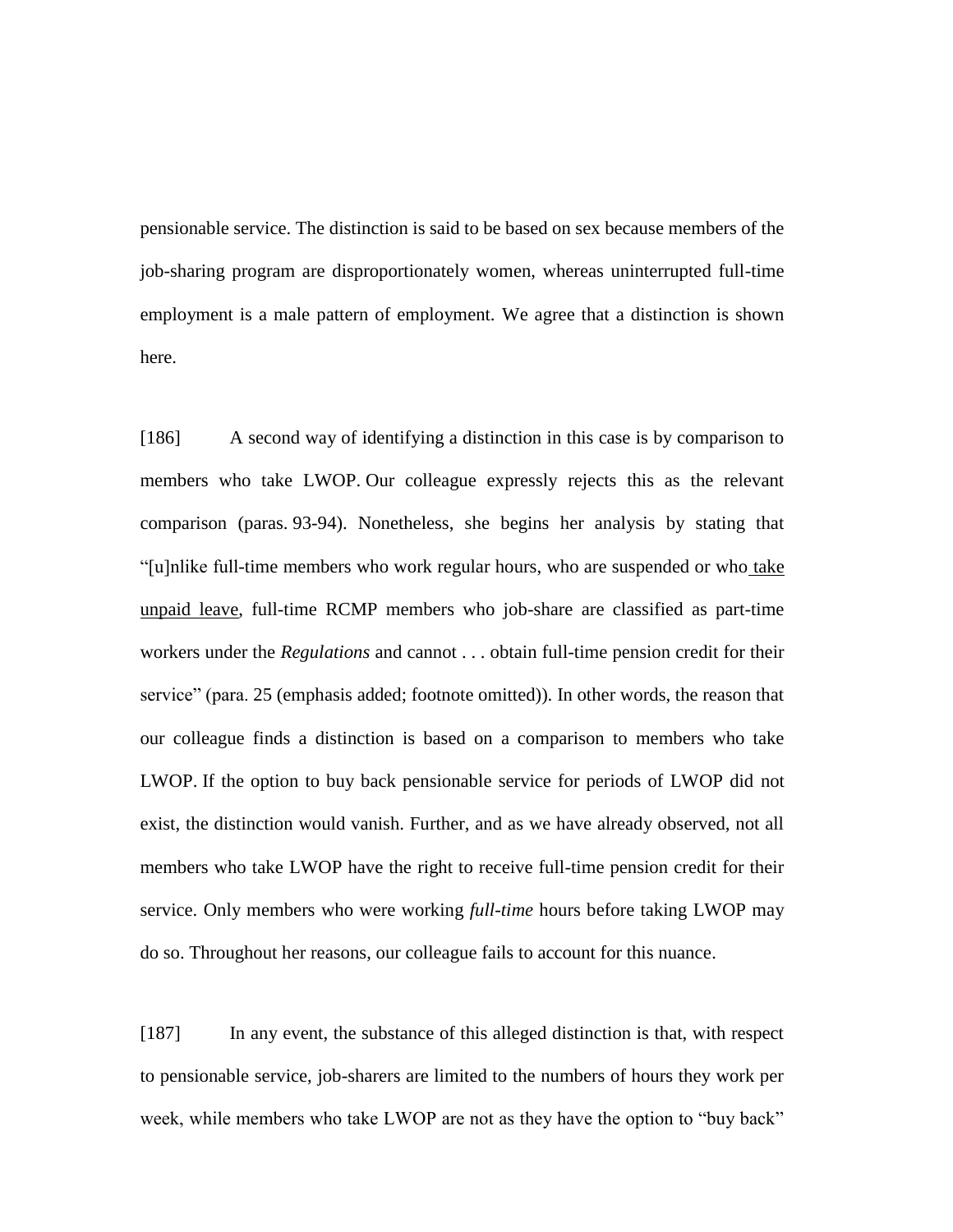pensionable service. But this distinction is not based on sex: there is no evidence that members taking LWOP are less likely to be women than members participating in the job-sharing program. As the Court of Appeal noted, "there was very little evidence about the number of RCMP members who have opted to job share or to work part-time and no evidence about those who have opted to take an unpaid leave of absence" (para. 17 (emphasis added)). Nor was there "any evidence to suggest that more men than women or more childless individuals than those with children had opted to take leaves without pay" (para. 52). Further, the RCMP's Administration Manual II.5 on leave recognizes various approved reasons for LWOP: education, spousal relocation, care and nurturing of preschool-aged children, and personal needs. Our colleague cannot simply assume, without evidence, that job-sharers as a group are more likely to be women than members who take LWOP. Both options are specifically but not exclusively available for women.

[188] Therefore, the distinction between job-sharing and LWOP is not based on an enumerated or analogous ground. The analysis fails at step one. However, bearing in mind that we have found that the comparison between job-sharers (who do not obtain a full 40 hours of weekly pensionable service) and full-time members (who do) qualifies at the first step of the s. 15 analysis as a distinction based on sex, we turn to the second step. Here, given the contextual nature of the analysis, taking LWOP into account remains important.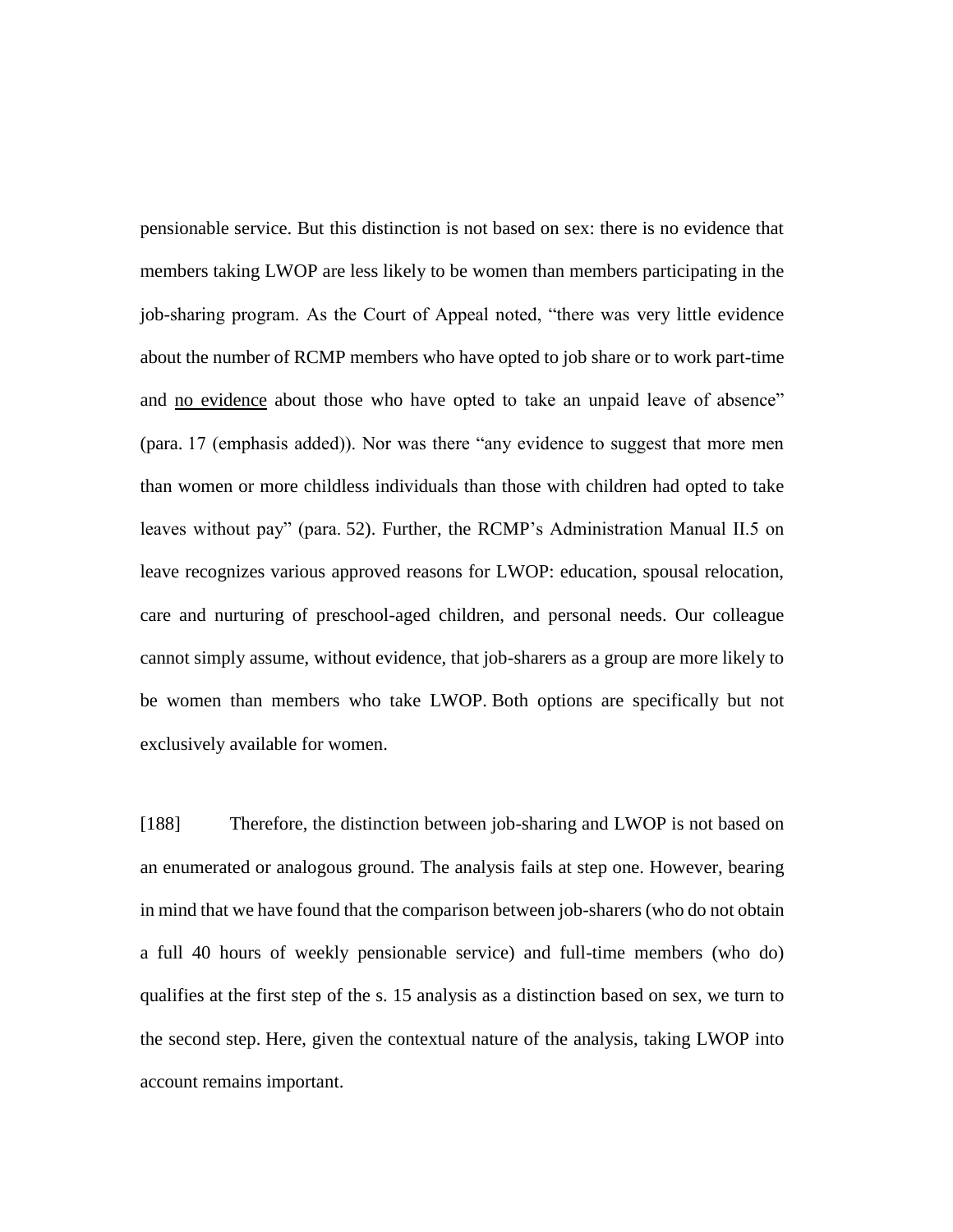### B. *Step Two of the Section 15 Analysis*

[189] Having shown that the Plan creates a distinction that, in its impact, is based on sex, the second stage of the s. 15(1) analysis asks whether that distinction is discriminatory in that it fails to respond to the actual capacities and needs of the group and instead imposes burdens or denies a benefit in a manner that has the effect of reinforcing, perpetuating, or exacerbating the disadvantage of women (*Andrews*, at p. 182; *Withler*, at para. 31; *Taypotat*, at para. 20).

[190] This Court has said that historic disadvantage plays a significant role in identifying substantive discrimination (*Law v. Canada (Minister of Employment and Immigration)*, [1999] 1 S.C.R. 497, at paras. 63-67; *Kapp*, at paras. 15-16 and 35-36; *Taypotat*, at para. 20). Substantive discrimination, however, cannot be reduced to historical disadvantage. In some circumstances, laws can maintain significant disadvantage while treating individuals equally and without discrimination. For example, securities and property legislation represent state action that supports a system of private property ownership. Where the distribution of private property between men and women is unequal, this legislation allows that unequal distribution to persist. Nonetheless, the legislation is not discriminatory. Under our colleague's approach, the second step of the s. 15 test serves only to check if the unequal impact of a law impacts a historically disadvantaged group; there is no analysis of whether the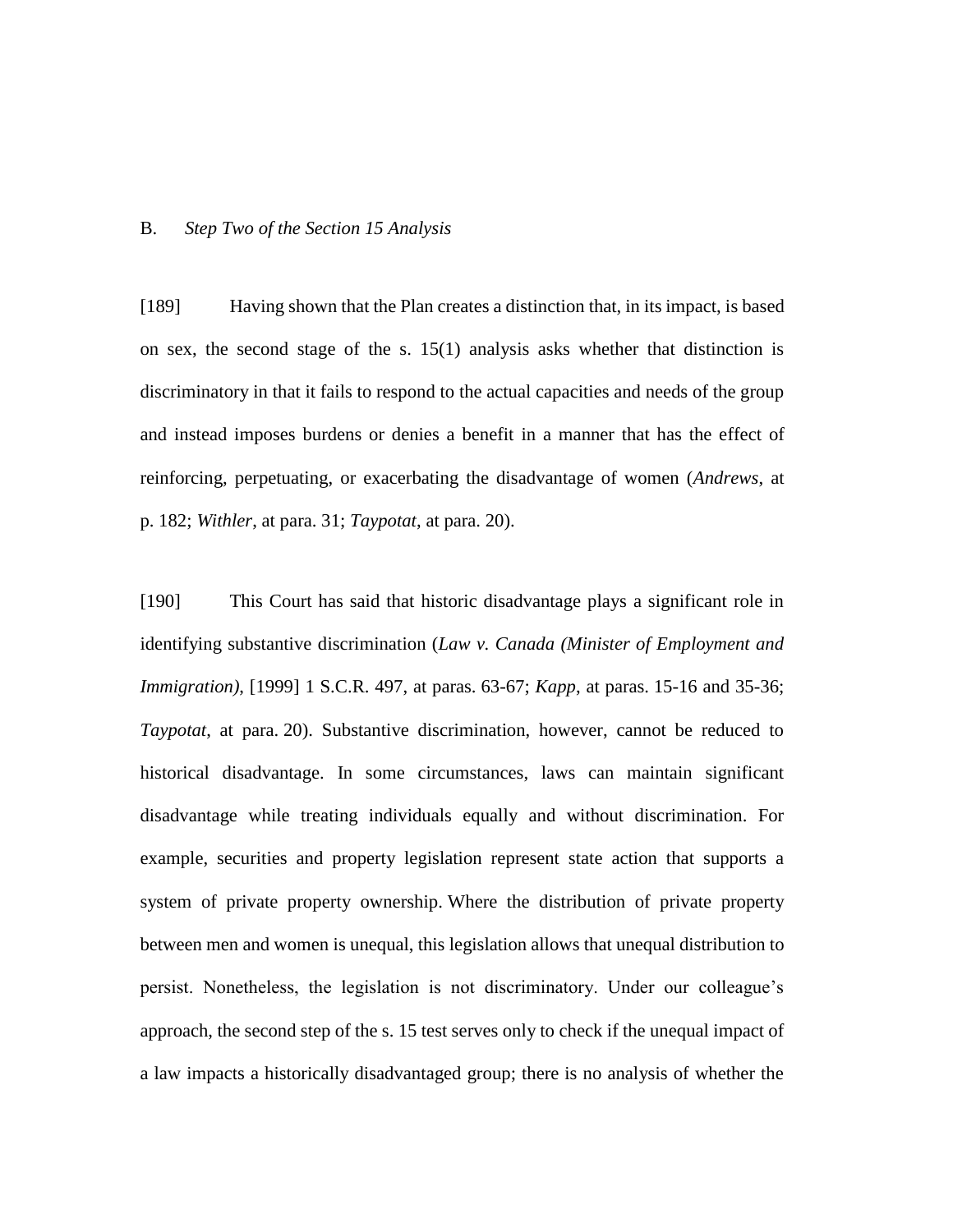unequal impact corresponds with a group's actual circumstances or needs or whether it is in any other sense substantively discriminatory.

[191] Though substantive discrimination has been described differently over the years, it has always required an element of arbitrariness or unfairness. This element has been most often expressed as a failure to respond to individuals' actual capacities, needs and circumstances (*Andrews*, at pp. 174-75; *Law*, at para. 70; *Withler*, at paras. 32 and 65; *Taypotat*, at para. 20). For a time, perpetuating prejudice and stereotyping were seen as essential features of substantive discrimination (*Kapp*, at paras. 23-24; *Withler*, at paras. 34-36). More recently, a more contextual analysis has been preferred, because arbitrary discrimination need not take the form of promoting negative attitudes (*Quebec v. A*, at paras. 327-31; see also *Alliance*, at para. 28).

[192] Howsoever it has been expressed, this element of arbitrariness or unfairness has never been confused with a discriminatory purpose. A discriminatory purpose can indicate substantive discrimination, but is not required to establish it (*Andrews*, at p. 174; *Quebec v. A*, at paras. 325-30; *Centrale*, at para. 35). Substantive discrimination is focused on effect rather than intention.

[193] The academic literature cited by our colleague supports requiring an element of arbitrariness or unfairness to establish discrimination. It indicates that, while discrimination need not be intentional, it is fundamentally a form of wrongful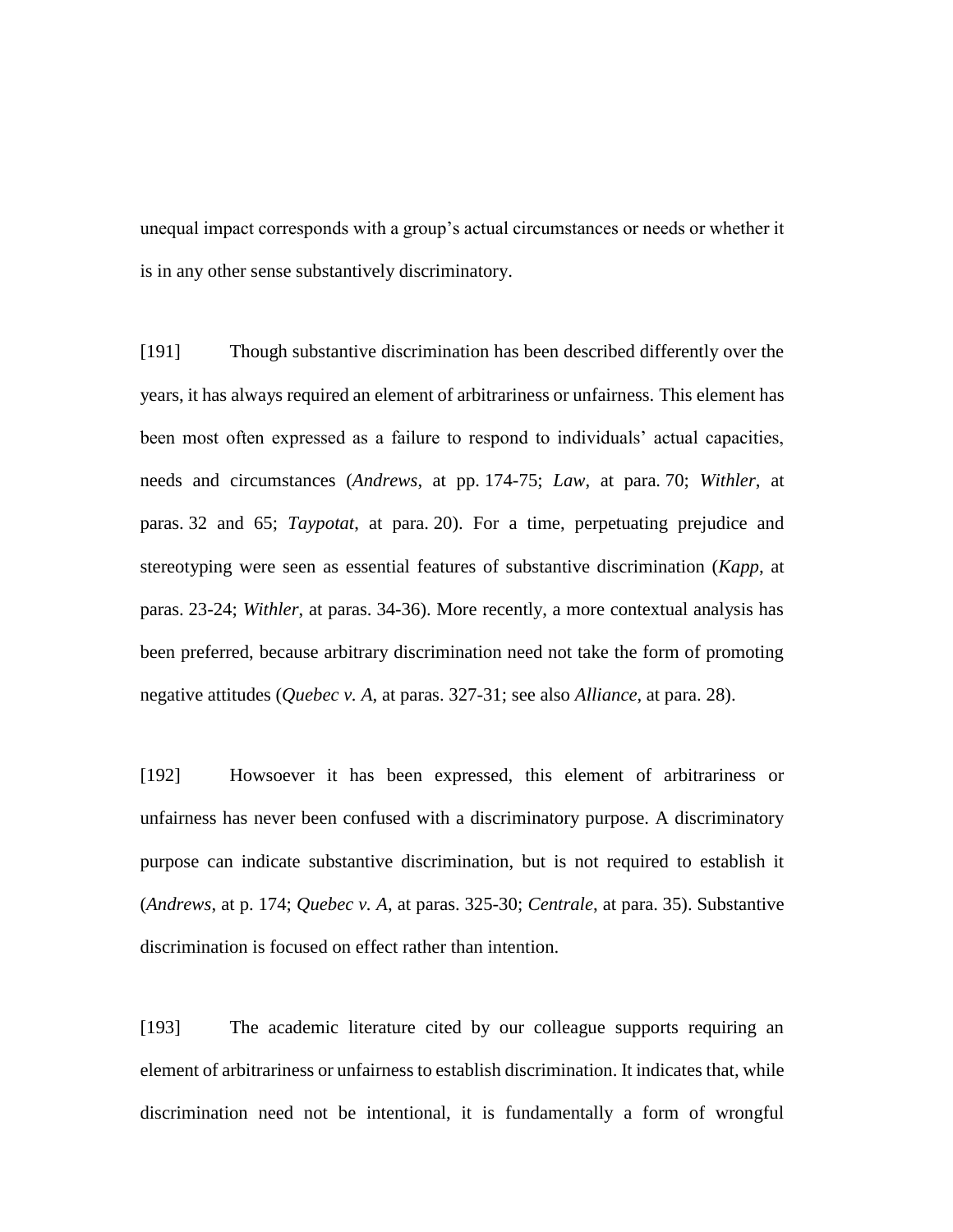behaviour (D. G. Réaume, "Harm and Fault in Discrimination Law: The Transition from Intentional to Adverse Effect Discrimination" (2001), 2 *Theor. Inq. L.* 349, at pp. 351 and 376-80; H. Collins and T. Khaitan, "Indirect Discrimination Law: Controversies and Critical Questions", in H. Collins and T. Khaitan, eds., *Foundations of Indirect Discrimination Law* (2018), 1, at pp. 25-29; S. Moreau, "What Is Discrimination?" (2010), 38 *Philosophy & Public Affairs* 143, at p. 146).

[194] Our colleague now suggests, however, that the sole focus of the substantive discrimination analysis is historical disadvantage (at para. 77) and that any factors relating to arbitrariness or unfairness must be confined to the s. 1 analysis (paras. 78-80). This robs the substantive discrimination analysis of its purpose, departing significantly and without acknowledgment or justification from decades of jurisprudence.

[195] Our colleague's removal of considerations of arbitrariness or unfairness from the s. 15 analysis has far-reaching consequences for this appeal. As we identified above, a distinction arises based on sex when comparing members who job-sharing to members with male pattern employment, that is, members who work 40-hour weeks throughout their careers. Because the pension benefits of members in the job-sharing program are prorated to reflect the lower number of hours they worked, they receive a lower level of pension benefits than members with a male pattern of employment.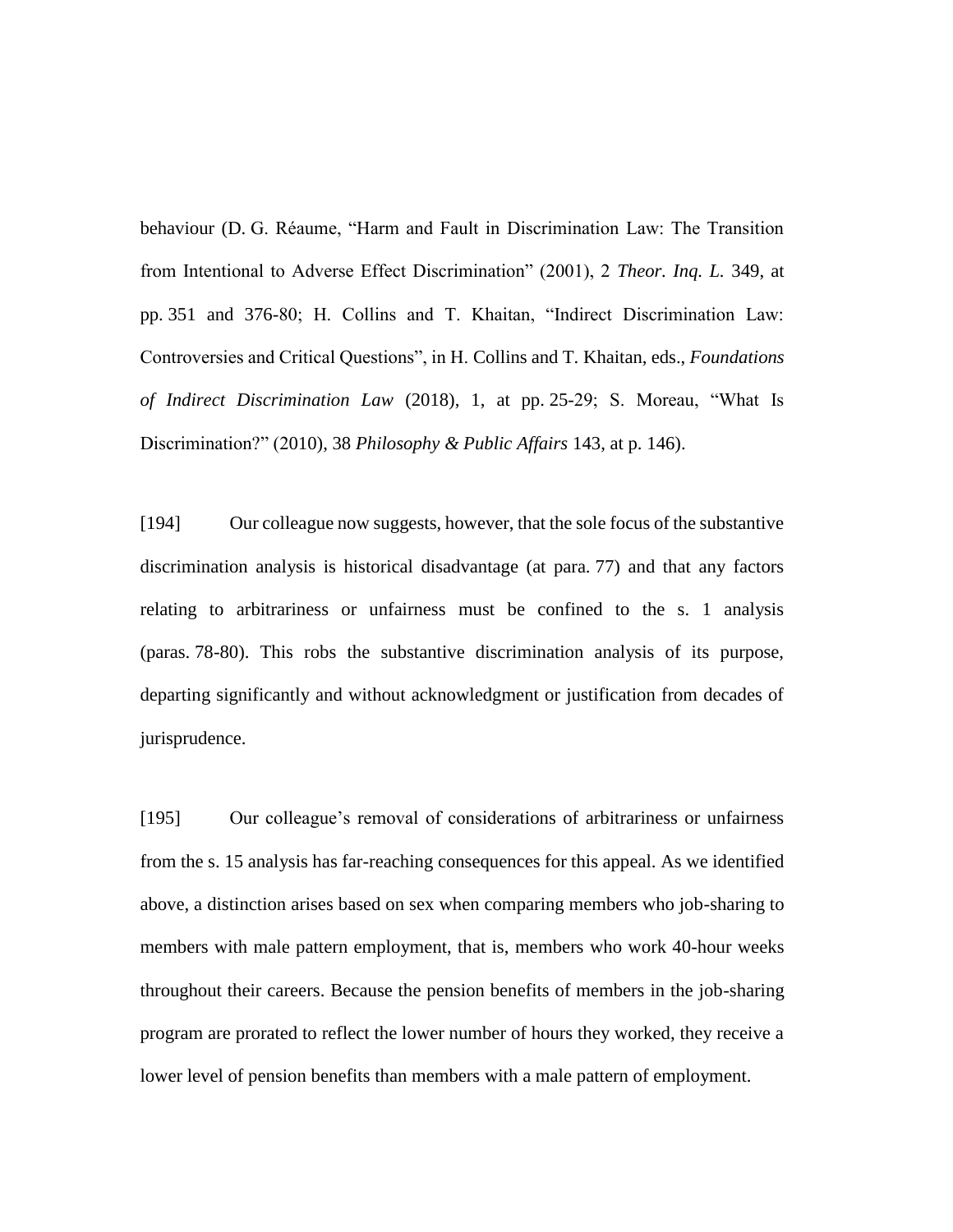[196] Pension benefits are best viewed as part of a whole compensation package, as they are a form of remuneration (*IBM Canada Limited v. Waterman*, 2013 SCC 70, [2013] 3 S.C.R. 985, at para. 4; *Parry v. Cleaver*, [1970] A.C. 1 (H.L.), at p. 16). In this case, members who job-share receive no additional compensation to offset their lower level of pension benefits. On the contrary, they receive lower pay as well as lower pension benefits, because both pay and pension benefits are tied to hours worked. Our colleague suggests that offering a lower level of pension benefits to members in the job-sharing program "perpetuates a long-standing source of economic disadvantage" of women relative to men (para. 108). This disadvantage, she says, cannot be justified on the basis that job-sharers choose to work fewer hours.

[197] We accept that in most contexts, choice cannot protect differential treatment from a finding of discrimination. In this case, however, the logical extension of our colleague's argument is that if other part-time members (i.e. those in arrangements other than job-sharing) are predominantly women (as it has been suggested), they too are entitled to substantive equality relative to full-time members in matters of compensation. Are *all* part-time members therefore entitled to the option of contributing to the Plan as though they were full-time members?

[198] Herein lies the significance of our colleague's relegation of considerations of arbitrariness or unfairness to the s. 1 analysis. It is not, in general, discriminatory (in an arbitrary or unfair sense) for an employer to prorate benefits according to hours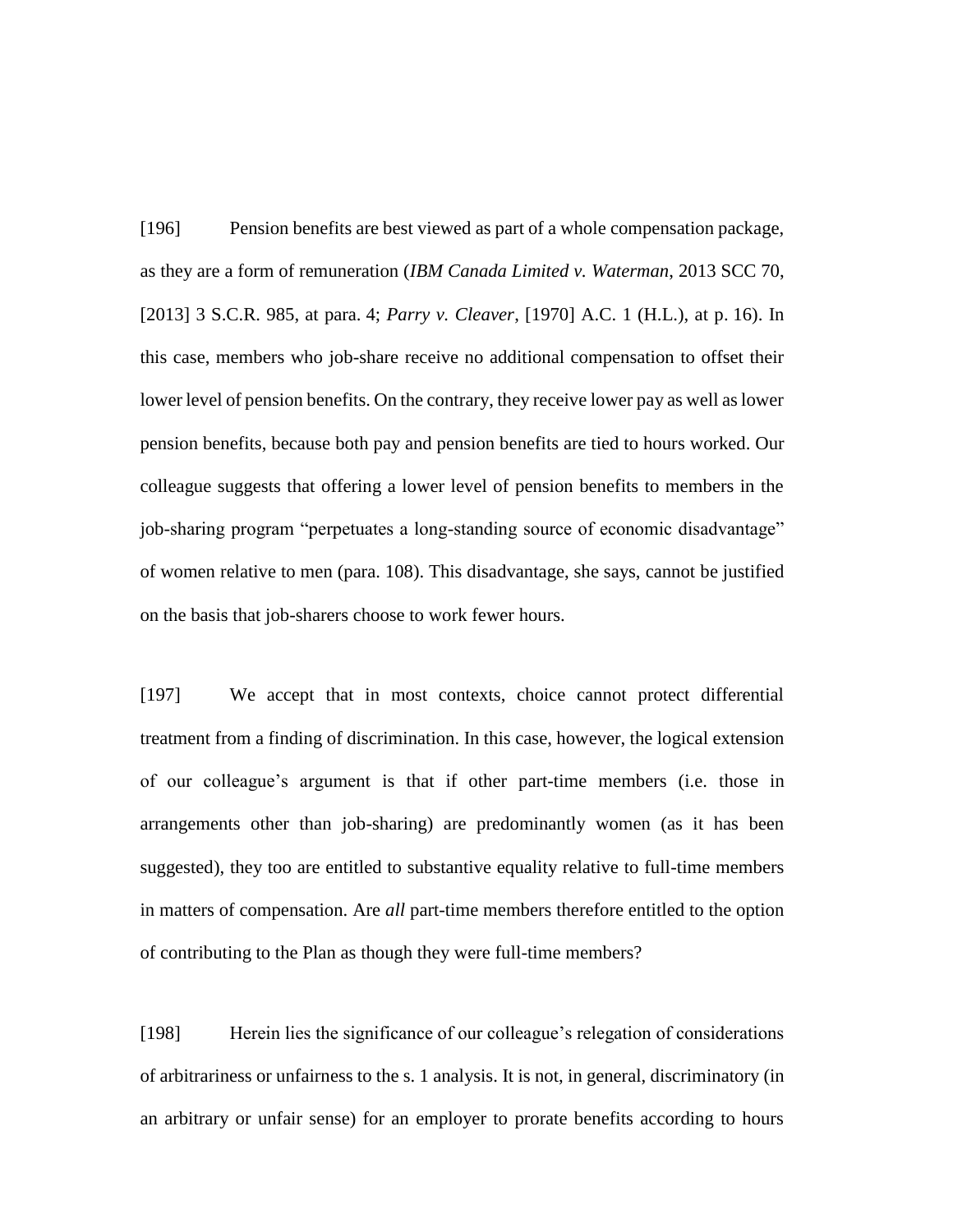worked (see, e.g., Royal Commission on Equality in Employment, *Report of the Commission on Equality in Employment* (1984), at pp. 27-28).<sup>15</sup> Employers are expected to treat employees equally within the context of an employment relationship that is predicated on an exchange of work for compensation. Prorating compensation, including benefits, according to work is not arbitrary or discriminatory when it responds to employees' actual capacities and circumstances (*Taypotat*, at para. 20).

[199] But even were we to take our colleague's recasting of the s. 15(1) analysis as legitimate, her open-ended approach leaves much to be desired as a matter of logic. For example, if, as she says, it is discriminatory towards the appellants to tie pension benefits and other compensation to hours worked, why stop at allowing part-time and job-sharing members to "buy back" additional pension benefits? After all, full-time members do not have to "buy back" their pensions. On our colleague's logic, if hours worked are not relevant, then part-time and job-sharing members should receive a full-time pension *without* buying back hours. And if compensation cannot be tied to hours worked, then part-time and job-sharing members should receive a full-time salary as well. Taking our colleague's argument to its natural conclusion shows the vast implications of her position. One searches in vain for a logical or rational stopping point

 $\overline{a}$ 

<sup>&</sup>lt;sup>15</sup> "If [employees] work part-time, they should not bear the unfair financial brunt of a perception that part-time work is not serious work. They should be remunerated and receive benefits on a prorated basis with workers employed full-time" (emphasis added).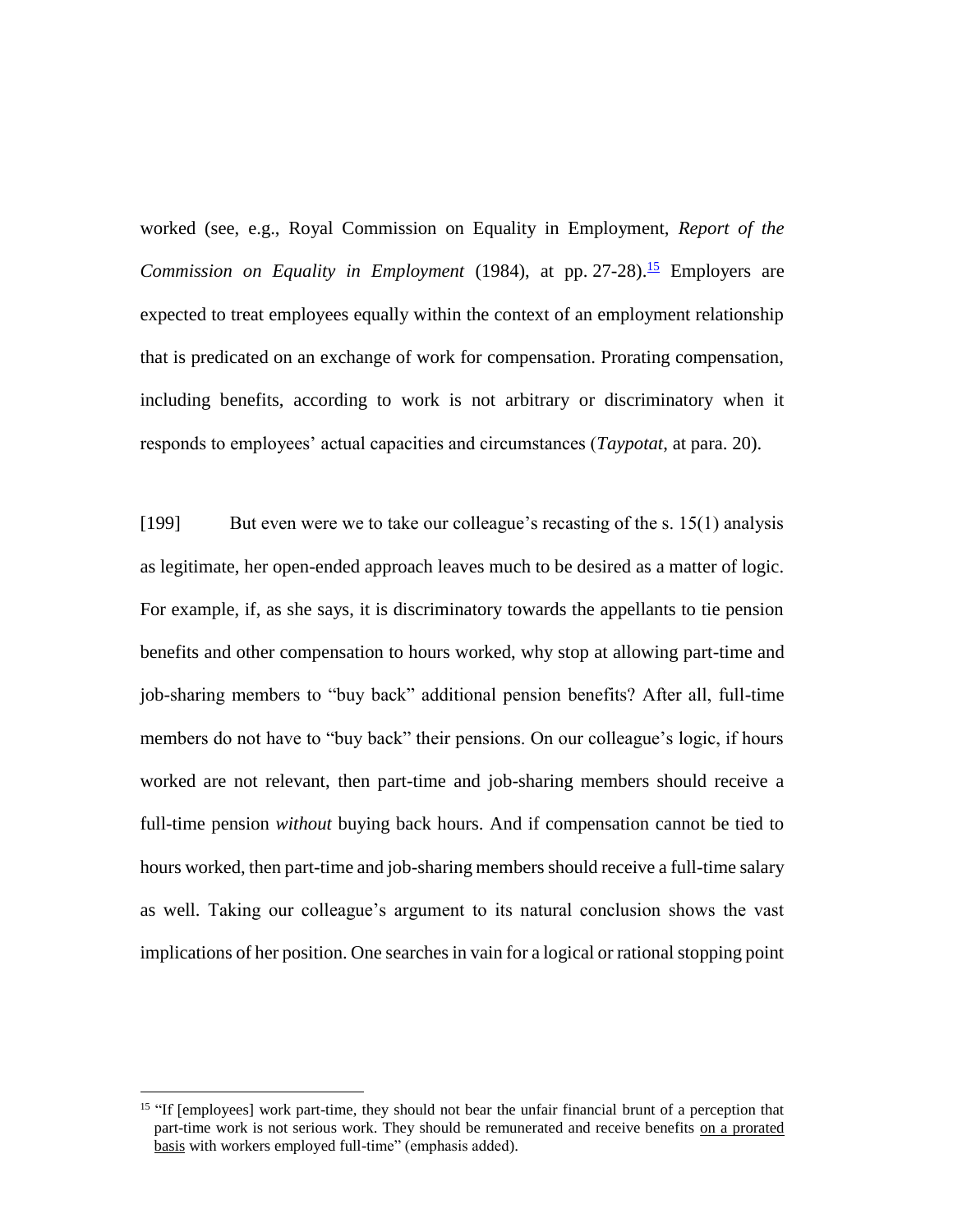to either the entitlements that would flow from her line of reasoning, or the scope of judicial intervention to award them.

[200] Conversely, we posit simply that employers must be able to compensate employees based on hours worked. This is our central point, which our colleague does not attempt to answer.

[201] While prorating pension benefits according to hours worked is not in itself discriminatory, it might be so on this Court's jurisprudence if some groups of employees were to receive more favourable treatment than others where such treatment reinforces, perpetuates, or exacerbates disadvantage. As we have discussed, the distinction based on members who job-share compared to those who take LWOP is not based on sex. However, in accordance with the contextual analysis of the broader scheme mandated by *Withler*, the LWOP provisions remain an important consideration at step two.

[202] We accept, as our colleague says (at para. 94), that the proper analysis as it was described in *Withler* must not devolve into a narrow comparison between members who job-share and those who take LWOP. There is, however, a degree of inconsistency in our colleague's approach as she states that members who job-share are entitled to "substantive equality" to members with a male pattern of employment and yet focuses her comparison on members who take LWOP, who (unlike members with a male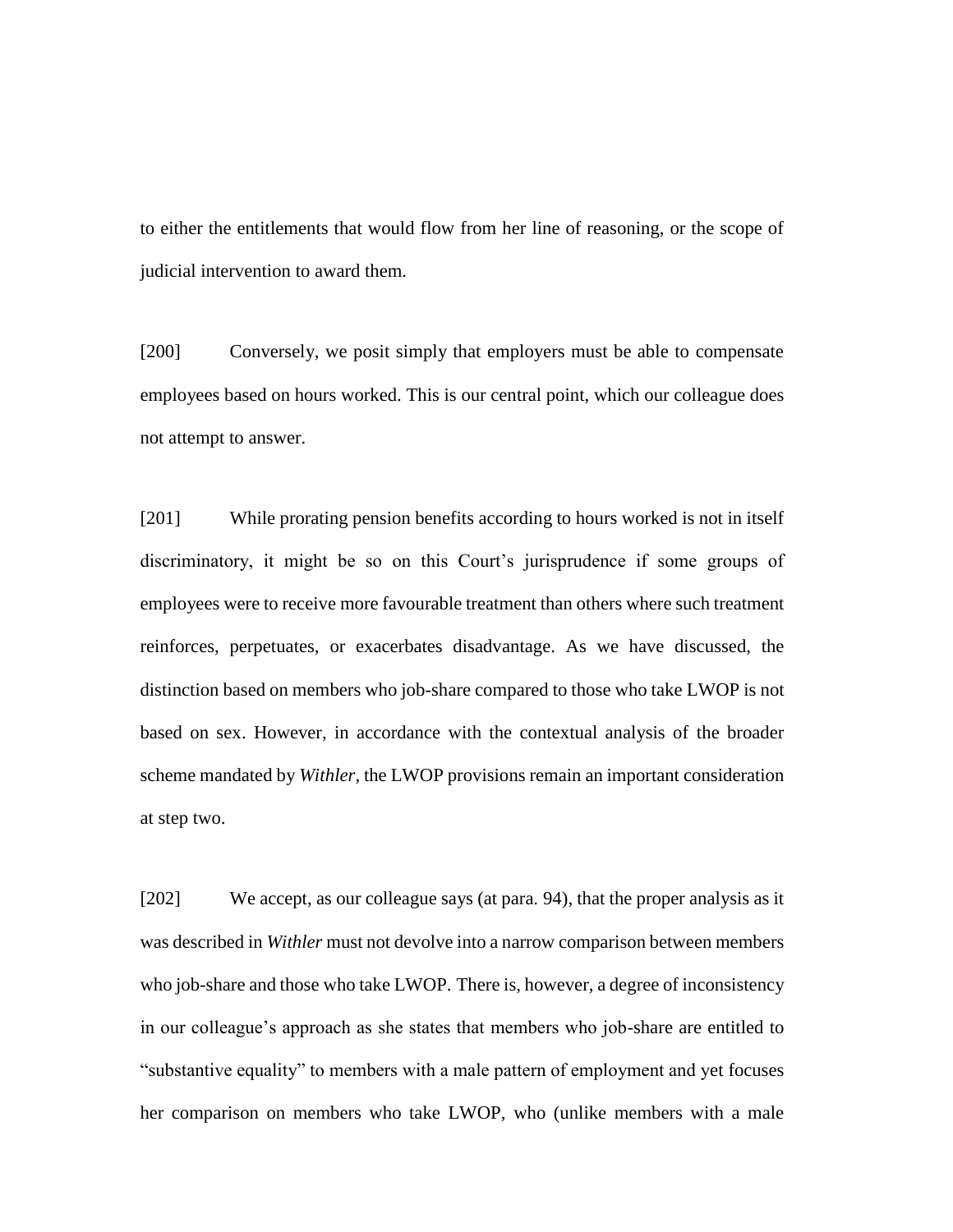pattern of employment) have the option to buy back additional pension benefits. This is made plain by our colleague's remedy: she does not require that *all* part-time members should have the option of buying back the same pension benefits as full-time members; rather, this option is made available only to those who have *temporarily* reduced their hours *like those on LWOP.* It is, therefore, the presence of LWOP, and buy-back rights for members on LWOP, that render the Plan unconstitutional for our colleague. LWOP is the linchpin of her decision.

[203] With respect, this is contrary to the contextual approach mandated by *Withler*. Job-sharing and LWOP are options that may be valuable to members at different points in their lives and careers. Job-sharing allows members to continue to work with reduced hours, while LWOP allows members to maintain continuity of employment without working. Each of these programs represents a package of benefits and responsibilities designed to balance the needs of the employer and of members at various stages of their careers. It is inappropriate to cherry-pick particular elements out of such packages and compare them in isolation, seeking line-by-line parity (*Withler*, at paras. 73, 76 and 79). Instead, a contextual analysis must consider the full packages and ask "whether the lines drawn are generally appropriate, having regard to the circumstances of the persons impacted and the objects of the scheme. Perfect correspondence between a benefit program and the actual needs and circumstances of the claimant group is not required" (para. 67). In other words, the focus must be on the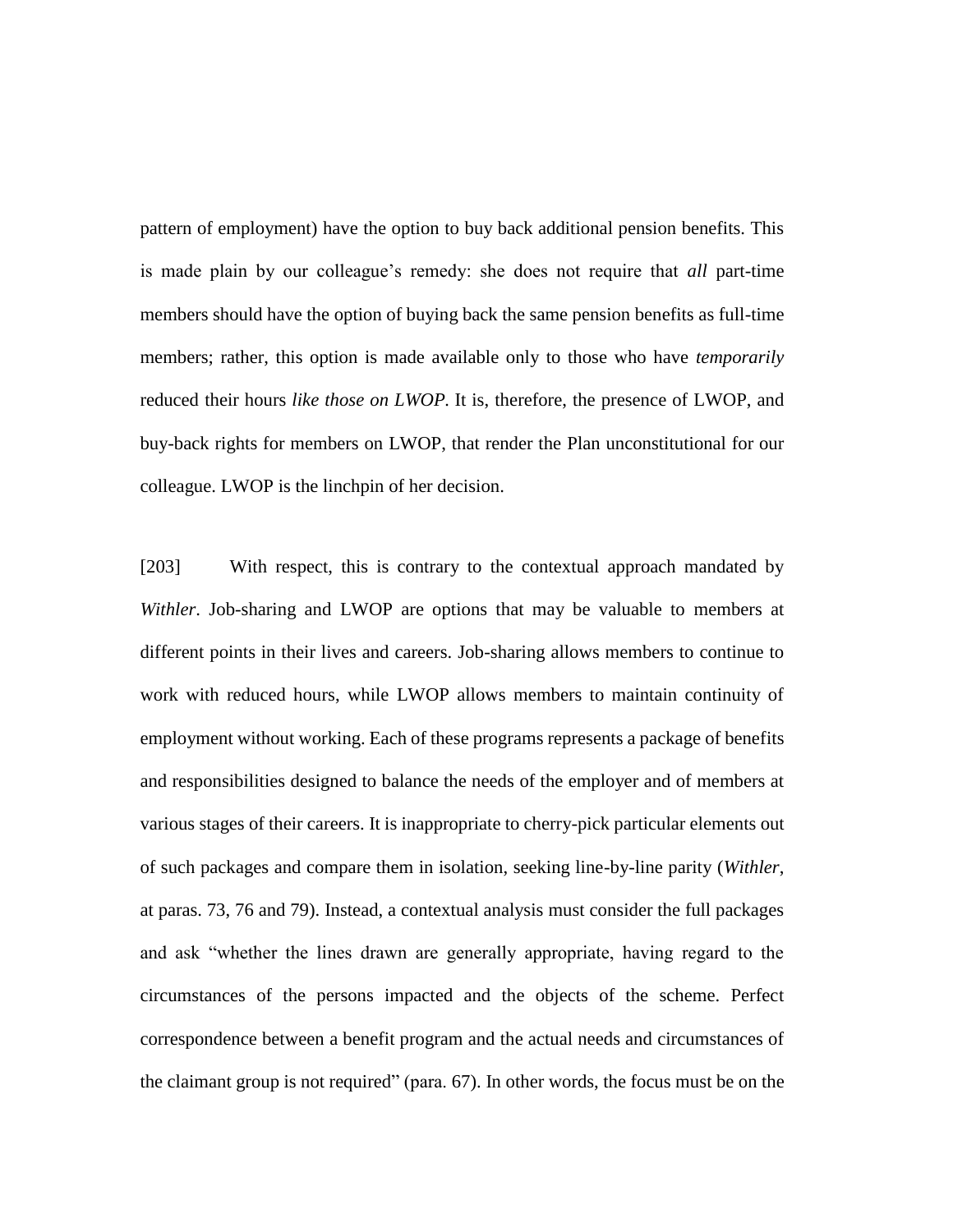"actual impact" of the law in its full context (P. J. Monahan, B. Shaw and P. Ryan, *Constitutional Law* (5th ed. 2017), at p. 469).

[204] Each benefit program will have its advantages and drawbacks. While members who take LWOP must pay the employer contribution for any pension benefits they buy back, the employer makes contributions for job-sharers for each hour they work. While members who take LWOP receive no pay, job-sharers receive income for the hours they work. The option to buy back pensionable service is an attractive feature of the LWOP package, and it is understandable that members in the job-sharing program might want it. But on the whole, the record does not suggest that the LWOP package confers improved financial security or pension benefits when taking into account the job-sharing program as well as continuous full-time employment. Nor does it suggest that the lines drawn are inappropriate, having regard to all the circumstances.

[205] Offering pension benefits that are prorated to hours worked is not substantive discrimination, and it does not become substantive discrimination because members who take LWOP have the right to buy back hours of pension benefits. As a result, s. 15(1) of the *Charter* is not infringed, and there is no need to consider s. 1.

# C. *Practical Implications*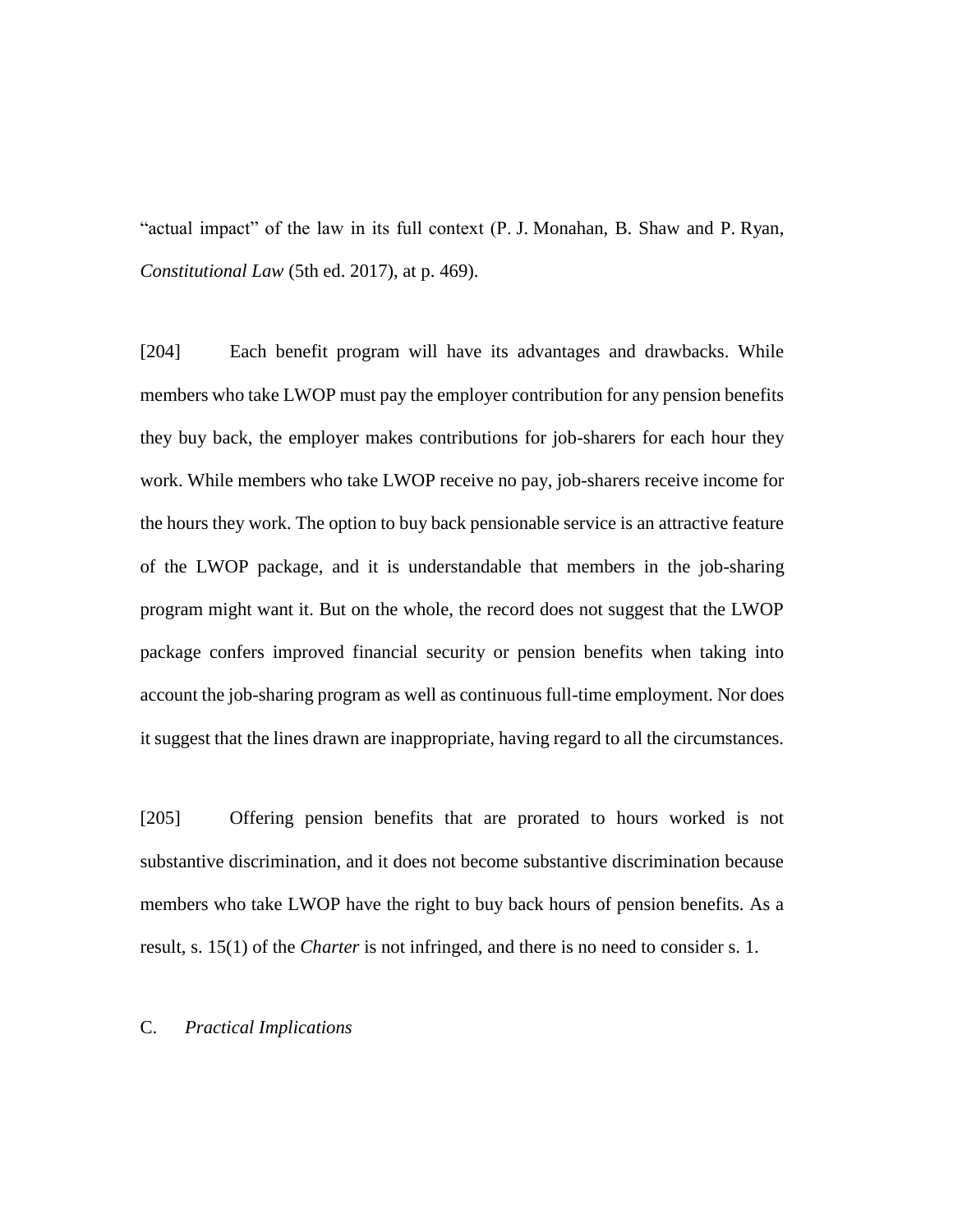[206] While the foregoing is sufficient to dispose of the matter, we wish to highlight the practical implications of our colleague's reasons for judgment.

[207] Governments must be afforded the latitude to act incrementally when addressing a deeply ingrained, complex and persistent social phenomenon such as inequality. (This assumes that the inequality arises from factors in society; where the government itself has created the inequality, matters are, as we have already indicated, somewhat different.) There are processes by which a government must set its priorities, allocate its budget, and obtain parliamentary approval of its programs. In designing legislation to address a particular equality issue, a government can draw on far more internal and external expertise than we judges can. As a result, it is better positioned than we are to appreciate the consequences of a particular course of law-making, both upon society and upon public resources. With these practical realities in mind, we must also recognize that, were a government expected to remove all inequalities for all groups on every occasion it acted, it may be disinclined to act, given that any remedial scheme will inevitably be under-inclusive in some respect. Governments would, understandably, become "reluctant to create any new [remedial] benefit schemes because their limits would depend on an accurate prediction of the outcome of court proceedings under s. 15(1) of the *Charter*" (*Egan v. Canada*, [1995] 2 S.C.R. 513, at para. 104, per Sopinka J.).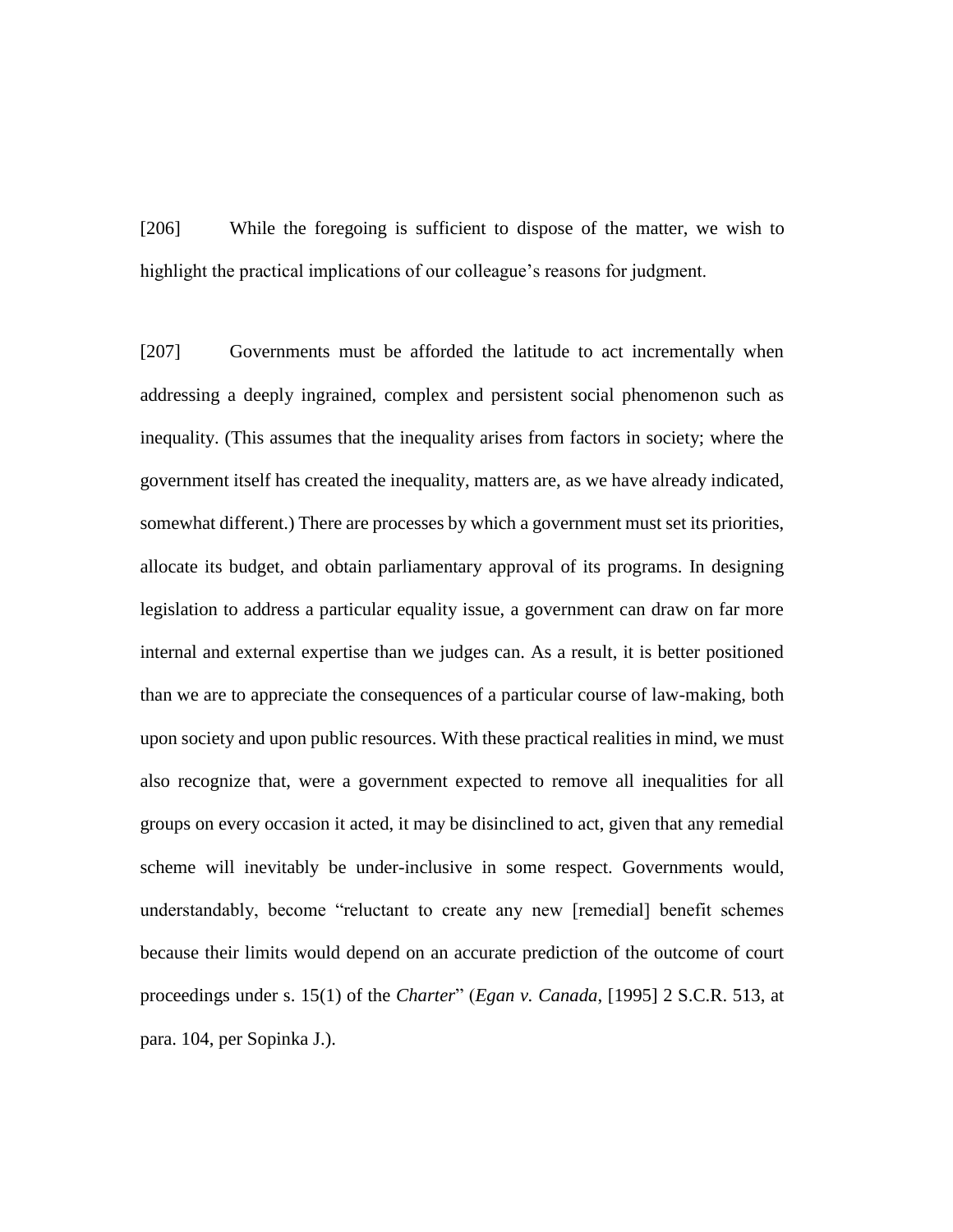[208] To avoid this chilling effect, and to encourage governments to enact remedial legislation addressing pre-existing disadvantage, this Court has (until now) judiciously accepted that governments may implement reforms "one step at a time, [and] addres[s] [the reforms] to the phase of the problem which seems most acute to the legislative mind" (*R. v. Edwards Books and Art Ltd.*, [1986] 2 S.C.R. 713, at p. 772, quoting *Williamson v. Lee Optical of Oklahoma*, 348 U.S. 483 (1955), at p. 489). The focal point in assessing remedial legislation is *not* to ask whether the government has met "the gold standard" (*Auton*, at para. 62; see also paras. 59-61), but to recognize that government

> should not be obliged to deal with all aspects of a problem at once. It must surely be permitted to take incremental measures. It must be given reasonable leeway to deal with problems one step at a time, to balance possible inequalities under the law against other inequalities resulting from the adoption of a course of action, and to take account of the difficulties, whether social, economic or budgetary, that would arise if it attempted to deal with social and economic problems in their entirety, assuming such problems can ever be perceived in their entirety. [Emphasis added.]

> (*McKinney v. University of Guelph*, [1990] 3 S.C.R. 229, at p. 317, per La Forest J.; see also pp. 318-19; *Schachter v. Canada*, [1992] 2 S.C.R. 679, at p. 727, per La Forest J., concurring; *Alberta (Aboriginal Affairs and Northern Development) v. Cunningham*, 2011 SCC 37, [2011] 2 S.C.R. 670, at para. 41.)

[209] At the risk of repeating ourselves, we stress that, as recently as two years ago in *Alliance*, the Court affirmed this commitment to judicial restraint by permitting the government to address pre-existing disadvantage incrementally (para. 42). And it also bears repeating that *Alliance* stated that, first, there is no freestanding positive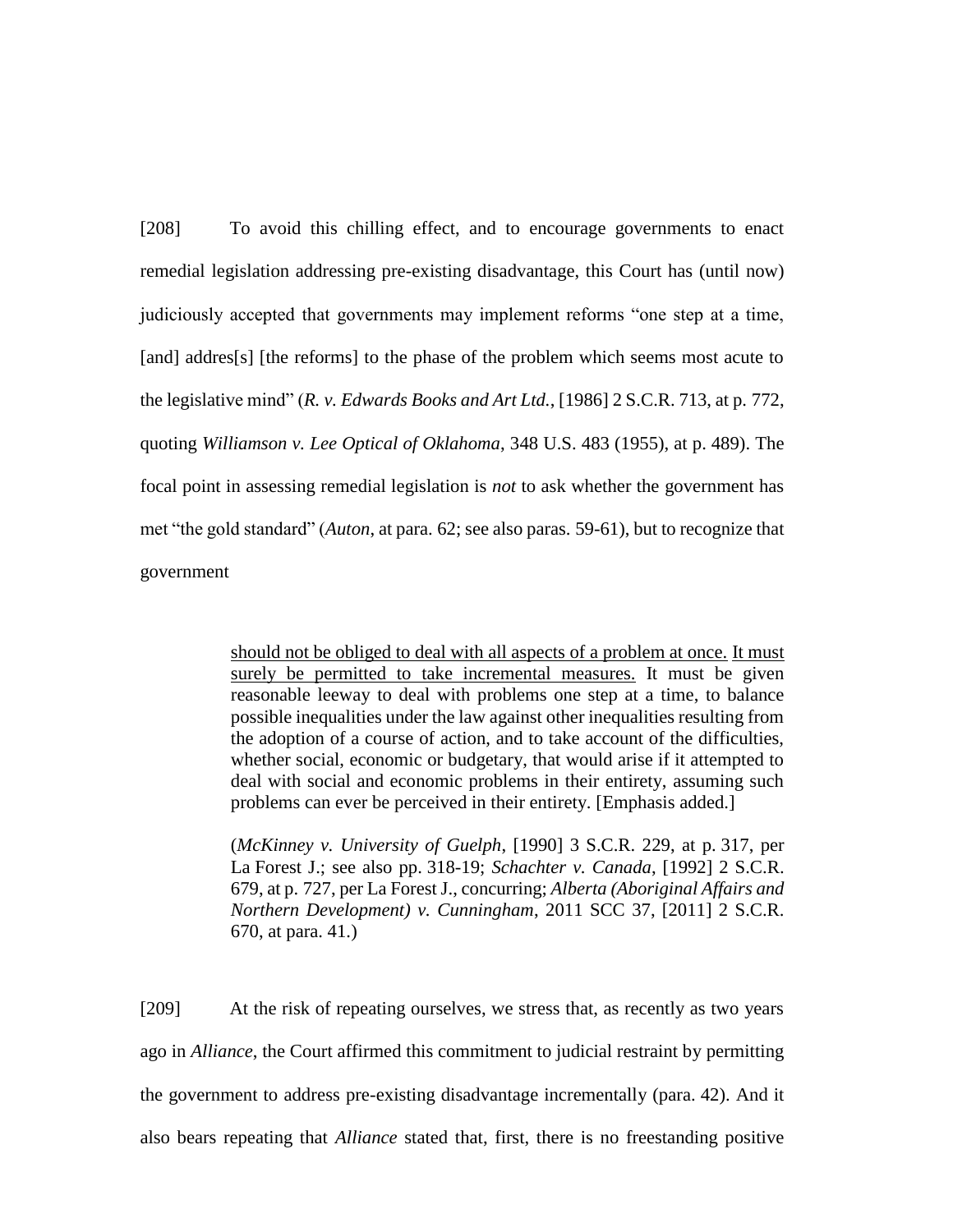obligation to remedy social inequities, and secondly, that the state is entitled to act incrementally to address such inequities.

[210] That is precisely what the impugned provisions of the Plan represent: an example of a government acting incrementally to address inequities that exist in society, when it has no obligation to do so, using provisions that do not in themselves have a discriminatory impact. Like our colleague, we note that both the LWOP buy-back provisions and job-sharing option are ameliorative (para. 126). Under this Court's statement of the law in *Alliance*, these provisions should be upheld.

[211] Our colleague disagrees. Under her approach legislation must not simply be favourable or beneficial, but *sufficiently* so to achieve substantive equality: s. 15(1) is breached because the Plan, though part of a remedial scheme, *perpetuates* (that is, *fails to remove*) economic disadvantage for women (para. 113). In other words, the Plan is *insufficiently* remedial.

[212] The practical effect of this decision is to abandon the foundational principles so recently affirmed in *Alliance* and to discourage governments from offering ameliorative programs (or, as in this case, employment options to its employees) in the future. This is because our colleague has, in effect, imposed a positive obligation on legislatures, where they attempt merely to *ameliorate* the effects of inequality, to *eradicate* those effects altogether. Such an obligation exceeds the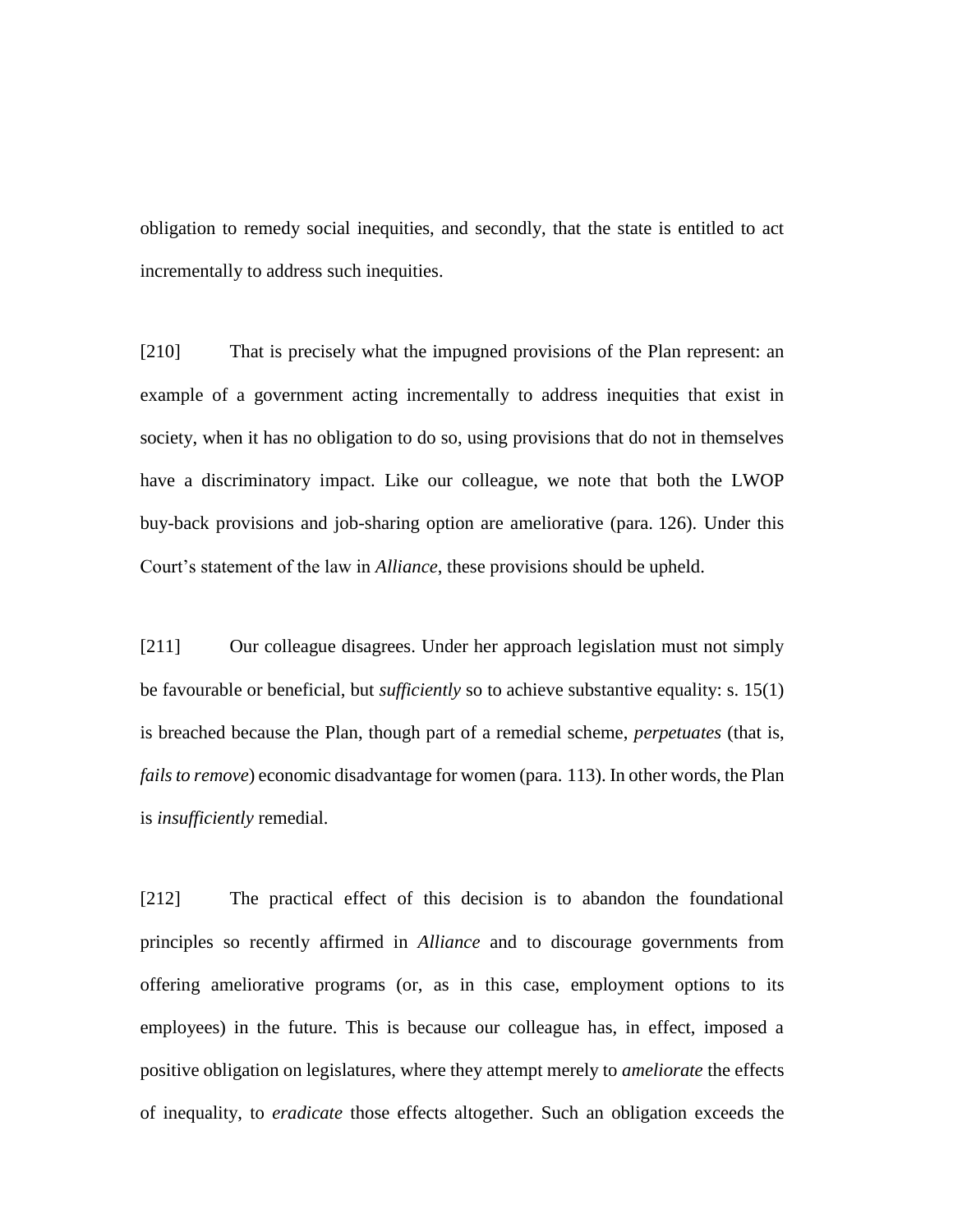ambit this Court has given s. 15(1), which, unlike certain other provisions of the *Charter* that appear to compel government action (e.g. ss. 3, 14, 20 and 23), "does not impose upon governments the obligation to take positive actions to remedy the symptoms of systemic inequality" (*Thibaudeau v. Canada*, [1995] 2 S.C.R. 627, at para. 38, per L'Heureux-Dubé J., dissenting, but not on this point; see also *Auton*, at paras. 2 and 41; *Alliance*, at para. 42; *Centrale*, at para. 33; *Andrews*, at pp. 163, 171 and 175; *McKinney*, at p. 318; *Lovelace v. Ontario*, 2000 SCC 37, [2000] 1 S.C.R. 950, at paras. 90-92).

[213] Requiring that legislation be *sufficiently* remedial not only changes the scope of s. 15(1), but also pulls courts outside their institutional competence. The judiciary is ill-equipped to grapple with the public policy and budgetary complexities in legislating benefit plans. "[A]dvancing the cause of human rights . . . . invites a measure of deference for legislative choice" (*McKinney*, at p. 318). This is because only legislatures have the institutional capacity to conduct the research and study necessary to assess how, and at what pace, its resources should be applied to most effectively address a particular pre-existing equality issue (and ultimately, to oversee that implementation). Courts are not well placed to define the nature and scope of an obligation to enact *sufficiently* remedial legislation (*Ferrel v. Ontario (Attorney General)* (1998), 42 O.R. (3d) 97 (C.A.), at p. 113).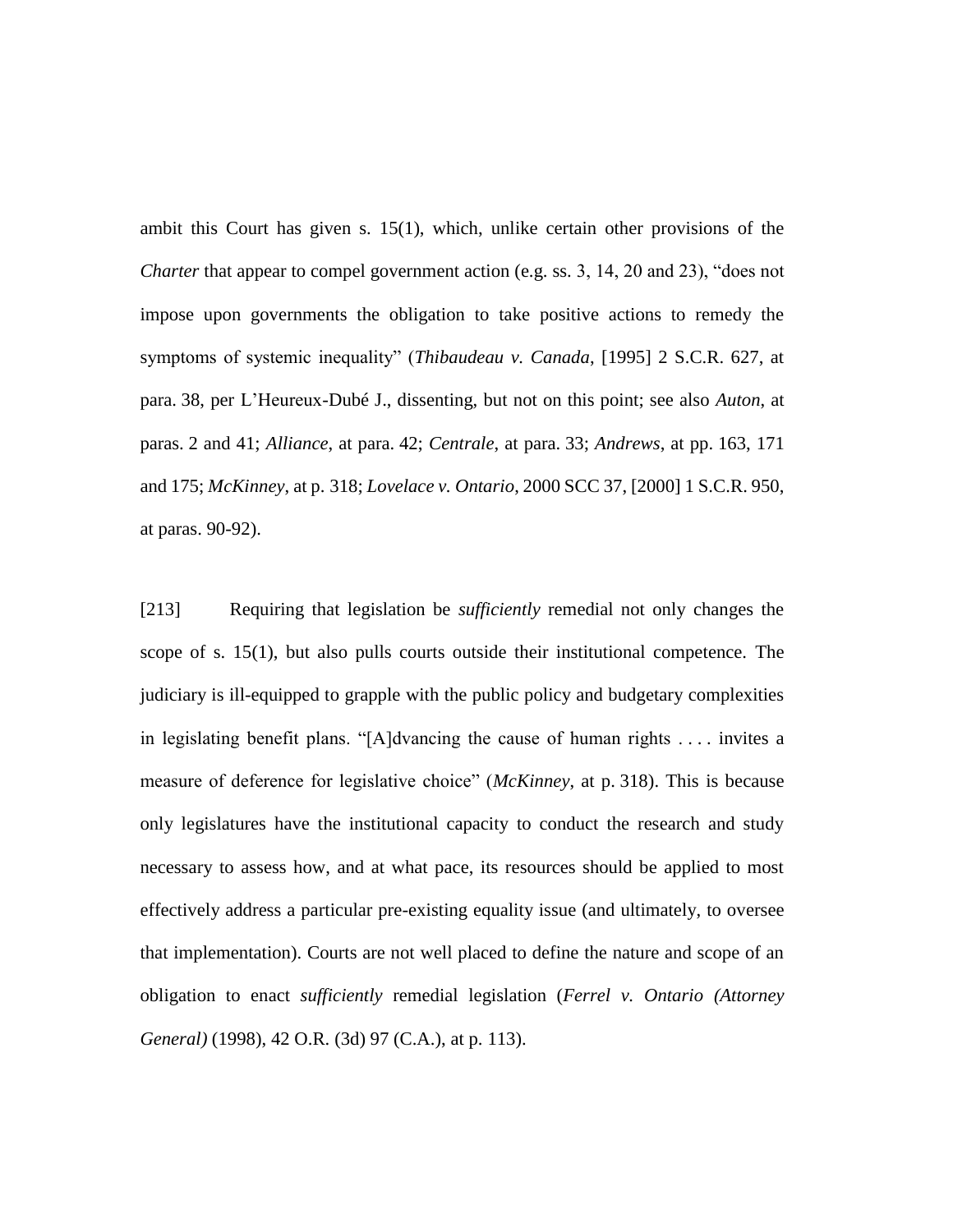[214] Consider this Plan, for example. In light of our colleague's decision, what is to stop an RCMP employee from working full-time for a very short time before entering a job-sharing agreement? That employee would apparently be permitted to buy back *full-time* pension benefits, whereas the employee who entered the force as a part-time member, and has since remained part-time, will not. Relatedly, what does it mean for employees to "temporarily reduce" their hours? What if an employee entered a job-sharing agreement to care for her children, but did not return to full-time work once her children became adults? Of course, we do not know these things, and we cannot know them. Nor are we expected to know them, or even anticipate them. But for that same reason, we *are* expected to keep to the limits of our institutional competencies, and not fiddle with the complex mechanics of legislative schemes like the Plan.

[215] In the case at bar, any disadvantage the appellants face is caused not by the impugned provisions or any government action, but by the unequal division of household and family responsibilities and social circumstances such as the availability of quality childcare. The solution to addressing these underlying matters, which exist outside of the Plan and the purview of courts, is surely not to strike down remedial legislation. In our colleague's view, however, these true causes of the disadvantage are "entirely irrelevant" (para. 71). She allows for judicial intervention whenever a court is able to identify in the case before it a related social circumstance it wishes to address. Courts are now empowered to engage in "transformation" of the law if they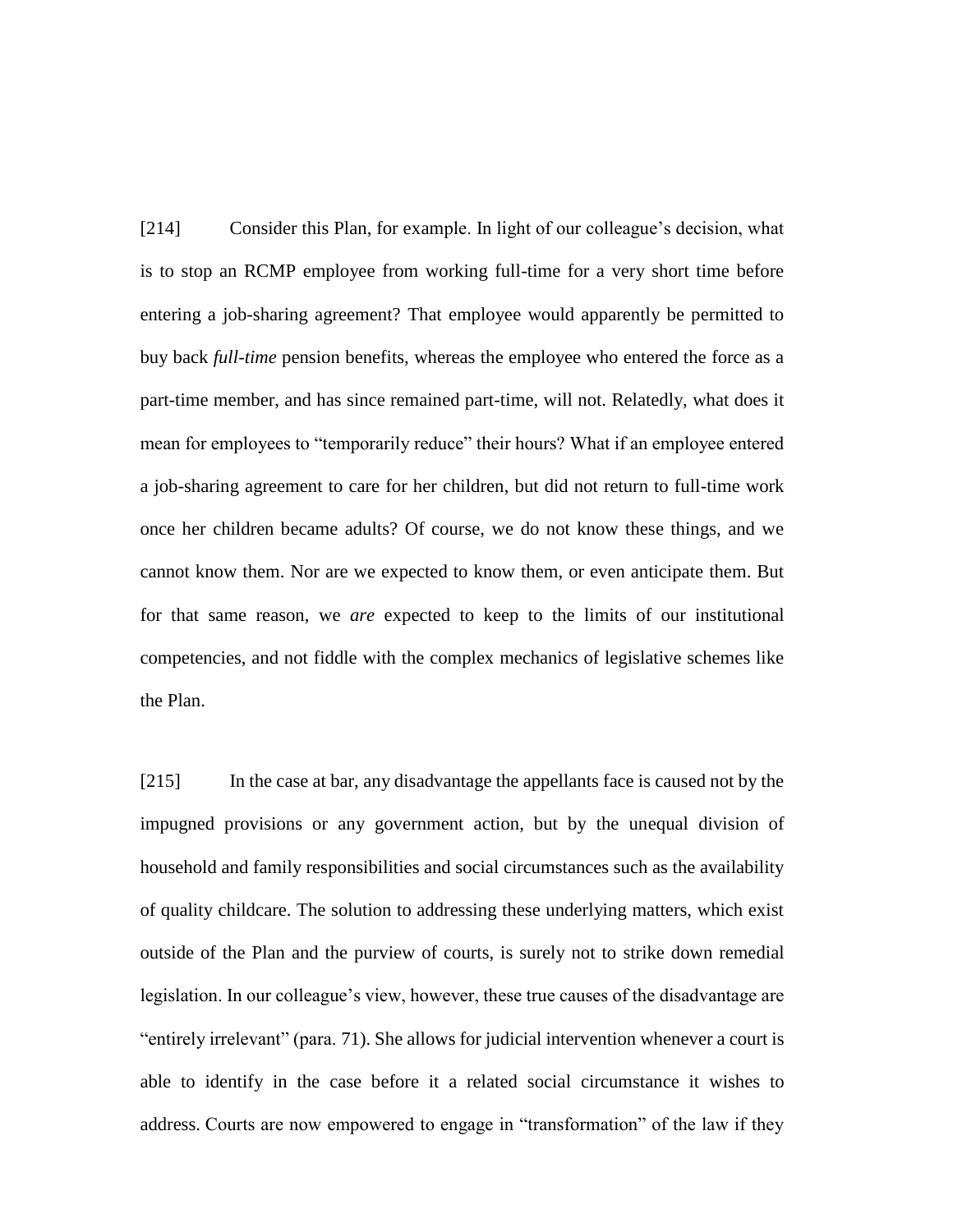simply believe that "institutions and relations must be changed" (para. 36, citing *British Columbia (Public Service Employee Relations Commission) v. BCGSEU*, [1999] 3 S.C.R. 3, at para. 41, quoting S. Day and G. Brodsky, "The Duty to Accommodate: Who Will Benefit?" (1996), 75 *Can. Bar Rev.* 433, at p. 462). Respectfully, we say that this is not our role.

[216] A related and final point on the practical implications of our colleague's decision. For 30 years, this Court has struggled to define the term "substantive equality." An intelligible and principled definition continues to be elusive. Indeed, this case illustrates the difficulties posed by the slippery quality of "substantive equality" — the core value of our colleague's decision (at paras. 47-48) — and its constant shifting in this Court's jurisprudence.

[217] While the Court has stated that substantive equality is *not* formal equality (*Withler*, at paras. 2 and 39; *Kapp*, at para. 15; *Centrale*, at para. 25; *Hodge*, at para. 25), it has said little to address what substantive equality *is*. Scant guidance has been offered beyond describing substantive equality as the "animating norm," "goal," "approach," "engine," and now the "philosophical premise" of s. 15(1) (*Withler*, at para. 2; *Cunningham*, at para. 38; *Alliance*, at para. 25; *Centrale*, at para. 25; *Taypotat*, at para. 17; majority reasons, at paras. 40, 42 and 48). Metaphor and ascription has prevailed over actual definition. Commentators have taken notice: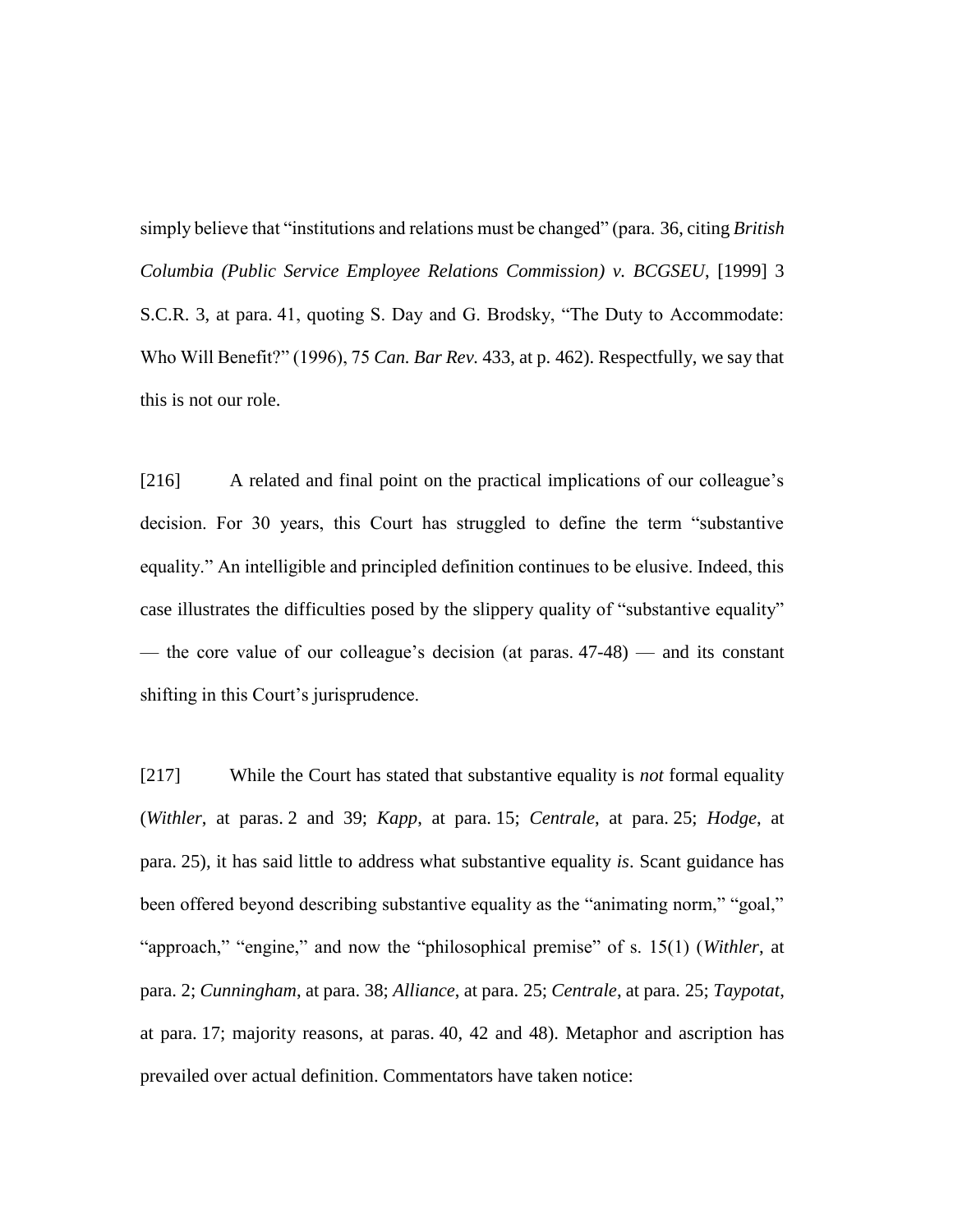It is ... essential [for this Court] to frame a conceptually rigorous understanding of substantive equality as it operates in Canadian equality jurisprudence.

. . .

. . . there has been no comparable agreement on substantive equality as a state of affairs, *i.e.*, what a situation in which the ideal is instantiated through law would look like, as opposed to the ideal's methodological dimension. Nor has substantive equality been given a positive definition by the Court. Rather, it has been defined negatively as an approach to section 15(1) contrasting with a formal equality approach. [Emphasis added.]

(A. R. Sangiuliano, "Substantive Equality As Equal Recognition: A New Theory of Section 15 of the *Charter*" (2015), 52 *Osgoode Hall L.J.* 601, at pp. 606-8)

Others have gone further, for example, noting that despite the efforts of "[m]any scholars . . . to flesh out the precise requirements of substantive equality," this Court's elaboration of same has been "sketchy and occasionally contradictory" (J. Eisen, "Grounding Equality in Social Relations: Suspect Classification, Analogous Grounds and Relational Theory" (2017), 42 *Queen's L.J.* 41, at pp. 60-61).

[218] To be clear, we do not seek to overturn the jurisprudence that our colleague recounts in her reasons. Rather, we aim to give effect to it. Our disagreement is about the *meaning and requirements of* substantive equality: we view her approach as lacking in the clarity and guidance necessary to give effect properly to the *Charter*'s purposes, notably with regard to legislation that is fundamentally *ameliorative*. It is for this reason that we highlight the lack of a substantive definition surrounding the norm of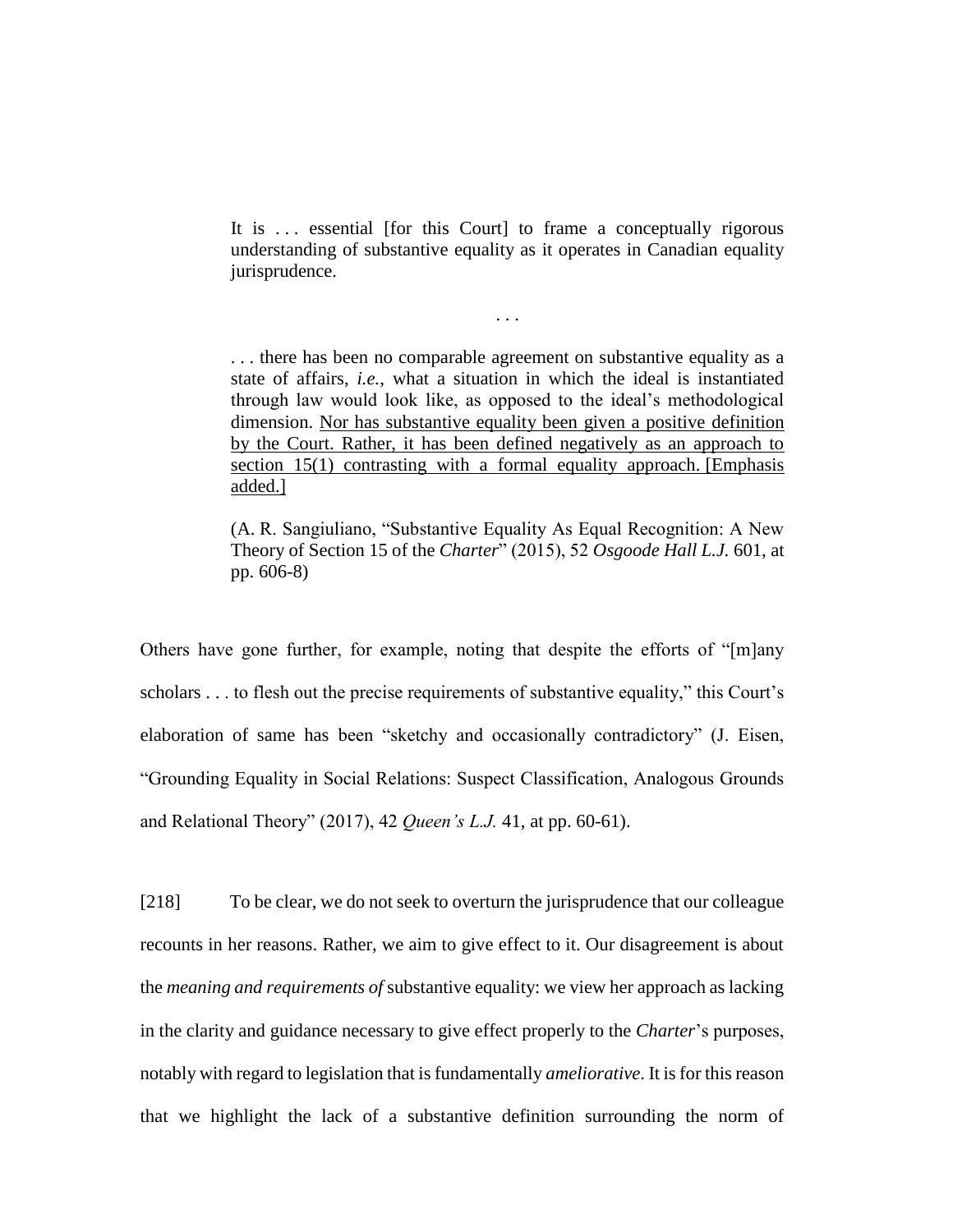"substantive equality" in this Court's jurisprudence. The concept has not been defined in a manner that renders s. 15 rights, or even the criteria by which they are adjudicated, knowable in advance by claimants and the state, or applicable with any consistency by courts.

[219] This lack of definition *ex ante* is antithetical to any notion of judicial restraint. Where a legal test lacks defined bounds, courts applying it exercise truly arbitrary powers of review. And that is the point at which we have arrived with "substantive equality." It has become an unbounded, rhetorical vehicle by which the judiciary's policy preferences and personal ideologies are imposed piecemeal upon individual cases. Consider our colleague's approach here: legislation that is ameliorative in both intent and effect is judicially reconfigured because it is *not ameliorative enough*, or more precisely, *not ameliorative in ways our colleague would prefer*. It is also a prime example of how the goalposts of "substantive equality" are constantly on the move, evidenced most clearly by our colleague's abandonment of the prudent guidance in *Alliance*, at para. 42, regarding incremental measures to alleviate systemic inequality. Indeed, her approach in this case lends support to Professor Young's damning criticism that substantive equality is "an unelaborated, cryptic guidepost pointing to the equality outcome the author prefers" (M. Young, "Unequal to the Task: 'Kapp'ing the Substantive Potential of Section 15" (2010), 50 *S.C.L.R.* (2d) 183, at p. 185). Justice Oliver Wendell Holmes's observation, made in *Baldwin v.*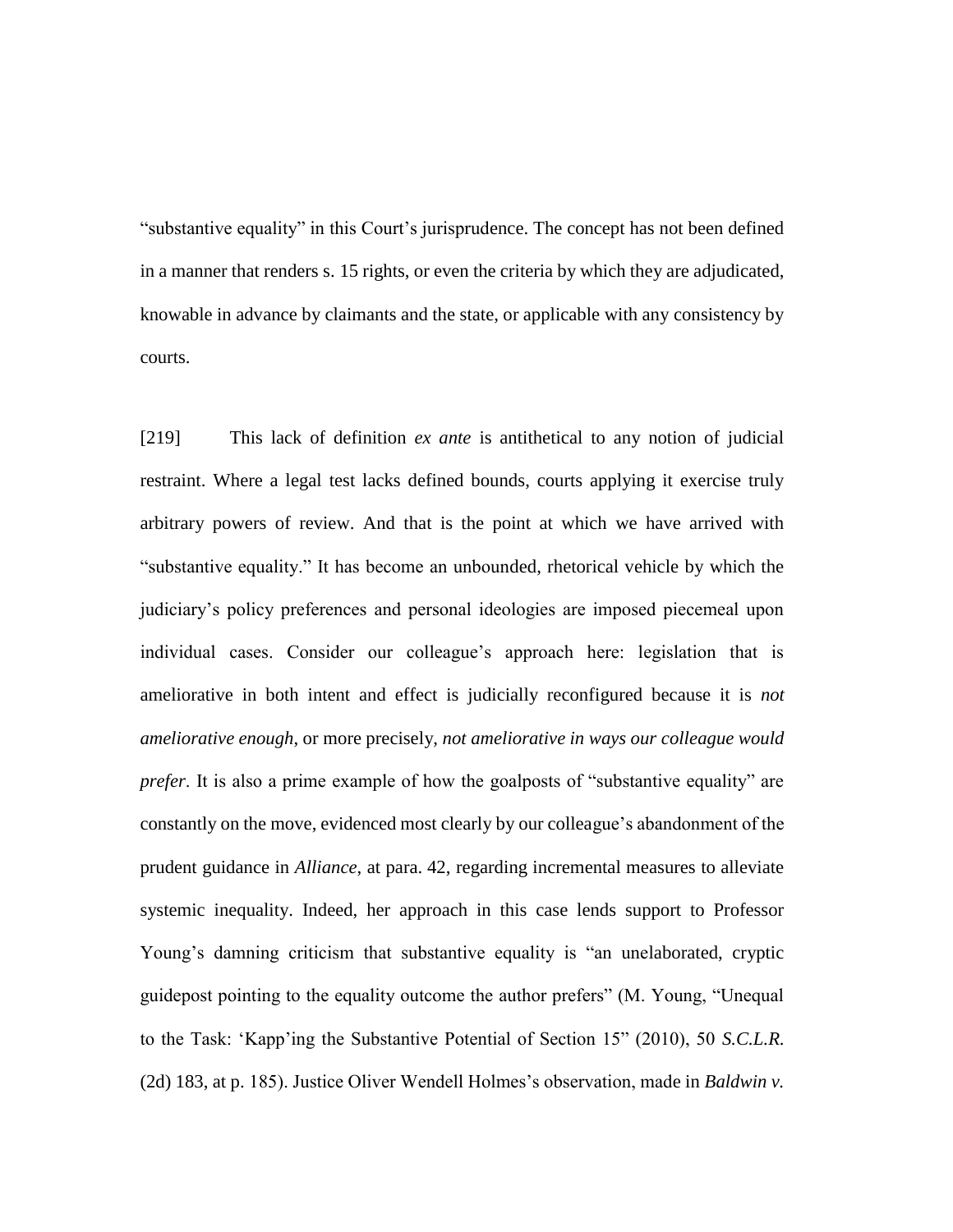*Missouri*, 281 U.S. 586 (1930), at p. 595, regarding the U.S. doctrine of substantive due process, is also apposite:

> As the decisions now stand, I see hardly any limit but the sky to the invalidating of those rights if they happen to strike a majority of this Court as for any reason undesirable. I cannot believe that the [Fourteenth] Amendment was intended to give us *carte blanche* to embody our economic or moral beliefs in its prohibitions. Yet I can think of no narrower reason that seems to me to justify the present and the earlier decisions to which I have referred.

[220] The result of all this is corrosive of the rule of law. Our colleague wonders aloud what our definition of the rule of law is (para. 135). We share the views of jurists such as Lord Bingham and Sharpe J.A.: the concept of the rule of law has interlocking components (see T. Bingham, *The Rule of Law* (2010), at pp. 160-70; R. J. Sharpe, *Good Judgment: Making Judicial Decisions* (2018), at pp. 122-24). One is pertinent here: Canadians should be governed by rules, stated and knowable in advance, that enable them to guide their conduct. As Sharpe J.A. writes:

> . . . the [Supreme] [C]ourt has insisted that there must be an intelligible standard, capable of providing "an adequate basis for legal debate . . . as to its meaning by reasoned analysis applying legal criteria."

> In *Irwin Toy* ... the majority wrote that .... "[w] here there is no intelligible standard" and where the decision-maker has been "given a plenary discretion to do whatever seems best in a wide set of circumstances," the essential minimum requirements of the rule of law are not met.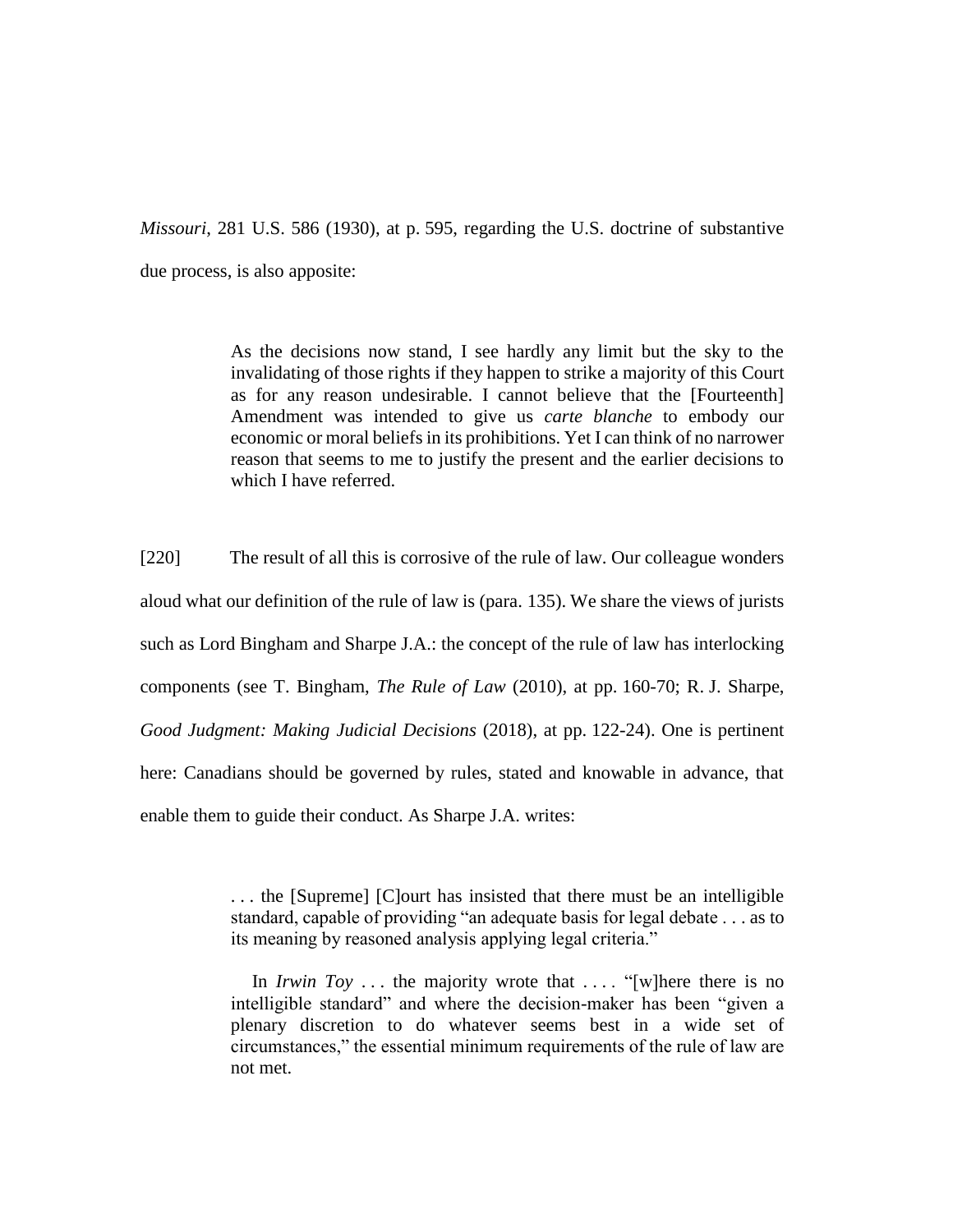(p. 123, quoting *R. v. Nova Scotia Pharmaceutical Society*, [1992] 2 S.C.R. 606, at p. 639; *Irwin Toy Ltd. v. Quebec (Attorney General)*, [1989] 1 S.C.R. 927, at p. 983)

[221] Our colleague's appeal to *stare decisis*, we say with respect, therefore misses the point. The issue is not whether this Court's s. 15 jurisprudence should be "respected" (para. 135). The issue, rather, is whether that jurisprudence *as she has interpreted it* states a standard that is practically knowable and reasonably predictable as to results. In our view, the concept of "substantive equality" has become so vague that it is impossible for claimants or legislatures to anticipate its demands in advance. Legislatures are, in effect, expected to hit a moving target, as "the Court continues to revise its analytical approach to section 15(1) without ever overruling or even really disapproving of its earlier judgments on the aspects of those judgments that have now been reversed" (J. Koshan and J. Watson Hamilton, "Meaningless Mantra: Substantive Equality after *Withler*" (2011), 16 *Rev. Const. Stud.* 31, at p. 61). This "revisionist approach" — the constant moving of the goal posts of "substantive equality" to suit judicial preference — "will undoubtedly continue to cause further confusion" (p. 61).

[222] This suggests another, less normative, but more practical concern: if the demands of substantive equality could be predicted, governments might actually be able to comply with them. Instead,

> [i]n the view of many commentators, the equality jurisprudence, despite the Court's self-identified efforts to establish clear interpretations, has been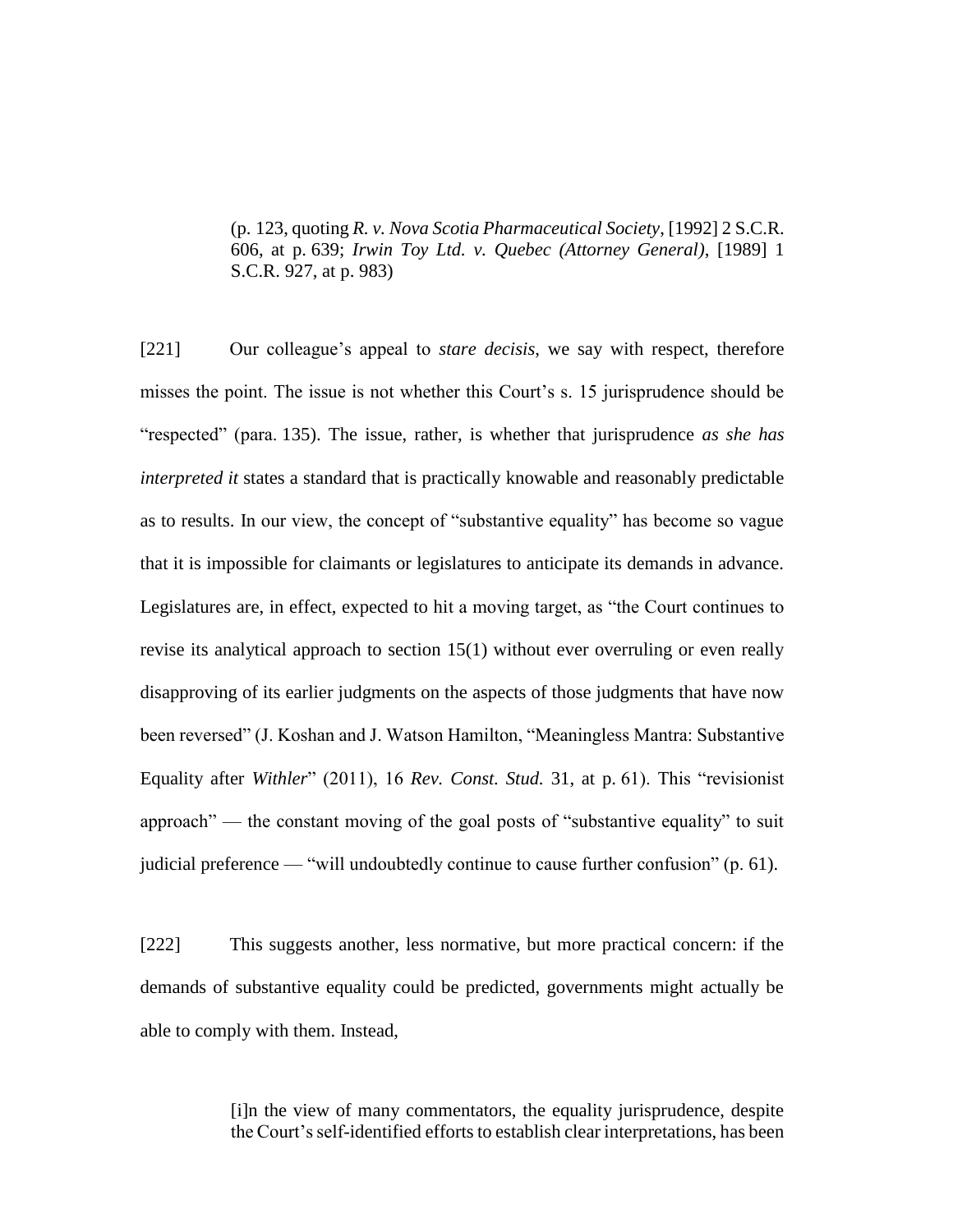muddled and inconsistent . . . . Put simply, it lacks the coherence to offer serious guidance about how to realize substantive equality "on the ground".

(P. Hughes, "Supreme Court of Canada Equality Jurisprudence and 'Everyday Life'" (2012), 58 *S.C.L.R.* (2d) 245, at pp. 254-55)

In other words, legislatures can comply only with rules they can know well enough to abide by. How can a legislature know what any given court will determine to be *sufficiently* remedial? The immensity of the obligation that our colleague foists upon legislatures and governments — in both its unpredictability and in the amount of resources it requires — is such that none of them can reasonably be expected to bear it. This wholly disregards La Forest J.'s apt admonition in *McKinney* that inequality issues cannot even be fully understood, let alone remedied, all at once.

[223] The failure to properly define the scope of s. 15(1) also has the practical effect of pushing the bulk of the analysis to s. 1 (e.g. majority reasons, at paras. 79-80). As a result, courts are not to engage in a substantive analysis of discrimination (where they have a comparative advantage relative to the legislature), but rather in the evaluation of policy (where they do not) (*Law Society of British Columbia v. Trinity Western University*, 2018 SCC 32, [2018] 2 S.C.R. 293, at paras. 190 and 192, per Rowe J., concurring). This fails to attend to the limits inherent in s. 15. By their very nature, "the demands of equality [cannot] be determined without considering the needs and circumstances of persons and groups in addition to the claimant," including the practical, moral, economic and social underpinnings of the legislation in question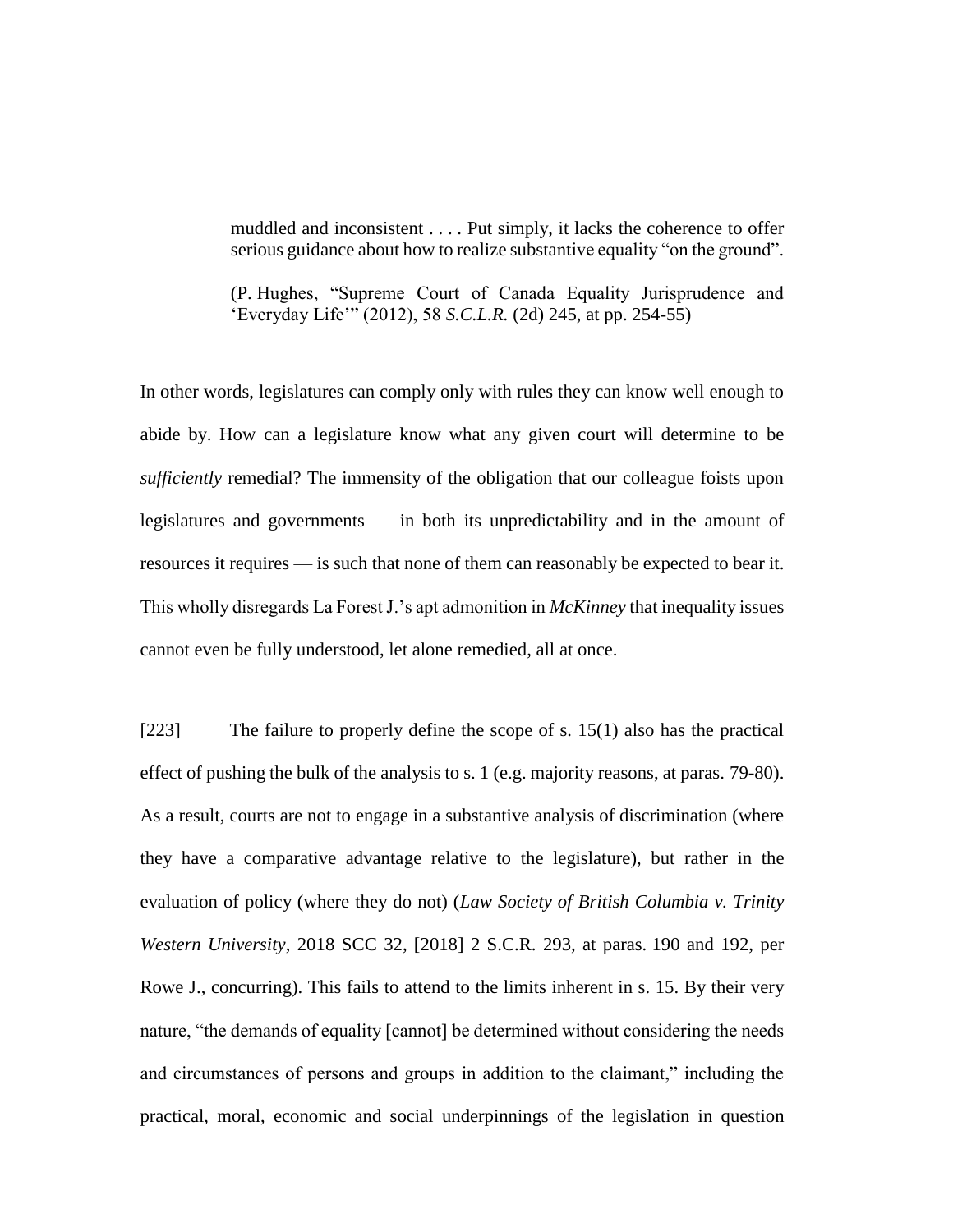(B. W. Miller, "Justification and Rights Limitations", in G. Huscroft, ed., *Expounding the Constitution: Essays in Constitutional Theory* (2010), 93, at p. 106; see also p. 100). Otherwise, we risk allowing "for the intermediate conclusion of a right infringement to trade on the higher prestige and greater strength of a moral right that provides an undefeated reason for action" (at p. 96), watering down the significance of a finding of a s. 15(1) infringement beyond recognition, and requiring the state to justify even its most trivial decisions.

[224] In defining substantive equality, courts must bear in mind two considerations. First, s. 15(1) cannot actually guarantee equality, in its broadest sense, *throughout society*. Systemic disadvantage is just that — *systemic*, being rooted in social attitudes and institutions. This does not mean that systemic discrimination cannot or should not be addressed; rather, it simply means that s. 15(1) is limited in its capacity to do so. Section 15(1) responds only to *state* action, and judicial review of state action is ill-suited to implementing the kind of wide-ranging institutional or policy changes that are necessary to fully address systemic disadvantage. That this is so becomes apparent when one considers that all of the reports cited by our colleague are directed towards *government*, not court, action (e.g. Royal Commission on the Status of Women in Canada, *Report of the Royal Commission on the Status of Women in Canada* (1970), at p. vii). Secondly, bringing analytical discipline to s. 15(1) must start by reaffirming that equality is an inherently comparative notion (*Withler*, at paras. 61-67; Koshan and Watson Hamilton, at pp. 45-46). While mirror comparators have proved unworkable,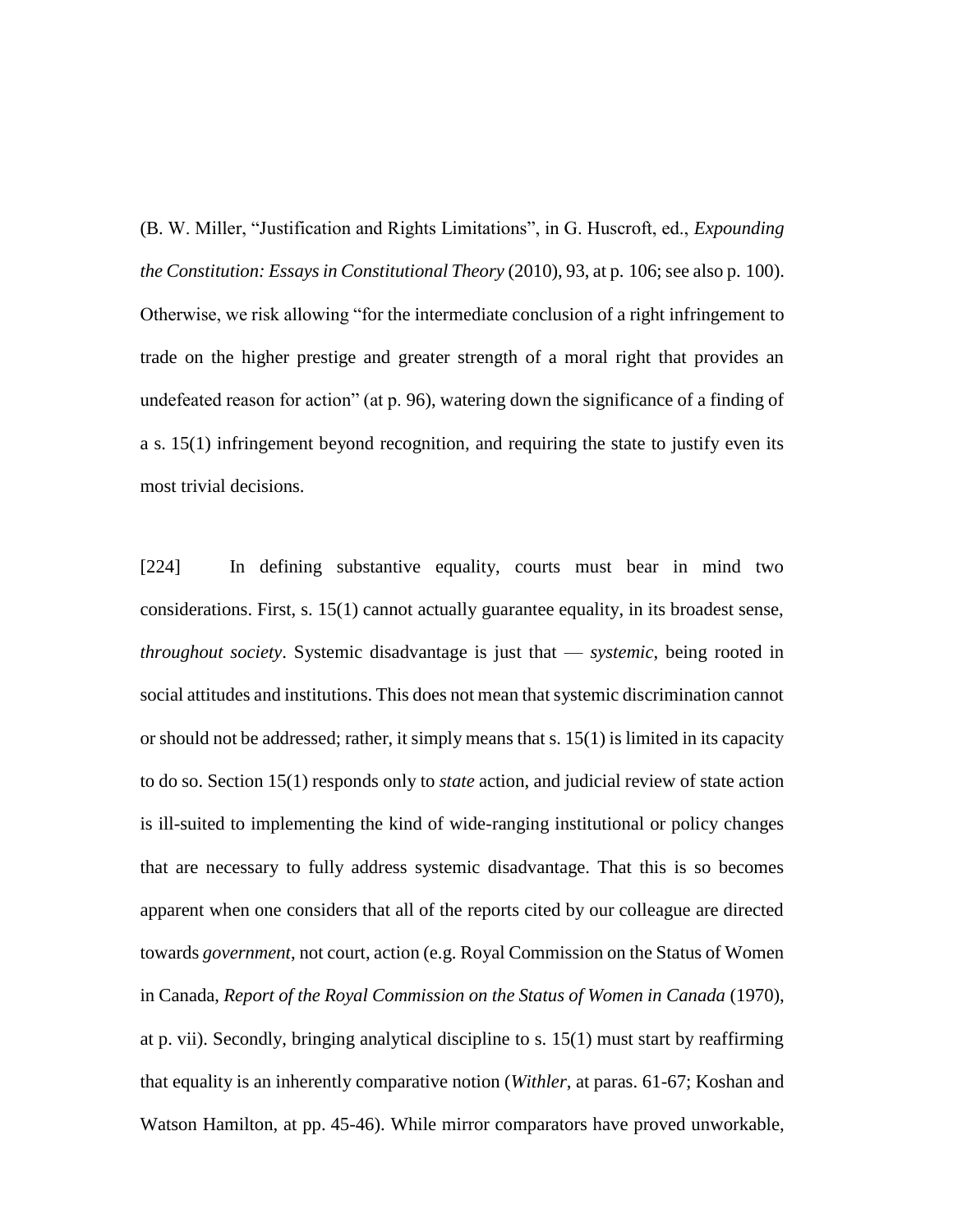the analysis must be imbued with a measure of comparison in order to avoid what our colleague now endorses: an unbounded, unpredictable search for "inequality."

[225] To all this, our colleague suggests (at paras. 133-34) that we — and, by extension, those scholars and judges who have questioned the utility and meaning of the Court's jurisprudence on "substantive equality" — advance a straw man argument which, at root, is an argument for "formal equality." But, and again with respect, it is our colleague who marshals a straw man argument. Our reasons apply an approach to substantive equality firmly rooted in this Court's jurisprudence, including *Alliance*. The conclusion we reach was shared by all four lower-court judges who tried to apply this Court's jurisprudence to the facts of this case.

[226] Our colleague, on the other hand, casts aside para. 42 of *Alliance* as a useless "stran[d]" (at paras. 132-33) and sidesteps *Withler*'s call for a contextual approach, which notably arose precisely in the circumstances of a pension scheme. In fact, her reasons are entirely devoid of any consideration of the approach to pension schemes necessitated by *Withler*.

[227] Indeed, more telling than what our colleague *does* say in response is what she *does not* say. Notably, she *does not* explain what "substantive equality" means (save by reference to what it is *not* — "formal equality"). She fails to define "substantive equality" in terms that allow its meaning to be understood so that the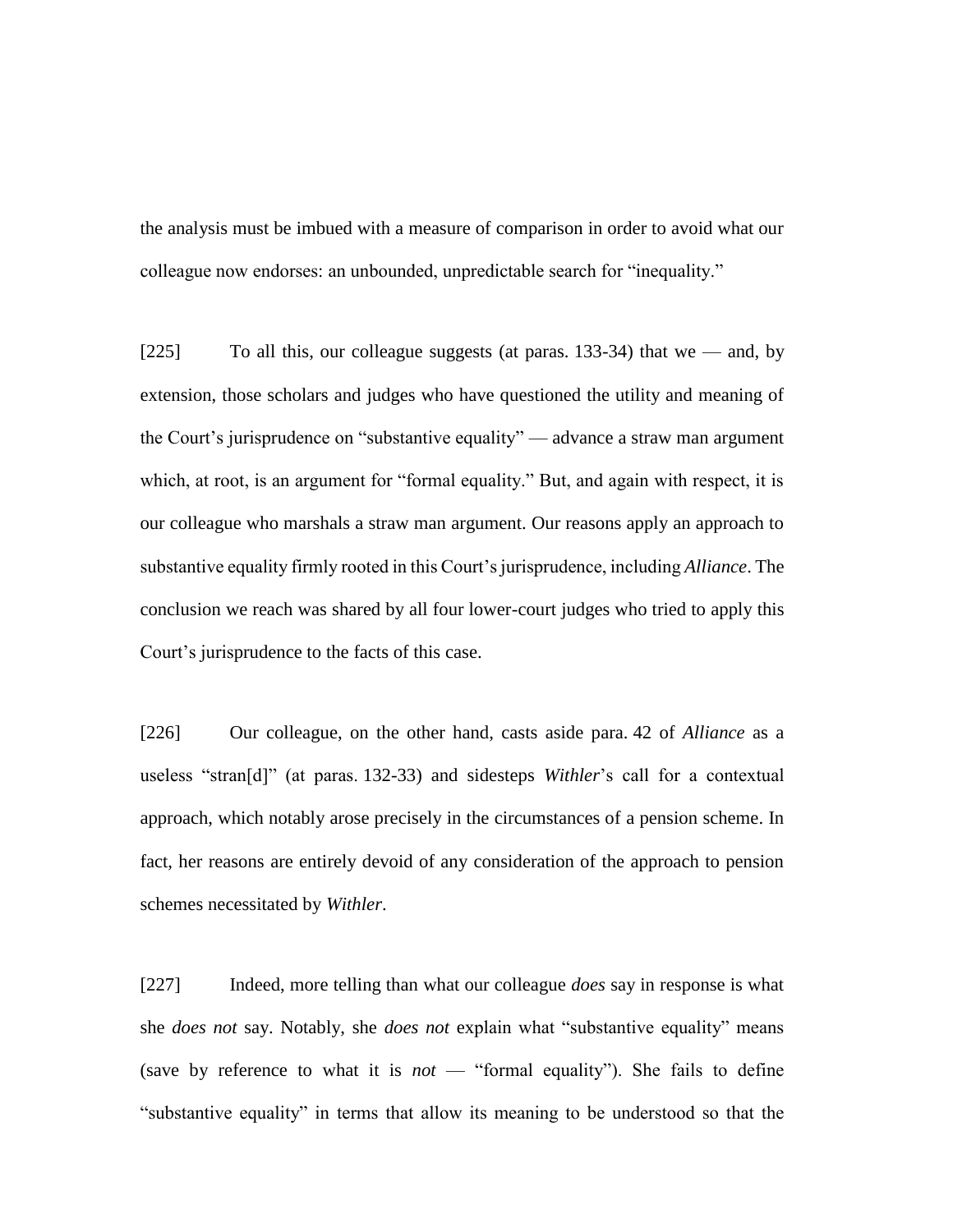requirements of s. 15 can be practically knowable and reasonably predictable in advance. Thus loosely defined, substantive equality is almost infinitely malleable, allowing judges to invoke it as rhetorical cover for their own policy preferences in deciding a given case. Such vast and little-bounded discretion does not accord with, but rather departs from, the rule of law.

### IV. Conclusion

[228] As we see it, the sole reason the Plan is being judicially reviewed is because Parliament and the government tried to be accommodating in their employment options. If they had not offered pension buy-back rights for members who take LWOP, there would be no basis for judicial intervention at all. The upshot of our colleague's reasoning is that the public is now burdened with new financial obligations, simply because Parliament and the executive dared to address pre-existing inequality incrementally, instead of taking more radical measures to eliminate it. In the future, they may well reason that inaction is the safer route.

[229] Similar issues will undoubtedly arise with any other social welfare legislation or government attempts to remedy systemic disadvantage. By reserving the right to arbitrarily second-guess and undo any legislation that attempts to incrementally address systemic disadvantage, the Court makes it more practically difficult for legislatures and governments to implement policies that promote equality. Put simply,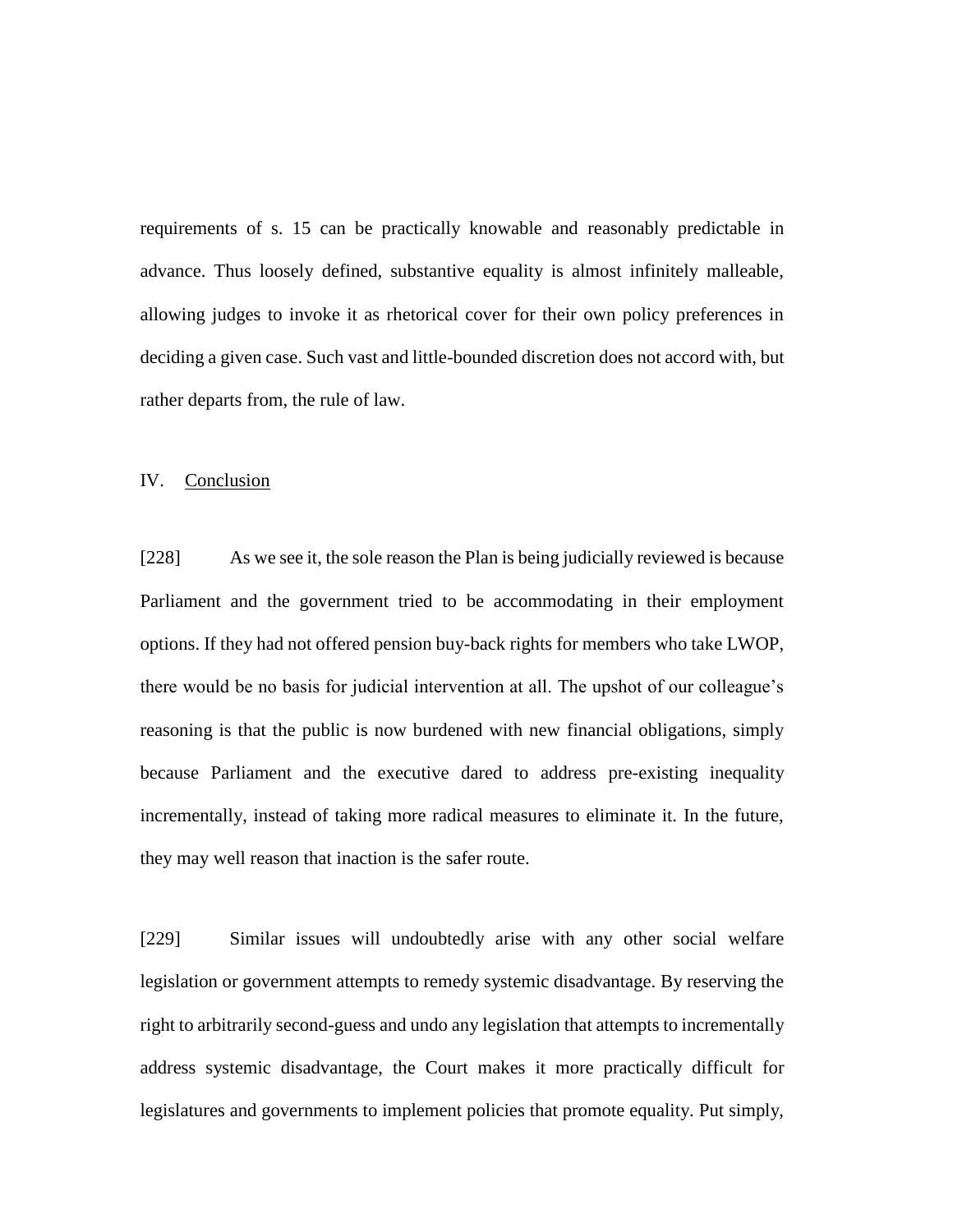we see restricting the government's ability to incrementally address disadvantage as a peculiar way to promote equality.

[230] We would therefore dismiss the appeal.

The following are the reasons delivered by

CÔTÉ J. —

I. Introduction

[231] Discrimination on the basis of sex is of the most invidious order. Like race, sex is an innate and immutable characteristic, and bears no relevant relationship to capability. Without question, women have faced a prolonged fight for equal treatment under the law, a fight marked by a society where women have historically been disadvantaged and where they continue to be so today: *Public Service Alliance of Canada v. Canada (Department of National Defence) (C.A.)*, [1996] 3 F.C. 789, at para. 16; *Quebec (Attorney General) v. Alliance du personnel professionnel et technique de la santé et des services sociaux*, 2018 SCC 17, [2018] 1 S.C.R. 464. But that is not the question before this Court. Nor is the question before this Court whether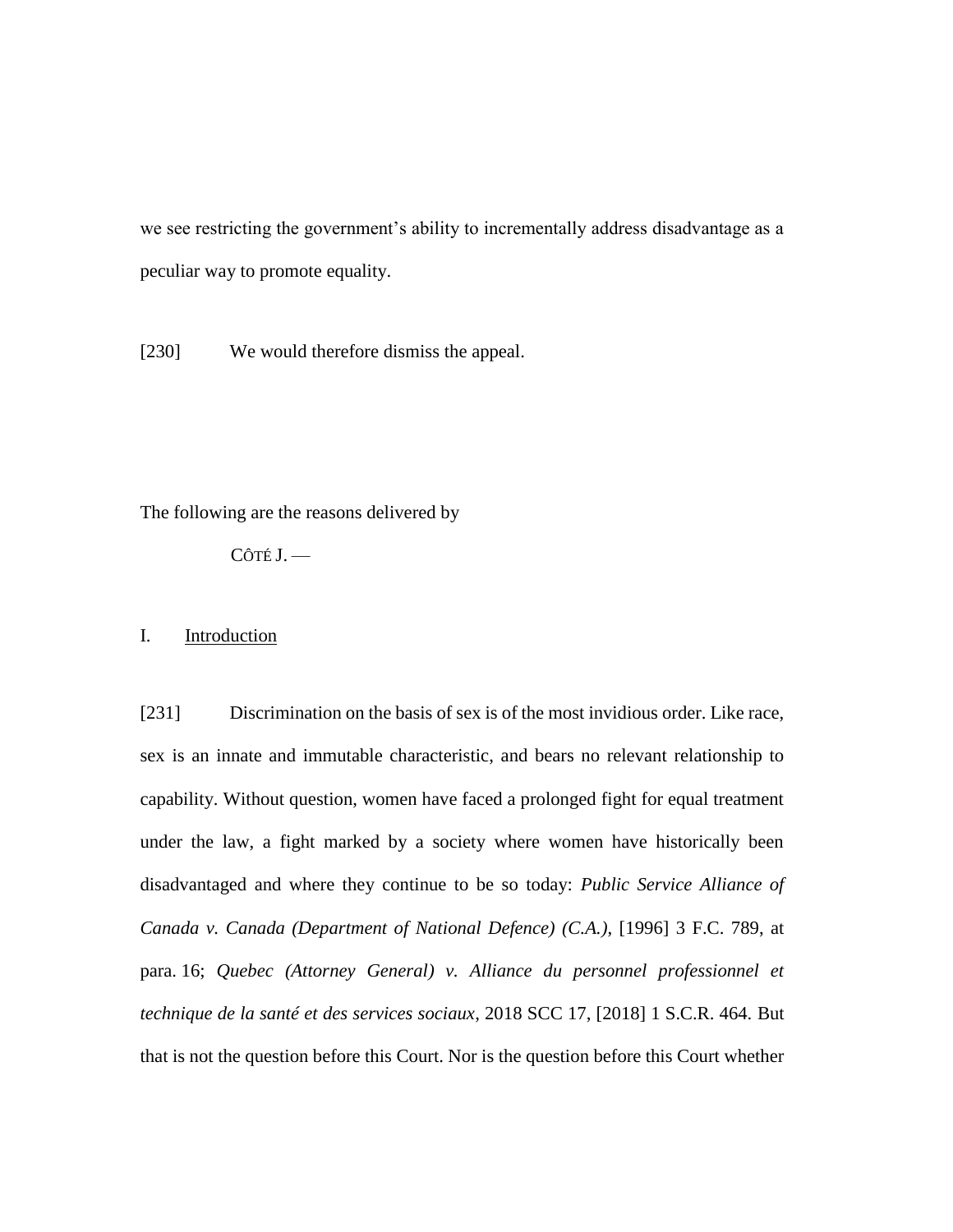the impugned legislative provisions  $\frac{16}{9}$  are irrational, illogical, or even underinclusive — that a law is not perfect, or even excludes some, does not make it *per se*  unconstitutional: *Gosselin v. Quebec (Attorney General)*, 2002 SCC 84, [2002] 4. S.C.R. 429, at para. 55; *Andrews v. Law Society of British Columbia*, [1989] 1 S.C.R. 143, at pp. 168-69. Rather, over the course of three decades, this Court has carefully crafted a test to assess whether a particular form of alleged discrimination is discrimination in fact and runs afoul of the guarantee of equal treatment under the law found in s. 15 of the *Canadian Charter of Rights and Freedoms*. A crucial element of s. 15(1) of the *Charter* is that it enumerates the grounds of discrimination that fall within its constitutional prohibition. Here, with respect, I cannot agree with my colleagues that the impugned provisions of the pension plan create a distinction on the basis of the enumerated ground of sex. I proceed to elucidate why.

# II. Analysis

 $\overline{a}$ 

[232] My colleagues offer a comprehensive overview of this Court's s. 15(1) jurisprudence, so I do not purport to do so here. While there exists clear disagreement between them as to certain elements of doctrine, I understand my colleagues and I to agree on the following: to prove discrimination under s. 15(1), including in cases of

<sup>16</sup> The provisions on part-time employment in the *Royal Canadian Mounted Police Superannuation Act*, R.S.C. 1985, c. R-11, and the associated *Royal Canadian Mounted Police Superannuation Regulations*, C.R.C., c. 1393. Like my colleagues, I will refer to these laws interchangeably throughout these reasons as the "pension plan" or "plan", or simply refer to the impugned provisions.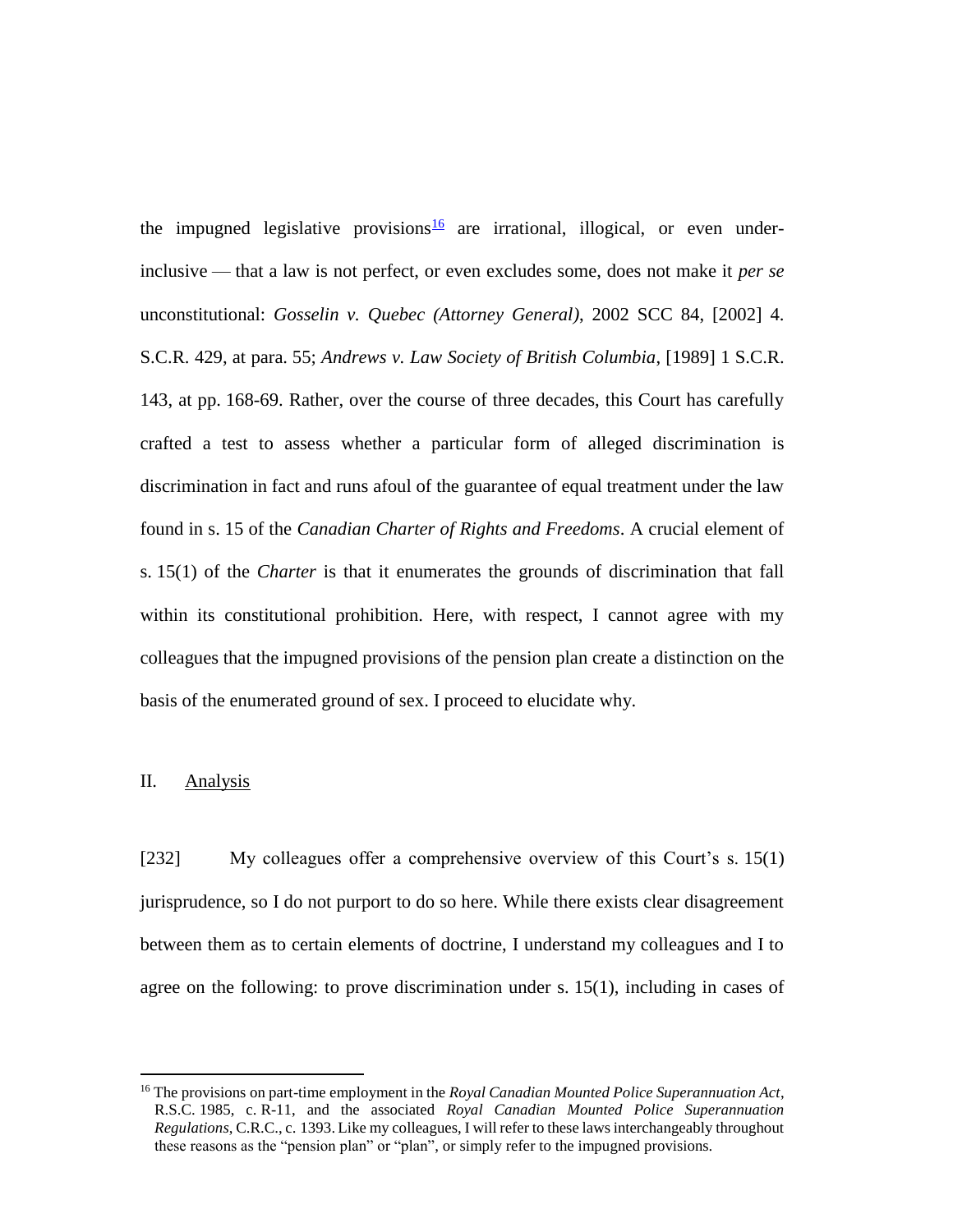adverse effect discrimination, a claimant must (i) show that a law creates an adverse distinction based on an enumerated or analogous ground, and (ii) show that the law perpetuates, reinforces, or exacerbates pre-existing disadvantage (majority reasons, at paras. 27 and 50; Brown and Rowe JJ.'s reasons, at para. 169; *R. v. Kapp*, 2008 SCC 41, [2008] 2 S.C.R. 483, at para. 17; *Withler v. Canada (Attorney General)*, 2011 SCC 12, [2011] 1 S.C.R. 396, at paras. 30 and 61; *Quebec (Attorney General) v. A*, 2013 SCC 5, [2013] 1 S.C.R. 61, at para. 185; *Kahkewistahaw First Nation v. Taypotat*, 2015 SCC 30, [2015] 2 S.C.R. 548, at paras. 19-20; *Centrale des syndicats du Québec v. Quebec (Attorney General)*, 2018 SCC 18, [2018] 1 S.C.R. 522, at para. 22).

[233] Here, I am of the view that there is no need to proceed to the second step of the analysis, as my colleagues do, because no distinction can be made out on the basis of sex under step one.

[234] With the greatest respect, allowing the appeal on the basis of sex *simpliciter*  is an attempt to square a circle*.* The effect of the impugned provisions of the pension plan is to create a distinction not on the basis of being a *woman*, but being a woman *with children*. In other words, a distinction exists not because one is a *woman*, but because one has *caregiving* responsibilities. It is telling that the statistics used by my colleague Abella J. to make her point — setting aside for now the question of their validity and even their appropriate role in a s. 15(1) analysis — are all in reference to women *with children*: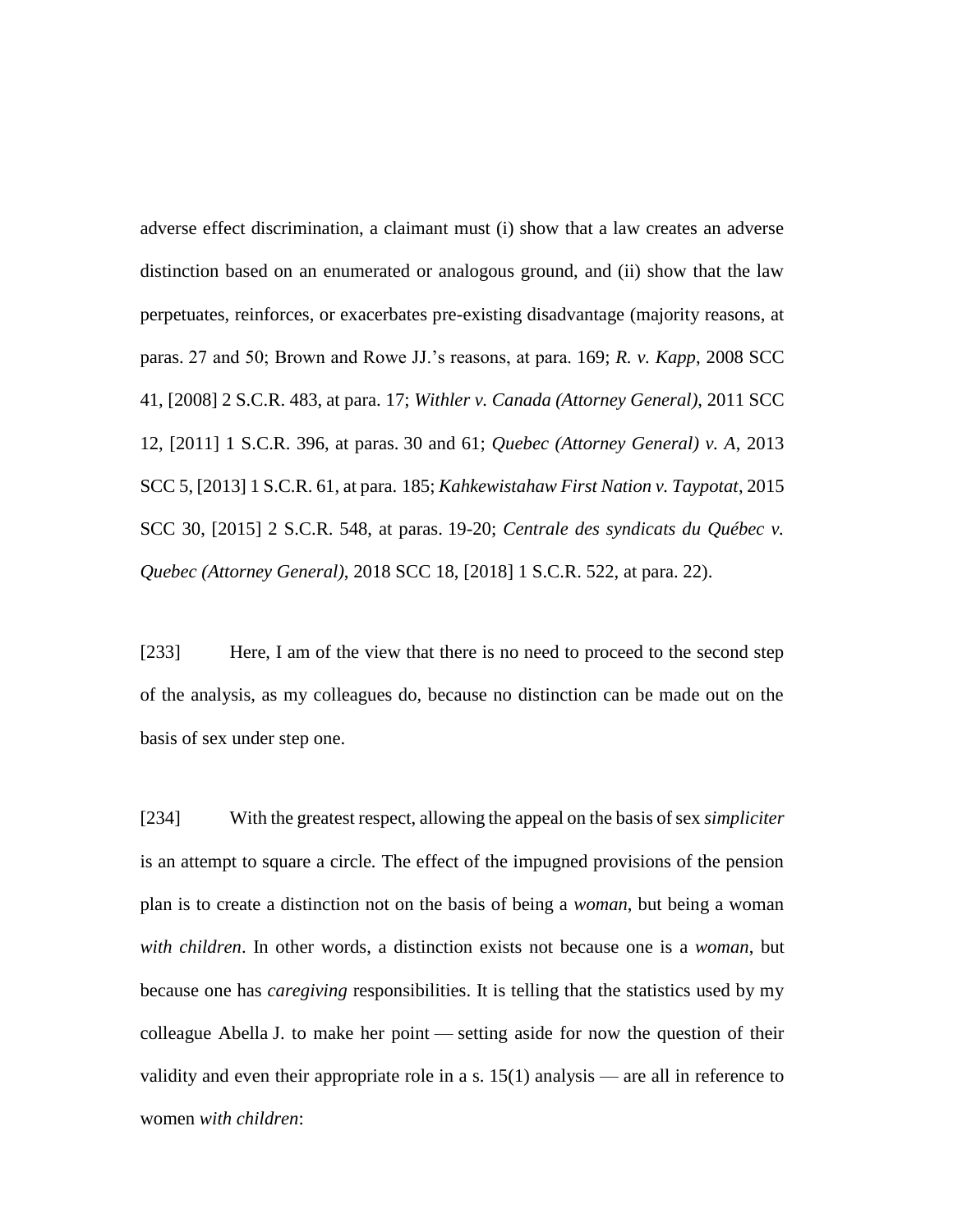In my respectful view, the use of an RCMP member's temporary reduction in working hours as a basis to impose less favourable pension consequences plainly has a disproportionate impact on women. The relevant evidence — the results of the system — showed that:

- RCMP members who worked reduced hours in the job-sharing program were predominantly women with young children.
- From 2010-2014, 100 percent of members working reduced hours through job-sharing were women, and most of them cited childcare as their reason for doing so.

The data [the Commission of Inquiry into Part-time Work] collected suggested that almost all job-sharing participants were women, and that "[t]he arrival of a new baby was the most common primary reason for initiating job sharing" (pp. 177-78).

. . .

The *Report of the Commission on Equality in Employment* (1984, Rosalie Silberman Abella, comm.) expanded on the link between parttime work and childcare . . . . [Emphasis added; paras. 97 and 100-101.]

[235] The notion of women *with children* is inextricable from the evidence presented. It seems to me, then, that caregiving status is the only distinction created by the pension plan. In other words, the distinction in this case exists not on the basis of being a woman, but on the basis of needing to take care of someone: see *Taypotat*, at para. 21 (holding that under step one a claimant must "demonstrate that the law at issue has a disproportionate effect on the claimant based on his or her membership in an enumerated or analogous group") (emphasis added); *contra Centrale*, at para. 28 (finding that step one was satisfied on the basis that "the claimants disproportionately suffer an adverse impact *because they are women*") (emphasis in original). One does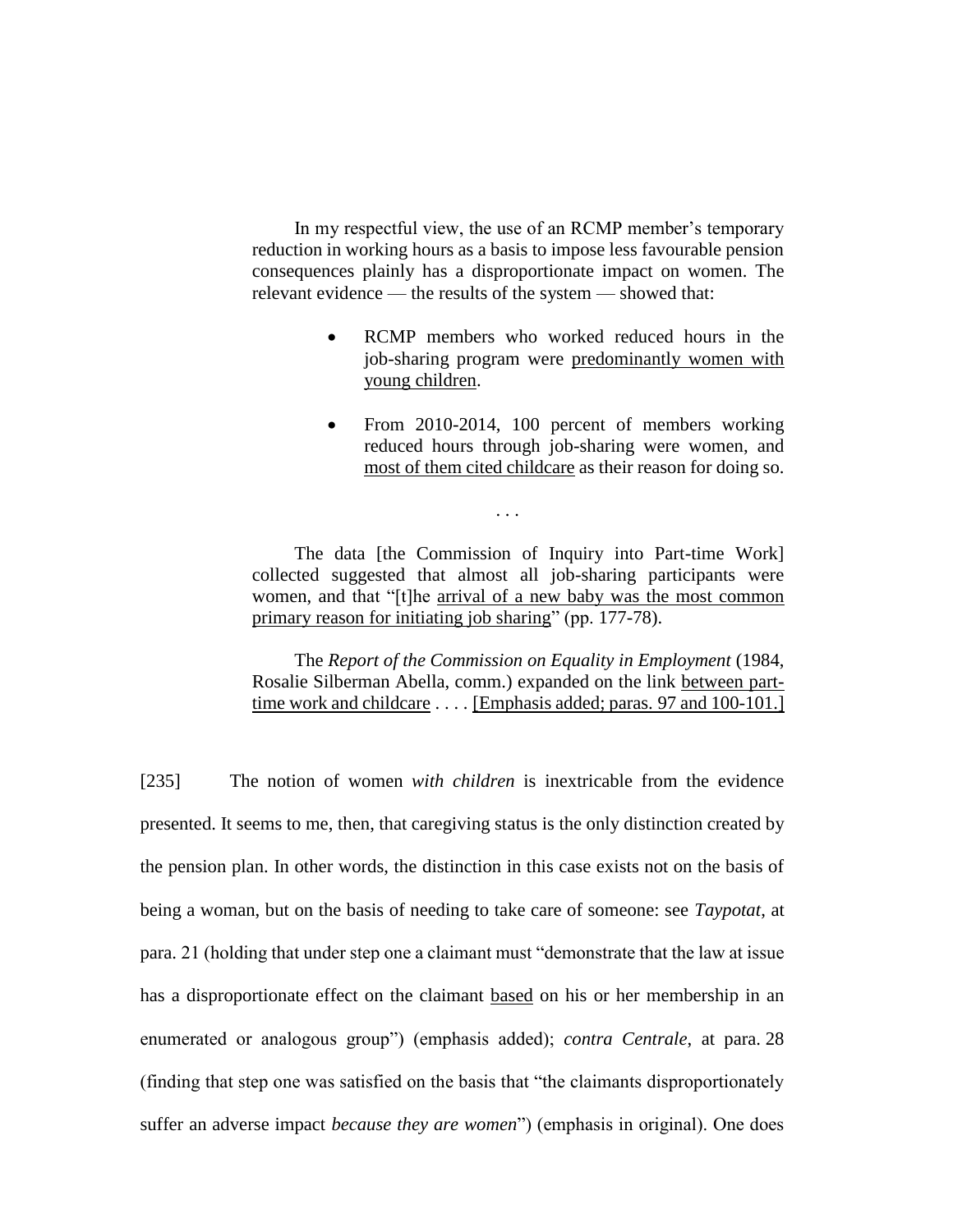not job-share *because* one is a woman; one job-shares because one needs to take care of someone: Appellants' Affidavits, A.R., vol. II, at pp. 129 et seq., and vol. III, at pp. 327-42; 2017 FC 557, at para. 22 and Annex A (CanLII).

[236] Importantly, I wish to draw particular attention to the following illustration. Consider, for instance, same-sex male couples who also have to bear the burden of taking care of their children. Consider further those individuals who bear the burden of taking care of their aging parents or spouse. These individuals, along with women with children, will all be under disproportionate pressure to job-share due to their caregiving responsibilities. Those individuals with no caregiving responsibilities will have no such pressure to job-share. The impugned provisions therefore create a distinction on the basis of caregiving responsibilities, not sex *simpliciter*: *Withler*, at para. 62.

[237] As I see it, it is essential to consider the nature of the claim before this Court. Indeed, the appellants make their claim on behalf of women *with children*, and not simply women — nobody has asserted a claim on behalf of women *without*  children. It is critical to the claim, then, that the appellants had caregiving responsibilities in relation to children that made them decide to job-share. This explains why the appellants argued their claim on appeal on the basis of "intersecting" grounds of sex and parental or family status: A.F.; 2018 FCA 223, [2019] 2 F.C.R. 541, at paras. 3 and 42.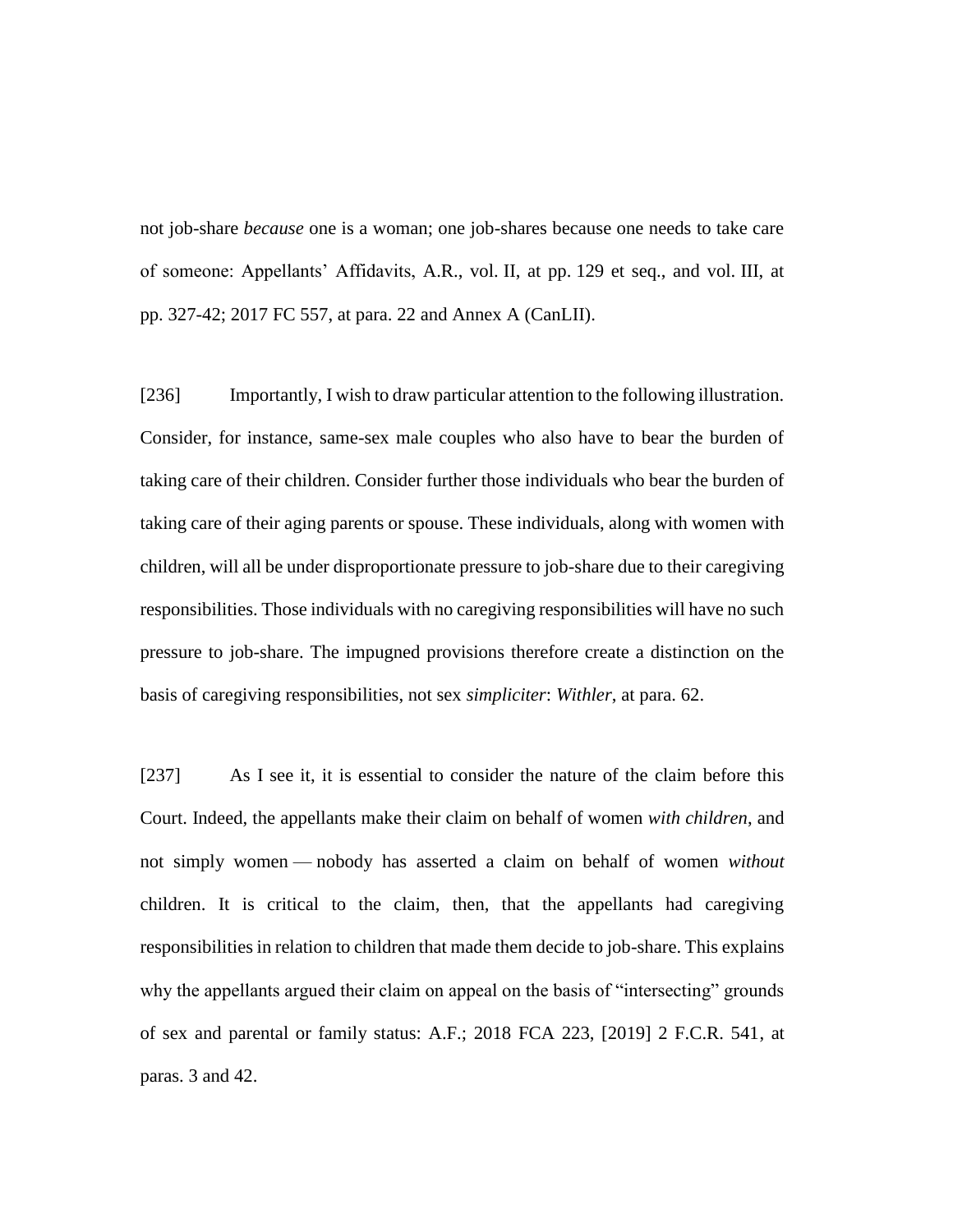[238] However, of crucial importance to the disposition of this appeal is the fact that caregiving, parental, or family status is *not* recognized by this Court as an analogous ground under s. 15(1) of the *Charter*, nor would I recognize any of them as such here. Indeed, my colleague Abella J. provides compelling reasons not to (at paras. 119-23), as do my colleagues Brown and Rowe JJ. (at para. 183), and I find myself in agreement that it would be inappropriate to do so. Accordingly, in light of the conclusion that any distinction here depends not on sex but on caregiving responsibilities alone and that this Court cannot recognize caregiving, parental, or family status as an analogous ground in this case, the appellants' claim must fail at step one of the s. 15(1) analysis.

[239] Thus, at least doctrinally, this case is relatively straightforward. Lengthy reasons are elicited only by virtue of the attempt to fit the claim under the enumerated ground of sex *simpliciter*. However, it is clear that the distinction created by the pension plan manifests itself not as a result of sex alone, but as a result of a combination of sex with caregiver status. If the majority wishes to allow the appeal, then the more doctrinally sound method would be to either recognize intersecting grounds as the appellants urge, or recognize a new analogous ground.<sup>17</sup> Without doing so, however, this Court has only attempted to square a circle. And, as a result, doctrinal uncertainty

 $\overline{a}$ 

 $17$  To be clear, I am not endorsing an intersecting grounds approach or the recognition of new analogous grounds; my point is only that, rather than fiddle with existing doctrine under s. 15, it would have been more doctrinally sound (in the sense of adhering to existing doctrine) to reach the result preferred by the majority in this way.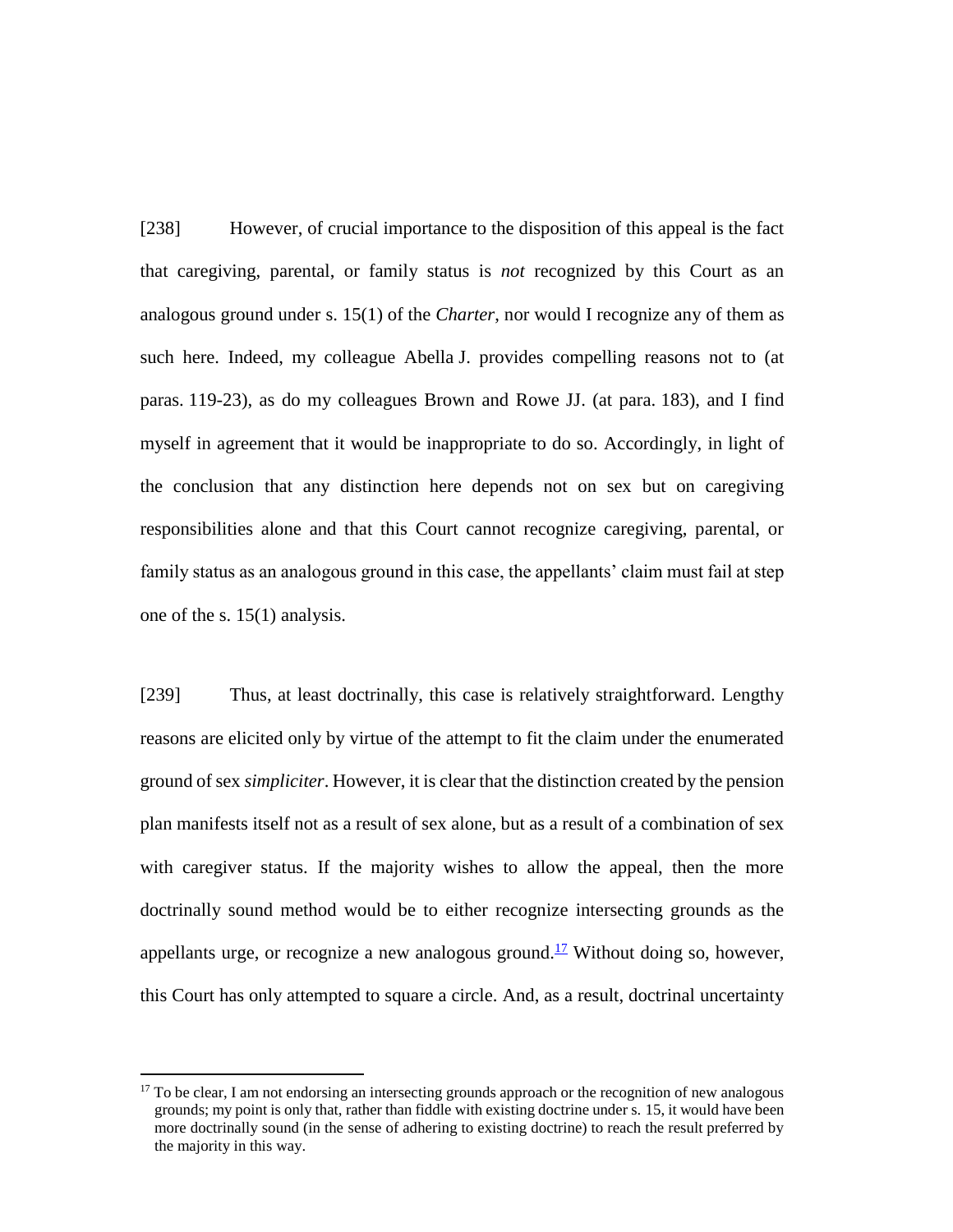seeps into this Court's s. 15(1) jurisprudence and obscures, rather than illuminates, the way forward.

[240] This brings me to my next point — responding to the analytical and doctrinal methodology needed to support the conclusion that the pension plan creates a distinction on the basis of sex alone.

[241] First, in order to support the finding that the impugned provisions create a distinction on the basis of *sex* (without recognizing an intersecting or analogous ground of parental, family or caregiving status), my colleague Abella J. says that, in effect, discrimination on the basis of *childcare* is tantamount to discrimination on the basis of *sex* due to their historical association with one another: see paras. 98 et seq. This argument follows the rationale of *Brooks v. Canada Safeway Ltd.*, [1989] 1 S.C.R. 1219, where the Court recognized that pregnancy-based discrimination necessarily constituted sex-based discrimination. Indeed, my colleague Abella J. posits that evidence about certain groups "will show such a strong association with certain traits — such as pregnancy with gender — that the disproportionate impact on members of that group 'will be apparent and immediate'": para. 61, quoting *Taypotat*, at para. 33.

[242] Setting aside for now the doctrinal proposition that disproportionate impact is sufficient to meet step one, I am of the view that there is a meaningful distinction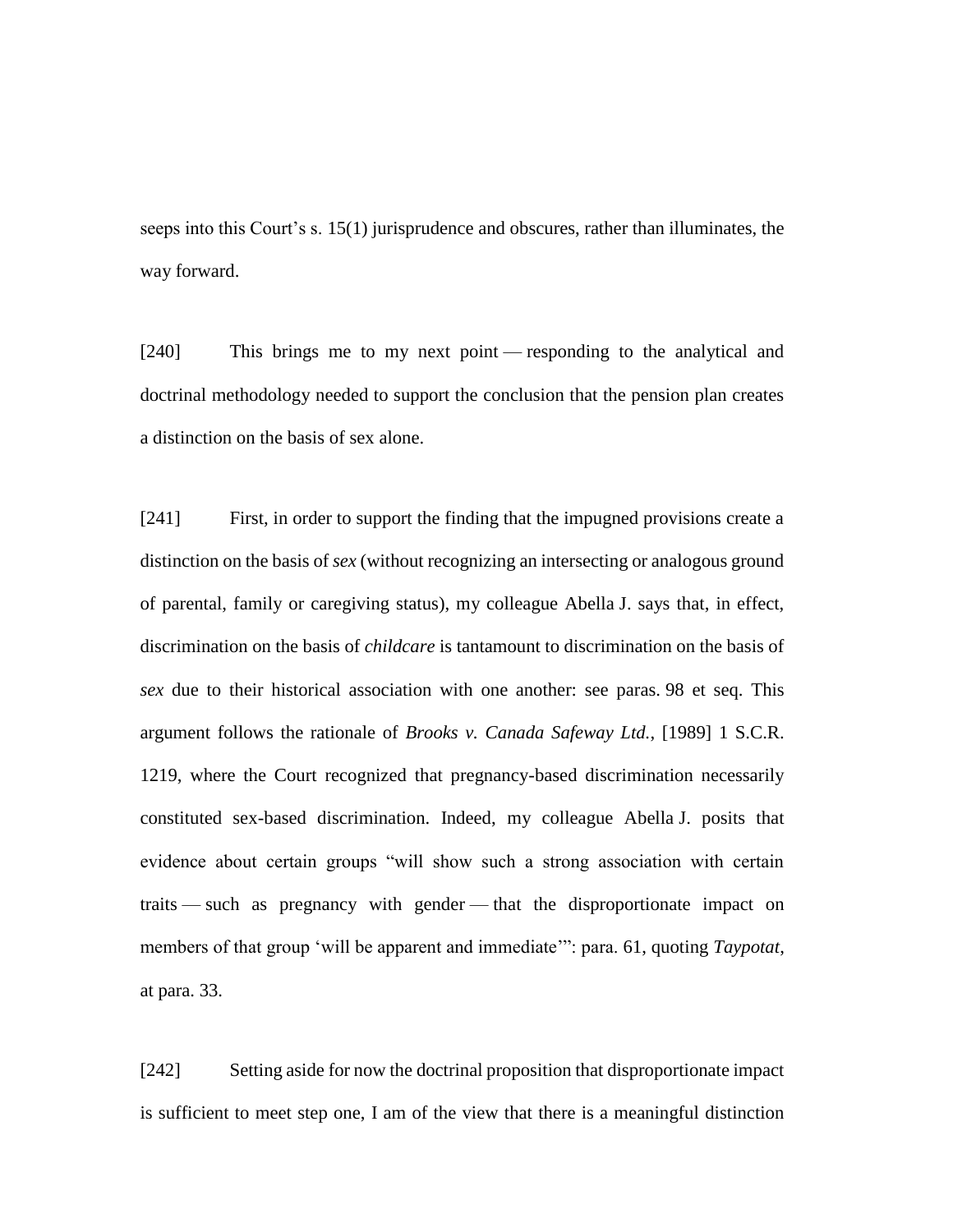between pregnancy and sex, on the one hand, and caregiving status and sex, on the other. This case is accordingly unlike *Brooks*. In *Brooks*, the Court held that a corporate insurance plan which denied benefits to employees during pregnancy discriminated on the basis of sex. Chief Justice Dickson grounded this conclusion on the fact that pregnancy, by definition, affects only women. Writing for the Court, Dickson C.J. explained that "[w]hile pregnancy-based discrimination only affects part of an identifiable group, it does not affect anyone who is not a member of the group": p. 1247. The present case is manifestly different. Caregiving status *can* be separated from sex. In *Brooks*, an insurance plan that discriminated against pregnant employees *necessarily* discriminated against women. Here, impugned provisions of the pension plan that discriminate against those with caregiving responsibilities do not *necessarily* discriminate against women. In other words, caregiving, unlike pregnancy, is not, *by definition*, associated with sex. Rather, same-sex couples with children and other individuals with caregiving responsibilities will also all be disproportionately affected. The appellants — women with children — are not "denied a benefit that others are granted . . . by reason of a personal characteristic that falls within the enumerated . . . grounds of s. 15(1)": *Withler*, at para. 62. The impugned provisions create a distinction on the basis of caregiver status, not sex *simpliciter*.

[243] Accordingly, the only remaining way to support the conclusion that the pension plan discriminates against *women* — without recognizing an intersecting or analogous ground or relying on the *Brooks* argument — is to dispose of any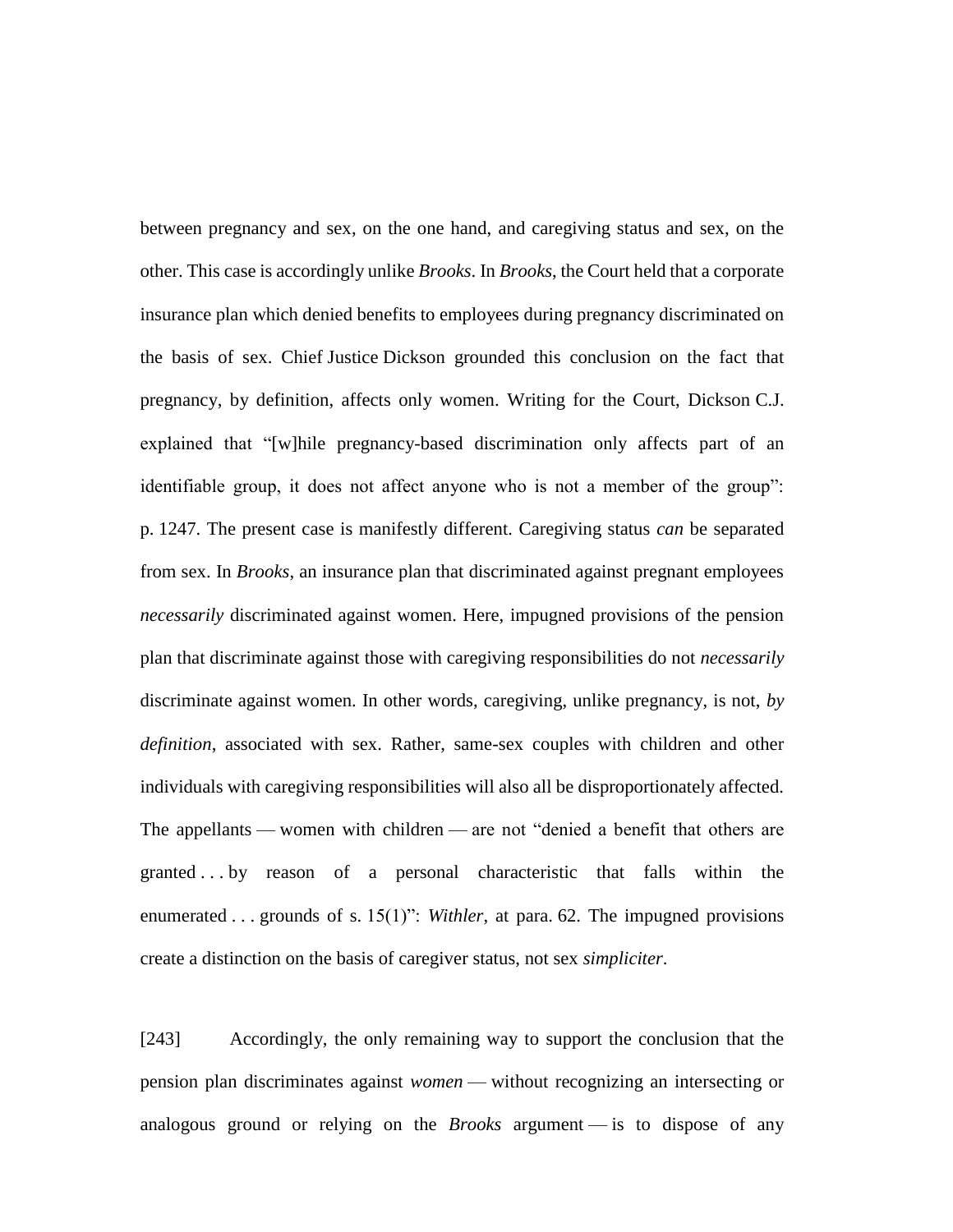requirement of causation, nexus, or tether between the impugned provisions and their effect, and look only to the statistical disparity in results (i.e. women are disproportionately affected). Indeed, my colleague Abella J. takes this doctrinal step and seemingly reduces the step one analysis to a mere search for disproportionate impact evidenced by statistical disparity: she says that "in order for a law to create a distinction based on prohibited grounds through its effects, it must have a disproportionate impact on members of a protected group. If so, the first stage of the s. 15 test will be met" (para. 52 (emphasis added); see also paras. 5, 63, 66-67, 70 and 84). My colleague then expresses "agree[ment]" (at para. 67) with the proposition that statistical disparity "will be sufficient" by itself to demonstrate disproportionate impact (para. 66, quoting *D.H. v. the Czech Republic*, No. 57325/00, ECHR 2007-IV, at para. 188). This doctrinal development warrants significant caution — and not just because it confounds a necessary condition with a sufficient one. $\frac{18}{18}$ 

[244] Disproportionate impact *alone* cannot be sufficient to meet step one of the s. 15(1) analysis. In other words, simply pointing to the fact that the majority of job-sharers are presently women with children cannot in itself be sufficient to say that step one has been met. Otherwise, for example, a law that regulates the top one percent of income earners in Canada would proceed past the step one analysis simply by virtue

 $\overline{a}$ 

<sup>&</sup>lt;sup>18</sup> My colleague first says that in order for a law to create a distinction, "it must have a disproportionate impact on members of a protected group" — this is a *necessary* condition: para. 52 (emphasis added). In the very next sentence, however, she says that "[i]f so, the first stage of the s. 15 test will be met" — this also makes it a *sufficient* condition: para. 52 (emphasis added).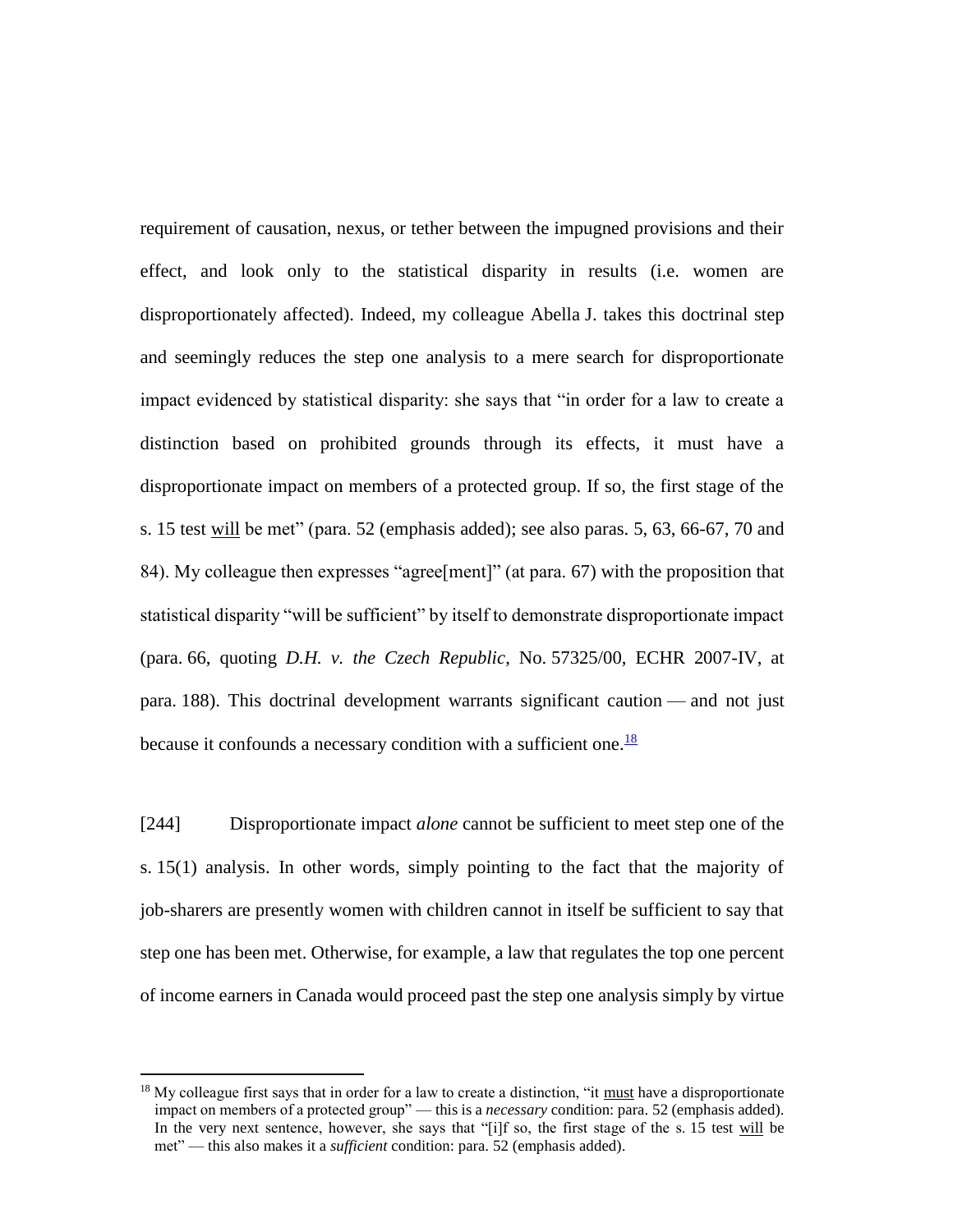of the fact that the top one percent of income earners in Canada are majority male.<sup>19</sup> Analogously, a law regulating the nursing profession would proceed past the step one analysis simply by virtue of the fact that the nursing profession is majority female.  $\frac{20}{20}$ Surely, the aforementioned examples are not instances of *prima facie* discrimination, yet they exemplify how, if disproportionate impact alone were sufficient, step one would become a mere rubber stamp in cases of adverse effect discrimination, rather than a step at which "the claimant will have more work to do", belying the sage guidance from *Withler*: para. 64. Worse yet, if statistical disparities alone were sufficient, the s. 15(1) analysis would, in effect, be replaced with a green light to s. 1, where the burden is reversed and placed on the government. My colleagues may very well consider such a state of affairs to be appropriate or desirable, and I cast no judgment in this regard; however, I simply wish to point out that such a doctrinal development is not currently supported by this Court's jurisprudence — or if it is, then with respect, it requires more justification or clarification.

[245] Relatedly, I express further trepidation over the majority's potential invitation for statistics-based litigation: paras. 58-59, 62-63 and 66-67. In effect, as I see it, parties may now routinely proffer and challenge statistical evidence (my colleague invites claimants to "rely . . . on their own evidence . . . rather than on

 $\overline{a}$ 

 $19$  From 2013-2017, the top 1 percent of income earners in Canada were 78.0, 78.3, 76.8, 76.1, and 75.8 percent male, respectively: see Statistics Canada, *Table 11-10-0055-01* — *High income tax filers in Canada* (online).

 $20$  In 2019, approximately 90 percent of regulated nurses in Canada were female: see Canadian Institute for Health Information, *Nursing in Canada, 2019: A Lens on Supply and Workforce* (2020).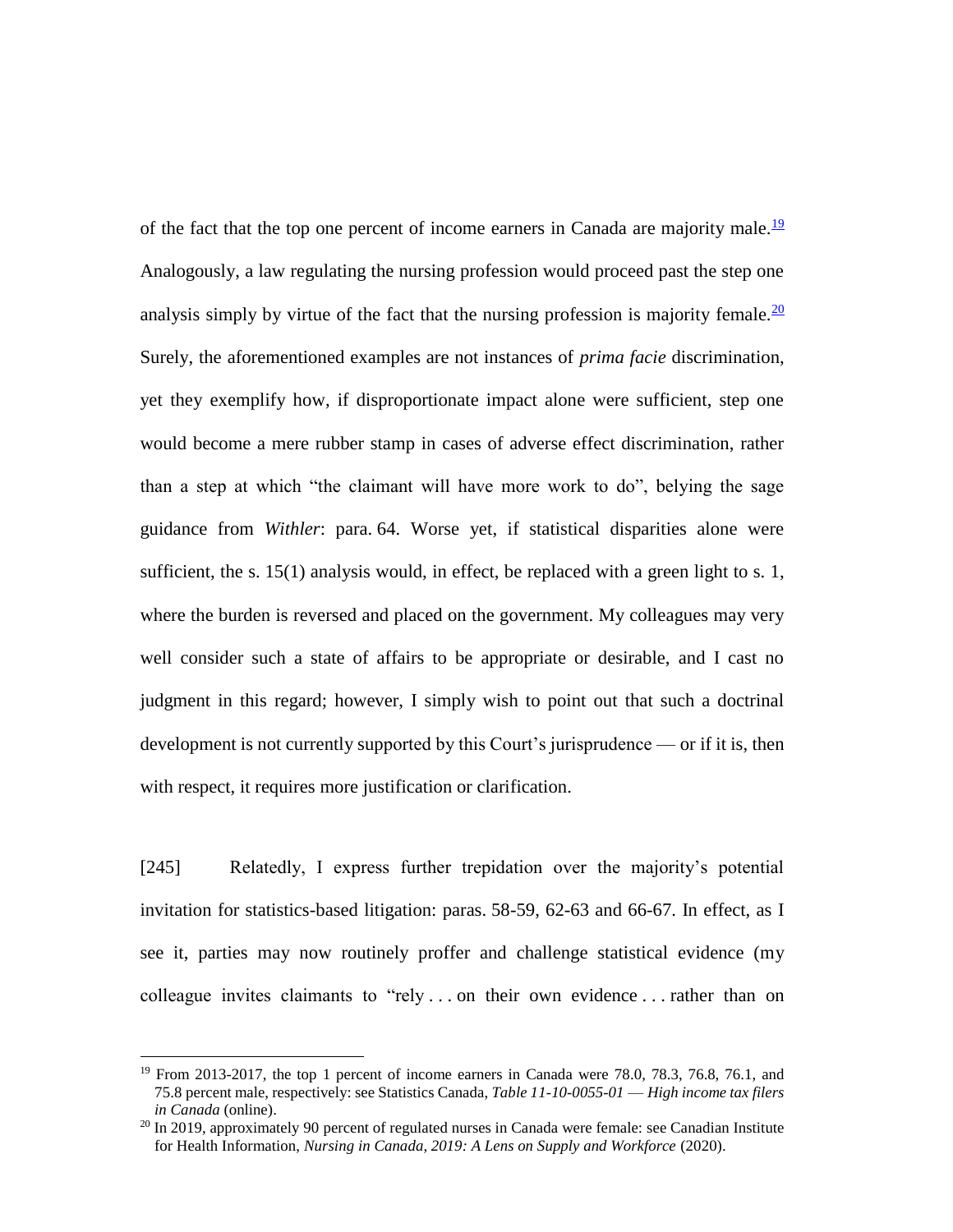government reports, academic studies or expert testimony" (at para. 57)), and trial judges must now become arbiters of statistics and their veracity (my colleague says that the "weight given to statistics will depend on, among other things, their quality and methodology" (at para. 59)), thereby bolstering their findings, which are owed deference upon appellate review (and which are findings the judiciary is institutionally ill-equipped to be making (see, e.g., P. Yowell, *Constitutional Rights and Constitutional Design: Moral and Empirical Reasoning in Judicial Review* (2018), at pp. 70-71)). The nature of statistics means that they are presented to courts frozen at a point in time, yet in reality, they are constantly shifting — it cannot be that the very same law that is constitutional one day is unconstitutional the next based solely on statistical evidence.

[246] On this point, my colleague Abella J.'s reliance on *Griggs v. Duke Power Co.*, 401 U.S. 424 (1971) is, respectfully, inapposite. She repeatedly cites *Griggs* (see paras. 32-34, 38, 53, 55 and 70-71) for the proposition that disproportionate impact is sufficient in itself to demonstrate that a law creates an adverse distinction based on a protected ground and thereby satisfies step one: see paras. 55 and 70-71. I do not think *Griggs* can be read in such a manner. *Griggs* was a statutory interpretation case concerned with Title VII of the *Civil Rights Act of 1964*, Pub. L. 88-352, 78 Stat. 241 (1964) — not a constitutional case. Its result was compelled by the *text* of the statute rather than by the principles underlying unconstitutional adverse effect discrimination: *Washington, Mayor of Washington, D.C. v. Davis*, 426 U.S. 229 (1976).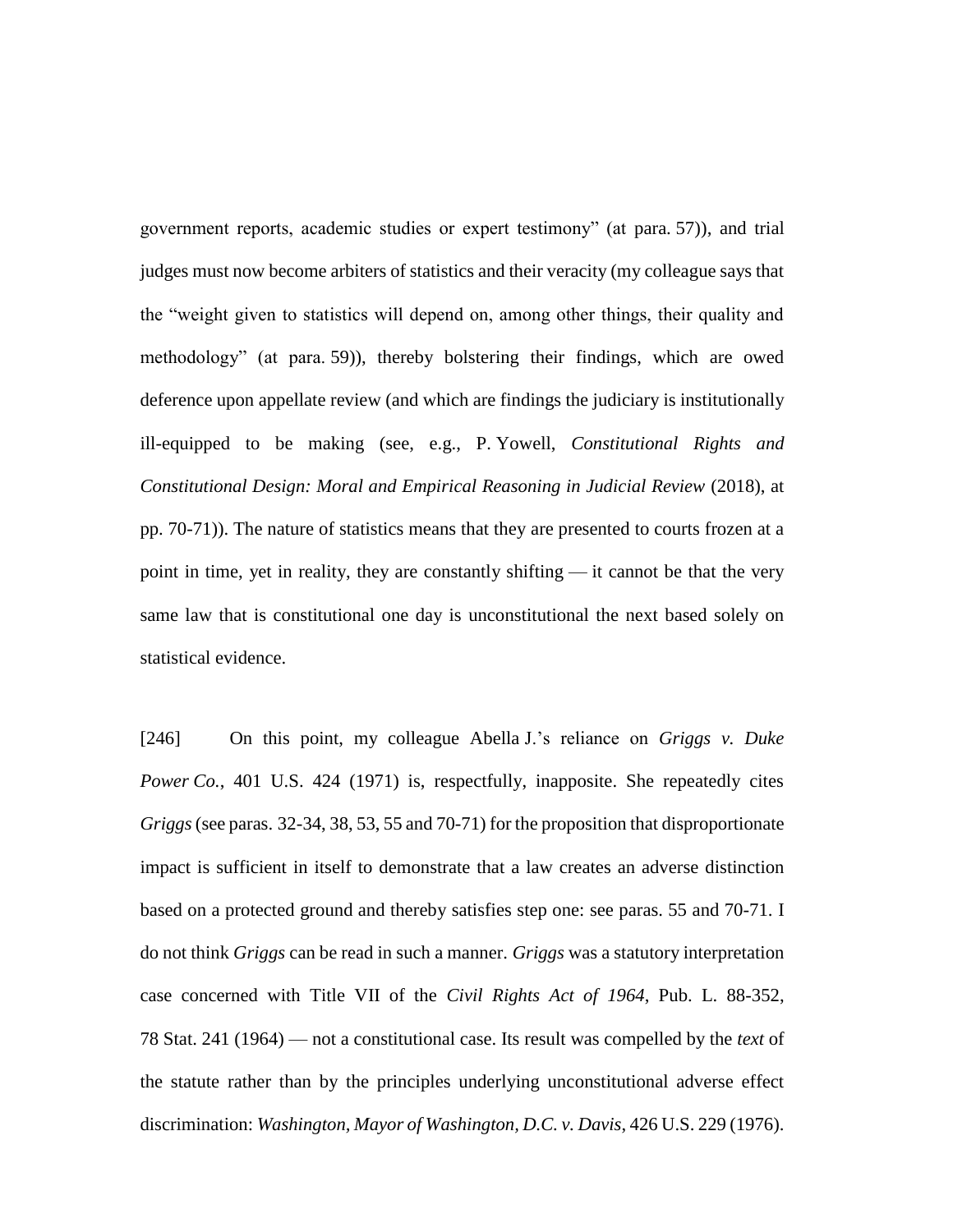Further, as evidenced by its progeny, *Griggs* is limited in its scope, such that it cannot stand for the proposition that statistical disparity alone is sufficient: see *Watson v. Fort Worth Bank & Trust*, 487 U.S. 977 (1988), at p. 994 (holding that "the plaintiff's burden in establishing a prima facie case goes beyond the need to show that there are statistical disparities" and that "the plaintiff must offer statistical evidence of a kind and degree sufficient to show that the practice in question has caused the exclusion of applicants for jobs or promotions because of their membership in a protected group") (emphasis added); see also *Texas Department of Housing and Community Affairs v. Inclusive Communities Project, Inc.*, 135 S. Ct. 2507 (2015); *Ricci v. DeStefano*, 557 U.S. 557 (2009); *Smith v. City of Jackson, Mississippi*, 544 U.S. 228 (2005). Regardless, in hopes of avoiding a jurisprudential debate on case law sourced from outside this country, at bottom the American tradition of equality is markedly distinct from the Canadian tradition. While *Griggs* was admittedly a case of adverse effect discrimination, it was also fundamentally a case informed by the unique legacy of slavery and segregated schools endemic to American history: in *Griggs*, a high school education effectively served as a proxy for race (indeed, the impugned high school education and aptitude test requirements there were imposed on the same day the *Civil Rights Act of 1964* came into force). In this way, in *Griggs*, there was a legitimate nexus established between the imposition of a high school education and aptitude test requirements and racial discrimination, and not simply a nexus that depended on statistical disparity alone (as the majority says is sufficient).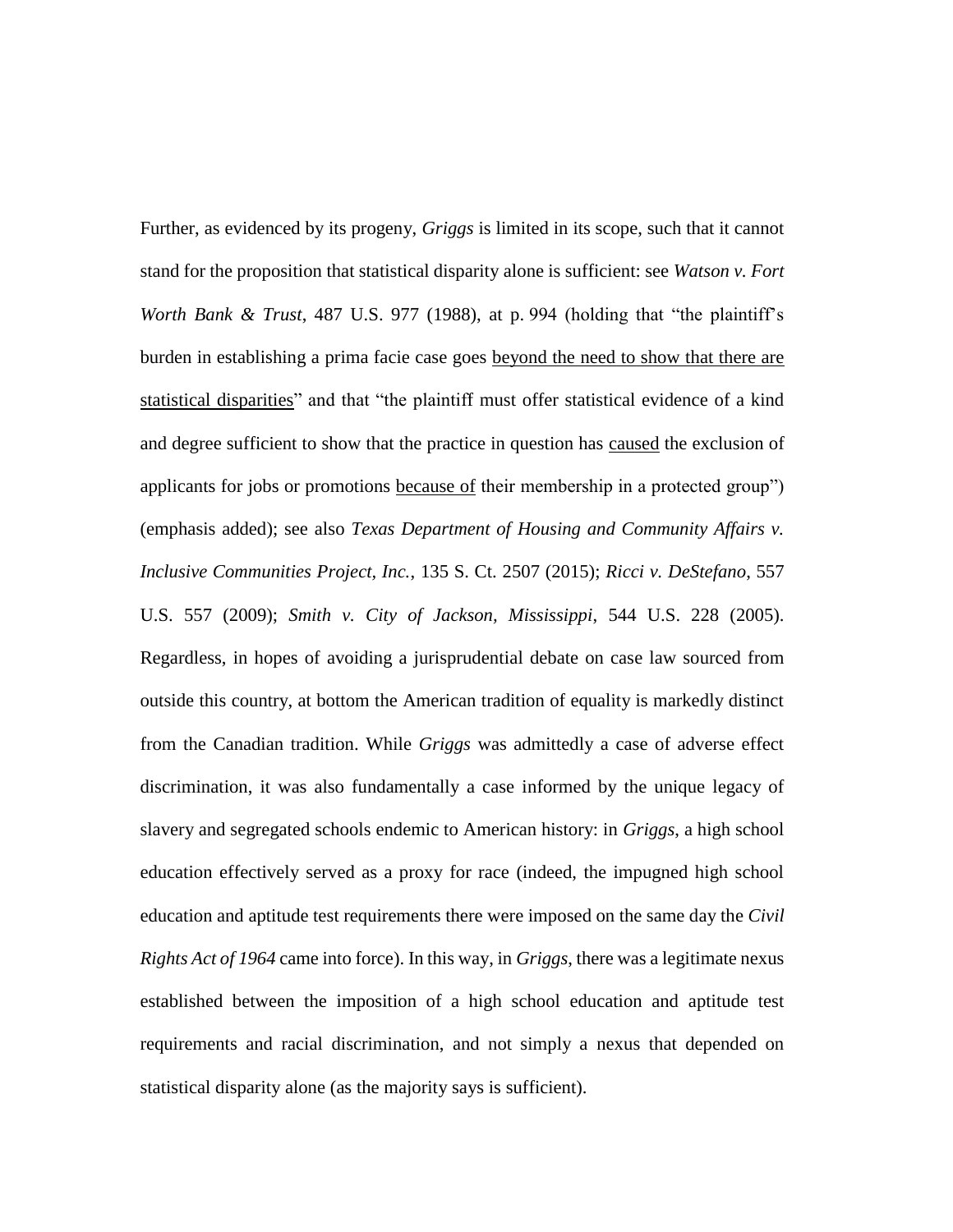[247] While this Court has of course cited *Griggs* in the past, it has never done so to support the proposition that step one can be satisfied in the absence of a nexus between the impugned law and the disproportionate impact. Since the inception of our jurisprudence interpreting s. 15(1), this Court has cautioned as follows:

> If the adverse effects analysis is to be coherent, it must not assume that a statutory provision has an effect which is not proved. We must take care to distinguish between effects which are wholly caused, or are contributed to, by an impugned provision, and those social circumstances which exist independently of such a provision.

(*Symes v. Canada*, [1993] 4 S.C.R. 695, at pp. 764-65)

This pronouncement continues to be applied in the search for a necessary nexus between the impugned law and its effects in cases of adverse effect discrimination: see *Miceli-Riggins v. Canada (Attorney General)*, 2013 FCA 158, [2014] 4 F.C.R. 709, at para. 76; *Grenon v. Minister of National Revenue*, 2016 FCA 4, 482 N.R. 310, at paras. 38-39 and 45; see also *Canada (Attorney General) v. Lesiuk (C.A)*, 2003 FCA 3, [2003] 2 F.C. 697, at para. 33; *Begum v. Canada (Citizenship and Immigration)*, 2018 FCA 181, [2019] 2 F.C.R. 488, at para. 81.

[248] Ultimately, the question under step one is whether the law, while facially neutral, *creates* an adverse distinction based on an enumerated or analogous ground: see *Kapp*, at para. 17; *Withler*, at paras. 30 and 61; *Quebec v. A*, at para. 185; *Taypotat*, at para. 19. This means that the claimant "must therefore demonstrate that the law at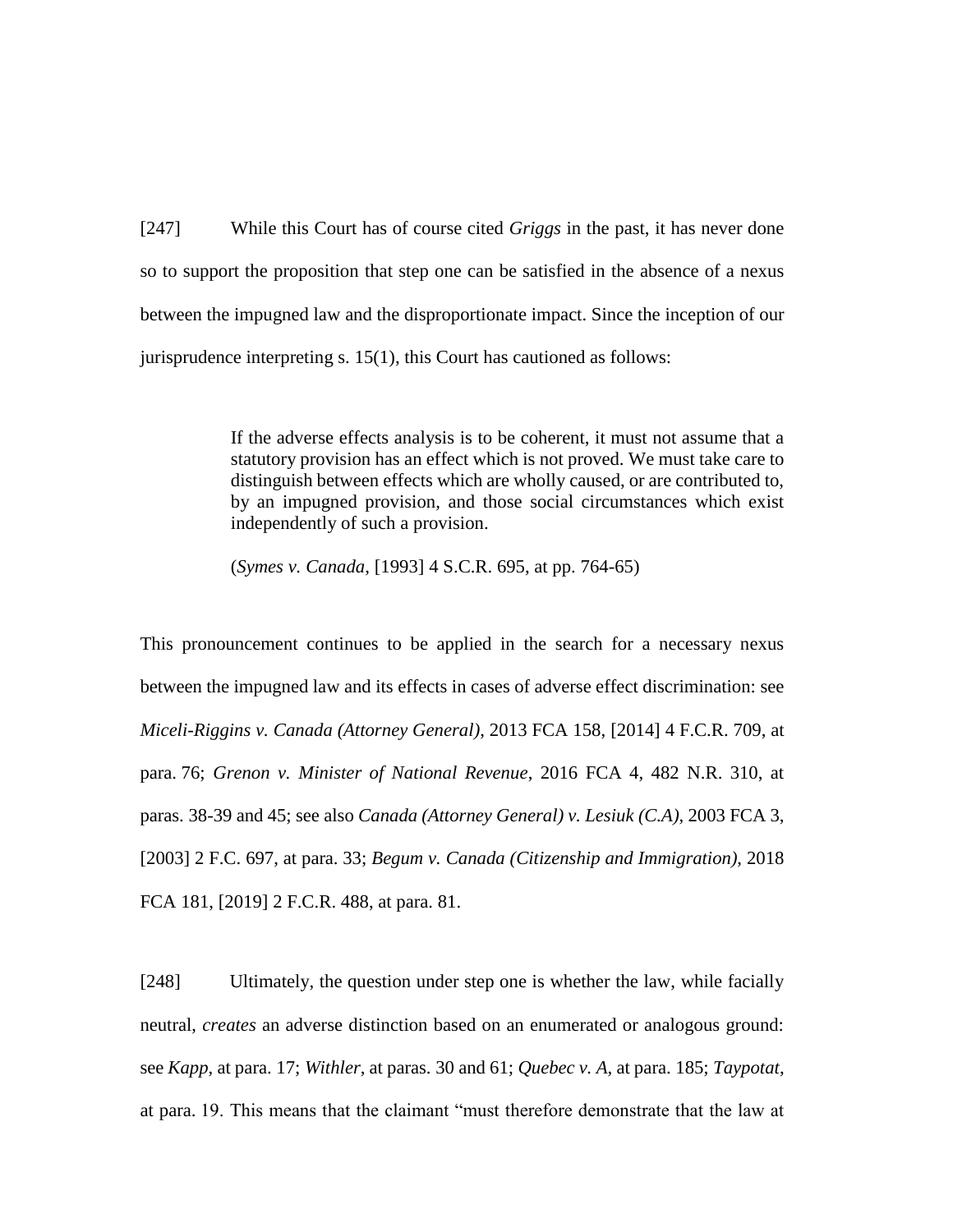issue has a disproportionate effect on the claimant based on his or her membership in an enumerated or analogous group": *Taypotat*, at para. 21 (emphasis added). Although my colleague Abella J.'s phrasing of the question under step one correctly uses the word *creates* (at para. 50), she later seems to read this word out by determining that mere disproportionate impact is sufficient: para. 52. This cannot be the case: to proceed past step one and show a *prima facie* breach, "the evidence must amount to more than a web of instinct" (*Taypotat*, at para. 34). A nexus between the impugned legislation and the disproportionate impact is required.

[249] This is essential to understanding why both the Federal Court and the Federal Court of Appeal held that the claim here fails at step one. Indeed, both courts found that this case "turns on the first step": C.A. reasons, at para. 40. Applying step one to the facts, they each found that the pension plan creates no distinction based on the enumerated ground of sex. They held the following:

> The fact that the vast majority of part-time members and members in a jobsharing arrangement are women, and that these job-sharers do not have the option of contributing to their pension at the full-time rate, is not a consequence of or connected to the provisions of the RCMPSA. The "trigger" is whether the member works part-time. This is not connected to the RCMPSA. Rather, this is based on the decisions the member makes, as difficult as those may be, as a family to balance work and child care, by having one parent, usually the woman, work part-time for a few years.

(F.C. reasons, at para. 137)

. . . the mere fact that women disproportionately take advantage of the job-sharing option does not mean that the pension treatment afforded to those who job-share under the RCMPSA and the Regulation creates a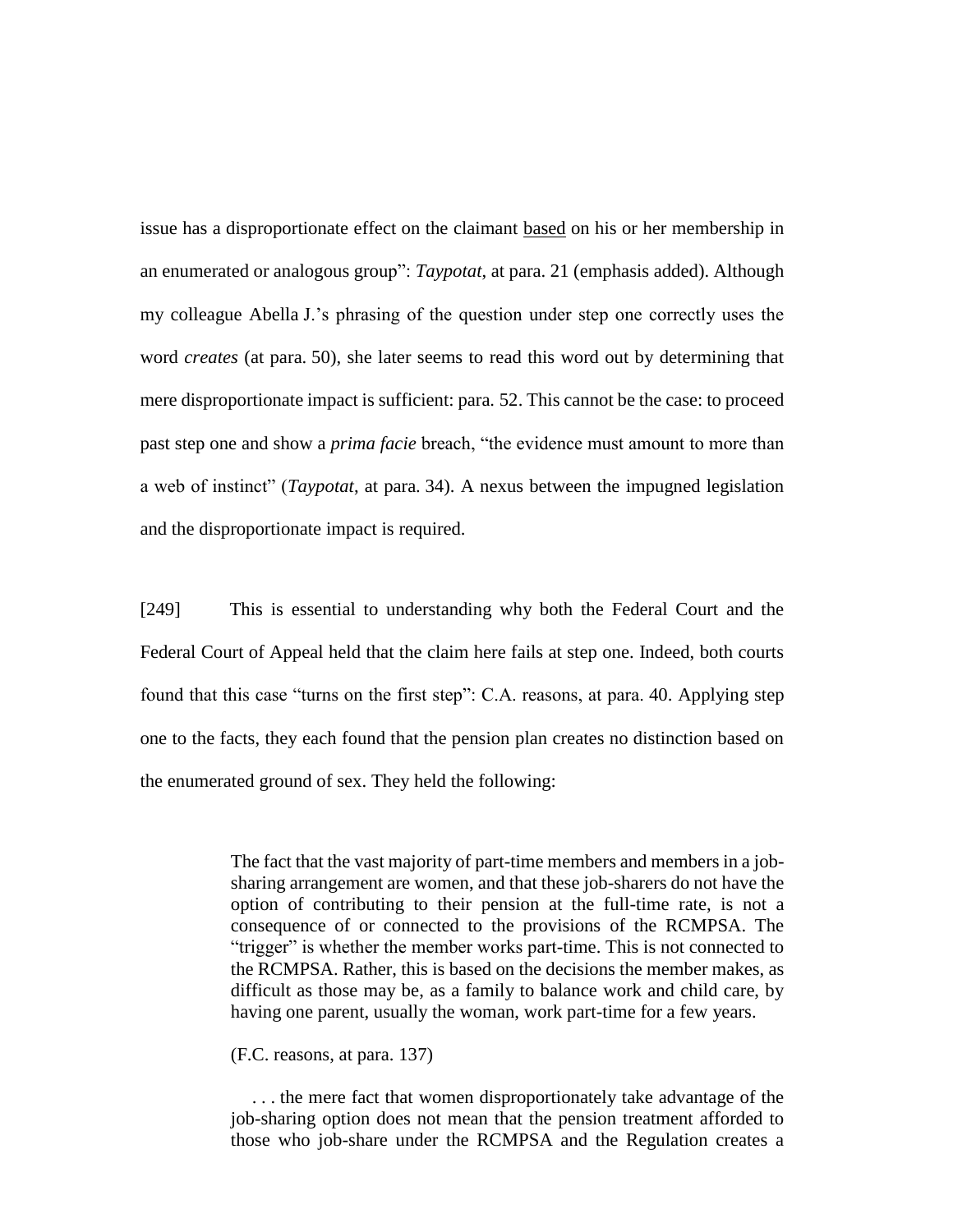distinction on an enumerated or analogous ground. Likewise, as in *Begum*, the general expert opinion evidence filed by the appellants fails to establish the requisite nexus between the impugned provisions and a protected ground so as to give rise to a section 15 breach. In sum, the appellants were not denied buy-back rights based on their personal characteristics of being female RCMP members with young children, but rather because they elected to job-share as opposed to taking care and nurturing leave. The requisite nexus to establish a breach of section 15 of the Charter is therefore absent in this case as the appellants cannot show that the impugned provisions in the RCMPSA and Regulation impact them more negatively than others because of their sex . . . .

(C.A. reasons, at para. 53)

[250] My colleague Abella J. rejects this reasoning and its emphasis on "choice" (at paras. 85-92), and my colleagues Brown and Rowe JJ. — by implication of finding that the appellants have satisfied step one (at para. 186) — also seem to reject this reasoning (albeit perhaps for different reasons). I need not express any conclusion in this regard because, in any case, no distinction can be demonstrated here on the basis of sex.

[251] As I have established, it is hard to see how the impugned provisions create a distinction on the basis of being a woman alone. I reiterate that one does not job-share because one is a woman (i.e. sex *simpliciter*); one job-shares because one has caregiving responsibilities (in this case, children to take care of). The claim brought by the appellants — on behalf of women *with children* — crucially depends on the intersection of sex and parental or family status. The arguments proffered and statistics employed are all in reference to women *with children*. Like my colleague Abella J., I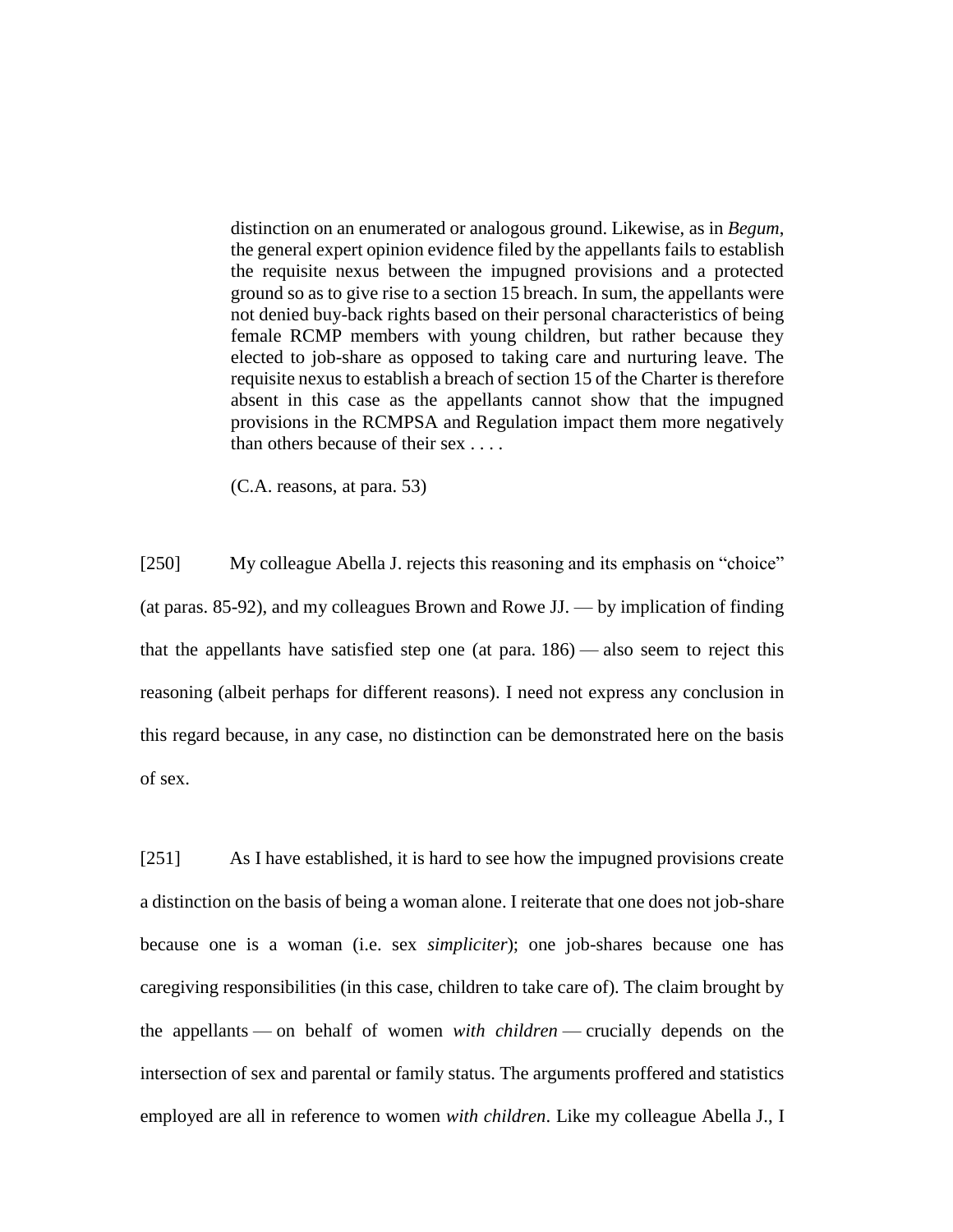accept the appellant Ms. Fox's evidence that "job-sharing is often the only child care solution for members with children" because "there is simply no around-the-clock child care available" in "rural or isolated communities": para. 91, quoting A.R., vol. III, at p. 334. But there is no reason why this is a singularly sex-based issue: rather, it is a caregiving status issue. For instance, in those same rural or isolated areas, there is likely no around-the-clock elderly care available either, making job-sharing the only solution available for members with caregiving responsibilities. Thus the burden to job-share, and the associated distinction created by the impugned provisions of the pension plan, is faced by those members with *caregiving* responsibilities and is not limited to those of a certain sex. Indeed, those without such responsibilities do not face any comparable pressure to job-share. But without recognition of an analogous protected ground of parental, family, or caregiver status, or alternatively the intersection of that ground and sex (as in *Lesiuk*, at para. 37), the appellants' claim must fail at step one of the s. 15(1) analysis.

[252] To be sure, the impugned provisions may very well not be rational — there may indeed be no logical reason to deprive job-sharers of full pension benefits that are guaranteed to full-time members and members on leave without pay. But it is not this Court's role to constitutionalize normative judgments to this effect; that is the role of the electorate, and in turn, the legislature.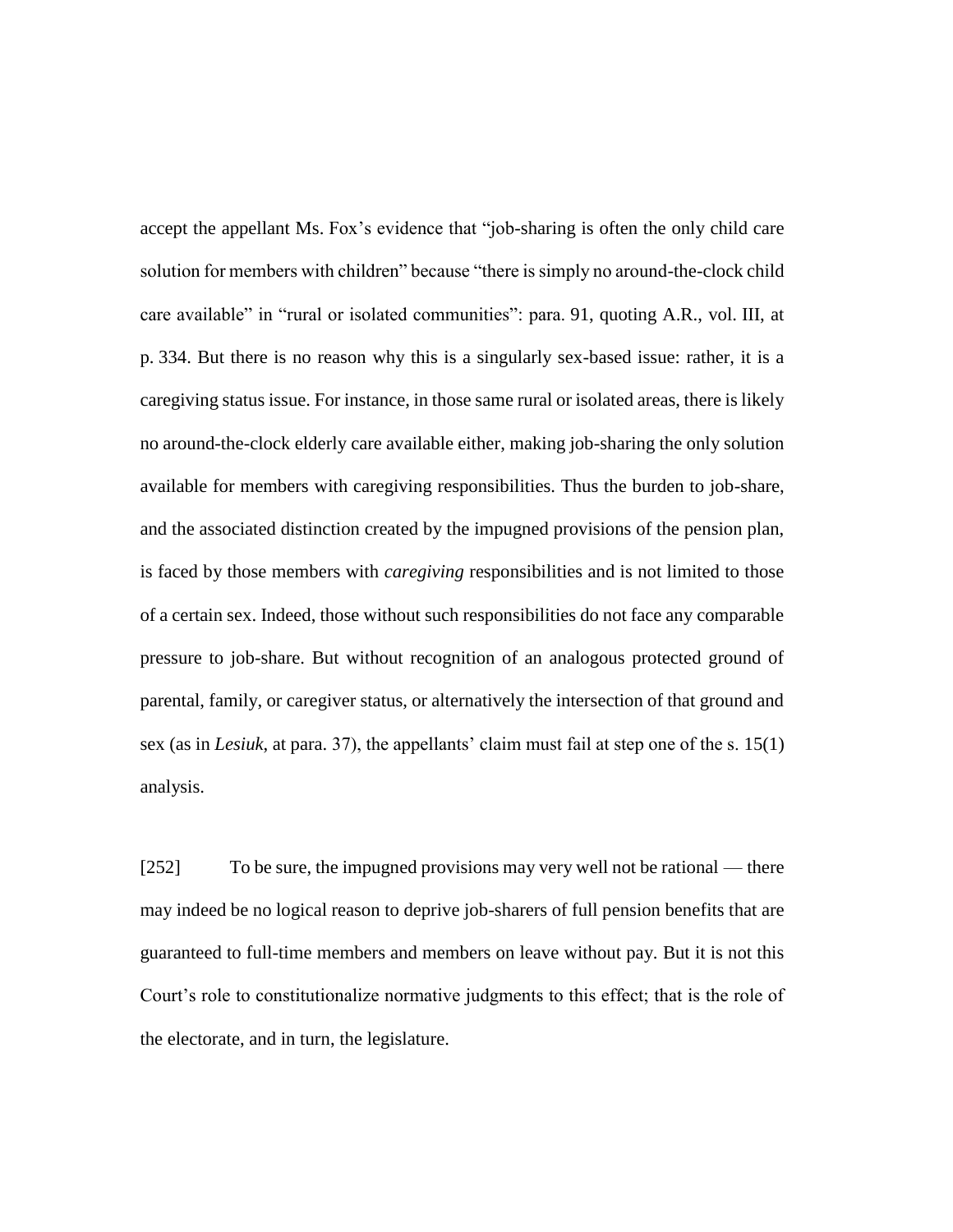[253] In this sense, I wish to add one final point on the role of the judiciary vis-à-vis the role of the legislature. The result the majority reaches may certainly be desirable insofar as it guarantees the opportunity for increased pension benefits to RCMP members who job-share. But when the Court reaches this result in such a doctrinally precarious fashion, and when and if the impugned provisions are illogical, irrational, or under-inclusive, then it is the legislature's role to rectify — the remedy does not lie in the Constitution, which proscribes *particular* forms of discrimination, forms that do not exist here. With the greatest respect, then, the remedy sought in the case at bar should be granted by the democratic process.

## III. Conclusion

[254] While I agree with Abella J. that sex-based discrimination is particularly insidious and I similarly lament society's continued history of discrimination against women, I am in respectful disagreement as to whether the appellants have sufficiently made out a s. 15 violation here under this Court's well-established jurisprudence.

[255] Likewise, while I agree with my colleagues Brown and Rowe JJ.'s proposed disposition of the appeal, as well as with their observations regarding the appellants' employment status and the majority's unprincipled expansion of the scope of s. 15(1), I write separately to express disagreement with their dismissal of the appeal on the second step of the s. 15(1) analysis rather than the first step, which is the step on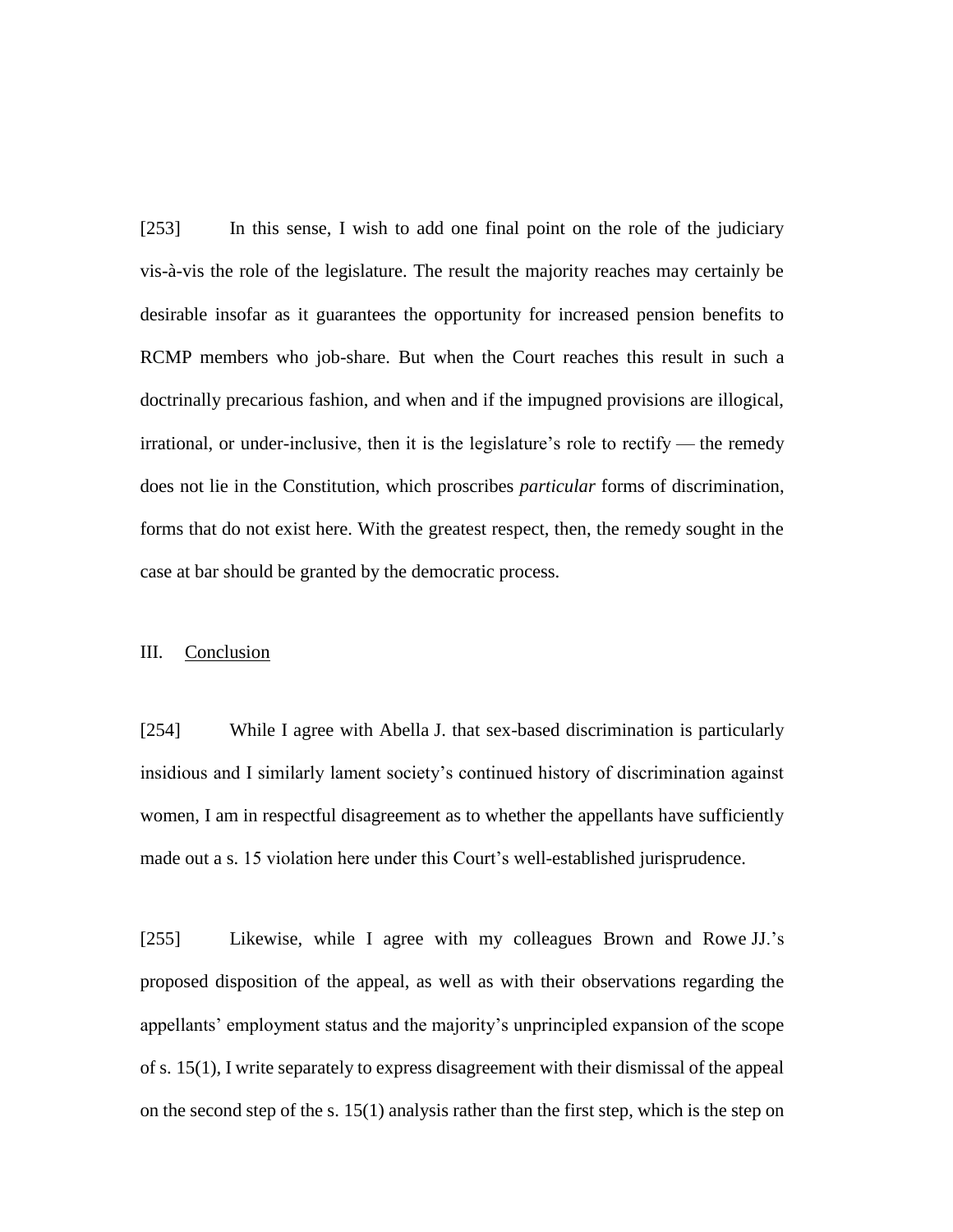which this case turns: C.A. reasons, at para. 40. Further, I write separately in order to highlight the under-inclusive nature of the pension plan, which disproportionately affects all those with caregiving responsibilities, including same-sex couples with children and individuals with caregiving responsibilities for their aging partners or parents. It therefore falls to the legislature, not the courts, to remedy any underinclusiveness in this legislation, which was purportedly meant to assist with caregiving responsibilities in the first place.

[256] For these reasons, and with the greatest respect for my colleagues, I would dismiss the appeal.

*Appeal allowed with costs throughout,* CÔTÉ*,* BROWN *and* ROWE JJ. *dissenting.*

*Solicitors for the appellants: Champ & Associates, Ottawa.*

*Solicitor for the respondent: Attorney General of Canada, Ottawa.*

*Solicitor for the intervener the Attorney General of Ontario: Attorney General of Ontario, Toronto.*